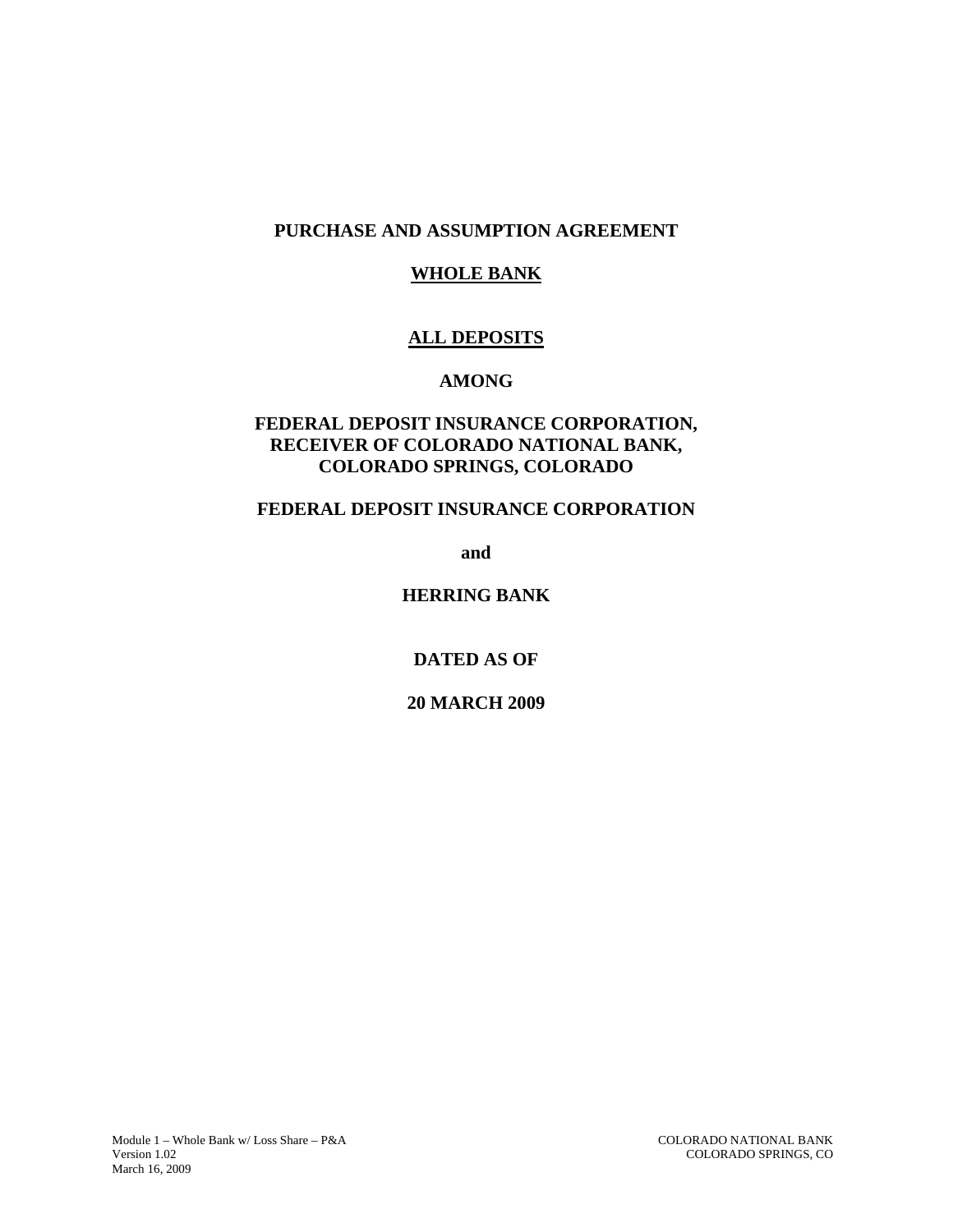# **TABLE OF CONTENTS**

| <b>ARTICLE I</b>   |                                                       |
|--------------------|-------------------------------------------------------|
| <b>ARTICLE II</b>  |                                                       |
| 2.1                |                                                       |
| 2.2                |                                                       |
| 2.3                |                                                       |
| 2.4                |                                                       |
| <b>ARTICLE III</b> |                                                       |
| 3.1                |                                                       |
| 3.2                |                                                       |
| 3.3                | Manner of Conveyance; Limited Warranty;               |
|                    |                                                       |
| 3.4                |                                                       |
| 3.5                |                                                       |
| 3.6                |                                                       |
| <b>ARTICLE IV</b>  | <b>ASSUMPTION OF CERTAIN DUTIES AND OBLIGATIONS15</b> |
| 4.1                |                                                       |
| 4.2                |                                                       |
| 4.3                |                                                       |
| 4.4                |                                                       |
| 4.5                |                                                       |
| 4.6                |                                                       |
| 4.7                |                                                       |
|                    | Agreement with Respect to Leased Data                 |
|                    |                                                       |
| 4.8                | Agreement with Respect to Certain                     |
|                    |                                                       |
| 4.9                |                                                       |
| 4.10               |                                                       |
| 4.11               |                                                       |
| 4.12               | Agreement with Respect to Continuation of Group       |
|                    | Agreement with Respect to Interim Asset Servicing 22  |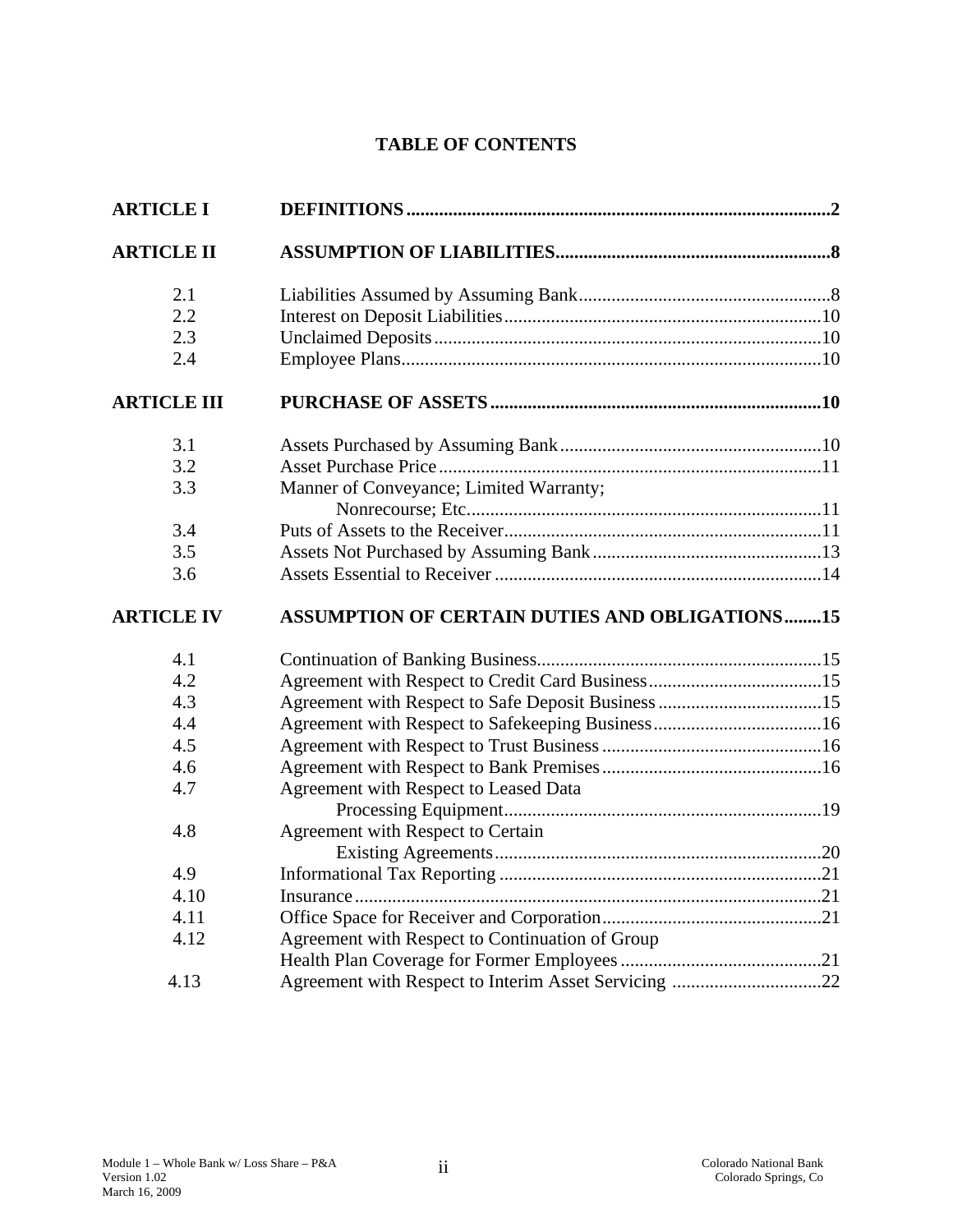| <b>ARTICLE V</b>    | <b>DUTIES WITH RESPECT TO DEPOSITORS</b>              |  |
|---------------------|-------------------------------------------------------|--|
| 5.1                 |                                                       |  |
| 5.2                 |                                                       |  |
| 5.3                 |                                                       |  |
|                     |                                                       |  |
| <b>ARTICLE VI</b>   |                                                       |  |
| 6.1                 |                                                       |  |
| 6.2                 |                                                       |  |
| 6.3                 |                                                       |  |
| 6.4                 |                                                       |  |
| <b>ARTICLE VII</b>  |                                                       |  |
| <b>ARTICLE VIII</b> |                                                       |  |
| 8.1                 |                                                       |  |
| 8.2                 | Correction of Errors and Omissions; Other Liabilities |  |
| 8.3                 |                                                       |  |
| 8.4                 |                                                       |  |
| 8.5                 |                                                       |  |
| <b>ARTICLE IX</b>   |                                                       |  |
| 9.1                 |                                                       |  |
| 9.2                 |                                                       |  |
| 9.3                 |                                                       |  |
| 9.4                 |                                                       |  |
| 9.5                 |                                                       |  |
| 9.6                 | Proceedings with Respect to Certain Assets            |  |
|                     |                                                       |  |
| 9.7                 |                                                       |  |
| <b>ARTICLE X</b>    |                                                       |  |
| <b>ARTICLE XI</b>   | REPRESENTATIONS AND WARRANTIES OF THE                 |  |
| <b>ARTICLE XII</b>  |                                                       |  |
| 12.1                |                                                       |  |
| 12.2                |                                                       |  |
| 12.3                |                                                       |  |
| 12.4                |                                                       |  |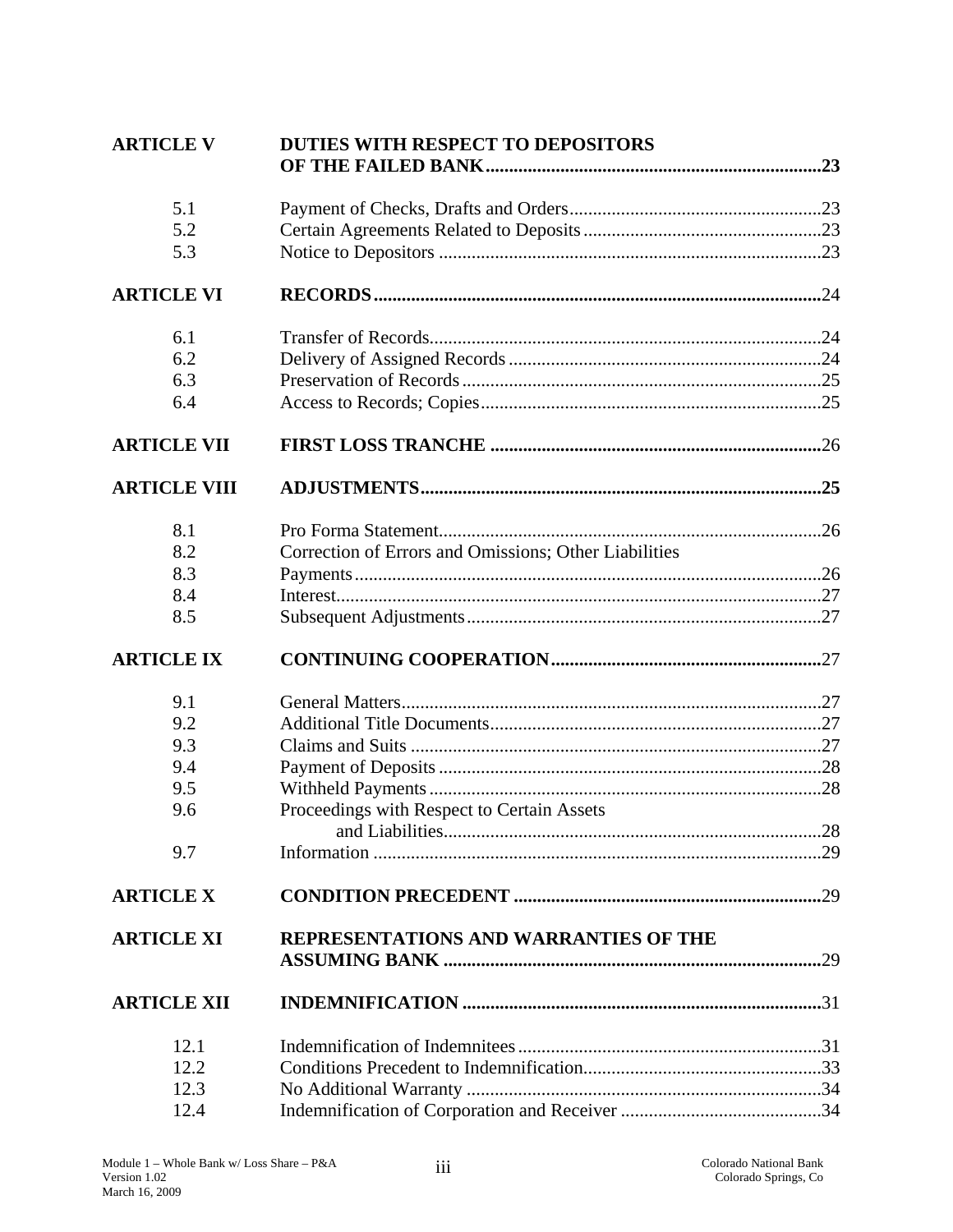| 12.5                |  |
|---------------------|--|
| 12.6                |  |
| 12.7                |  |
| 12.8                |  |
| <b>ARTICLE XIII</b> |  |
| 13.1                |  |
| 13.2                |  |
| 13.3                |  |
| 13.4                |  |
| 13.5                |  |
| 13.6                |  |
| 13.7                |  |
| 13.8                |  |
| 13.9                |  |
| 13.10               |  |
| 13.11               |  |
| 13.12               |  |
| 13.13               |  |

# **SCHEDULES**

| 2.1    |  |
|--------|--|
| 2.1(a) |  |
| 3.1    |  |
| 3.2    |  |
| 4.15A  |  |
| 4.15B  |  |
| 7      |  |

# **EXHIBITS**

| 4.13  |  |
|-------|--|
| 4.15A |  |
| 4.15B |  |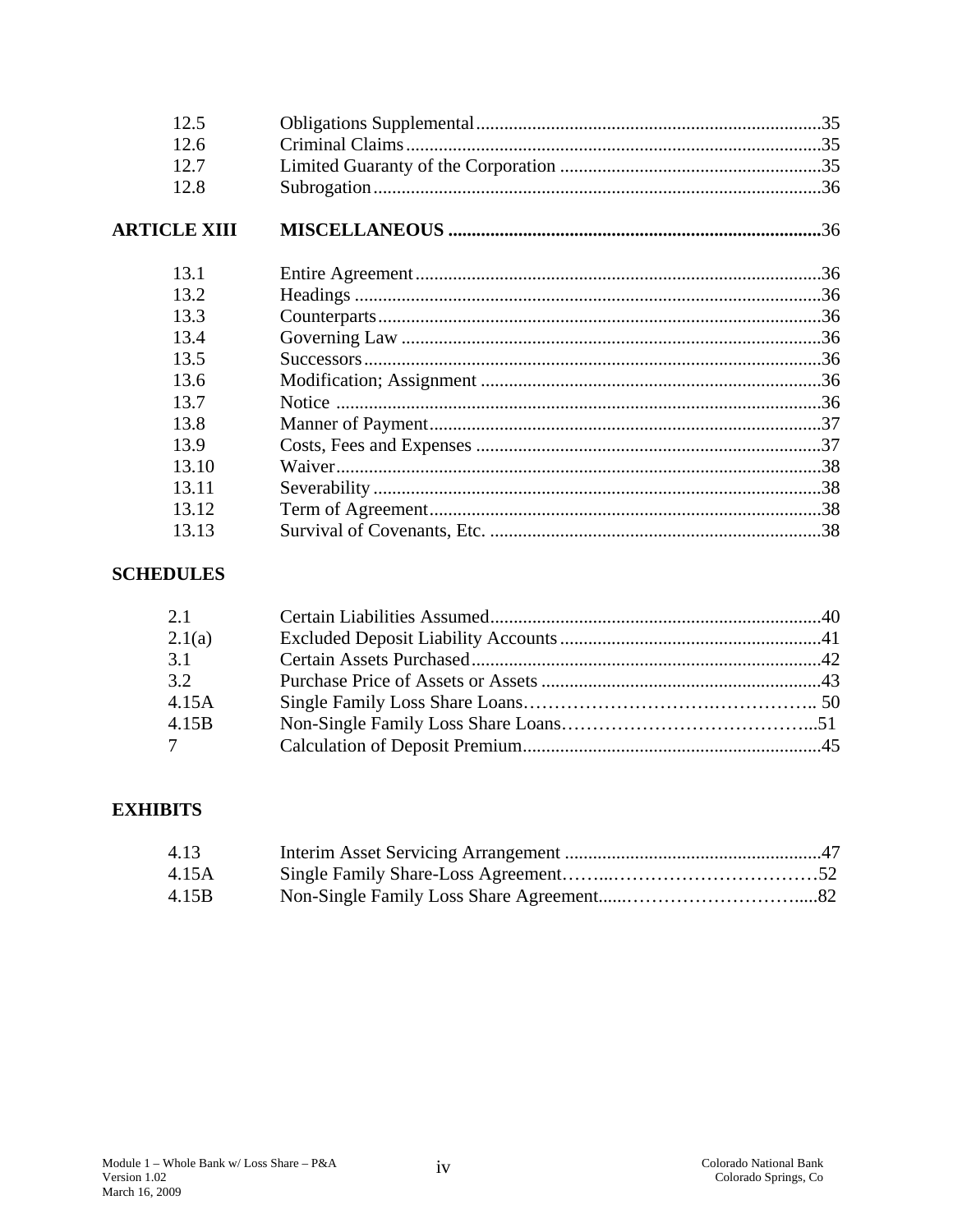#### **PURCHASE AND ASSUMPTION AGREEMENT**

#### **WHOLE BANK**

#### **ALL DEPOSITS**

 **THIS AGREEMENT**, made and entered into as of the 20 day of March, 2009, by and among the **FEDERAL DEPOSIT INSURANCE CORPORATION, RECEIVER of COLORADO NATIONAL BANK, COLORADO SPRINGS, COLORADO** (the "Receiver"), **HERRING BANK**, and having its principal place of business in **AMARILLO, TEXAS** (the "Assuming Bank"), and the **FEDERAL DEPOSIT INSURANCE CORPORATION**, organized under the laws of the United States of America and having its principal office in Washington, D.C., acting in its corporate capacity (the "Corporation").

#### **WITNESSETH**:

**WHEREAS**, on Bank Closing, the Chartering Authority closed **COLORADO NATIONAL BANK** (the "Failed Bank") pursuant to applicable law and the Corporation was appointed Receiver thereof; and

**WHEREAS**, the Assuming Bank desires to purchase certain assets and assume certain deposit and other liabilities of the Failed Bank on the terms and conditions set forth in this Agreement; and

**WHEREAS**, pursuant to 12 U.S.C. Section 1823(c)(2)(A), the Corporation may provide assistance to the Assuming Bank to facilitate the transactions contemplated by this Agreement, which assistance may include indemnification pursuant to Article XII; and

**WHEREAS**, the Board of Directors of the Corporation (the "Board") has determined to provide assistance to the Assuming Bank on the terms and subject to the conditions set forth in this Agreement; and

**WHEREAS**, the Board has determined pursuant to 12 U.S.C. Section 1823(c)(4)(A) that such assistance is necessary to meet the obligation of the Corporation to provide insurance coverage for the insured deposits in the Failed Bank.

 **NOW THEREFORE**, in consideration of the mutual promises herein set forth and other valuable consideration, the parties hereto agree as follows: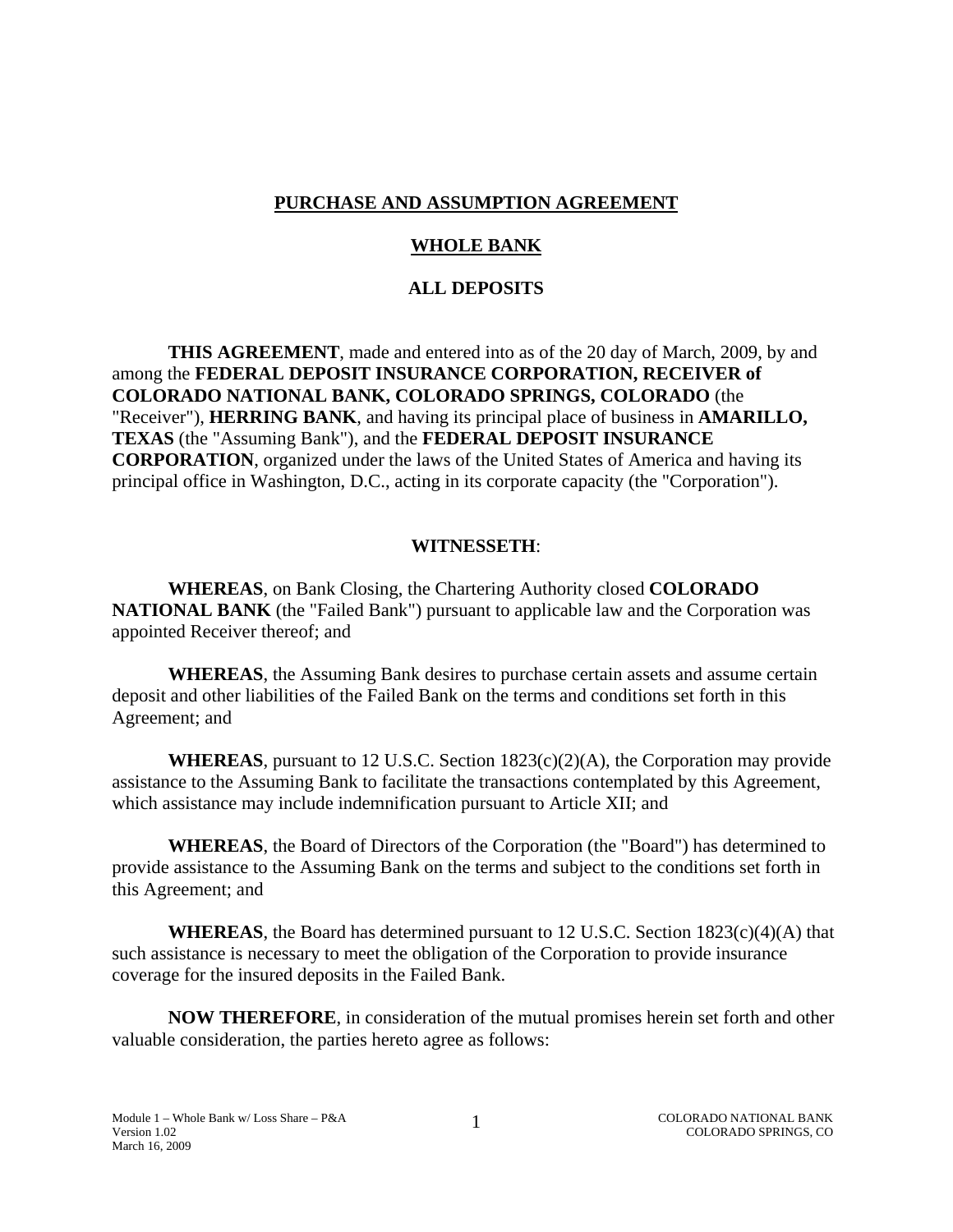## **ARTICLE I DEFINITIONS**

<span id="page-5-0"></span>Capitalized terms used in this Agreement shall have the meanings set forth in this Article I, or elsewhere in this Agreement. As used herein, words imparting the singular include the plural and vice versa.

**"Accounting Records"** means the general ledger and subsidiary ledgers and supporting schedules which support the general ledger balances.

**"Acquired Subsidiaries"** means Subsidiaries of the Failed Bank acquired pursuant to Section 3.1.

**"Adversely Classified"** means, with respect to any Loan or security, a Loan or security which, as of the date of the most recent pertinent data made available to the Assuming Bank as part of the Information Package, has been designated in the most recent report of examination as "Substandard," "Doubtful" or "Loss" by the Failed Bank's appropriate Federal or State Chartering Authority or regulator.

**"Affiliate"** of any Person means any director, officer, or employee of that Person and any other Person (i) who is directly or indirectly controlling, or controlled by, or under direct or indirect common control with, such Person, or (ii) who is an affiliate of such Person as the term "affiliate" is defined in Section 2 of the Bank Holding Company Act of 1956, as amended, 12 U.S.C. Section 1841.

**"Agreement"** means this Purchase and Assumption Agreement by and among the Assuming Bank, the Corporation and the Receiver, as amended or otherwise modified from time to time.

**"Assets"** means all assets of the Failed Bank purchased pursuant to Section 3.1. Assets owned by Subsidiaries of the Failed Bank are not "Assets" within the meaning of this definition.

**"Assumed Deposits"** means Deposits.

**"Bank Closing"** means the close of business of the Failed Bank on the date on which the Chartering Authority closed such institution.

**"Bank Premises"** means the banking houses, drive-in banking facilities, and teller facilities (staffed or automated) together with appurtenant parking, storage and service facilities and structures connecting remote facilities to banking houses, and land on which the foregoing are located, that are owned or leased by the Failed Bank and that are occupied by the Failed Bank as of Bank Closing.

**"Book Value"** means, with respect to any Asset and any Liability Assumed, the dollar amount thereof stated on the Accounting Records of the Failed Bank. The Book Value of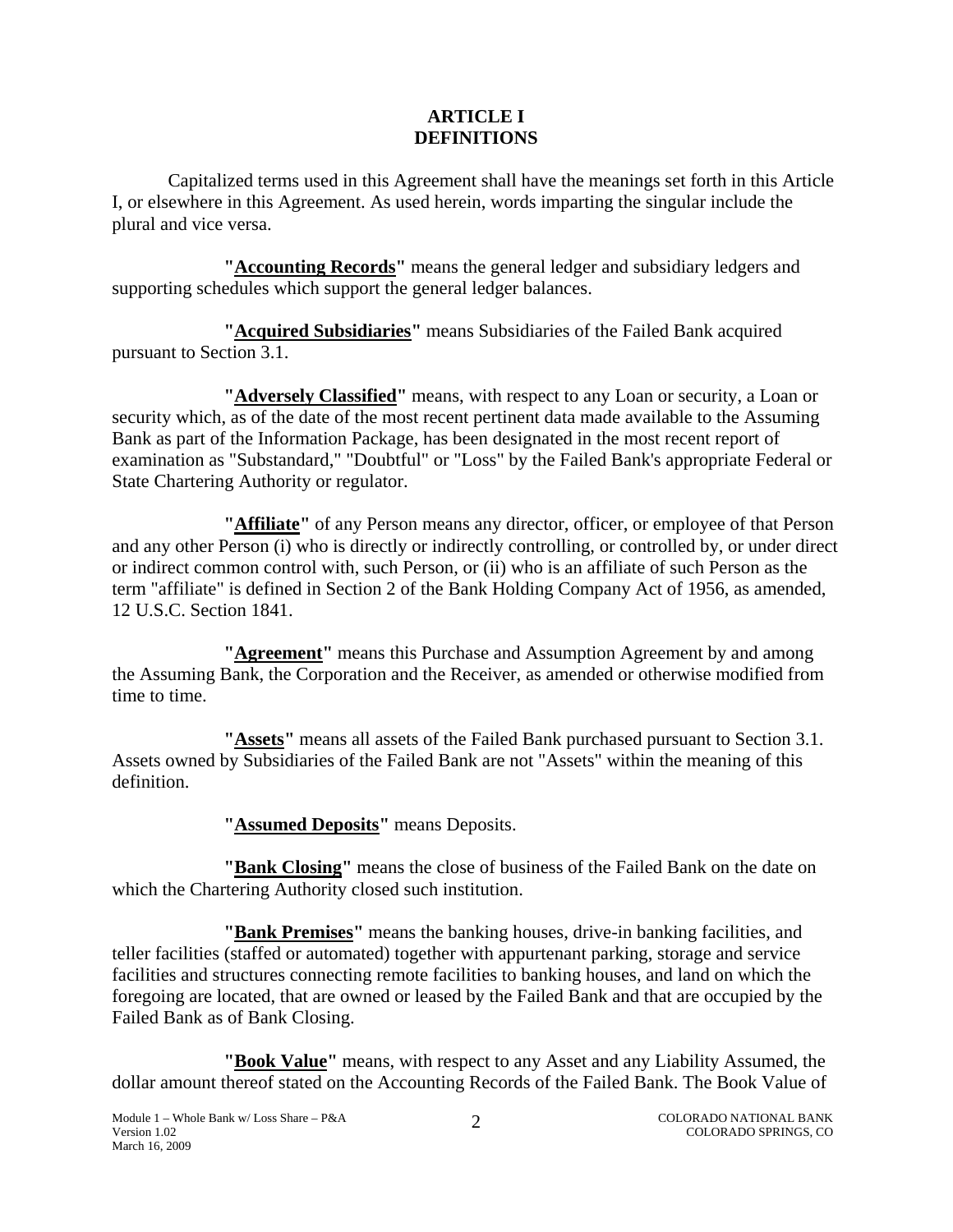any item shall be determined as of Bank Closing after adjustments made by the Receiver for differences in accounts, suspense items, unposted debits and credits, and other similar adjustments or corrections and for setoffs, whether voluntary or involuntary. The Book Value of a Subsidiary of the Failed Bank acquired by the Assuming Bank shall be determined from the investment in subsidiary and related accounts on the "bank only" (unconsolidated) balance sheet of the Failed Bank based on the equity method of accounting. Without limiting the generality of the foregoing, (i) the Book Value of a Liability Assumed shall include all accrued and unpaid interest thereon as of Bank Closing, and (ii) the Book Value of a Loan shall reflect adjustments for earned interest, or unearned interest (as it relates to the "rule of 78s" or add-on-interest loans, as applicable), if any, as of Bank Closing, adjustments for the portion of earned or unearned loan-related credit life and/or disability insurance premiums, if any, attributable to the Failed Bank as of Bank Closing, and adjustments for Failed Bank Advances, if any, in each case as determined for financial reporting purposes. The Book Value of an Asset shall not include any adjustment for loan premiums, discounts or any related deferred income or fees, or general or specific reserves on the Accounting Records of the Failed Bank.

**"Business Day"** means a day other than a Saturday, Sunday, Federal legal holiday or legal holiday under the laws of the State where the Failed Bank is located, or a day on which the principal office of the Corporation is closed.

**"Chartering Authority"** means (i) with respect to a national bank, the Office of the Comptroller of the Currency, (ii) with respect to a Federal savings association or savings bank, the Office of Thrift Supervision, (iii) with respect to a bank or savings institution chartered by a State, the agency of such State charged with primary responsibility for regulating and/or closing banks or savings institutions, as the case may be, (iv) the Corporation in accordance with 12 U.S.C. Section 1821(c), with regard to self appointment, or (v) the appropriate Federal banking agency in accordance with 12 U.S.C. 1821(c)(9).

**"Commitment"** means the unfunded portion of a line of credit or other commitment reflected on the books and records of the Failed Bank to make an extension of credit (or additional advances with respect to a Loan) that was legally binding on the Failed Bank as of Bank Closing, other than extensions of credit pursuant to the credit card business and overdraft protection plans of the Failed Bank, if any.

**"Credit Documents"** mean the agreements, instruments, certificates or other documents at any time evidencing or otherwise relating to, governing or executed in connection with or as security for, a Loan, including without limitation notes, bonds, loan agreements, letter of credit applications, lease financing contracts, banker's acceptances, drafts, interest protection agreements, currency exchange agreements, repurchase agreements, reverse repurchase agreements, guarantees, deeds of trust, mortgages, assignments, security agreements, pledges, subordination or priority agreements, lien priority agreements, undertakings, security instruments, certificates, documents, legal opinions, participation agreements and intercreditor agreements, and all amendments, modifications, renewals, extensions, rearrangements, and substitutions with respect to any of the foregoing.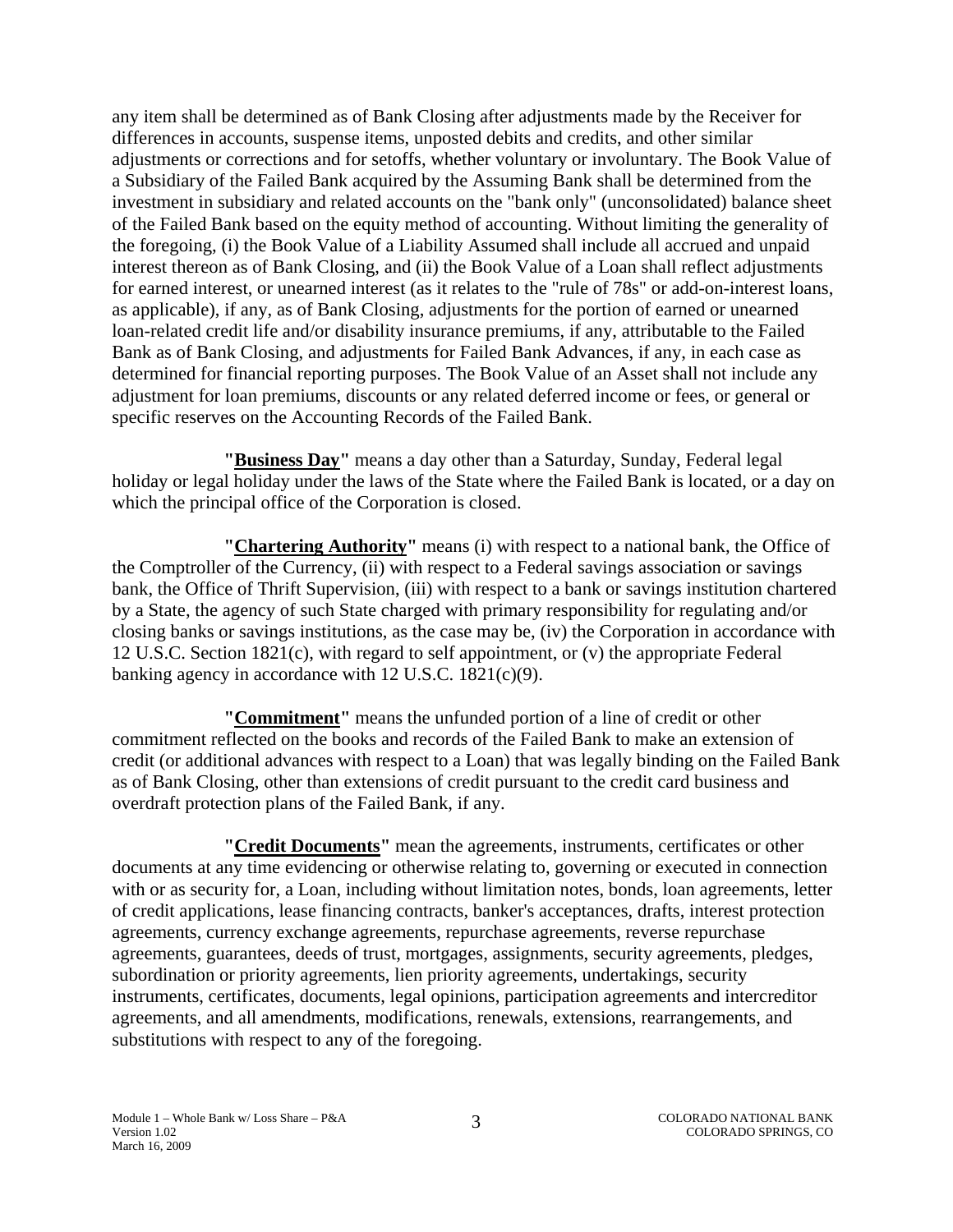**"Credit File"** means all Credit Documents and all other credit, collateral, or insurance documents in the possession or custody of the Assuming Bank, or any of its Subsidiaries or Affiliates, relating to an Asset or a Loan included in a Put Notice, or copies of any thereof.

**"Data Processing Lease"** means any lease or licensing agreement, binding on the Failed Bank as of Bank Closing, the subject of which is data processing equipment or computer hardware or software used in connection with data processing activities. A lease or licensing agreement for computer software used in connection with data processing activities shall constitute a Data Processing Lease regardless of whether such lease or licensing agreement also covers data processing equipment.

**"Deposit"** means a deposit as defined in 12 U.S.C. Section 1813(l), including without limitation, outstanding cashier's checks and other official checks and all uncollected items included in the depositors' balances and credited on the books and records of the Failed Bank; provided, that the term "Deposit" shall not include all or any portion of those deposit balances which, in the discretion of the Receiver or the Corporation, (i) may be required to satisfy it for any liquidated or contingent liability of any depositor arising from an unauthorized or unlawful transaction, or (ii) may be needed to provide payment of any liability of any depositor to the Failed Bank or the Receiver, including the liability of any depositor as a director or officer of the Failed Bank, whether or not the amount of the liability is or can be determined as of Bank Closing.

**"Equity Adjustment"** means the dollar amount resulting by subtracting the Book Value, as of Bank Closing, of all Liabilities Assumed under this Agreement by the Assuming Bank from the Book Value, as of Bank Closing, of all Assets acquired under this Agreement by the Assuming Bank, which may be a positive or a negative number.

**"Failed Bank Advances"** means the total sums paid by the Failed Bank to (i) protect its lien position, (ii) pay ad valorem taxes and hazard insurance, and (iii) pay credit life insurance, accident and health insurance, and vendor's single interest insurance.

**"Fair Market Value"** means (i)(a) "Market Value" as defined in the regulation prescribing the standards for real estate appraisals used in federally related transactions, 12 C.F.R. § 323.2(g), and accordingly shall mean the most probable price which a property should bring in a competitive and open market under all conditions requisite to a fair sale, the buyer and seller each acting prudently and knowledgeably, and assuming the price is not affected by undue stimulus. Implicit in this definition is the consummation of a sale as of a specified date and the passing of title from seller to buyer under conditions whereby:

(1) Buyer and seller are typically motivated;

(2) Both parties are well informed or well advised, and acting in what they consider their own best interests;

(3) A reasonable time is allowed for exposure in the open market;

(4) Payment is made in terms of cash in U.S. dollars or in terms of financial arrangements comparable thereto; and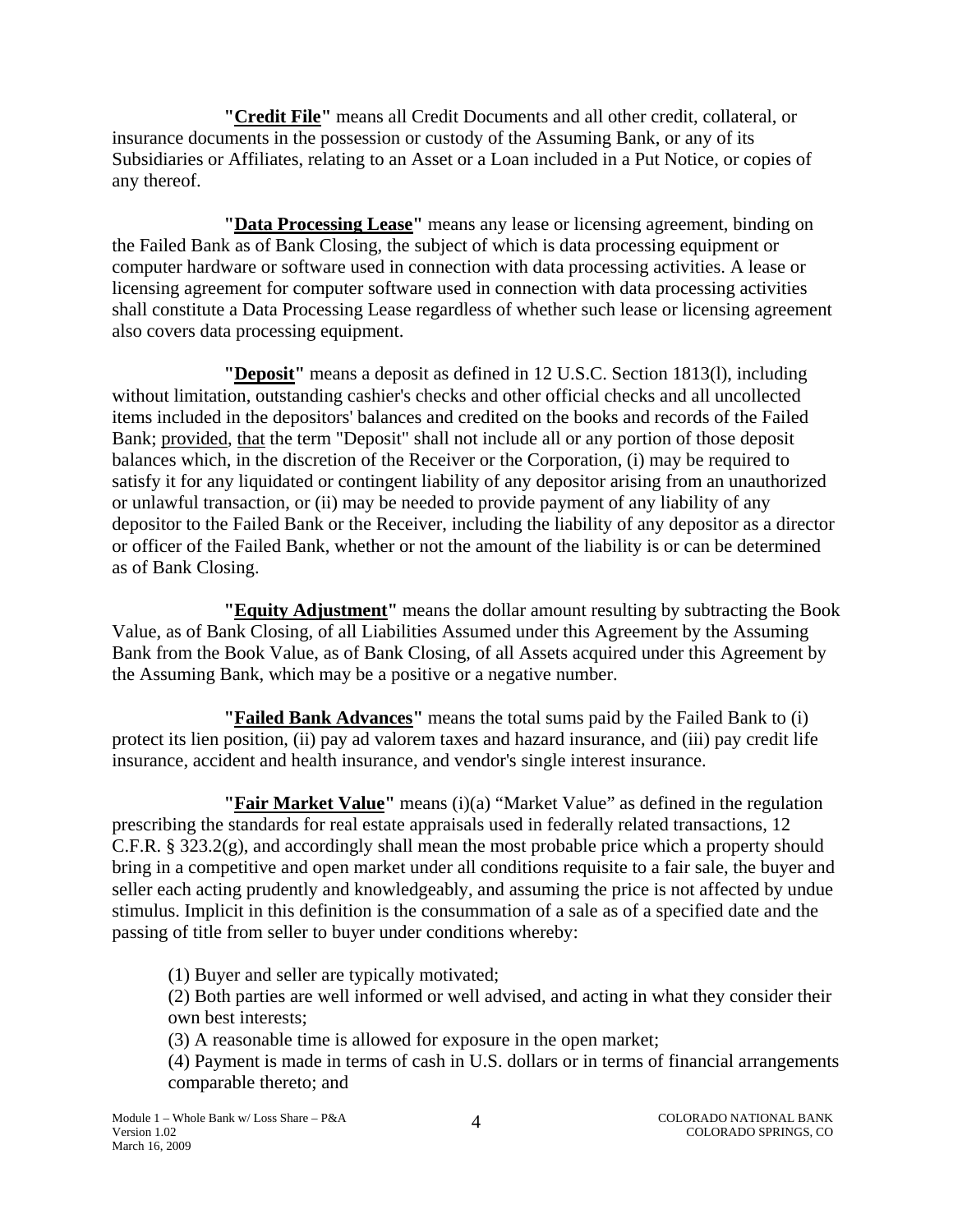(5) The price represents the normal consideration for the property sold unaffected by special or creative financing or sales concessions granted by anyone associated with the sale;

as determined as of Bank Closing by an appraiser chosen by the Assuming Bank from a list of acceptable appraisers provided by the Receiver; any costs and fees associated with such determination shall be shared equally by the Receiver and the Assuming Bank, and (b) which, with respect to Bank Premises (to the extent, if any, that Bank Premises are purchased utilizing this valuation method), shall be determined not later than sixty (60) days after Bank Closing by an appraiser selected by the Receiver and the Assuming Bank within seven (7) days after Bank Closing; or (ii) with respect to property other than Bank Premises purchased utilizing this valuation method, the price therefore as established by the Receiver and agreed to by the Assuming Bank, or in the absence of such agreement, as determined in accordance with clause  $(i)(a)$  above.

"**First Loss Tranche**" means the dollar amount of liability that the Assuming Bank will incur prior to the commencement of loss sharing, which is the sum of (i) the Assuming Bank's asset premium (discount) bid, as reflected on the Assuming Bank's bid form, plus (ii) the Assuming Bank's Deposit premium bid, as reflected on the Assuming Bank's bid form, plus (iii) the Equity Adjustment. The First Loss Tranche may be a positive or negative number.

"**Fixtures**" means those leasehold improvements, additions, alterations and installations constituting all or a part of Bank Premises and which were acquired, added, built, installed or purchased at the expense of the Failed Bank, regardless of the holder of legal title thereto as of Bank Closing.

**"Furniture and Equipment"** means the furniture and equipment, other than motor vehicles, leased or owned by the Failed Bank and reflected on the books of the Failed Bank as of Bank Closing, including without limitation automated teller machines, carpeting, furniture, office machinery (including personal computers), shelving, office supplies, telephone, surveillance and security systems. Motor vehicles shall be considered other assets and pass at Book Value.

**"Legal Balance"** means the amount of indebtedness legally owed by an Obligor with respect to a Loan, including principal and accrued and unpaid interest, late fees, attorneys' fees and expenses, taxes, insurance premiums, and similar charges, if any.

**"Liabilities Assumed"** has the meaning provided in Section 2.1.

**"Lien"** means any mortgage, lien, pledge, charge, assignment for security purposes, security interest, or encumbrance of any kind with respect to an Asset, including any conditional sale agreement or capital lease or other title retention agreement relating to such Asset.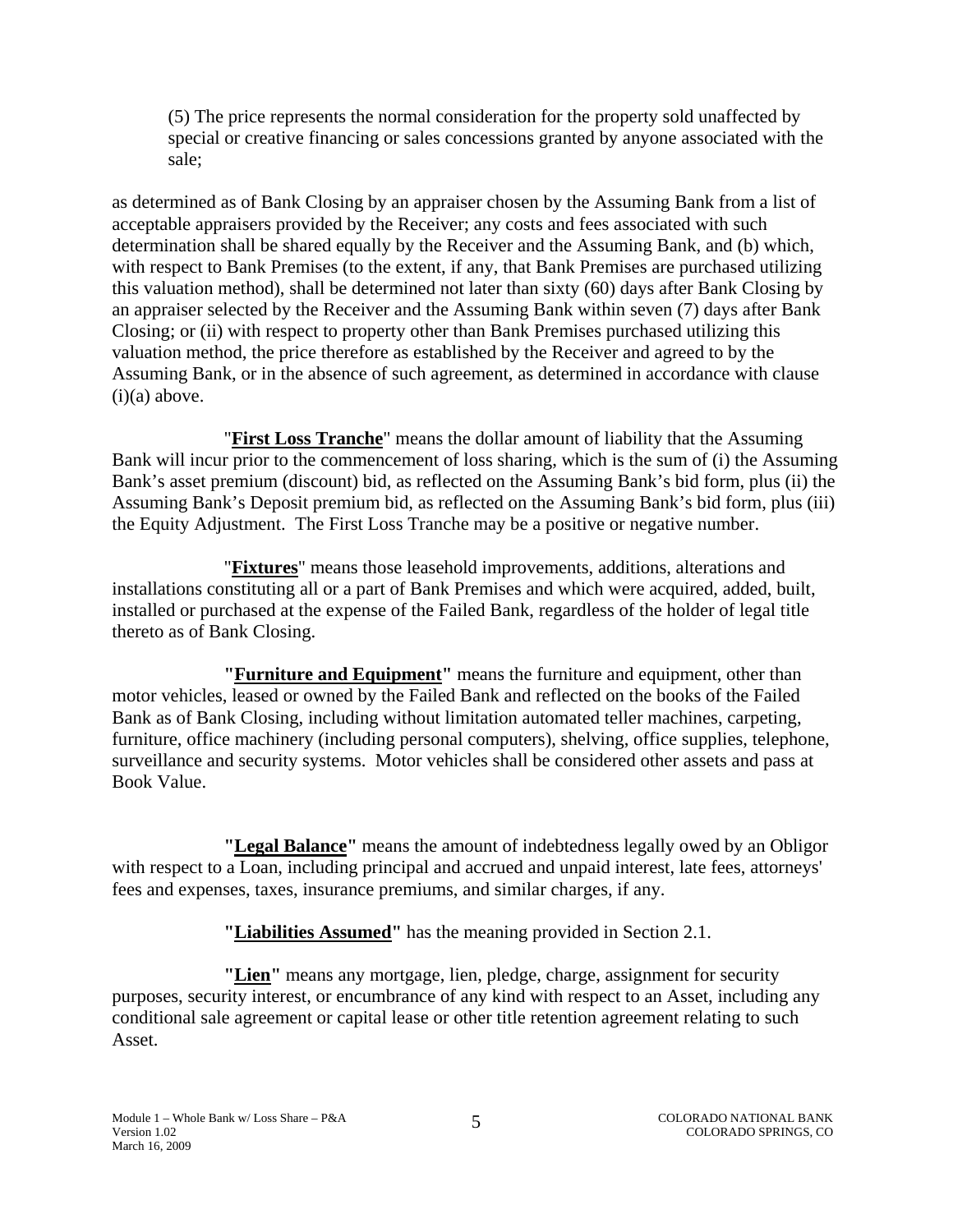**"Loans"** means all of the following owed to or held by the Failed Bank as of Bank Closing:

(i) loans (including loans which have been charged off the Accounting Records of the Failed Bank in whole or in part prior to the date of the most recent pertinent data made available to the Assuming Bank as part of the Information Package), participation agreements, interests in participations, overdrafts of customers (including but not limited to overdrafts made pursuant to an overdraft protection plan or similar extensions of credit in connection with a deposit account), revolving commercial lines of credit, home equity lines of credit, Commitments, United States and/or State-guaranteed student loans, and lease financing contracts;

(ii) all Liens, rights (including rights of set-off), remedies, powers, privileges, demands, claims, priorities, equities and benefits owned or held by, or accruing or to accrue to or for the benefit of, the holder of the obligations or instruments referred to in clause (i) above, including but not limited to those arising under or based upon Credit Documents, casualty insurance policies and binders, standby letters of credit, mortgagee title insurance policies and binders, payment bonds and performance bonds at any time and from time to time existing with respect to any of the obligations or instruments referred to in clause (i) above; and

(iii) all amendments, modifications, renewals, extensions, refinancings, and refundings of or for any of the foregoing.

**"Obligor"** means each Person liable for the full or partial payment or performance of any Loan, whether such Person is obligated directly, indirectly, primarily, secondarily, jointly, or severally.

**"Other Real Estate"** means all interests in real estate (other than Bank Premises and Fixtures) and loans on "in substance foreclosure" status as of Bank Closing as recorded on the Accounting Records of the Failed Bank, including but not limited to mineral rights, leasehold rights, condominium and cooperative interests, air rights and development rights that are owned by the Failed Bank.

**"Person"** means any individual, corporation, partnership, joint venture, association, joint-stock company, trust, unincorporated organization, or government or any agency or political subdivision thereof, excluding the Corporation.

**"Primary Indemnitor"** means any Person (other than the Assuming Bank or any of its Affiliates) who is obligated to indemnify or insure, or otherwise make payments (including payments on account of claims made against) to or on behalf of any Person in connection with the claims covered under Article XII, including without limitation any insurer issuing any directors and officers liability policy or any Person issuing a financial institution bond or banker's blanket bond.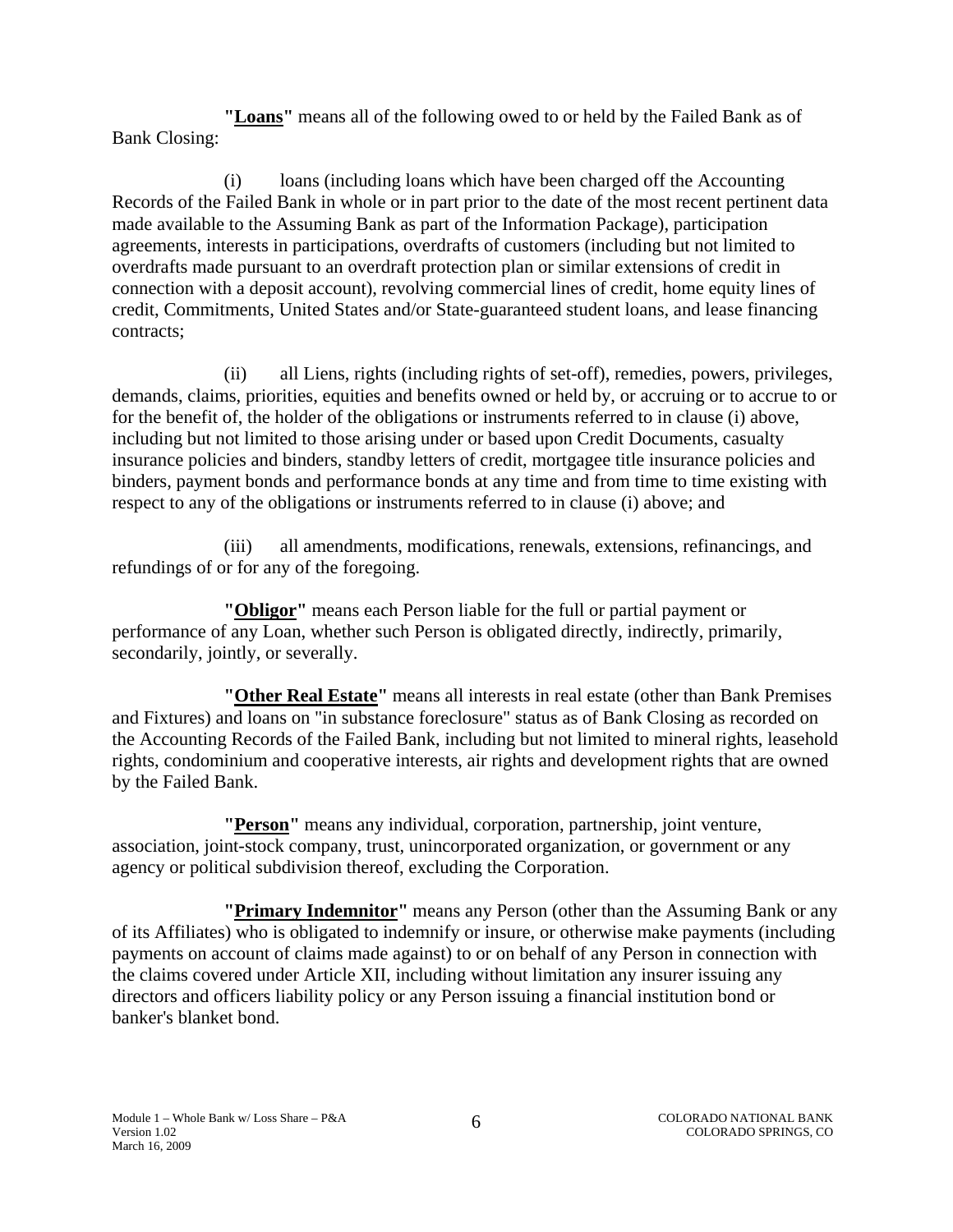**"Proforma"** means producing a balance sheet that reflects a reasonably accurate financial statement of the Failed bank through the date of closing. The Proforma financial statements serve as a basis for the opening entries of both the Assuming Bank and the Receiver.

**"Put Date"** has the meaning provided in Section 3.4.

**"Put Notice"** has the meaning provided in Section 3.4.

**"Qualified Financial Contract"** means a qualified financial contract as defined in 12 U.S.C. Section 1821(e)(8)(D).

**"Record"** means any document, microfiche, microfilm and computer records (including but not limited to magnetic tape, disc storage, card forms and printed copy) of the Failed Bank generated or maintained by the Failed Bank that is owned by or in the possession of the Receiver at Bank Closing.

**"Related Liability"** with respect to any Asset means any liability existing and reflected on the Accounting Records of the Failed Bank as of Bank Closing for (i) indebtedness secured by mortgages, deeds of trust, chattel mortgages, security interests or other liens on or affecting such Asset, (ii) ad valorem taxes applicable to such Asset, and (iii) any other obligation determined by the Receiver to be directly related to such Asset.

**"Related Liability Amount"** with respect to any Related Liability on the books of the Assuming Bank, means the amount of such Related Liability as stated on the Accounting Records of the Assuming Bank (as maintained in accordance with generally accepted accounting principles) as of the date as of which the Related Liability Amount is being determined. With respect to a liability that relates to more than one asset, the amount of such Related Liability shall be allocated among such assets for the purpose of determining the Related Liability Amount with respect to any one of such assets. Such allocation shall be made by specific allocation, where determinable, and otherwise shall be pro rata based upon the dollar amount of such assets stated on the Accounting Records of the entity that owns such asset.

 **"Repurchase Price"** means, with respect to any Loan the Book Value, adjusted to reflect changes to Book Value after Bank Closing, plus (ii) any advances and interest on such Loan after Bank Closing, minus (iii) the total of amounts received by the Assuming Bank for such Loan, regardless of how applied, after Bank Closing, plus (iv) advances made by Assuming Bank, plus (v) total disbursements of principal made by Receiver that are not included in the Book Value.

**"Safe Deposit Boxes"** means the safe deposit boxes of the Failed Bank, if any, including the removable safe deposit boxes and safe deposit stacks in the Failed Bank's vault(s), all rights and benefits under rental agreements with respect to such safe deposit boxes, and all keys and combinations thereto.

**"Settlement Date"** means the first Business Day immediately prior to the day which is one hundred eighty (180) days after Bank Closing, or such other date prior thereto as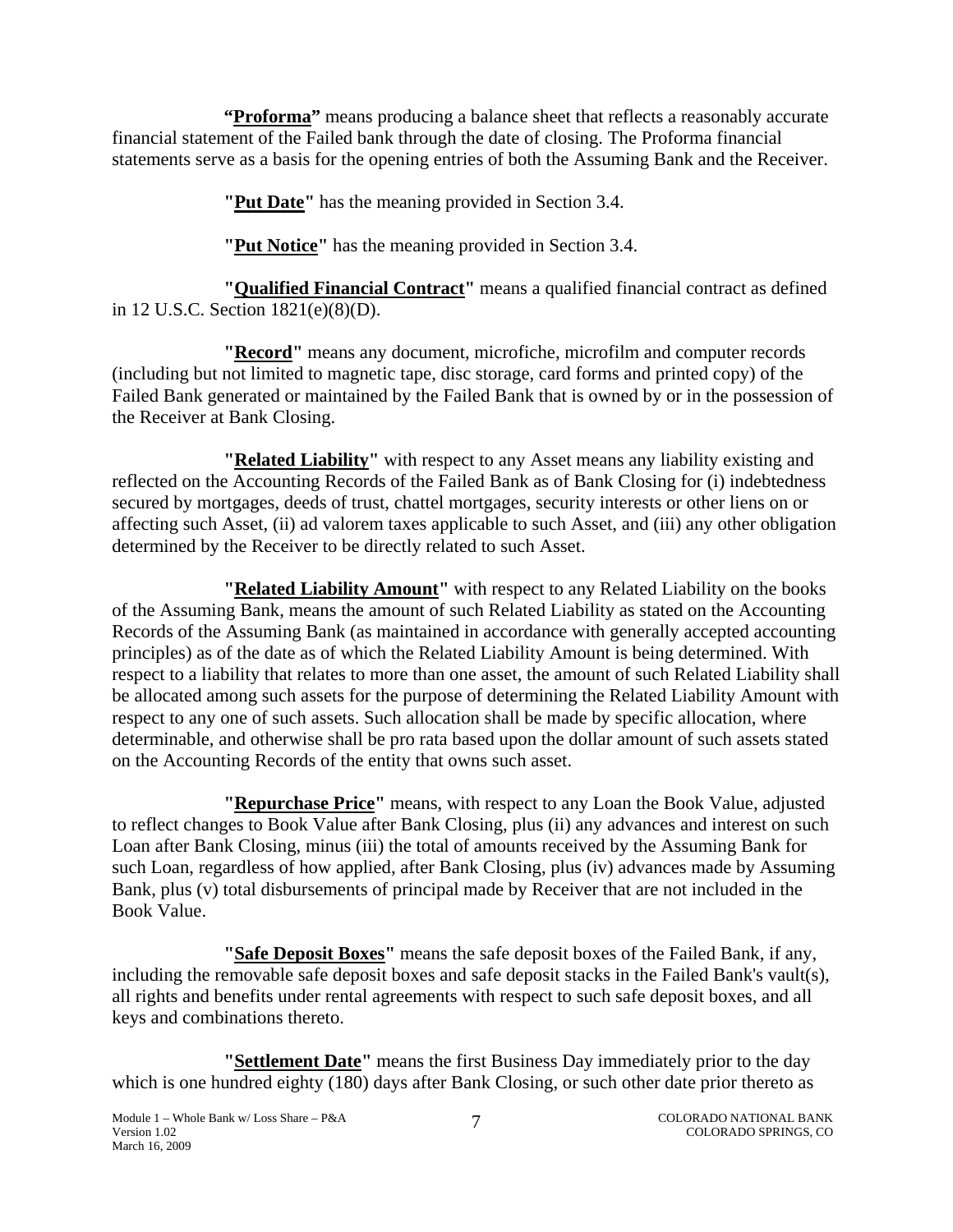<span id="page-11-0"></span>may be agreed upon by the Receiver and the Assuming Bank. The Receiver, in its discretion, may extend the Settlement Date.

**"Settlement Interest Rate"** means, for the first calendar quarter or portion thereof during which interest accrues, the rate determined by the Receiver to be equal to the equivalent coupon issue yield on twenty-six (26)-week United States Treasury Bills in effect as of Bank Closing as published in The Wall Street Journal; provided, that if no such equivalent coupon issue yield is available as of Bank Closing, the equivalent coupon issue yield for such Treasury Bills most recently published in The Wall Street Journal prior to Bank Closing shall be used. Thereafter, the rate shall be adjusted to the rate determined by the Receiver to be equal to the equivalent coupon issue yield on such Treasury Bills in effect as of the first day of each succeeding calendar quarter during which interest accrues as published in The Wall Street Journal.

**"Subsidiary"** has the meaning set forth in Section 3(w)(4) of the Federal Deposit Insurance Act, 12 U.S.C. Section 1813(w)(4), as amended.

### **ARTICLE II ASSUMPTION OF LIABILITIES**

 **2.1 Liabilities Assumed by Assuming Bank.** The Assuming Bank expressly assumes at Book Value (subject to adjustment pursuant to Article VIII) and agrees to pay, perform, and discharge all of the following liabilities of the Failed Bank as of Bank Closing, except as otherwise provided in this Agreement (such liabilities referred to as "Liabilities Assumed"):

> (a) Assumed Deposits, except those Deposits specifically listed on Schedule 2.1(a); provided, that as to any Deposits of public money which are Assumed Deposits, the Assuming Bank agrees to properly secure such Deposits with such of the Assets as appropriate which, prior to Bank Closing, were pledged as security therefor by the Failed Bank, or with assets of the Assuming Bank, if such securing Assets, if any, are insufficient to properly secure such Deposits;

(b) liabilities for indebtedness secured by mortgages, deeds of trust, chattel mortgages, security interests or other liens on or affecting any Assets, if any; provided, that the assumption of any liability pursuant to this paragraph shall be limited to the market value of the Assets securing such liability as determined by the Receiver;

(c) borrowings from Federal Reserve Banks and Federal Home Loan Banks, if any, provided, that the assumption of any liability pursuant to this paragraph shall be limited to the market value of the assets securing such liability as determined by the Receiver; and overdrafts, debit balances, service charges, reclamations, and adjustments to accounts with the Federal Reserve Banks as reflected on the books and records of any such Federal Reserve Bank within ninety (90) days after Bank Closing, if any;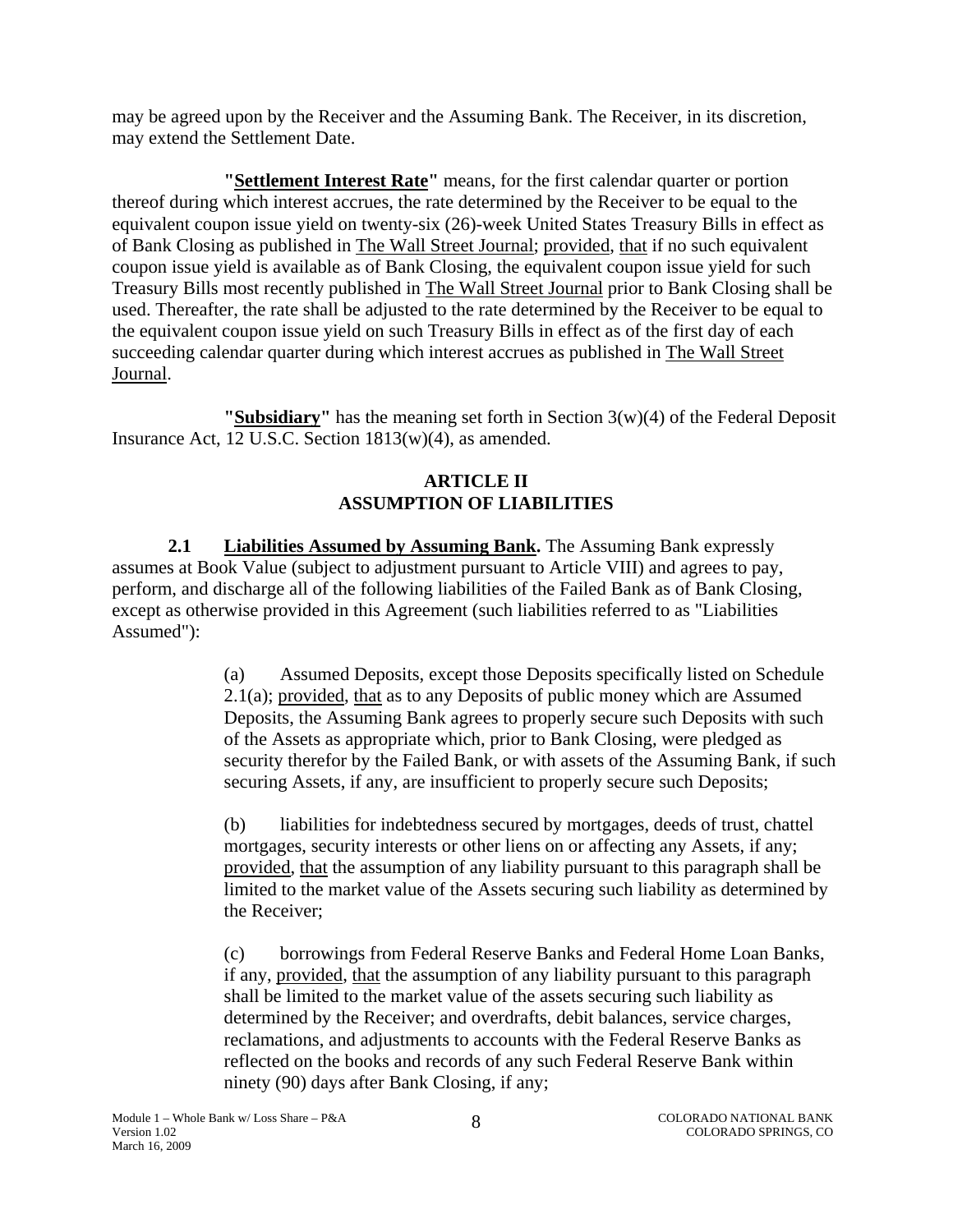(d) ad valorem taxes applicable to any Asset, if any; provided, that the assumption of any ad valorem taxes pursuant to this paragraph shall be limited to an amount equal to the market value of the Asset to which such taxes apply as determined by the Receiver;

(e) liabilities, if any, for federal funds purchased, repurchase agreements and overdrafts in accounts maintained with other depository institutions (including any accrued and unpaid interest thereon computed to and including Bank Closing); provided, that the assumption of any liability pursuant to this paragraph shall be limited to the market value of the Assets securing such liability as determined by the Receiver;

(f) United States Treasury tax and loan note option accounts, if any;

(g) liabilities for any acceptance or commercial letter of credit (other than "standby letters of credit" as defined in 12 C.F.R. Section 337.2(a)); provided, that the assumption of any liability pursuant to this paragraph shall be limited to the market value of the Assets securing such liability as determined by the Receiver;

(h) duties and obligations assumed pursuant to this Agreement including without limitation those relating to the Failed Bank's credit card business, overdraft protection plans, safe deposit business, safekeeping business or trust business, if any;

(i) liabilities, if any, for Commitments;

(j) liabilities, if any, for amounts owed to any Subsidiary of the Failed Bank acquired under Section 3.1;

(k) liabilities, if any, with respect to Qualified Financial Contracts;

(l) duties and obligations under any contract pursuant to which the Failed Bank provides mortgage servicing for others, or mortgage servicing is provided to the Failed Bank by others; and

(m) all asset-related offensive litigation liabilities and all asset-related defensive litigation liabilities, but only to the extent such liabilities relate to assets subject to a loss share agreement, and provided that all other defensive litigation and any class actions with respect to credit card business are retained by the Receiver.

Schedule 2.1 attached hereto and incorporated herein sets forth certain categories of Liabilities Assumed and the aggregate Book Value of the Liabilities Assumed in such categories.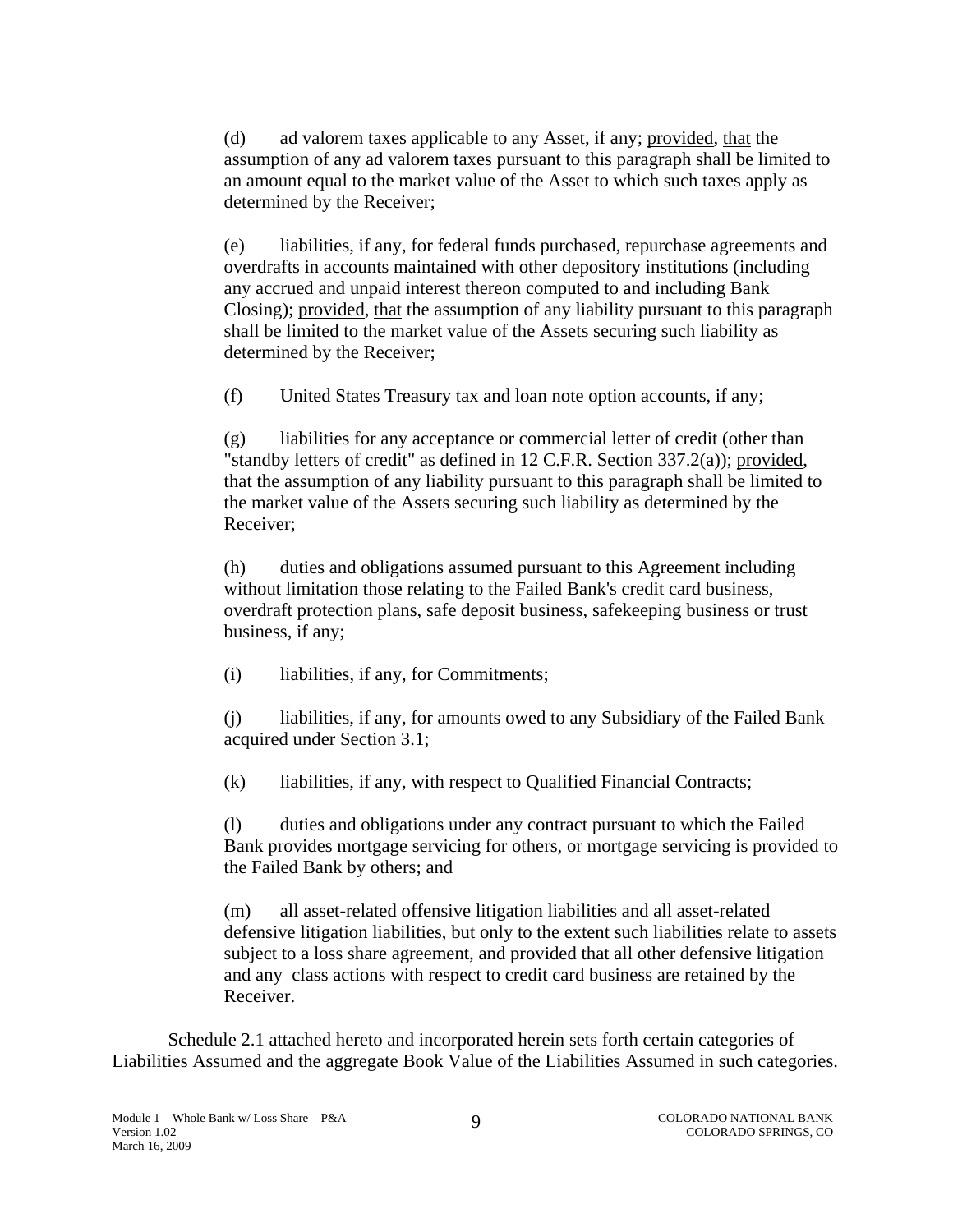<span id="page-13-0"></span>Such schedule is based upon the best information available to the Receiver and may be adjusted as provided in Article VIII.

**2.2 Interest on Deposit Liabilities.** The Assuming Bank agrees that, from and after Bank Closing, it will accrue and pay interest on Deposit liabilities assumed pursuant to Section 2.1 at a rate(s) it shall determine; provided, that for non-transaction Deposit liabilities such rate(s) shall not be less than the lowest rate offered by the Assuming Bank to its depositors for non-transaction deposit accounts. The Assuming Bank shall permit each depositor to withdraw, without penalty for early withdrawal, all or any portion of such depositor's Deposit, whether or not the Assuming Bank elects to pay interest in accordance with any deposit agreement formerly existing between the Failed Bank and such depositor; and further provided, that if such Deposit has been pledged to secure an obligation of the depositor or other party, any withdrawal thereof shall be subject to the terms of the agreement governing such pledge. The Assuming Bank shall give notice to such depositors as provided in Section 5.3 of the rate(s) of interest which it has determined to pay and of such withdrawal rights.

**2.3 Unclaimed Deposits.** If, within eighteen (18) months after Bank Closing, any depositor of the Failed Bank does not claim or arrange to continue such depositor's Deposit assumed pursuant to Section 2.1 at the Assuming Bank, the Assuming Bank shall, within fifteen (15) Business Days after the end of such eighteen (18)-month period, (i) refund to the Corporation the full amount of each such Deposit (without reduction for service charges), (ii) provide to the Corporation a schedule of all such refunded Deposits in such form as may be prescribed by the Corporation, and (iii) assign, transfer, convey and deliver to the Receiver all right, title and interest of the Assuming Bank in and to Records previously transferred to the Assuming Bank and other records generated or maintained by the Assuming Bank pertaining to such Deposits. During such eighteen (18)-month period, at the request of the Corporation, the Assuming Bank promptly shall provide to the Corporation schedules of unclaimed deposits in such form as may be prescribed by the Corporation.

**2.4 Employee Plans.** Except as provided in Section 4.12, the Assuming Bank shall have no liabilities, obligations or responsibilities under the Failed Bank's health care, bonus, vacation, pension, profit sharing, deferred compensation, 401K or stock purchase plans or similar plans, if any, unless the Receiver and the Assuming Bank agree otherwise subsequent to the date of this Agreement.

# **ARTICLE III PURCHASE OF ASSETS**

 **3.1 Assets Purchased by Assuming Bank**. With the exception of certain assets expressly excluded in Sections 3.5 and 3.6, the Assuming Bank hereby purchases from the Receiver, and the Receiver hereby sells, assigns, transfers, conveys, and delivers to the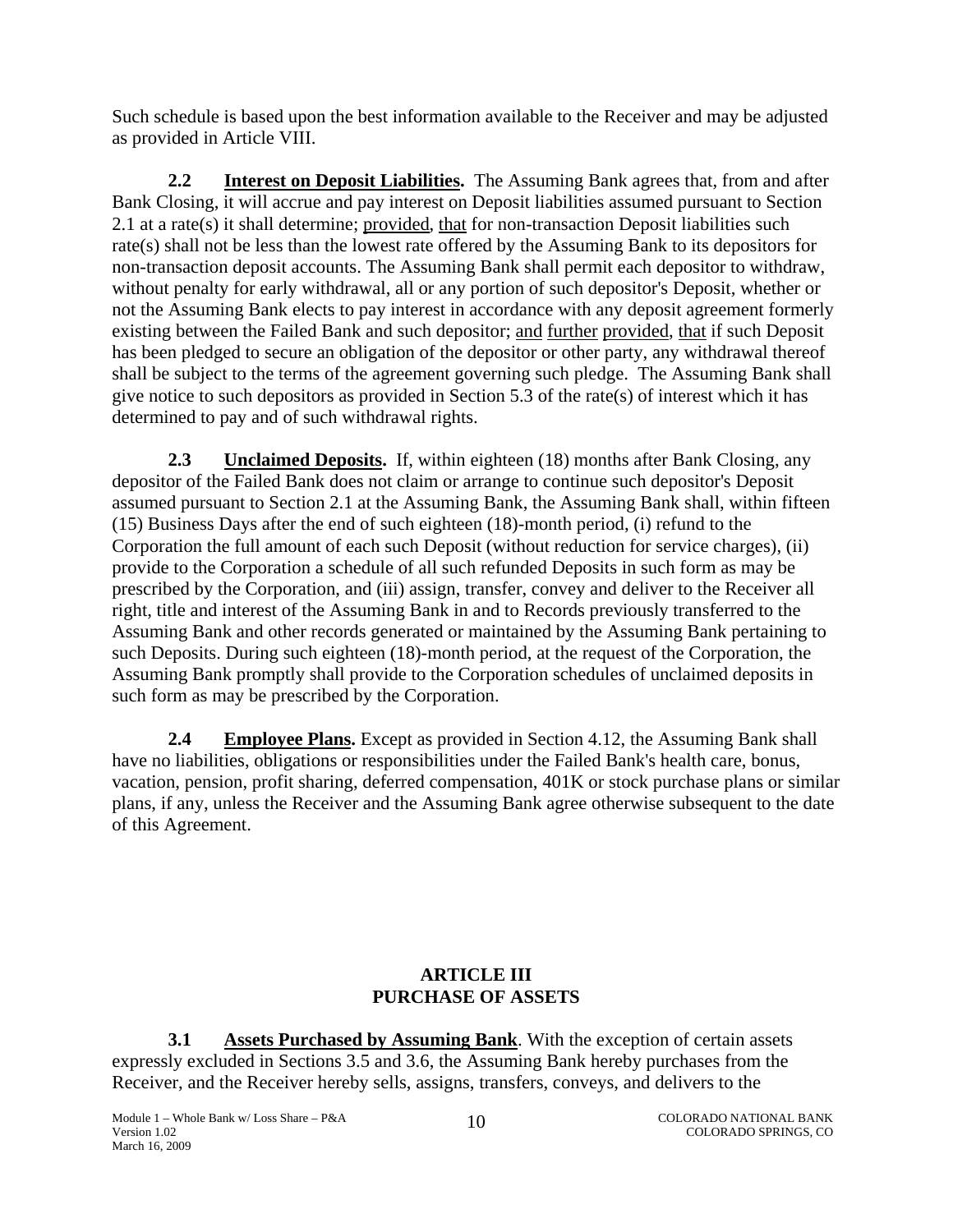<span id="page-14-0"></span>Assuming Bank includes, but is not limited to, the entities listed on Schedule 3.1a. Assuming Bank, all right, title, and interest of the Receiver in and to all of the assets (real, personal and mixed, wherever located and however acquired) including all subsidiaries, joint ventures, partnerships, and any and all other business combinations or arrangements, whether active, inactive, dissolved or terminated, of the Failed Bank whether or not reflected on the books of the Failed Bank as of Bank Closing. Schedules 3.1 and 3.1a attached hereto and incorporated herein. sets forth certain categories of Assets purchased hereunder. Such schedule is based upon the best information available to the Receiver and may be adjusted as provided in Article VIII. Assets are purchased hereunder by the Assuming Bank subject to all liabilities for indebtedness collateralized by Liens affecting such Assets to the extent provided in Section 2.1. The subsidiaries, joint ventures, partnerships, and any and all other business combinations or arrangements, whether active, inactive, dissolved or terminated being purchased by the Notwithstanding Section 4.8, the Assuming Bank specifically purchases all mortgage servicing rights and obligations of the Failed Bank.

# **3.2 Asset Purchase Price**.

(a) All Assets and assets of the Failed Bank subject to an option to purchase by the Assuming Bank shall be purchased for the amount, or the amount resulting from the method specified for determining the amount, as specified on Schedule 3.2, except as otherwise may be provided herein. Any Asset, asset of the Failed Bank subject to an option to purchase or other asset purchased for which no purchase price is specified on Schedule 3.2 or otherwise herein shall be purchased at its Book Value. Loans or other assets charged off the Accounting Records of the Failed Bank prior to the date of the most recent pertinent data made available to the Assuming Bank as part of the Information Package shall be purchased at a price of zero.

- (b) Reserved.
- (c) Reserved.

**3.3 Manner of Conveyance; Limited Warranty; Nonrecourse; Etc. THE CONVEYANCE OF ALL ASSETS, INCLUDING REAL AND PERSONAL PROPERTY INTERESTS, PURCHASED BY THE ASSUMING BANK UNDER THIS AGREEMENT SHALL BE MADE, AS NECESSARY, BY RECEIVER'S DEED OR RECEIVER'S BILL OF SALE, "AS IS", "WHERE IS", WITHOUT RECOURSE AND, EXCEPT AS OTHERWISE SPECIFICALLY PROVIDED IN THIS AGREEMENT, WITHOUT ANY WARRANTIES WHATSOEVER WITH RESPECT TO SUCH ASSETS, EXPRESS OR IMPLIED, WITH RESPECT TO TITLE, ENFORCEABILITY, COLLECTIBILITY, DOCUMENTATION OR FREEDOM FROM LIENS OR ENCUMBRANCES (IN WHOLE OR IN PART), OR ANY OTHER MATTERS.** 

- **3.4 Puts of Assets to the Receiver**.
- (a) **Puts Prior to the Settlement Date.**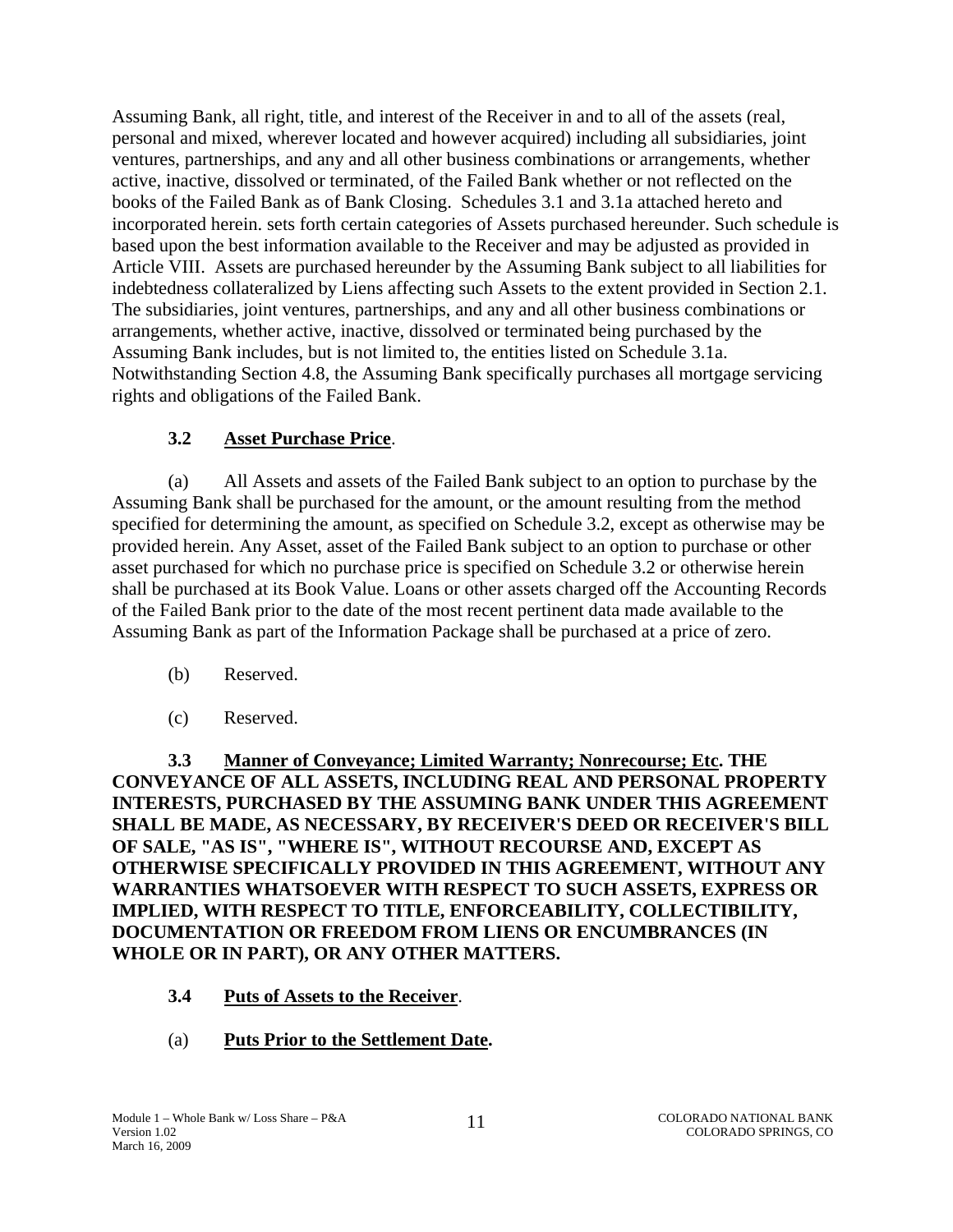(i) During the period from Bank Closing to and including the Business Day immediately preceding the Settlement Date, the Assuming Bank shall be entitled to require the Receiver to purchase any Asset which the Assuming Bank can establish is evidenced by forged or stolen instruments as of Bank Closing; provided, that, the Assuming Bank shall not have the right to require the Receiver to purchase any such Asset with respect to which the Assuming Bank has taken any action referred to in Section 3.4(a)(ii) with respect to such Asset.

(ii) At the end of the thirty (30)-day period following Bank Closing and at that time only, in accordance with this Section 3.4, the Assuming Bank shall be entitled to require the Receiver to purchase any remaining overdraft transferred to the Assuming Bank pursuant to 3.1 which both was made after the "as of" the date of the most recent pertinent data made available to the Assuming Bank as part of the Information Package and was not made pursuant to an overdraft protection plan or similar extension of credit.

The Assuming Bank shall transfer all such Assets to the Receiver without recourse, and shall indemnify the Receiver against any and all claims of any Person claiming by, through or under the Assuming Bank with respect to any such Asset, as provided in Section 12.4.

(b) **Notices to the Receiver**. In the event that the Assuming Bank elects to require the Receiver to purchase one or more Assets, the Assuming Bank shall deliver to the Receiver a notice (a "Put Notice") which shall include:

- (i) a list of all Assets that the Assuming Bank requires the Receiver to purchase;
- (ii) a list of all Related Liabilities with respect to the Assets identified pursuant to (i) above; and
- (iii) a statement of the estimated Repurchase Price of each Asset identified pursuant to (i) above as of the applicable Put Date.

Such notice shall be in the form prescribed by the Receiver or such other form to which the Receiver shall consent. As provided in Section 9.6, the Assuming Bank shall deliver to the Receiver such documents, Credit Files and such additional information relating to the subject matter of the Put Notice as the Receiver may request and shall provide to the Receiver full access to all other relevant books and records.

(c) **Purchase by Receiver**. The Receiver shall purchase Assets that are specified in the Put Notice and shall assume Related Liabilities with respect to such Assets, and the transfer of such Assets and Related Liabilities shall be effective as of a date determined by the Receiver which date shall not be later than thirty (30) days after receipt by the Receiver of the Put Notice (the "Put Date").

(d) **Purchase Price and Payment Date**. Each Asset purchased by the Receiver pursuant to this Section 3.4 shall be purchased at a price equal to the Repurchase Price of such Asset less the Related Liability Amount applicable to such Asset, in each case determined as of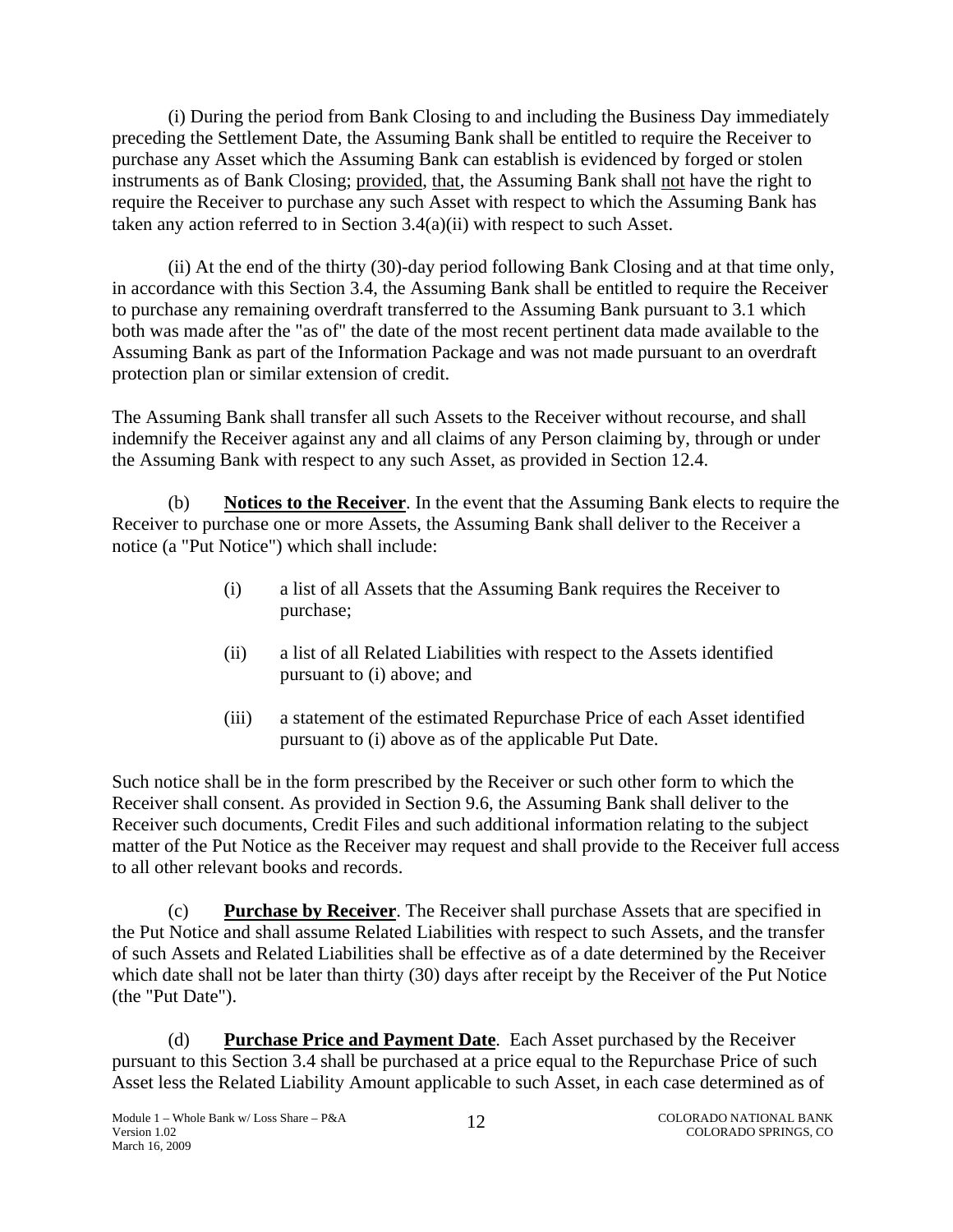<span id="page-16-0"></span>the applicable Put Date. If the difference between such Repurchase Price and such Related Liability Amount is positive, then the Receiver shall pay to the Assuming Bank the amount of such difference; if the difference between such amounts is negative, then the Assuming Bank shall pay to the Receiver the amount of such difference. The Assuming Bank or the Receiver, as the case may be, shall pay the purchase price determined pursuant to this Section 3.4(d) not later than the twentieth (20th) Business Day following the applicable Put Date, together with interest on such amount at the Settlement Interest Rate for the period from and including such Put Date to and including the day preceding the date upon which payment is made.

(e) **Servicing.** The Assuming Bank shall administer and manage any Asset subject to purchase by the Receiver in accordance with usual and prudent banking standards and business practices until such time as such Asset is purchased by the Receiver.

(f) **Reversals**. In the event that the Receiver purchases an Asset (and assumes the Related Liability) that it is not required to purchase pursuant to this Section 3.4, the Assuming Bank shall repurchase such Asset (and assume such Related Liability) from the Receiver at a price computed so as to achieve the same economic result as would apply if the Receiver had never purchased such Asset pursuant to this Section 3.4.

**3.5 Assets Not Purchased by Assuming Bank**. The Assuming Bank does not purchase, acquire or assume, or (except as otherwise expressly provided in this Agreement) obtain an option to purchase, acquire or assume under this Agreement:

(a) any financial institution bonds, banker's blanket bonds, or public liability, fire, or extended coverage insurance policy or any other insurance policy of the Failed Bank, or premium refund, unearned premium derived from cancellation, or any proceeds payable with respect to any of the foregoing;

(b) any interest, right, action, claim, or judgment against (i) any officer, director, employee, accountant, attorney, or any other Person employed or retained by the Failed Bank or any Subsidiary of the Failed Bank on or prior to Bank Closing arising out of any act or omission of such Person in such capacity, (ii) any underwriter of financial institution bonds, banker's blanket bonds or any other insurance policy of the Failed Bank, (iii) any shareholder or holding company of the Failed Bank, or (iv) any other Person whose action or inaction may be related to any loss (exclusive of any loss resulting from such Person's failure to pay on a Loan made by the Failed Bank) incurred by the Failed Bank; provided, that for the purposes hereof, the acts, omissions or other events giving rise to any such claim shall have occurred on or before Bank Closing, regardless of when any such claim is discovered and regardless of whether any such claim is made with respect to a financial institution bond, banker's blanket bond, or any other insurance policy of the Failed Bank in force as of Bank Closing;

(c) prepaid regulatory assessments of the Failed Bank, if any;

(d) legal or equitable interests in tax receivables of the Failed Bank, if any, including any claims arising as a result of the Failed Bank having entered into any agreement or otherwise being joined with another Person with respect to the filing of tax returns or the payment of taxes;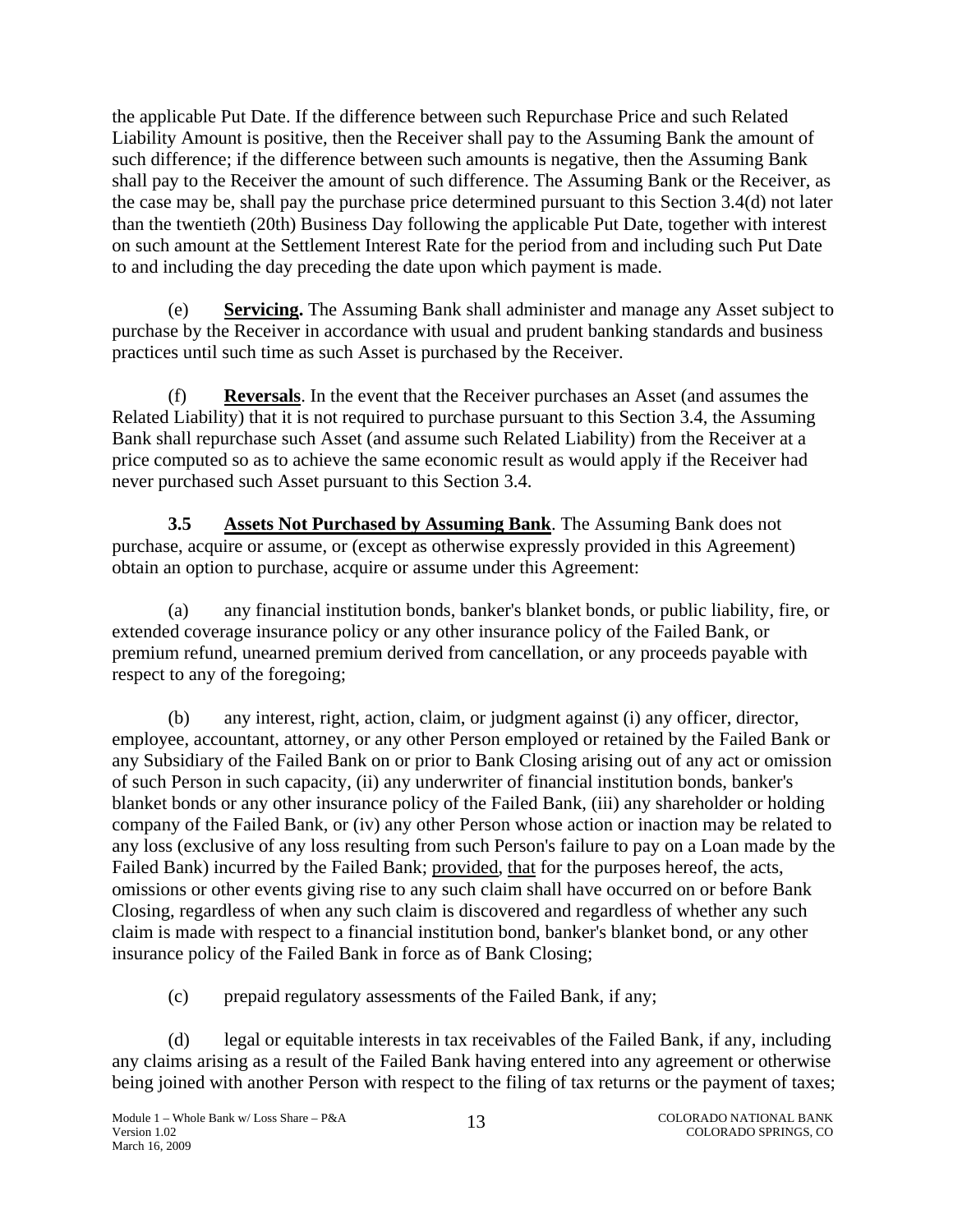(e) amounts reflected on the Accounting Records of the Failed Bank as of Bank Closing as a general or specific loss reserve or contingency account, if any;

(f) leased or owned Bank Premises and leased or owned Furniture and Equipment and Fixtures and data processing equipment (including hardware and software) located on leased or owned Bank Premises, if any; provided, that the Assuming Bank does obtain an option under Section 4.6, Section 4.7 or Section 4.8, as the case may be, with respect thereto;

(g) owned Bank Premises which the Receiver, in its discretion, determines may contain environmentally hazardous substances;

(h) any "goodwill," as such term is defined in the instructions to the report of condition prepared by banks examined by the Corporation in accordance with 12 C.F.R. Section 304.4, and other intangibles;

- (i) any criminal restitution or forfeiture orders issued in favor of the Failed Bank;
- (j) reserved;
- (k) assets essential to the Receiver in accordance with Section 3.6.

## **3.6 Retention or Repurchase of Assets Essential to Receiver**.

(a) The Receiver may refuse to sell to the Assuming Bank, or the Assuming Bank agrees, at the request of the Receiver set forth in a written notice to the Assuming Bank, to assign, transfer, convey, and deliver to the Receiver all of the Assuming Bank's right, title and interest in and to, any Asset or asset essential to the Receiver as determined by the Receiver in its discretion (together with all Credit Documents evidencing or pertaining thereto), which may include any Asset or asset that the Receiver determines to be:

- (i) made to an officer, director, or other Person engaging in the affairs of the Failed Bank, its Subsidiaries or Affiliates or any related entities of any of the foregoing;
- (ii) the subject of any investigation relating to any claim with respect to any item described in Section 3.5(a) or (b), or the subject of, or potentially the subject of, any legal proceedings;
- (iii) made to a Person who is an Obligor on a loan owned by the Receiver or the Corporation in its corporate capacity or its capacity as receiver of any institution;
- (iv) secured by collateral which also secures any asset owned by the Receiver; or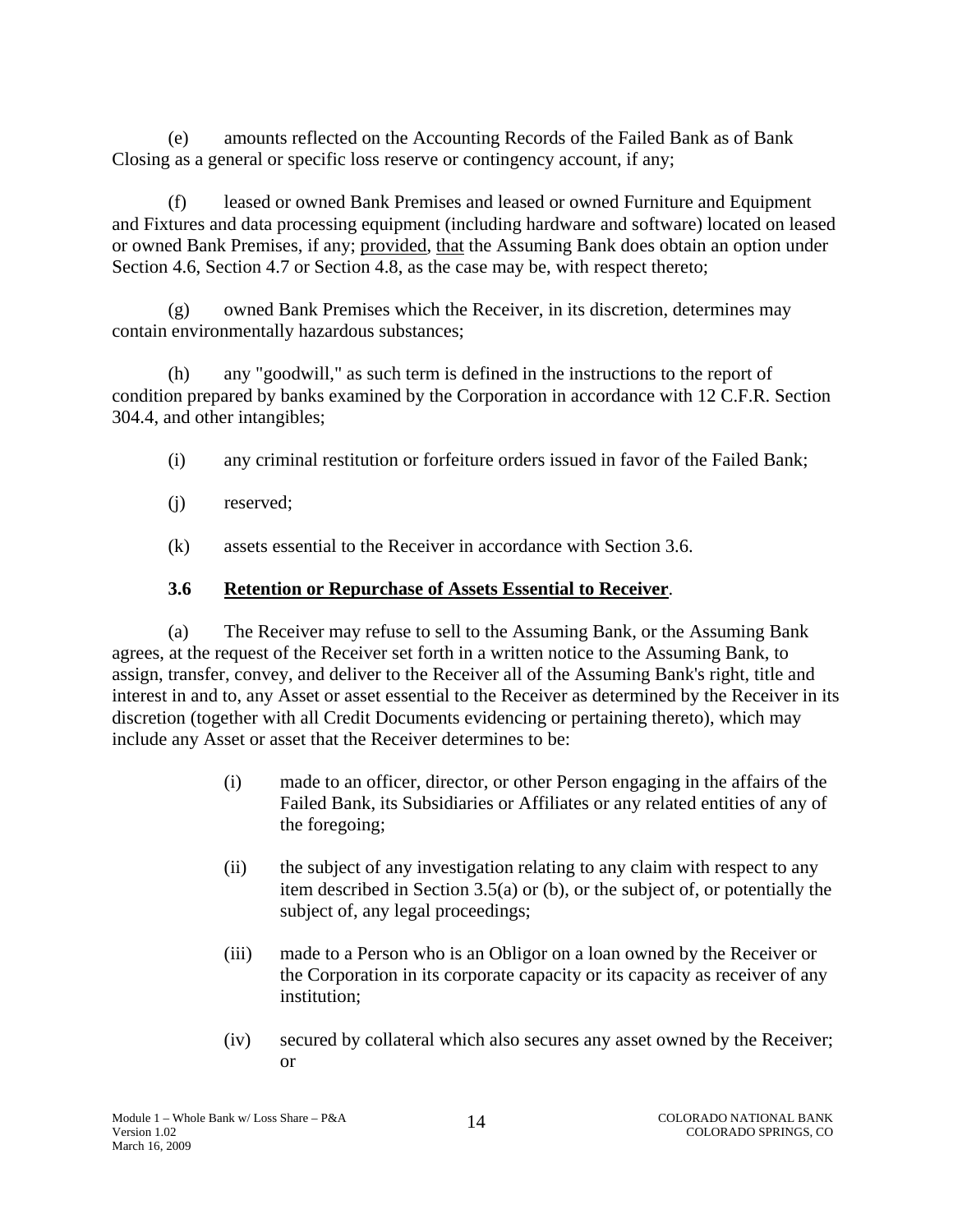(v) related to any asset of the Failed Bank not purchased by the Assuming Bank under this Article III or any liability of the Failed Bank not assumed by the Assuming Bank under Article II.

<span id="page-18-0"></span>(b) Each such Asset or asset purchased by the Receiver shall be purchased at a price equal to the Repurchase Price thereof less the Related Liability Amount with respect to any Related Liabilities related to such Asset or asset, in each case determined as of the date of the notice provided by the Receiver pursuant to Section 3.6(a). The Receiver shall pay the Assuming Bank not later than the twentieth (20th) Business Day following receipt of related Credit Documents and Credit Files together with interest on such amount at the Settlement Interest Rate for the period from and including the date of receipt of such documents to and including the day preceding the day on which payment is made. The Assuming Bank agrees to administer and manage each such Asset or asset in accordance with usual and prudent banking standards and business practices until each such Asset or asset is purchased by the Receiver. All transfers with respect to Asset or assets under this Section 3.6 shall be made as provided in Section 9.6. The Assuming Bank shall transfer all such Asset or assets and Related Liabilities to the Receiver without recourse, and shall indemnify the Receiver against any and all claims of any Person claiming by, through or under the Assuming Bank with respect to any such Asset or asset, as provided in Section 12.4.

# **ARTICLE IV ASSUMPTION OF CERTAIN DUTIES AND OBLIGATIONS**

The Assuming Bank agrees with the Receiver and the Corporation as follows:

**4.1 Continuation of Banking Business**. The Assuming Bank agrees to provide full service banking in the trade area of the Failed Bank commencing on the first banking business day after Bank Closing and to maintain such presence until it has received all necessary regulatory approvals to cease providing such banking services in the trade area. At the option of the Assuming Bank, such banking services may be provided at any or all of the Bank Premises, or at other premises within such trade area.

**4.2** Agreement with Respect to Credit Card Business. The Assuming Bank agrees to honor and perform, from and after Bank Closing, all duties and obligations with respect to the Failed Bank's credit card business, and/or processing related to credit cards, if any, and assumes all outstanding extensions of credit with respect thereto.

**4.3 Agreement with Respect to Safe Deposit Business**. The Assuming Bank assumes and agrees to discharge, from and after Bank Closing, in the usual course of conducting a banking business, the duties and obligations of the Failed Bank with respect to all Safe Deposit Boxes, if any, of the Failed Bank and to maintain all of the necessary facilities for the use of such boxes by the renters thereof during the period for which such boxes have been rented and the rent therefor paid to the Failed Bank, subject to the provisions of the rental agreements between the Failed Bank and the respective renters of such boxes; provided, that the Assuming Bank may relocate the Safe Deposit Boxes of the Failed Bank to any office of the Assuming Bank located in the trade area of the Failed Bank. Fees related to the safe deposit business earned prior to the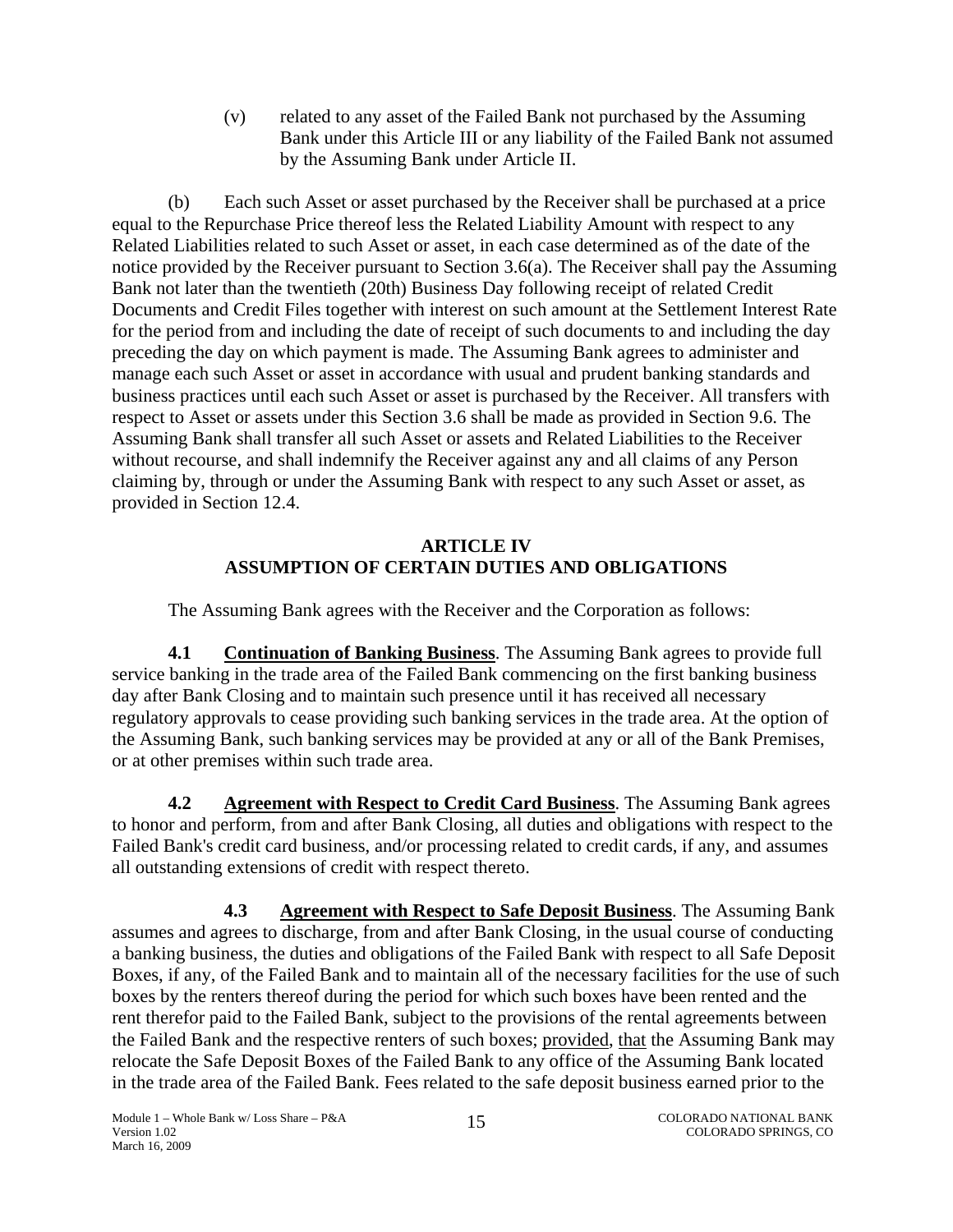<span id="page-19-0"></span>Bank Closing Date shall be for the benefit of the Receiver and fees earned after the Bank Closing Date shall be for the benefit of the Assuming Bank.

**4.4 Agreement with Respect to Safekeeping Business**. The Receiver transfers, conveys and delivers to the Assuming Bank and the Assuming Bank accepts all securities and other items, if any, held by the Failed Bank in safekeeping for its customers as of Bank Closing. The Assuming Bank assumes and agrees to honor and discharge, from and after Bank Closing, the duties and obligations of the Failed Bank with respect to such securities and items held in safekeeping. The Assuming Bank shall be entitled to all rights and benefits heretofore accrued or hereafter accruing with respect thereto. The Assuming Bank shall provide to the Receiver written verification of all assets held by the Failed Bank for safekeeping within sixty (60) days after Bank Closing. Fees related to the safekeeping business earned prior to the Bank Closing Date shall be for the benefit of the Receiver and fees earned after the Bank Closing Date shall be for the benefit of the Assuming Bank.

# **4.5 Agreement with Respect to Trust Business**.

(a) The Assuming Bank shall, without further transfer, substitution, act or deed, to the full extent permitted by law, succeed to the rights, obligations, properties, assets, investments, deposits, agreements, and trusts of the Failed Bank under trusts, executorships, administrations, guardianships, and agencies, and other fiduciary or representative capacities, all to the same extent as though the Assuming Bank had assumed the same from the Failed Bank prior to Bank Closing; provided, that any liability based on the misfeasance, malfeasance or nonfeasance of the Failed Bank, its directors, officers, employees or agents with respect to the trust business is not assumed hereunder.

(b) The Assuming Bank shall, to the full extent permitted by law, succeed to, and be entitled to take and execute, the appointment to all executorships, trusteeships, guardianships and other fiduciary or representative capacities to which the Failed Bank is or may be named in wills, whenever probated, or to which the Failed Bank is or may be named or appointed by any other instrument.

(c) In the event additional proceedings of any kind are necessary to accomplish the transfer of such trust business, the Assuming Bank agrees that, at its own expense, it will take whatever action is necessary to accomplish such transfer. The Receiver agrees to use reasonable efforts to assist the Assuming Bank in accomplishing such transfer.

(d) The Assuming Bank shall provide to the Receiver written verification of the assets held in connection with the Failed Bank's trust business within sixty (60) days after Bank Closing.

# **4.6 Agreement with Respect to Bank Premises**.

(a) **Option to Purchase.** Subject to Section 3.5, the Receiver hereby grants to the Assuming Bank an exclusive option for the period of ninety (90) days commencing the day after Bank Closing to purchase any or all owned Bank Premises, including all Furniture, Fixtures and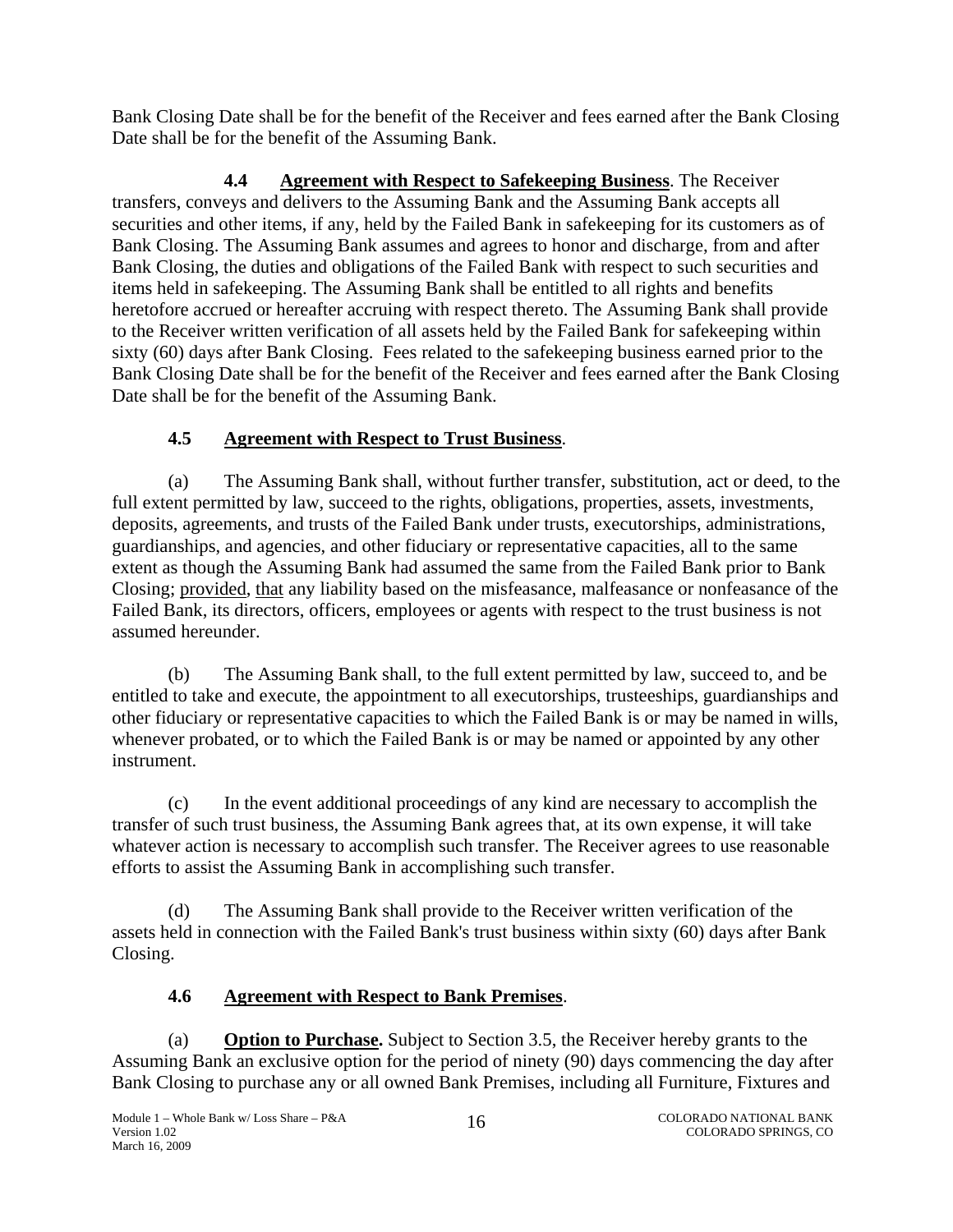Equipment located on the Bank Premises. The Assuming Bank shall give written notice to the Receiver within the option period of its election to purchase or not to purchase any of the owned Bank Premises. Any purchase of such premises shall be effective as of the date of Bank Closing and such purchase shall be consummated as soon as practicable thereafter, and in no event later than the Settlement Date.

(b) **Option to Lease.** The Receiver hereby grants to the Assuming Bank an exclusive option for the period of ninety (90) days commencing the day after Bank Closing to cause the Receiver to assign to the Assuming Bank any or all leases for leased Bank Premises, if any, which have been continuously occupied by the Assuming Bank from Bank Closing to the date it elects to accept an assignment of the leases with respect thereto to the extent such leases can be assigned; provided, that the exercise of this option with respect to any lease must be as to all premises or other property subject to the lease. If an assignment cannot be made of any such leases, the Receiver may, in its discretion, enter into subleases with the Assuming Bank containing the same terms and conditions provided under such existing leases for such leased Bank Premises or other property. The Assuming Bank shall give notice to the Receiver within the option period of its election to accept or not to accept an assignment of any or all leases (or enter into subleases or new leases in lieu thereof). The Assuming Bank agrees to assume all leases assigned (or enter into subleases or new leases in lieu thereof) pursuant to this Section 4.6.

(c) **Facilitation.** The Receiver agrees to facilitate the assumption, assignment or sublease of leases or the negotiation of new leases by the Assuming Bank; provided, that neither the Receiver nor the Corporation shall be obligated to engage in litigation, make payments to the Assuming Bank or to any third party in connection with facilitating any such assumption, assignment, sublease or negotiation or commit to any other obligations to third parties.

(d) **Occupancy.** The Assuming Bank shall give the Receiver fifteen (15) days' prior written notice of its intention to vacate prior to vacating any leased Bank Premises with respect to which the Assuming Bank has not exercised the option provided in Section 4.6(b). Any such notice shall be deemed to terminate the Assuming Bank's option with respect to such leased Bank Premises.

# (e) **Occupancy Costs.**

(i) The Assuming Bank agrees to pay to the Receiver, or to appropriate third parties at the direction of the Receiver, during and for the period of any occupancy by it of (x) owned Bank Premises the market rental value, as determined by the appraiser selected in accordance with the definition of Fair Market Value, and all operating costs, and (y) leased Bank Premises, all operating costs with respect thereto and to comply with all relevant terms of applicable leases entered into by the Failed Bank, including without limitation the timely payment of all rent. Operating costs include, without limitation all taxes, fees, charges, utilities, insurance and assessments, to the extent not included in the rental value or rent. If the Assuming Bank elects to purchase any owned Bank Premises in accordance with Section 4.6(a), the amount of any rent paid (and taxes paid to the Receiver which have not been paid to the taxing authority and for which the Assuming Bank assumes liability) by the Assuming Bank with respect thereto shall be applied as an offset against the purchase price thereof.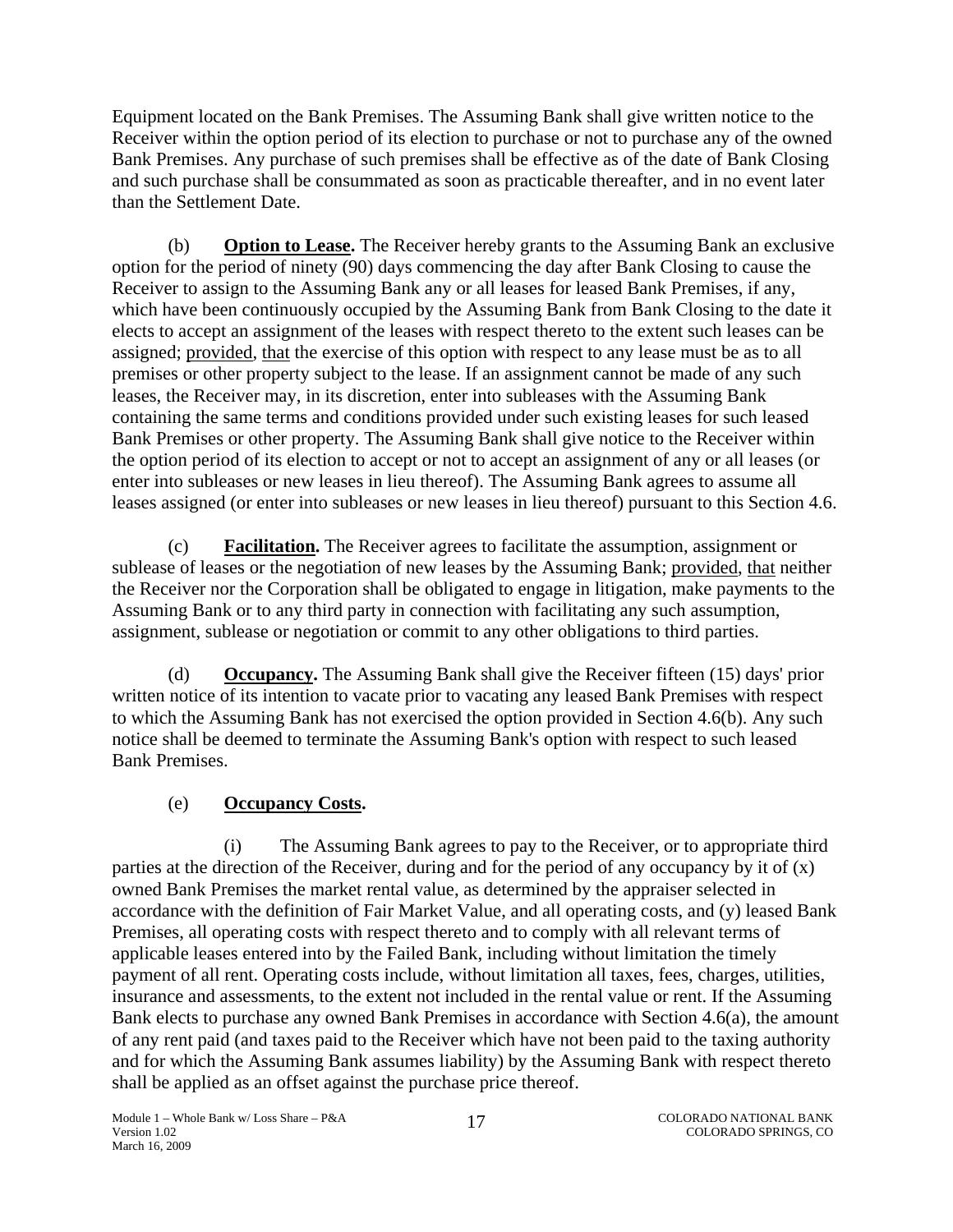(ii) The Assuming Bank agrees during the period of occupancy by it of owned or leased Bank Premises, to pay to the Receiver rent for the use of all owned or leased Furniture and Equipment and all owned or leased Fixtures located on such Bank Premises for the period of such occupancy. Rent for such property owned by the Failed Bank shall be the market rental value thereof, as determined by the Receiver within sixty (60) days after Bank Closing. Rent for such leased property shall be an amount equal to any and all rent and other amounts which the Receiver incurs or accrues as an obligation or is obligated to pay for such period of occupancy pursuant to all leases and contracts with respect to such property. If the Assuming Bank purchases any owned Furniture and Equipment or owned Fixtures in accordance with Section 4.6(f) or 4.6(h), the amount of any rents paid by the Assuming Bank with respect thereto shall be applied as an offset against the purchase price thereof.

(f) **Certain Requirements as to Furniture, Equipment and Fixtures.** If the Assuming Bank purchases owned Bank Premises or accepts an assignment of the lease (or enters into a sublease or a new lease in lieu thereof) for leased Bank Premises as provided in Section 4.6(a) or 4.6(b), or if the Assuming Bank does not exercise such option but within twelve (12) months following Bank Closing obtains the right to occupy such premises (whether by assignment, lease, sublease, purchase or otherwise), other than in accordance with Section 4.6(a) or (b), the Assuming Bank shall (i) effective as of the date of Bank Closing, purchase from the Receiver all Furniture and Equipment and Fixtures owned by the Failed Bank at Fair Market Value and located thereon as of Bank Closing, (ii) accept an assignment or a sublease of the leases or negotiate new leases for all Furniture and Equipment and Fixtures leased by the Failed Bank and located thereon, and (iii) if applicable, accept an assignment or a sublease of any ground lease or negotiate a new ground lease with respect to any land on which such Bank Premises are located; provided, that the Receiver shall not have disposed of such Furniture and Equipment and Fixtures or repudiated the leases specified in clause (ii) or (iii).

# (g) **Vacating Premises.**

(i) If the Assuming Bank elects not to purchase any owned Bank Premises, the notice of such election in accordance with Section 4.6(a) shall specify the date upon which the Assuming Bank's occupancy of such premises shall terminate, which date shall not be later than ninety (90) days after the date of the Assuming Bank's notice not to exercise such option. The Assuming Bank promptly shall relinquish and release to the Receiver such premises and the Furniture and Equipment and Fixtures located thereon in the same condition as at Bank Closing, normal wear and tear excepted. By occupying any such premises after the expiration of such ninety (90)-day period, the Assuming Bank shall, at the Receiver's option, (x) be deemed to have agreed to purchase such Bank Premises, and to assume all leases, obligations and liabilities with respect to leased Furniture and Equipment and leased Fixtures located thereon and any ground lease with respect to the land on which such premises are located, and (y) be required to purchase all Furniture and Equipment and Fixtures owned by the Failed Bank and located on such premises as of Bank Closing.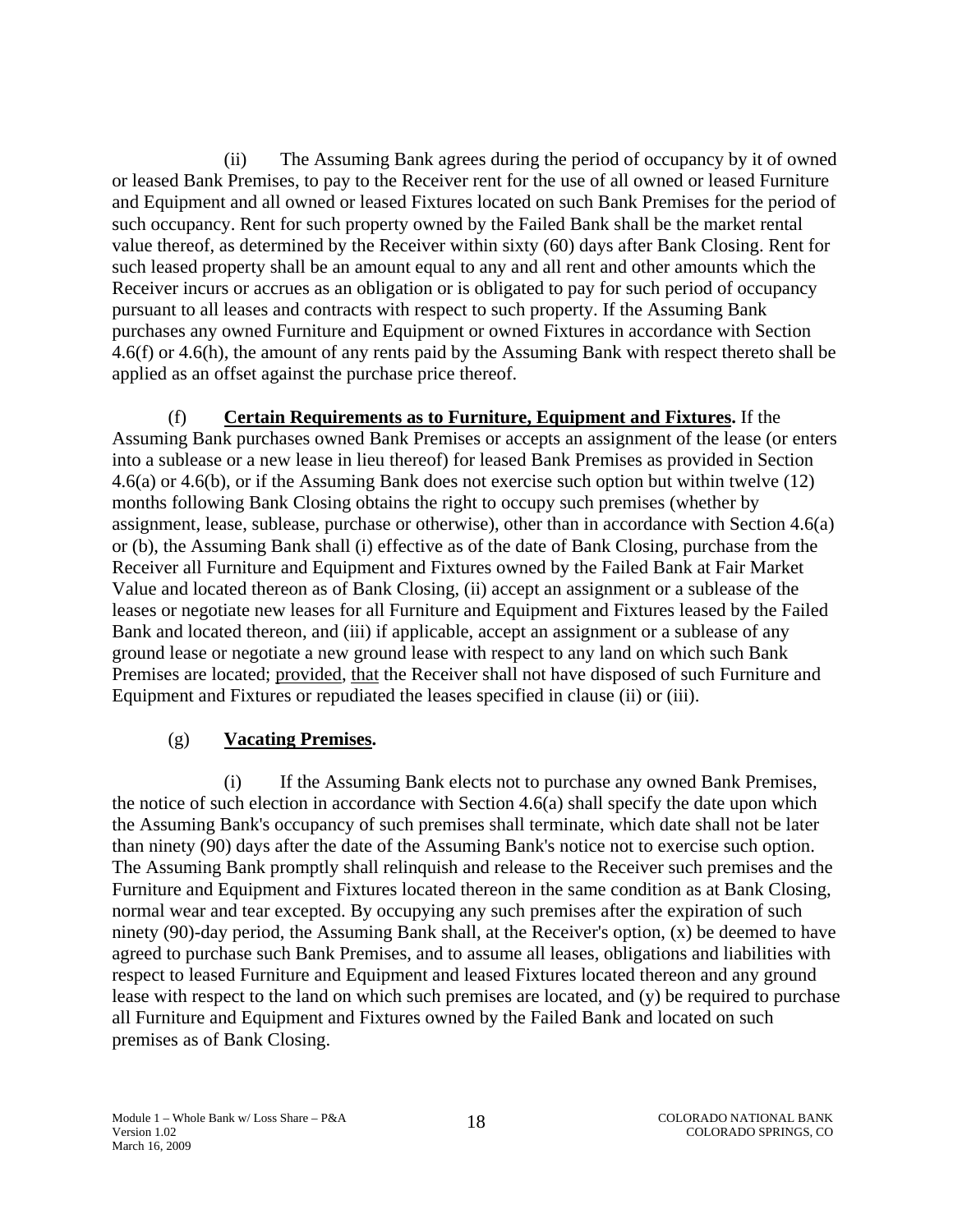<span id="page-22-0"></span>(ii) If the Assuming Bank elects not to accept an assignment of the lease or sublease any leased Bank Premises, the notice of such election in accordance with Section 4.6(b) shall specify the date upon which the Assuming Bank's occupancy of such leased Bank Premises shall terminate, which date shall not be later than the date which is one hundred eighty (180) days after Bank Closing. Upon vacating such premises, the Assuming Bank shall relinquish and release to the Receiver such premises and the Fixtures and the Furniture and Equipment located thereon in the same condition as at Bank Closing, normal wear and tear excepted. By failing to provide notice of its intention to vacate such premises prior to the expiration of the option period specified in Section 4.6(b), or by occupying such premises after the one hundred eighty (180) day period specified above in this paragraph (ii), the Assuming Bank shall, at the Receiver's option, (x) be deemed to have assumed all leases, obligations and liabilities with respect to such premises (including any ground lease with respect to the land on which premises are located), and leased Furniture and Equipment and leased Fixtures located thereon in accordance with this Section 4.6 (unless the Receiver previously repudiated any such lease), and (y) be required to purchase all Furniture and Equipment and Fixtures owned by the Failed Bank at Fair Market Value and located on such premises as of Bank Closing.

(h) **Furniture and Equipment and Certain Other Equipment.** The Receiver hereby grants to the Assuming Bank an option to purchase all Furniture and Equipment or any telecommunications, data processing equipment (including hardware and software) and check processing and similar operating equipment owned by the Failed Bank at Fair Market Value and located at any leased Bank Premises that the Assuming Bank elects to vacate or which it could have, but did not occupy, pursuant to this Section 4.6; provided, that, the Assuming Bank shall give the Receiver notice of its election to purchase such property at the time it gives notice of its intention to vacate such Bank Premises or within ten (10) days after Bank Closing for Bank Premises it could have, but did not, occupy.

# **4.7 Agreement with Respect to Leased Data Processing Equipment**

(a) The Receiver hereby grants to the Assuming Bank an exclusive option for the period of ninety (90) days commencing the day after Bank Closing to accept an assignment from the Receiver of any or all Data Processing Leases to the extent that such Data Processing Leases can be assigned.

(b) The Assuming Bank shall (i) give written notice to the Receiver within the option period specified in Section 4.7(a) of its intent to accept or decline an assignment or sublease of any or all Data Processing Leases and promptly accept an assignment or sublease of such Data Processing Leases, and (ii) give written notice to the appropriate lessor(s) that it has accepted an assignment or sublease of any such Data Processing Leases.

(c) The Receiver agrees to facilitate the assignment or sublease of Data Processing Leases or the negotiation of new leases or license agreements by the Assuming Bank; provided, that neither the Receiver nor the Corporation shall be obligated to engage in litigation or make payments to the Assuming Bank or to any third party in connection with facilitating any such assumption, assignment, sublease or negotiation.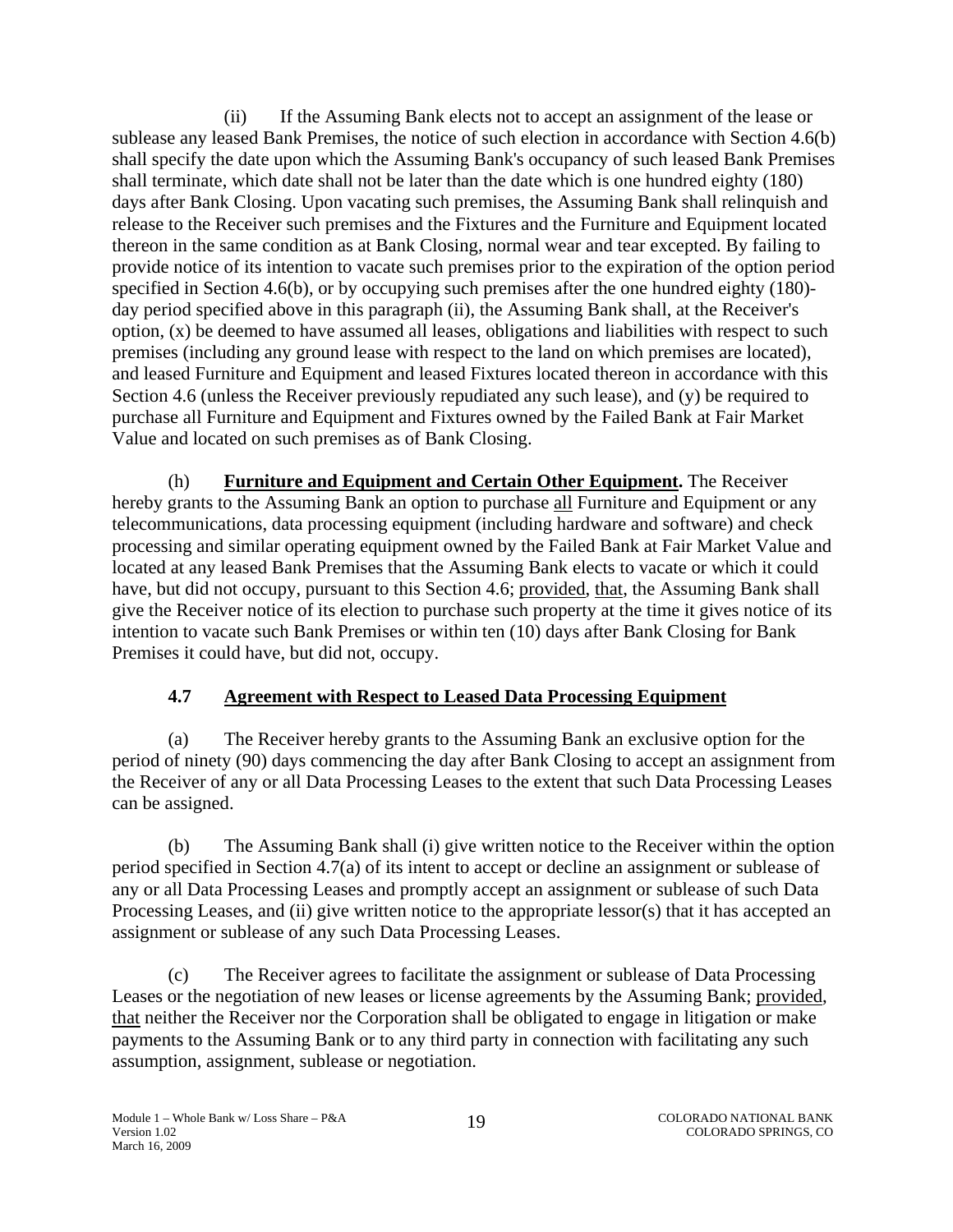<span id="page-23-0"></span>(d) The Assuming Bank agrees, during its period of use of any property subject to a Data Processing Lease, to pay to the Receiver or to appropriate third parties at the direction of the Receiver all operating costs with respect thereto and to comply with all relevant terms of the applicable Data Processing Leases entered into by the Failed Bank, including without limitation the timely payment of all rent, taxes, fees, charges, utilities, insurance and assessments.

(e) The Assuming Bank shall, not later than fifty (50) days after giving the notice provided in Section 4.7(b), (i) relinquish and release to the Receiver all property subject to the relevant Data Processing Lease, in the same condition as at Bank Closing, normal wear and tear excepted, or (ii) accept an assignment or a sublease thereof or negotiate a new lease or license agreement under this Section 4.7.

## **4.8 Agreement with Respect to Certain Existing Agreements**.

(a) Subject to the provisions of Section 4.8(b), with respect to agreements existing as of Bank Closing which provide for the rendering of services by or to the Failed Bank, within ninety (90) days after Bank Closing, the Assuming Bank shall give the Receiver written notice specifying whether it elects to assume or not to assume each such agreement. Except as may be otherwise provided in this Article IV, the Assuming Bank agrees to comply with the terms of each such agreement for a period commencing on the day after Bank Closing and ending on: (i) in the case of an agreement that provides for the rendering of services by the Failed Bank, the date which is ninety (90) days after Bank Closing, and (ii) in the case of an agreement that provides for the rendering of services to the Failed Bank, the date which is thirty (30) days after the Assuming Bank has given notice to the Receiver of its election not to assume such agreement; provided, that the Receiver can reasonably make such service agreements available to the Assuming Bank. The Assuming Bank shall be deemed by the Receiver to have assumed agreements for which no notification is timely given. The Receiver agrees to assign, transfer, convey, and deliver to the Assuming Bank all right, title and interest of the Receiver, if any, in and to agreements the Assuming Bank assumes hereunder. In the event the Assuming Bank elects not to accept an assignment of any lease (or sublease) or negotiate a new lease for leased Bank Premises under Section 4.6 and does not otherwise occupy such premises, the provisions of this Section 4.8(a) shall not apply to service agreements related to such premises. The Assuming Bank agrees, during the period it has the use or benefit of any such agreement, promptly to pay to the Receiver or to appropriate third parties at the direction of the Receiver all operating costs with respect thereto and to comply with all relevant terms of such agreement.

(b) The provisions of Section 4.8(a) regarding the Assuming Bank's election to assume or not assume certain agreements shall not apply to (i) agreements pursuant to which the Failed Bank provides mortgage servicing for others or mortgage servicing is provided to the Failed Bank by others, (ii) agreements that are subject to Sections 4.1 through 4.7 and any insurance policy or bond referred to in Section 3.5(a) or other agreement specified in Section 3.5, and (iii) consulting, management or employment agreements, if any, between the Failed Bank and its employees or other Persons. Except as otherwise expressly set forth elsewhere in this Agreement, the Assuming Bank does not assume any liabilities or acquire any rights under any of the agreements described in this Section 4.8(b).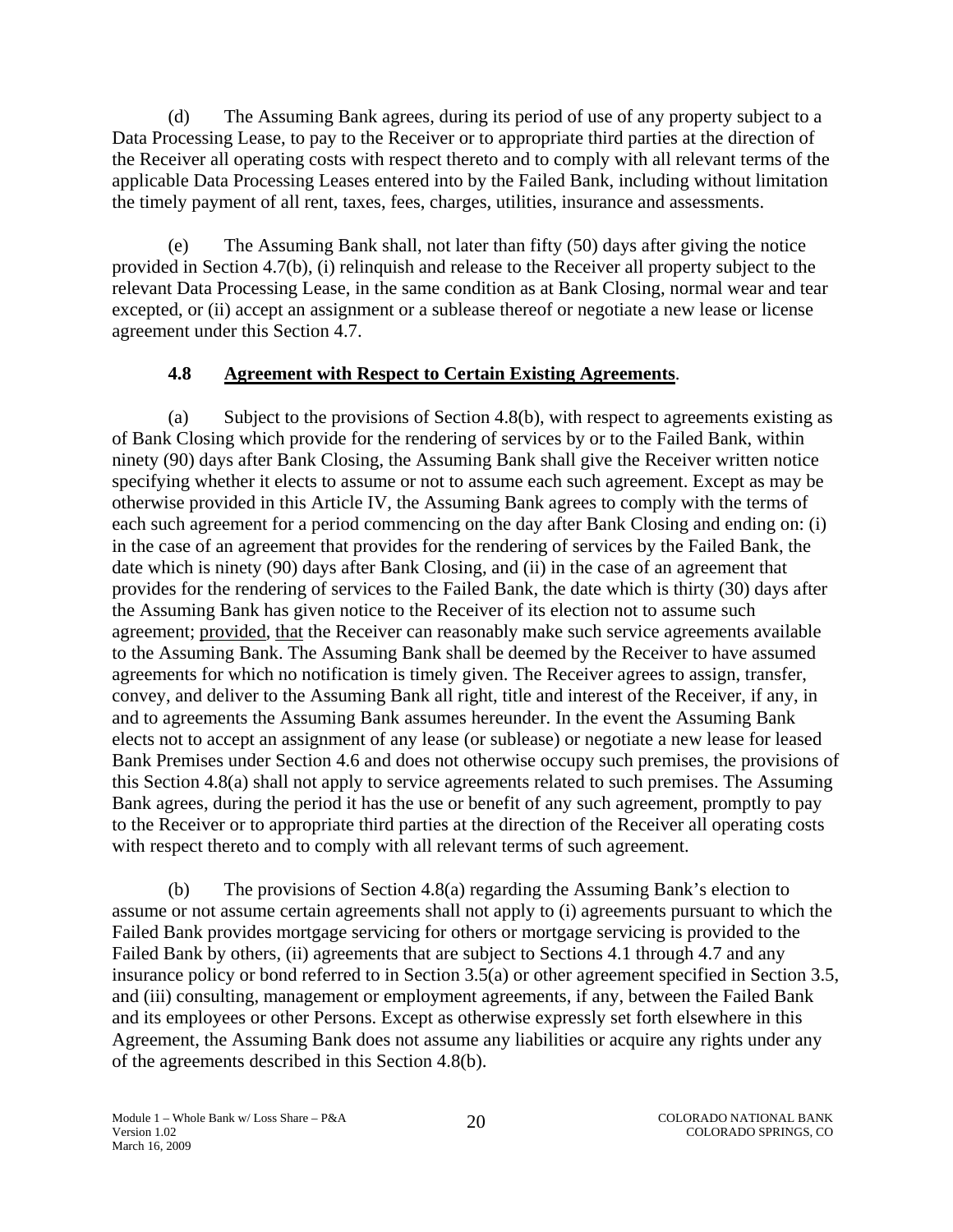<span id="page-24-0"></span>**4.9** Informational Tax Reporting. The Assuming Bank agrees to perform all obligations of the Failed Bank with respect to Federal and State income tax informational reporting related to (i) the Assets and the Liabilities Assumed, (ii) deposit accounts that were closed and loans that were paid off or collateral obtained with respect thereto prior to Bank Closing, (iii) miscellaneous payments made to vendors of the Failed Bank, and (iv) any other asset or liability of the Failed Bank, including, without limitation, loans not purchased and Deposits not assumed by the Assuming Bank, as may be required by the Receiver.

**4.10 Insurance**. The Assuming Bank agrees to obtain insurance coverage effective from and after Bank Closing, including public liability, fire and extended coverage insurance acceptable to the Receiver with respect to owned or leased Bank Premises that it occupies, and all owned or leased Furniture and Equipment and Fixtures and leased data processing equipment (including hardware and software) located thereon, in the event such insurance coverage is not already in force and effect with respect to the Assuming Bank as the insured as of Bank Closing. All such insurance shall, where appropriate (as determined by the Receiver), name the Receiver as an additional insured.

**4.11 Office Space for Receiver and Corporation**. For the period commencing on the day following Bank Closing and ending on the one hundred eightieth (180th) day thereafter, the Assuming Bank agrees to provide to the Receiver and the Corporation, without charge, adequate and suitable office space (including parking facilities and vault space), furniture, equipment (including photocopying and telecopying machines), email accounts, network access and technology resources (such as shared drive) and utilities (including local telephone service and fax machines) at the Bank Premises occupied by the Assuming Bank for their use in the discharge of their respective functions with respect to the Failed Bank. In the event the Receiver and the Corporation determine that the space provided is inadequate or unsuitable, the Receiver and the Corporation may relocate to other quarters having adequate and suitable space and the costs of relocation and any rental and utility costs for the balance of the period of occupancy by the Receiver and the Corporation shall be borne by the Assuming Bank. Additionally, the Assuming Bank agrees to pay such bills and invoices on behalf of the Receiver and Corporation as the Receiver or Corporation may direct for the period beginning on the date of Bank Closing and ending on Settlement Date. Assuming Bank shall submit it requests for reimbursement of such expenditures pursuant to Article VIII of this Agreement.

# **4.12 Agreement with Respect to Continuation of Group Health Plan Coverage for Former Employees of the Failed Bank.**

(a) The Assuming Bank agrees to assist the Receiver, as provided in this Section 4.12, in offering individuals who were employees or former employees of the Failed Bank, or any of its Subsidiaries, and who, immediately prior to Bank Closing, were receiving, or were eligible to receive, health insurance coverage or health insurance continuation coverage from the Failed Bank ("Eligible Individuals"), the opportunity to obtain health insurance coverage in the Corporation's FIA Continuation Coverage Plan which provides for health insurance continuation coverage to such Eligible Individuals who are qualified beneficiaries of the Failed Bank as defined in Section 607 of the Employee Retirement Income Security Act of 1974, as amended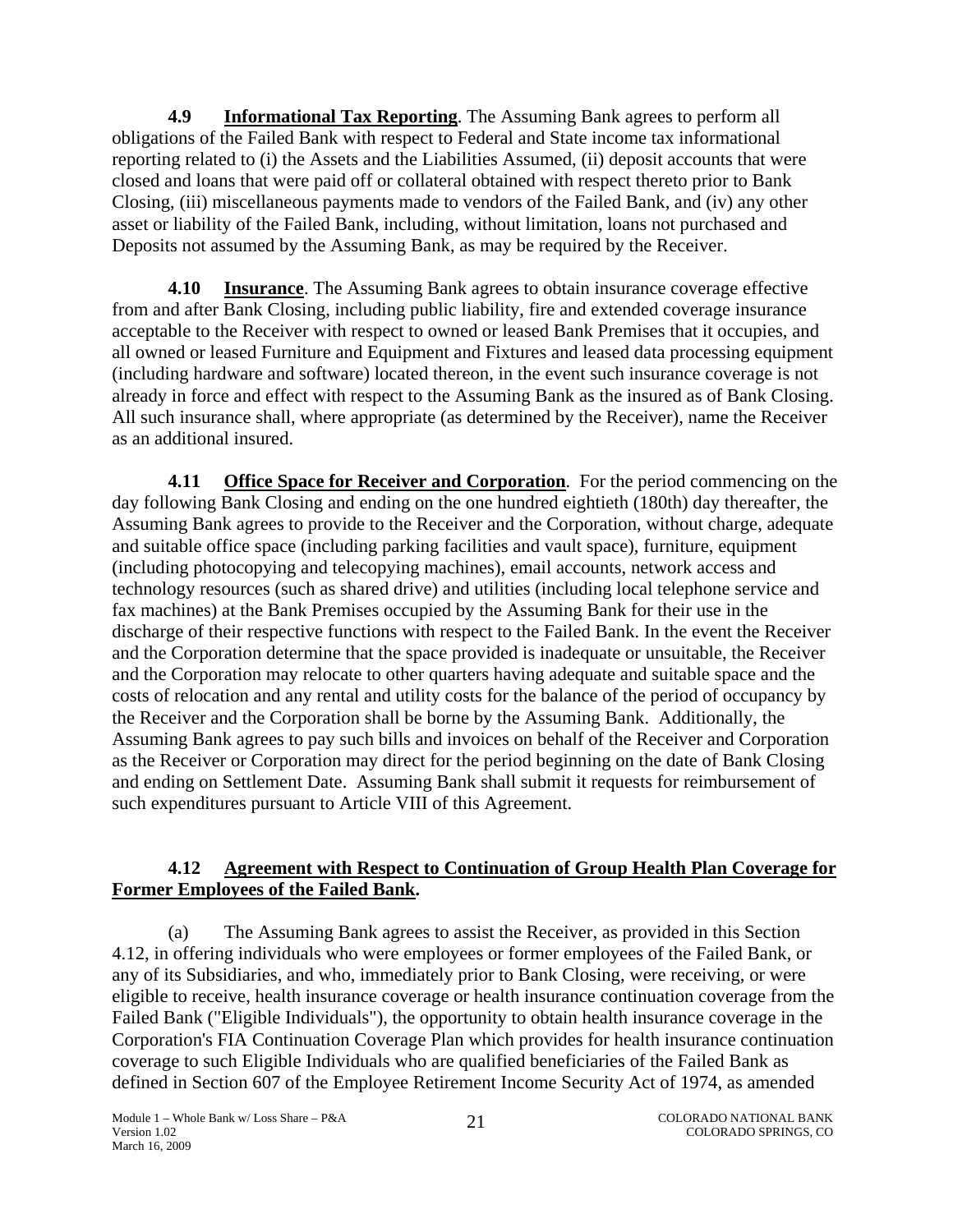<span id="page-25-0"></span>(respectively, "qualified beneficiaries" and "ERISA"). The Assuming Bank shall consult with the Receiver and not later than five (5) Business Days after Bank Closing shall provide written notice to the Receiver of the number (if available), identity (if available) and addresses (if available) of the Eligible Individuals who are qualified beneficiaries of the Failed Bank and for whom a "qualifying event" (as defined in Section 603 of ERISA) has occurred and with respect to whom the Failed Bank's obligations under Part 6 of Subtitle B of Title I of ERISA have not been satisfied in full, and such other information as the Receiver may reasonably require. The Receiver shall cooperate with the Assuming Bank in order to permit it to prepare such notice and shall provide to the Assuming Bank such data in its possession as may be reasonably required for purposes of preparing such notice.

(b) The Assuming Bank shall take such further action to assist the Receiver in offering the Eligible Individuals who are qualified beneficiaries of the Failed Bank the opportunity to obtain health insurance coverage in the Corporation's FIA Continuation Coverage Plan as the Receiver may direct. All expenses incurred and paid by the Assuming Bank (i) in connection with the obligations of the Assuming Bank under this Section 4.12, and (ii) in providing health insurance continuation coverage to any Eligible Individuals who are hired by the Assuming Bank and such employees' qualified beneficiaries shall be borne by the Assuming Bank.

(c) This Section 4.12 is for the sole and exclusive benefit of the parties to this Agreement, and for the benefit of no other Person (including any former employee of the Failed Bank or any Subsidiary thereof or qualified beneficiary of such former employee). Nothing in this Section 4.12 is intended by the parties, or shall be construed, to give any Person (including any former employee of the Failed Bank or any Subsidiary thereof or qualified beneficiary of such former employee) other than the Corporation, the Receiver and the Assuming Bank any legal or equitable right, remedy or claim under or with respect to the provisions of this Section.

**4.13 Agreement with Respect to Interim Asset Servicing.** At any time after Bank Closing, the Receiver may establish on its books an asset pool(s) and may transfer to such asset pool(s) (by means of accounting entries on the books of the Receiver) all or any assets and liabilities of the Failed Bank which are not acquired by the Assuming Bank, including, without limitation, wholly unfunded Commitments and assets and liabilities which may be acquired, funded or originated by the Receiver subsequent to Bank Closing. The Receiver may remove assets (and liabilities) from or add assets (and liabilities) to such pool(s) at any time in its discretion. At the option of the Receiver, the Assuming Bank agrees to service, administer, and collect such pool assets in accordance with and for the term set forth in Exhibit 4.13 "Interim Asset Servicing Arrangement."

The successful bidder for the TeamBank deposit franchise shall continue to provide operational support to the acquirer of Colorado National Bank, including support for core banking applications as well as other applications as may be required to support infrastructure in the normal course of business until a transition of these systems can be accomplished, but not longer than 180 days from Bank Closing.

#### **4.14** Reserved.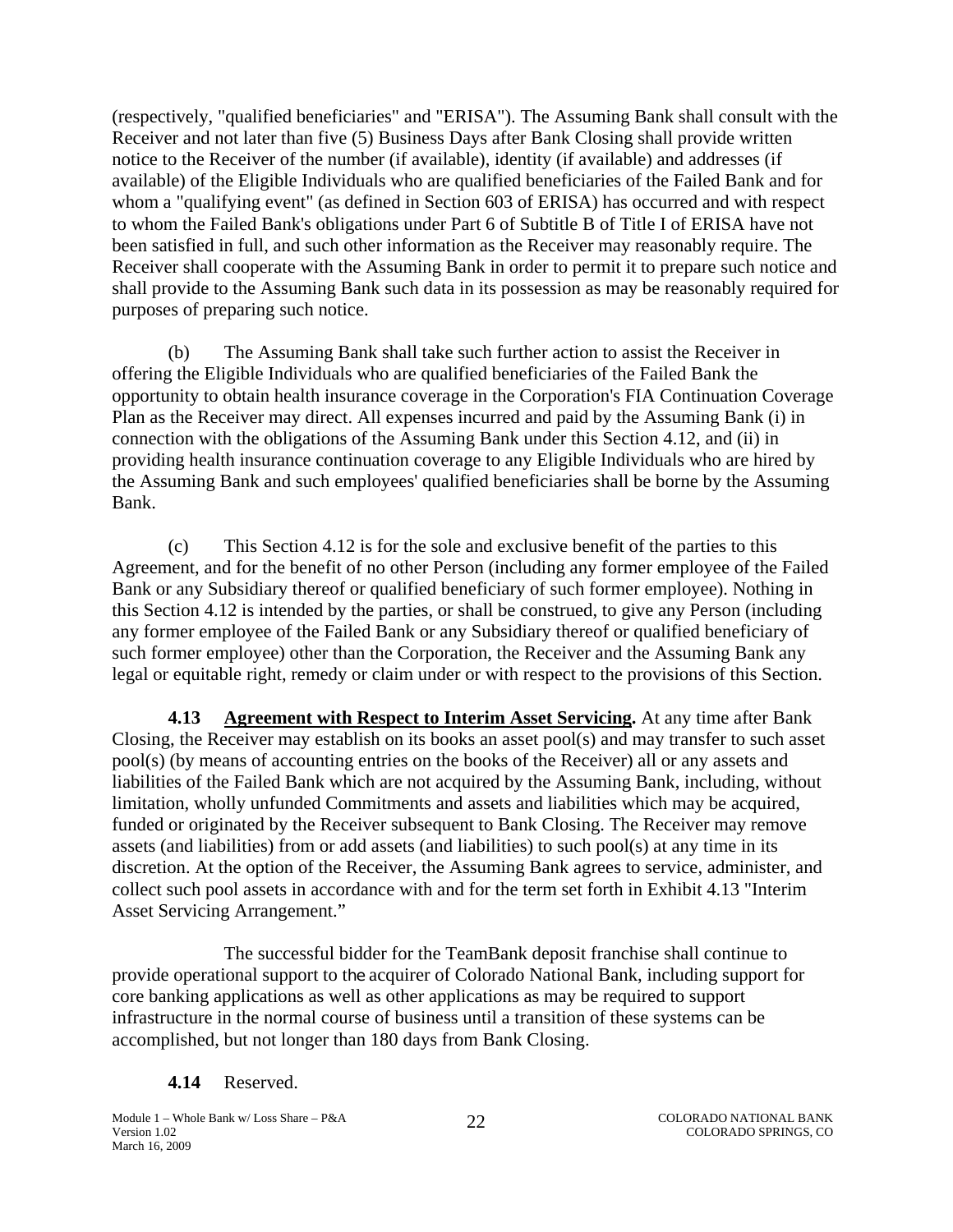<span id="page-26-0"></span>**4.15 Agreement with Respect to Loss Sharing.** The Assuming Bank shall be entitled to require reimbursement from the Receiver for loss sharing on certain loans in accordance with the Single Family Shared-Loss Agreement attached hereto as Exhibit 4.15A and the Non-SF Shared-Loss Agreement attached hereto as Exhibit 4.15B, collectively, the "Shared-Loss Agreements." The Loans that shall be subject to the Shared-Loss Agreements are identified on the Schedule of Loans 4.15A and 4.15B attached hereto.

### **ARTICLE V DUTIES WITH RESPECT TO DEPOSITORS OF THE FAILED BANK**

 **5.1 Payment of Checks, Drafts and Orders.** Subject to Section 9.5, the Assuming Bank agrees to pay all properly drawn checks, drafts and withdrawal orders of depositors of the Failed Bank presented for payment, whether drawn on the check or draft forms provided by the Failed Bank or by the Assuming Bank, to the extent that the Deposit balances to the credit of the respective makers or drawers assumed by the Assuming Bank under this Agreement are sufficient to permit the payment thereof, and in all other respects to discharge, in the usual course of conducting a banking business, the duties and obligations of the Failed Bank with respect to the Deposit balances due and owing to the depositors of the Failed Bank assumed by the Assuming Bank under this Agreement.

**5.2 Certain Agreements Related to Deposits.** Subject to Section 2.2, the Assuming Bank agrees to honor the terms and conditions of any written escrow or mortgage servicing agreement or other similar agreement relating to a Deposit liability assumed by the Assuming Bank pursuant to this Agreement.

# **5.3 Notice to Depositors.**

(a) Within seven (7) days after Bank Closing, the Assuming Bank shall give (i) notice to depositors of the Failed Bank of its assumption of the Deposit liabilities of the Failed Bank, and (ii) any notice required under Section 2.2, by mailing to each such depositor a notice with respect to such assumption and by advertising in a newspaper of general circulation in the county or counties in which the Failed Bank was located. The Assuming Bank agrees that it will obtain prior approval of all such notices and advertisements from counsel for the Receiver and that such notices and advertisements shall not be mailed or published until such approval is received.

(b) The Assuming Bank shall give notice by mail to depositors of the Failed Bank concerning the procedures to claim their deposits, which notice shall be provided to the Assuming Bank by the Receiver or the Corporation. Such notice shall be included with the notice to depositors to be mailed by the Assuming Bank pursuant to Section 5.3(a).

(c) If the Assuming Bank proposes to charge fees different from those charged by the Failed Bank before it establishes new deposit account relationships with the depositors of the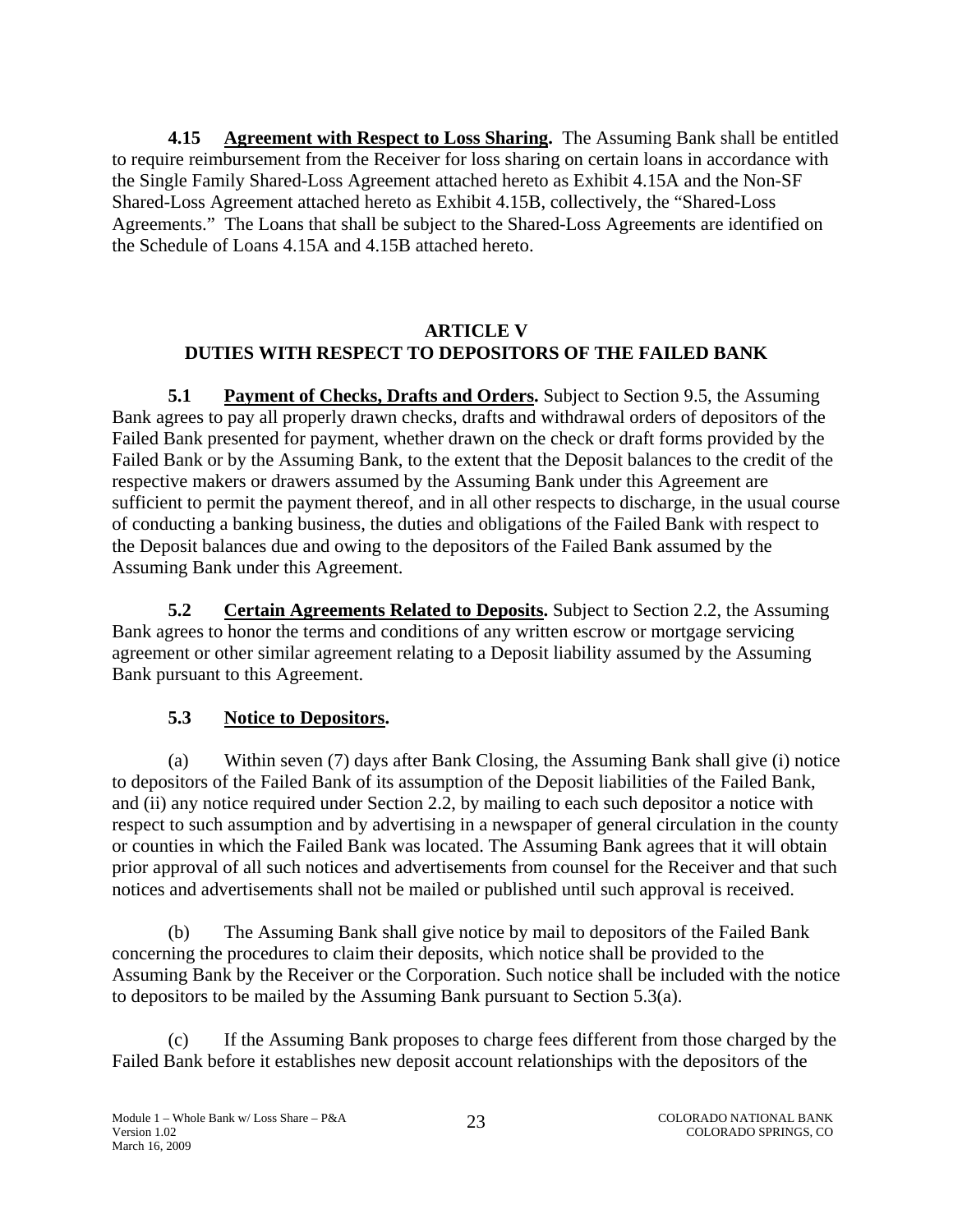<span id="page-27-0"></span>Failed Bank, the Assuming Bank shall give notice by mail of such changed fees to such depositors.

# **ARTICLE VI RECORDS**

# **6.1 Transfer of Records**.

(a) In accordance with Section 3.1, the Receiver assigns, transfers, conveys and delivers to the Assuming Bank the following Records pertaining to the Deposit liabilities of the Failed Bank assumed by the Assuming Bank under this Agreement, except as provided in Section 6.4:

- (i) signature cards, orders, contracts between the Failed Bank and its depositors and Records of similar character;
- (ii) passbooks of depositors held by the Failed Bank, deposit slips, cancelled checks and withdrawal orders representing charges to accounts of depositors;

and the following Records pertaining to the Assets:

- (iii) records of deposit balances carried with other banks, bankers or trust companies;
- (iv) Loan and collateral records and Credit Files and other documents;
- (v) deeds, mortgages, abstracts, surveys, and other instruments or records of title pertaining to real estate or real estate mortgages;
- (vi) signature cards, agreements and records pertaining to Safe Deposit Boxes, if any; and
- (vii) records pertaining to the credit card business, trust business or safekeeping business of the Failed Bank, if any.

(b) The Receiver, at its option, may assign and transfer to the Assuming Bank by a single blanket assignment or otherwise, as soon as practicable after Bank Closing, any other Records not assigned and transferred to the Assuming Bank as provided in this Agreement, including but not limited to loan disbursement checks, general ledger tickets, official bank checks, proof transactions (including proof tapes) and paid out loan files.

**6.2 Delivery of Assigned Records**. The Receiver shall deliver to the Assuming Bank all Records described in (i) Section 6.1(a) as soon as practicable on or after the date of this Agreement, and (ii) Section 6.1(b) as soon as practicable after making any assignment described therein.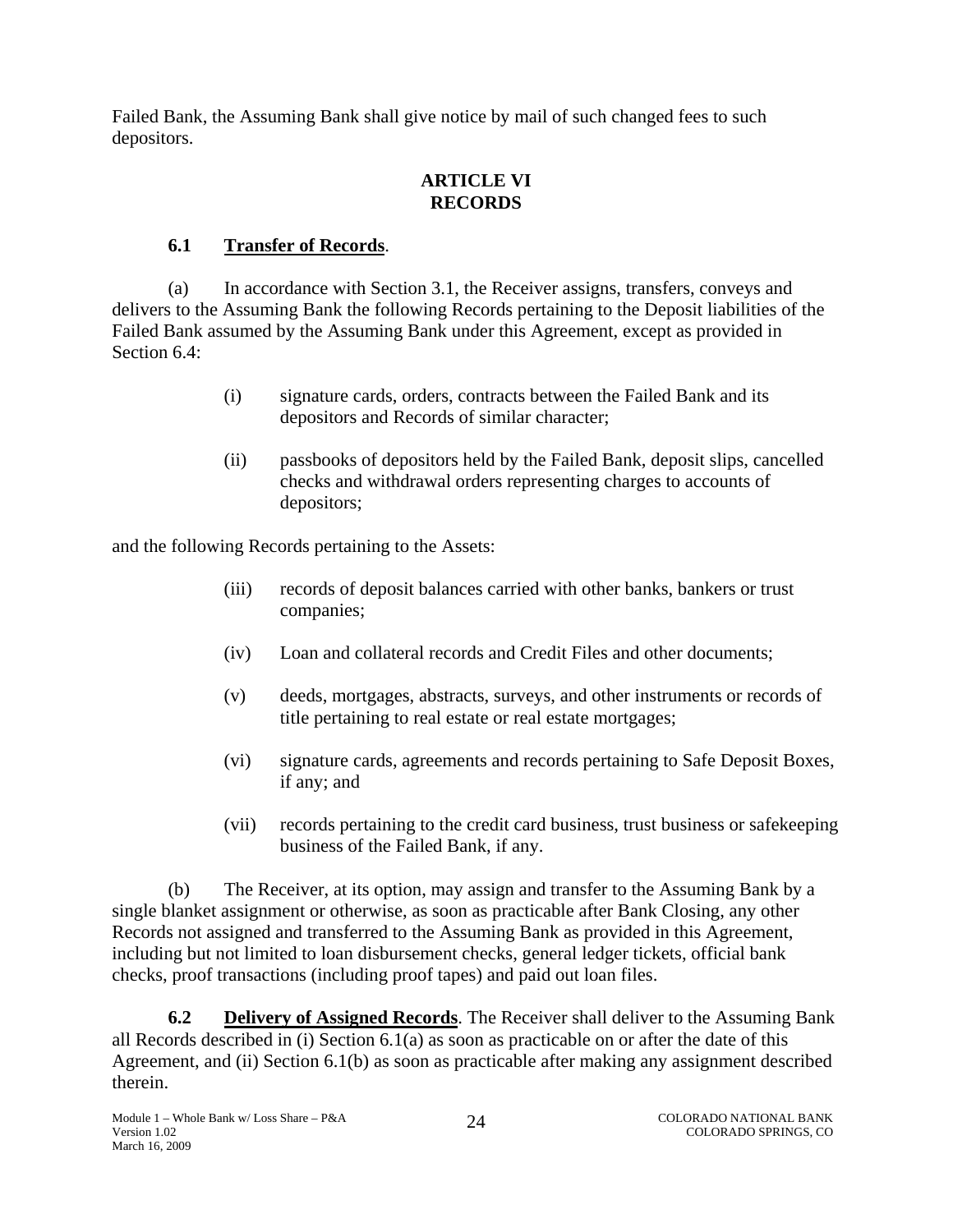<span id="page-28-0"></span> **6.3 Preservation of Records**. The Assuming Bank agrees that it will preserve and maintain for the joint benefit of the Receiver, the Corporation and the Assuming Bank, all Records of which it has custody for such period as either the Receiver or the Corporation in its discretion may require, until directed otherwise, in writing, by the Receiver or Corporation. The Assuming Bank shall have the primary responsibility to respond to subpoenas, discovery requests, and other similar official inquiries with respect to the Records of which it has custody.

**6.4 Access to Records; Copies**. The Assuming Bank agrees to permit the Receiver and the Corporation access to all Records of which the Assuming Bank has custody, and to use, inspect, make extracts from or request copies of any such Records in the manner and to the extent requested, and to duplicate, in the discretion of the Receiver or the Corporation, any Record in the form of microfilm or microfiche pertaining to Deposit account relationships; provided, that in the event that the Failed Bank maintained one or more duplicate copies of such microfilm or microfiche Records, the Assuming Bank hereby assigns, transfers, and conveys to the Corporation one such duplicate copy of each such Record without cost to the Corporation, and agrees to deliver to the Corporation all Records assigned and transferred to the Corporation under this Article VI as soon as practicable on or after the date of this Agreement. The party requesting a copy of any Record shall bear the cost (based on standard accepted industry charges to the extent applicable, as determined by the Receiver) for providing such duplicate Records. A copy of each Record requested shall be provided as soon as practicable by the party having custody thereof.

### **ARTICLE VII FIRST LOSS TRANCHE**

 The Assuming Bank has submitted to the Receiver an asset premium (discount) bid of **\$(4,266,000.00)** and a Deposit premium bid of **negative 1.27%**. The Deposit premium bid will be applied to the total of all Assumed Deposits except for brokered, CDARS, and any market place or similar subscription services Deposits. The First Loss Tranche shall be determined by adding (i) the asset premium (discount) bid, (ii) the Deposit premium bid, and (iii) the Equity Adjustment. If the First Loss Tranche is a positive number, then this is the Losses on Single Family Shared-Loss Loans and Net Charge-offs on Shared Loss Assets that the Assuming Bank will incur before loss-sharing commences under Exhibits 4.15A and 4.15B. If the First Loss Tranche is a negative number, the Corporation shall pay such amount by wire transfer to the Assuming Bank by the end of the first business day following Bank Closing and loss sharing shall commence immediately.

### **ARTICLE VIII ADJUSTMENTS**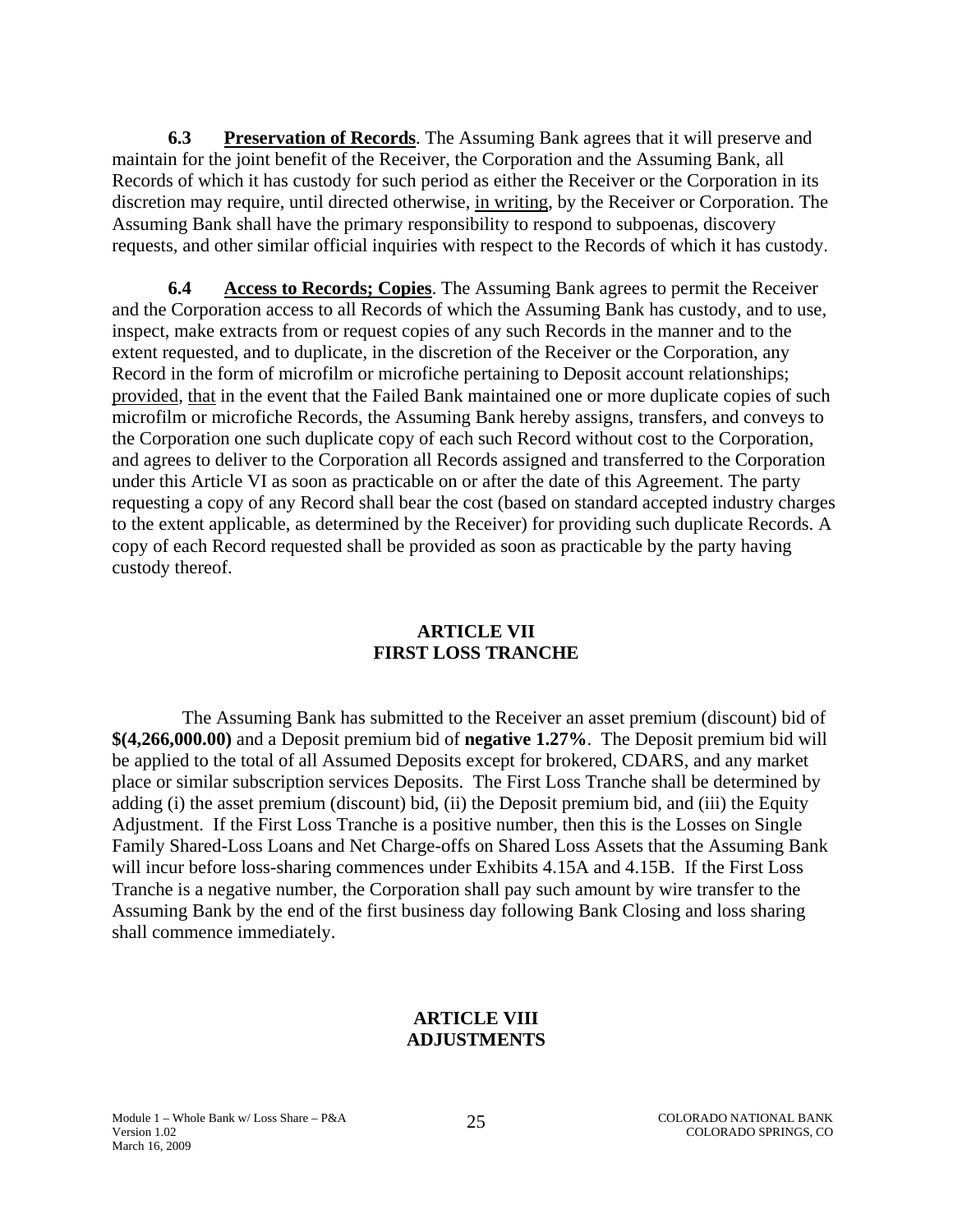<span id="page-29-0"></span>**8.1 Pro Forma Statement**. The Receiver, as soon as practicable after Bank Closing, in accordance with the best information then available, shall provide to the Assuming Bank a pro forma statement reflecting any adjustments of such liabilities and assets as may be necessary. Such pro forma statement shall take into account, to the extent possible, (i) liabilities and assets of a nature similar to those contemplated by Section 2.1 or Section 3.1, respectively, which at Bank Closing were carried in the Failed Bank's suspense accounts, (ii) accruals as of Bank Closing for all income related to the assets and business of the Failed Bank acquired by the Assuming Bank hereunder, whether or not such accruals were reflected on the Accounting Records of the Failed Bank in the normal course of its operations, and (iii) adjustments to determine the Book Value of any investment in an Acquired Subsidiary and related accounts on the "bank only" (unconsolidated) balance sheet of the Failed Bank based on the equity method of accounting, whether or not the Failed Bank used the equity method of accounting for investments in subsidiaries, except that the resulting amount cannot be less than the Acquired Subsidiary's recorded equity as of Bank Closing as reflected on the Accounting Records of the Acquired Subsidiary. Any Loan purchased by the Assuming Bank pursuant to Section 3.1 which the Failed Bank charged off during the period following the date of the most recent pertinent data made available to the Assuming Bank as part of the Information Package to Bank Closing shall be deemed not to be charged off for the purposes of the pro forma statement, and the purchase price shall be determined pursuant to Section 3.2.

# **8.2 Correction of Errors and Omissions; Other Liabilities**.

(a) In the event any bookkeeping omissions or errors are discovered in preparing any pro forma statement or in completing the transfers and assumptions contemplated hereby, the parties hereto agree to correct such errors and omissions, it being understood that, as far as practicable, all adjustments will be made consistent with the judgments, methods, policies or accounting principles utilized by the Failed Bank in preparing and maintaining Accounting Records, except that adjustments made pursuant to this Section 8.2(a) are not intended to bring the Accounting Records of the Failed Bank into accordance with generally accepted accounting principles.

(b) If the Receiver discovers at any time subsequent to the date of this Agreement that any claim exists against the Failed Bank which is of such a nature that it would have been included in the liabilities assumed under Article II had the existence of such claim or the facts giving rise thereto been known as of Bank Closing, the Receiver may, in its discretion, at any time, require that such claim be assumed by the Assuming Bank in a manner consistent with the intent of this Agreement. The Receiver will make appropriate adjustments to the pro forma statement provided by the Receiver to the Assuming Bank pursuant to Section 8.1 as may be necessary.

**8.3 Payments**. The Receiver agrees to cause to be paid to the Assuming Bank, or the Assuming Bank agrees to pay to the Receiver, as the case may be, on the Settlement Date, a payment in an amount which reflects net adjustments (including any costs, expenses and fees associated with determinations of value as provided in this Agreement) made pursuant to Section 8.1 or Section 8.2, plus interest as provided in Section 8.4. The Receiver and the Assuming Bank agree to effect on the Settlement Date any further transfer of assets to or assumption of liabilities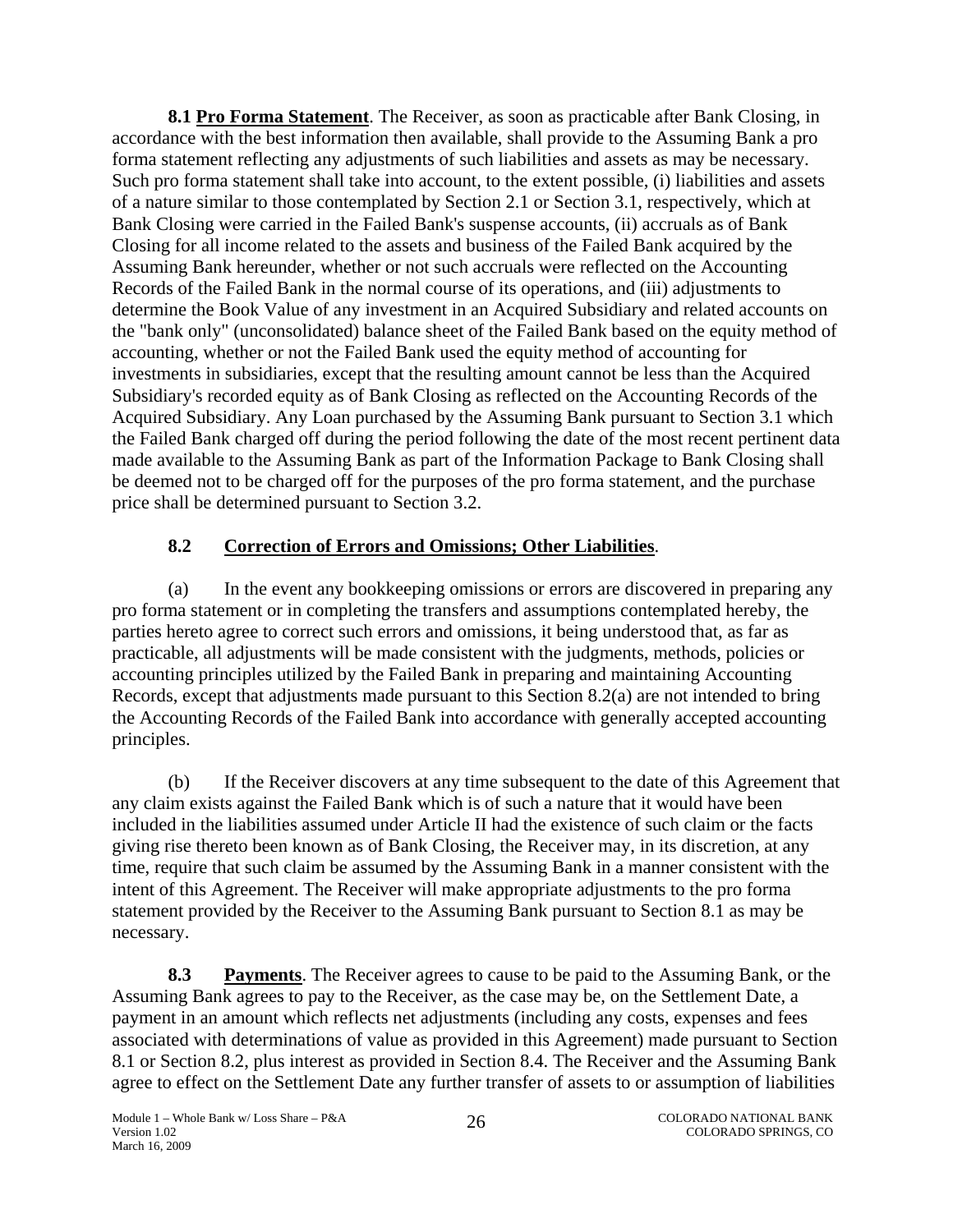<span id="page-30-0"></span>or claims by the Assuming Bank as may be necessary in accordance with Section 8.1 or Section 8.2.

**8.4 Interest**. Any amounts paid under Section 8.3 or Section 8.5, shall bear interest for the period from and including the day following Bank Closing to and including the day preceding the payment at the Settlement Interest Rate.

**8.5 Subsequent Adjustments.** In the event that the Assuming Bank or the Receiver discovers any errors or omissions as contemplated by Section 8.2 or any error with respect to the payment made under Section 8.3 after the Settlement Date, the Assuming Bank and the Receiver agree to promptly correct any such errors or omissions, make any payments and effect any transfers or assumptions as may be necessary to reflect any such correction plus interest as provided in Section 8.4.

# **ARTICLE IX CONTINUING COOPERATION**

**9.1** General Matters. The parties hereto agree that they will, in good faith and with their best efforts, cooperate with each other to carry out the transactions contemplated by this Agreement and to effect the purposes hereof.

**9.2** Additional Title Documents. The Receiver, the Corporation and the Assuming Bank each agree, at any time, and from time to time, upon the request of any party hereto, to execute and deliver such additional instruments and documents of conveyance as shall be reasonably necessary to vest in the appropriate party its full legal or equitable title in and to the property transferred pursuant to this Agreement or to be transferred in accordance herewith. The Assuming Bank shall prepare such instruments and documents of conveyance (in form and substance satisfactory to the Receiver) as shall be necessary to vest title to the Assets in the Assuming Bank. The Assuming Bank shall be responsible for recording such instruments and documents of conveyance at its own expense.

# **9.3 Claims and Suits**.

(a) The Receiver shall have the right, in its discretion, to (i) defend or settle any claim or suit against the Assuming Bank with respect to which the Receiver has indemnified the Assuming Bank in the same manner and to the same extent as provided in Article XII, and (ii) defend or settle any claim or suit against the Assuming Bank with respect to any Liability Assumed, which claim or suit may result in a loss to the Receiver arising out of or related to this Agreement, or which existed against the Failed Bank on or before Bank Closing. The exercise by the Receiver of any rights under this Section 9.3(a) shall not release the Assuming Bank with respect to any of its obligations under this Agreement.

(b) In the event any action at law or in equity shall be instituted by any Person against the Receiver and the Corporation as codefendants with respect to any asset of the Failed Bank retained or acquired pursuant to this Agreement by the Receiver, the Receiver agrees, at the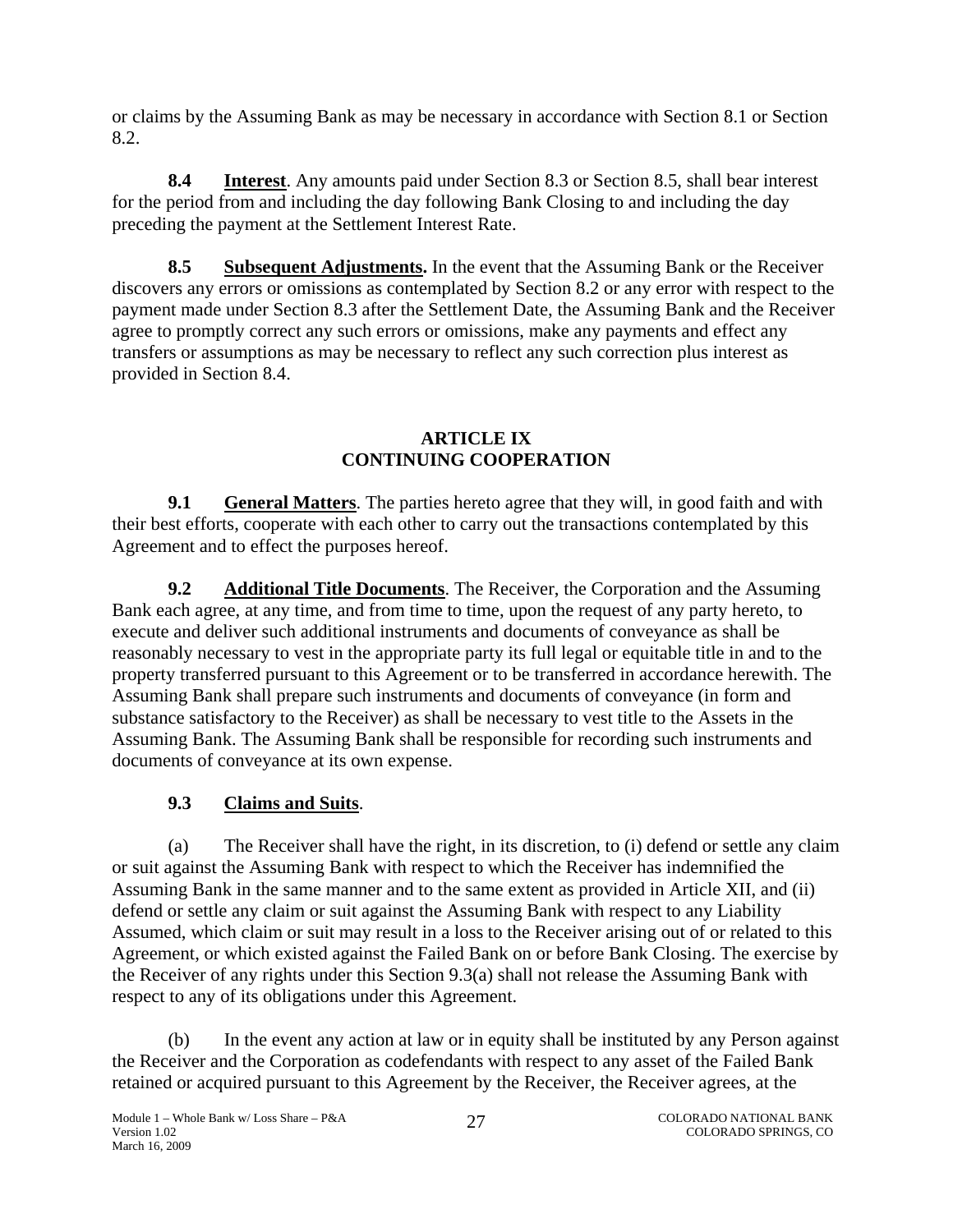<span id="page-31-0"></span>request of the Corporation, to join with the Corporation in a petition to remove the action to the United States District Court for the proper district. The Receiver agrees to institute, with or without joinder of the Corporation as coplaintiff, any action with respect to any such retained or acquired asset or any matter connected therewith whenever notice requiring such action shall be given by the Corporation to the Receiver.

**9.4 Payment of Deposits**. In the event any depositor does not accept the obligation of the Assuming Bank to pay any Deposit liability of the Failed Bank assumed by the Assuming Bank pursuant to this Agreement and asserts a claim against the Receiver for all or any portion of any such Deposit liability, the Assuming Bank agrees on demand to provide to the Receiver funds sufficient to pay such claim in an amount not in excess of the Deposit liability reflected on the books of the Assuming Bank at the time such claim is made. Upon payment by the Assuming Bank to the Receiver of such amount, the Assuming Bank shall be discharged from any further obligation under this Agreement to pay to any such depositor the amount of such Deposit liability paid to the Receiver.

**9.5 Withheld Payments**. At any time, the Receiver or the Corporation may, in its discretion, determine that all or any portion of any deposit balance assumed by the Assuming Bank pursuant to this Agreement does not constitute a "Deposit" (or otherwise, in its discretion, determine that it is the best interest of the Receiver or Corporation to withhold all or any portion of any deposit), and may direct the Assuming Bank to withhold payment of all or any portion of any such deposit balance. Upon such direction, the Assuming Bank agrees to hold such deposit and not to make any payment of such deposit balance to or on behalf of the depositor, or to itself, whether by way of transfer, set-off, or otherwise. The Assuming Bank agrees to maintain the "withheld payment" status of any such deposit balance until directed in writing by the Receiver or the Corporation as to its disposition. At the direction of the Receiver or the Corporation, the Assuming Bank shall return all or any portion of such deposit balance to the Receiver or the Corporation, as appropriate, and thereupon the Assuming Bank shall be discharged from any further liability to such depositor with respect to such returned deposit balance. If such deposit balance has been paid to the depositor prior to a demand for return by the Corporation or the Receiver, and payment of such deposit balance had not been previously withheld pursuant to this Section, the Assuming Bank shall not be obligated to return such deposit balance to the Receiver or the Corporation. The Assuming Bank shall be obligated to reimburse the Corporation or the Receiver, as the case may be, for the amount of any deposit balance or portion thereof paid by the Assuming Bank in contravention of any previous direction to withhold payment of such deposit balance or return such deposit balance the payment of which was withheld pursuant to this Section.

# **9.6 Proceedings with Respect to Certain Assets and Liabilities**.

(a) In connection with any investigation, proceeding or other matter with respect to any asset or liability of the Failed Bank retained by the Receiver, or any asset of the Failed Bank acquired by the Receiver pursuant to this Agreement, the Assuming Bank shall cooperate to the extent reasonably required by the Receiver.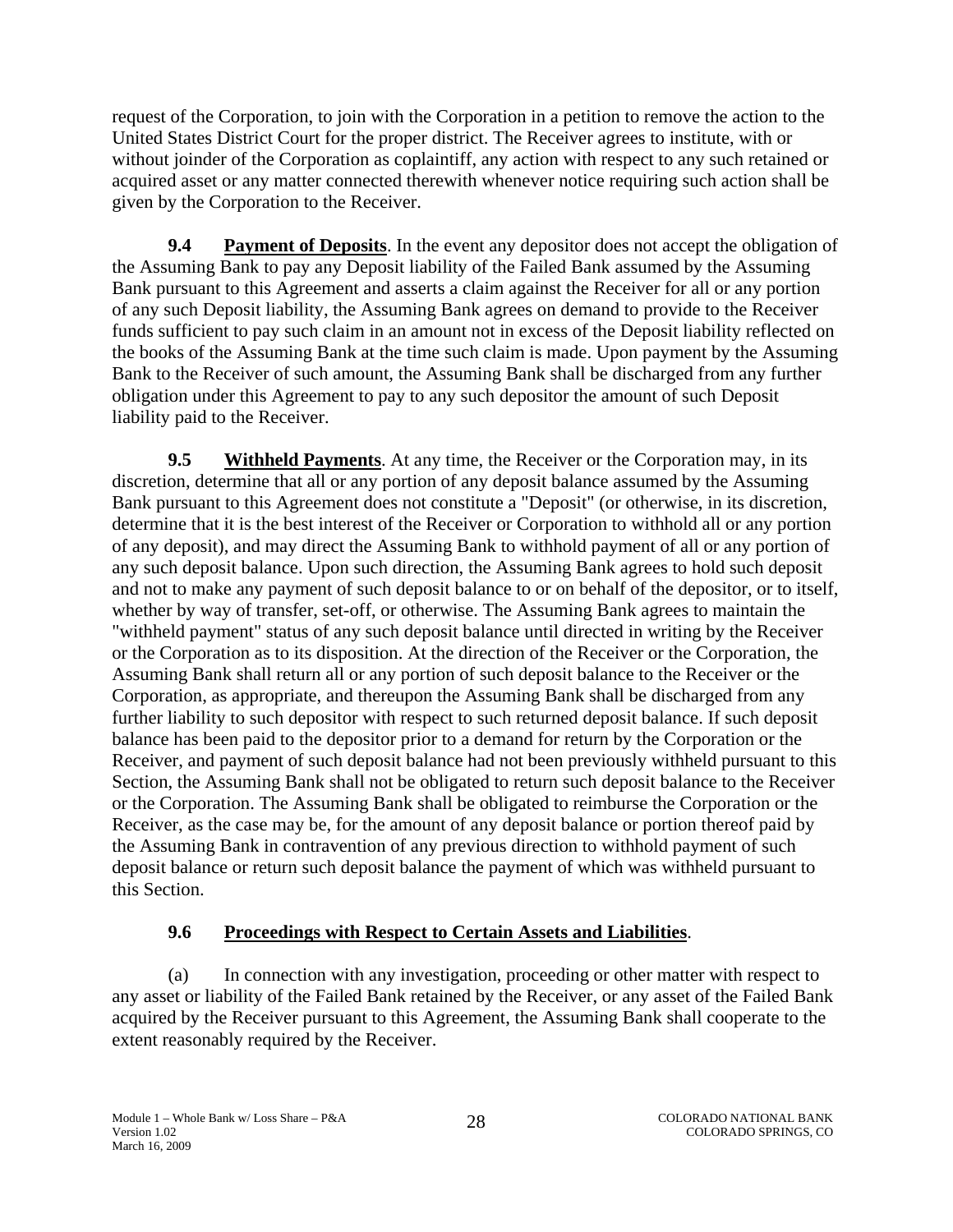<span id="page-32-0"></span>(b) In addition to its obligations under Section 6.4, the Assuming Bank shall provide representatives of the Receiver access at reasonable times and locations without other limitation or qualification to (i) its directors, officers, employees and agents and those of the Subsidiaries acquired by the Assuming Bank, and (ii) its books and records, the books and records of such Subsidiaries and all Credit Files, and copies thereof. Copies of books, records and Credit Files shall be provided by the Assuming Bank as requested by the Receiver and the costs of duplication thereof shall be borne by the Receiver.

(c) Not later than ten (10) days after the Put Notice pursuant to Section 3.4 or the date of the notice of transfer of any Loan by the Assuming Bank to the Receiver pursuant to Section 3.6, the Assuming Bank shall deliver to the Receiver such documents with respect to such Loan as the Receiver may request, including without limitation the following: (i) all related Credit Documents (other than certificates, notices and other ancillary documents), (ii) a certificate setting forth the principal amount on the date of the transfer and the amount of interest, fees and other charges then accrued and unpaid thereon, and any restrictions on transfer to which any such Loan is subject, and (iii) all Credit Files, and all documents, microfiche, microfilm and computer records (including but not limited to magnetic tape, disc storage, card forms and printed copy) maintained by, owned by, or in the possession of the Assuming Bank or any Affiliate of the Assuming Bank relating to the transferred Loan.

**9.7 Information**. The Assuming Bank promptly shall provide to the Corporation such other information, including financial statements and computations, relating to the performance of the provisions of this Agreement as the Corporation or the Receiver may request from time to time, and, at the request of the Receiver, make available employees of the Failed Bank employed or retained by the Assuming Bank to assist in preparation of the pro forma statement pursuant to Section 8.1.

### **ARTICLE X CONDITION PRECEDENT**

The obligations of the parties to this Agreement are subject to the Receiver and the Corporation having received at or before Bank Closing evidence reasonably satisfactory to each of any necessary approval, waiver, or other action by any governmental authority, the board of directors of the Assuming Bank, or other third party, with respect to this Agreement and the transactions contemplated hereby, the closing of the Failed Bank and the appointment of the Receiver, the chartering of the Assuming Bank, and any agreements, documents, matters or proceedings contemplated hereby or thereby.

# **ARTICLE XI REPRESENTATIONS AND WARRANTIES OF THE ASSUMING BANK**

The Assuming Bank represents and warrants to the Corporation and the Receiver as follows:

(a) **Corporate Existence and Authority**. The Assuming Bank (i) is duly organized, validly existing and in good standing under the laws of its Chartering Authority and has full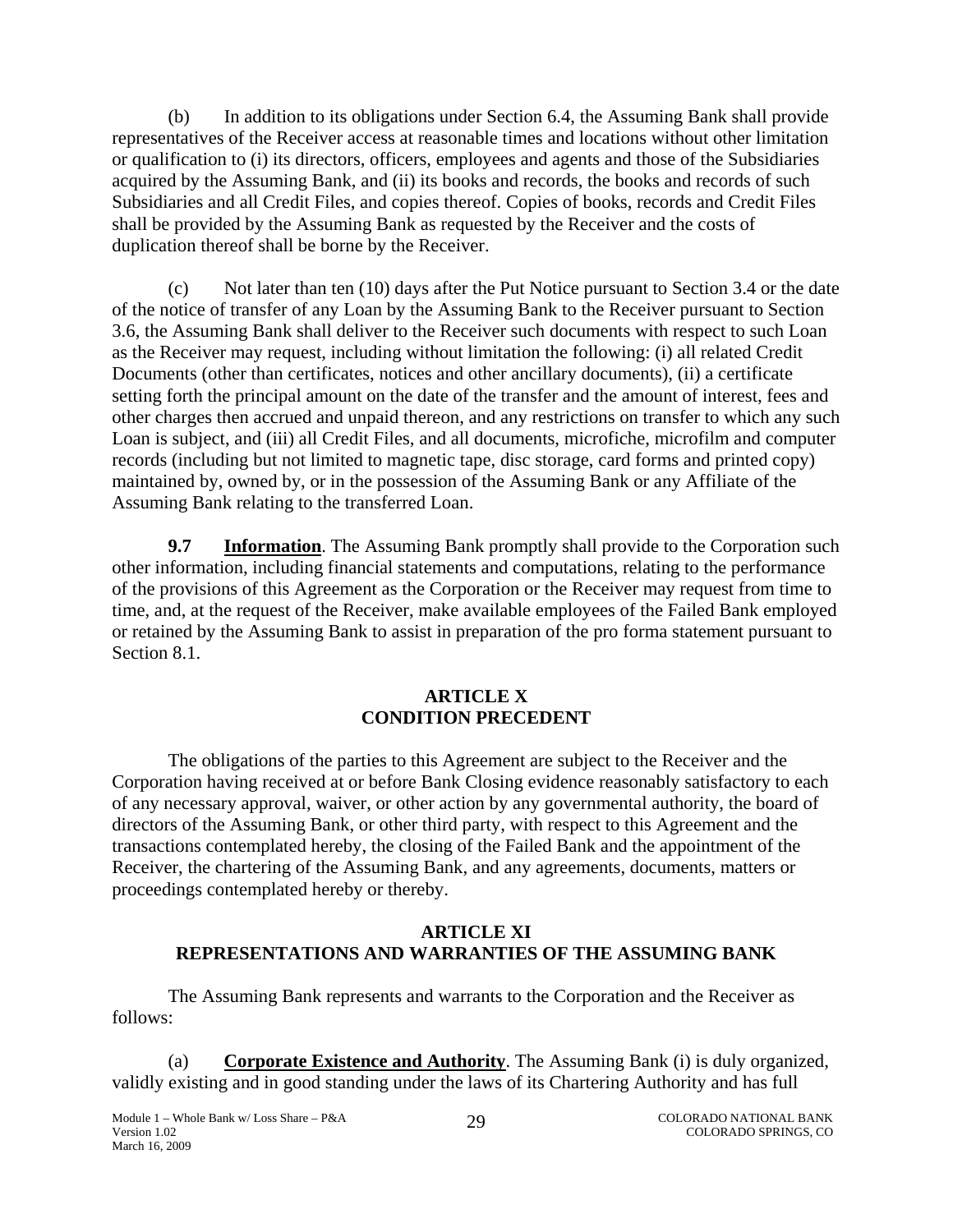power and authority to own and operate its properties and to conduct its business as now conducted by it, and (ii) has full power and authority to execute and deliver this Agreement and to perform its obligations hereunder. The Assuming Bank has taken all necessary corporate action to authorize the execution, delivery and performance of this Agreement and the performance of the transactions contemplated hereby.

(b) **Third Party Consents**. No governmental authority or other third party consents (including but not limited to approvals, licenses, registrations or declarations) are required in connection with the execution, delivery or performance by the Assuming Bank of this Agreement, other than such consents as have been duly obtained and are in full force and effect.

(c) **Execution and Enforceability**. This Agreement has been duly executed and delivered by the Assuming Bank and when this Agreement has been duly authorized, executed and delivered by the Corporation and the Receiver, this Agreement will constitute the legal, valid and binding obligation of the Assuming Bank, enforceable in accordance with its terms.

# (d) **Compliance with Law**.

(i) Neither the Assuming Bank nor any of its Subsidiaries is in violation of any statute, regulation, order, decision, judgment or decree of, or any restriction imposed by, the United States of America, any State, municipality or other political subdivision or any agency of any of the foregoing, or any court or other tribunal having jurisdiction over the Assuming Bank or any of its Subsidiaries or any assets of any such Person, or any foreign government or agency thereof having such jurisdiction, with respect to the conduct of the business of the Assuming Bank or of any of its Subsidiaries, or the ownership of the properties of the Assuming Bank or any of its Subsidiaries, which, either individually or in the aggregate with all other such violations, would materially and adversely affect the business, operations or condition (financial or otherwise) of the Assuming Bank or the ability of the Assuming Bank to perform, satisfy or observe any obligation or condition under this Agreement.

(ii) Neither the execution and delivery nor the performance by the Assuming Bank of this Agreement will result in any violation by the Assuming Bank of, or be in conflict with, any provision of any applicable law or regulation, or any order, writ or decree of any court or governmental authority.

e) **Representations Remain True**. The Assuming Bank represents and warrants that it has executed and delivered to the Corporation a Purchaser Eligibility Certification and Confidentiality Agreement and that all information provided and representations made by or on behalf of the Assuming Bank in connection with this Agreement and the transactions contemplated hereby, including, but not limited to, the Purchaser Eligibility Certification and Confidentiality Agreement (which are affirmed and ratified hereby) are and remain true and correct in all material respects and do not fail to state any fact required to make the information contained therein not misleading.

### **ARTICLE XII**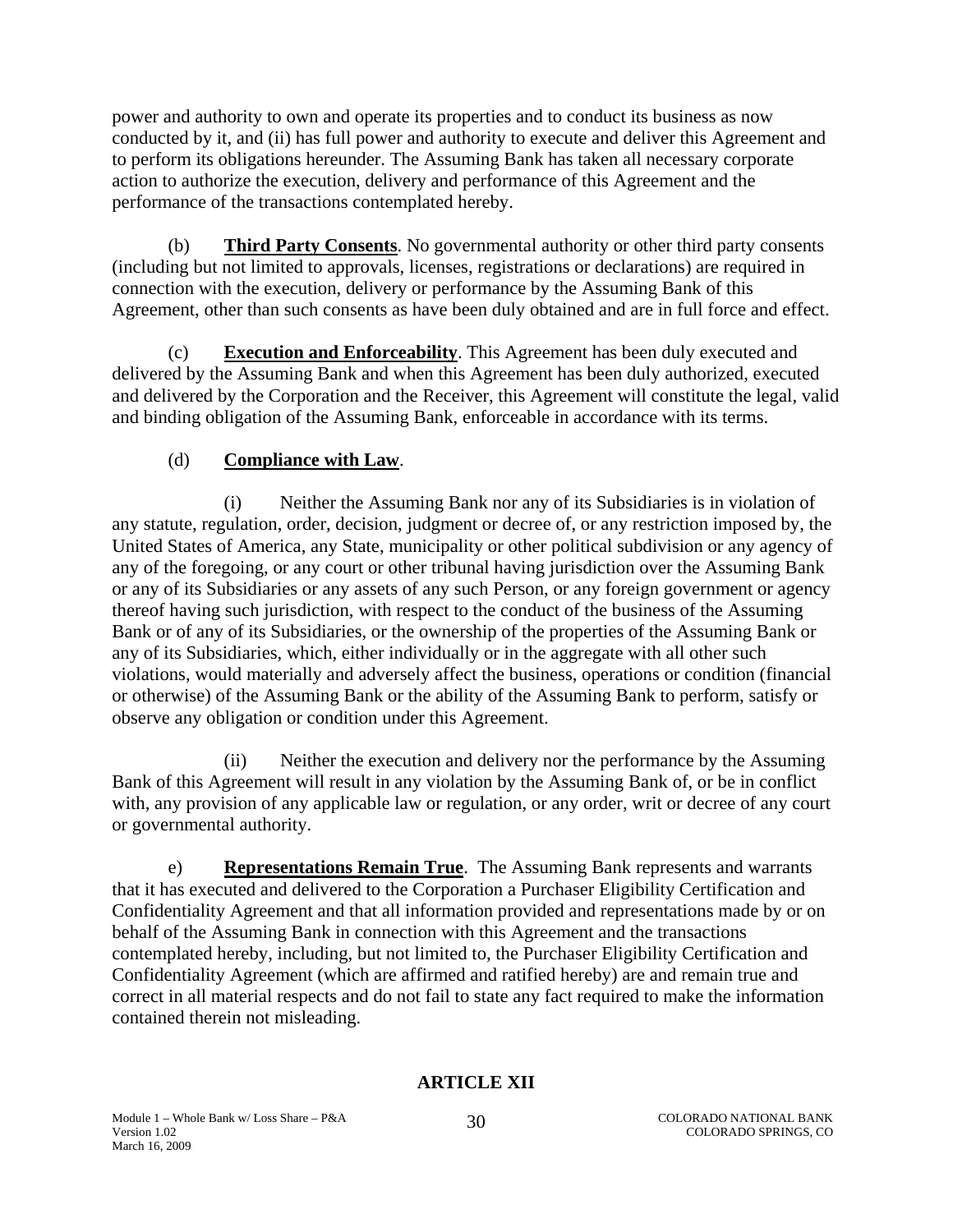## **INDEMNIFICATION**

<span id="page-34-0"></span>**12.1 Indemnification of Indemnitees**. From and after Bank Closing and subject to the limitations set forth in this Section and Section 12.6 and compliance by the Indemnitees with Section 12.2, the Receiver agrees to indemnify and hold harmless the Indemnitees against any and all costs, losses, liabilities, expenses (including attorneys' fees) incurred prior to the assumption of defense by the Receiver pursuant to paragraph (d) of Section 12.2, judgments, fines and amounts paid in settlement actually and reasonably incurred in connection with claims against any Indemnitee based on liabilities of the Failed Bank that are not assumed by the Assuming Bank pursuant to this Agreement or subsequent to the execution hereof by the Assuming Bank or any Subsidiary or Affiliate of the Assuming Bank for which indemnification is provided hereunder in (a) of this Section 12.1, subject to certain exclusions as provided in (b) of this Section 12.1:

(a)

(1) claims based on the rights of any shareholder or former shareholder as such of (x) the Failed Bank, or (y) any Subsidiary or Affiliate of the Failed Bank;

(2) claims based on the rights of any creditor as such of the Failed Bank, or any creditor as such of any director, officer, employee or agent of the Failed Bank, with respect to any indebtedness or other obligation of the Failed Bank arising prior to Bank Closing;

(3) claims based on the rights of any present or former director, officer, employee or agent as such of the Failed Bank or of any Subsidiary or Affiliate of the Failed Bank;

(4) claims based on any action or inaction prior to Bank Closing of the Failed Bank, its directors, officers, employees or agents as such, or any Subsidiary or Affiliate of the Failed Bank, or the directors, officers, employees or agents as such of such Subsidiary or Affiliate;

(5) claims based on any malfeasance, misfeasance or nonfeasance of the Failed Bank, its directors, officers, employees or agents with respect to the trust business of the Failed Bank, if any;

(6) claims based on any failure or alleged failure (not in violation of law) by the Assuming Bank to continue to perform any service or activity previously performed by the Failed Bank which the Assuming Bank is not required to perform pursuant to this Agreement or which arise under any contract to which the Failed Bank was a party which the Assuming Bank elected not to assume in accordance with this Agreement and which neither the Assuming Bank nor any Subsidiary or Affiliate of the Assuming Bank has assumed subsequent to the execution hereof;

(7) claims arising from any action or inaction of any Indemnitee, including for purposes of this Section 12.1(a)(7) the former officers or employees of the Failed Bank or of any Subsidiary or Affiliate of the Failed Bank that is taken upon the specific written direction of the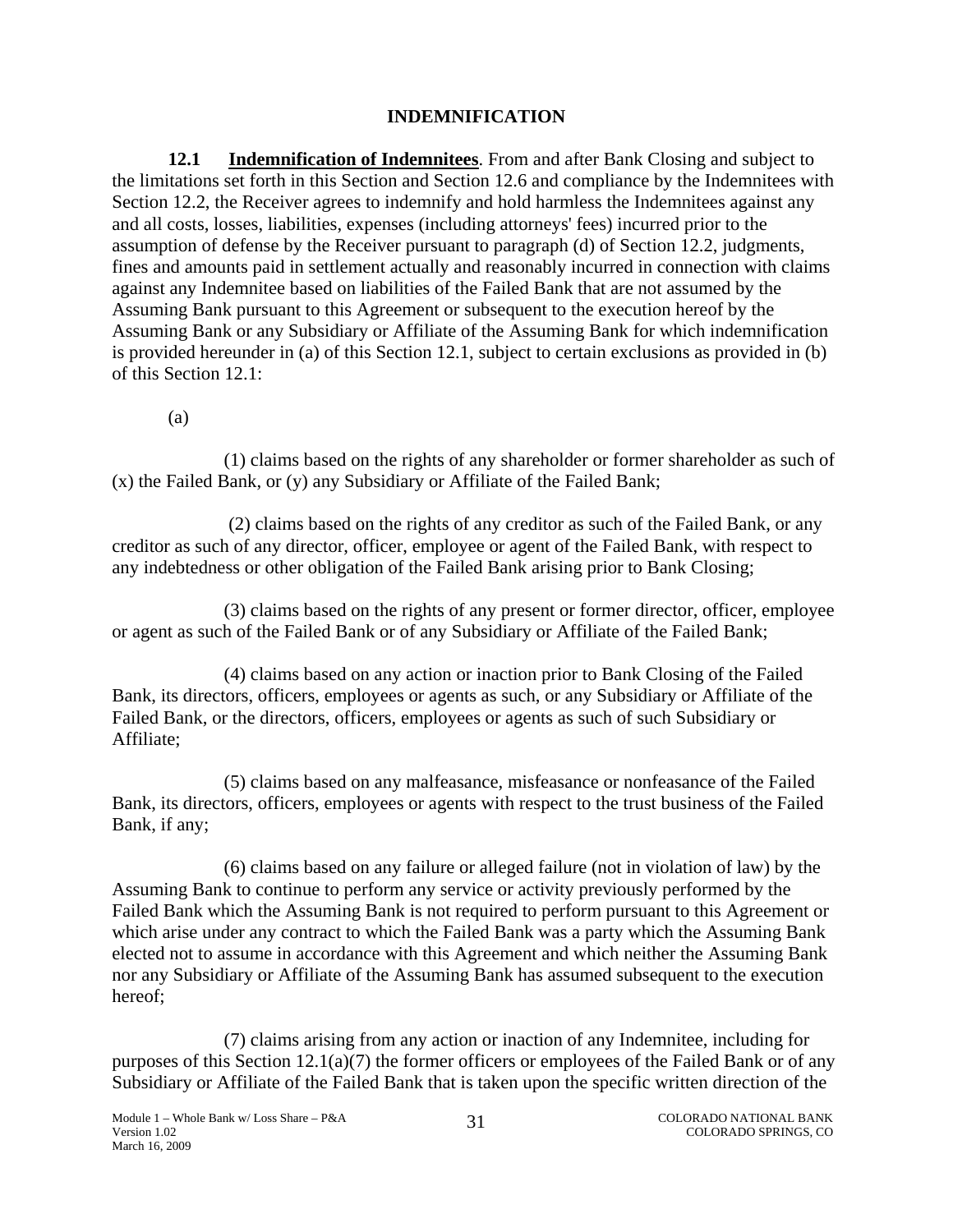Corporation or the Receiver, other than any action or inaction taken in a manner constituting bad faith, gross negligence or willful misconduct; and

(8) claims based on the rights of any depositor of the Failed Bank whose deposit has been accorded "withheld payment" status and/or returned to the Receiver or Corporation in accordance with Section 9.5 and/or has become an "unclaimed deposit" or has been returned to the Corporation or the Receiver in accordance with Section 2.3;

(b) provided, that, with respect to this Agreement, except for paragraphs (7) and (8) of Section 12.1(a), no indemnification will be provided under this Agreement for any:

(1) judgment or fine against, or any amount paid in settlement (without the written approval of the Receiver) by, any Indemnitee in connection with any action that seeks damages against any Indemnitee (a "counterclaim") arising with respect to any Asset and based on any action or inaction of either the Failed Bank, its directors, officers, employees or agents as such prior to Bank Closing, unless any such judgment, fine or amount paid in settlement exceeds the greater of (i) the Repurchase Price of such Asset, or (ii) the monetary recovery sought on such Asset by the Assuming Bank in the cause of action from which the counterclaim arises; and in such event the Receiver will provide indemnification only in the amount of such excess; and no indemnification will be provided for any costs or expenses other than any costs or expenses (including attorneys' fees) which, in the determination of the Receiver, have been actually and reasonably incurred by such Indemnitee in connection with the defense of any such counterclaim; and it is expressly agreed that the Receiver reserves the right to intervene, in its discretion, on its behalf and/or on behalf of the Receiver, in the defense of any such counterclaim;

(2) claims with respect to any liability or obligation of the Failed Bank that is expressly assumed by the Assuming Bank pursuant to this Agreement or subsequent to the execution hereof by the Assuming Bank or any Subsidiary or Affiliate of the Assuming Bank;

(3) claims with respect to any liability of the Failed Bank to any present or former employee as such of the Failed Bank or of any Subsidiary or Affiliate of the Failed Bank, which liability is expressly assumed by the Assuming Bank pursuant to this Agreement or subsequent to the execution hereof by the Assuming Bank or any Subsidiary or Affiliate of the Assuming Bank;

(4) claims based on the failure of any Indemnitee to seek recovery of damages from the Receiver for any claims based upon any action or inaction of the Failed Bank, its directors, officers, employees or agents as fiduciary, agent or custodian prior to Bank Closing;

(5) claims based on any violation or alleged violation by any Indemnitee of the antitrust, branching, banking or bank holding company or securities laws of the United States of America or any State thereof;

(6) claims based on the rights of any present or former creditor, customer, or supplier as such of the Assuming Bank or any Subsidiary or Affiliate of the Assuming Bank;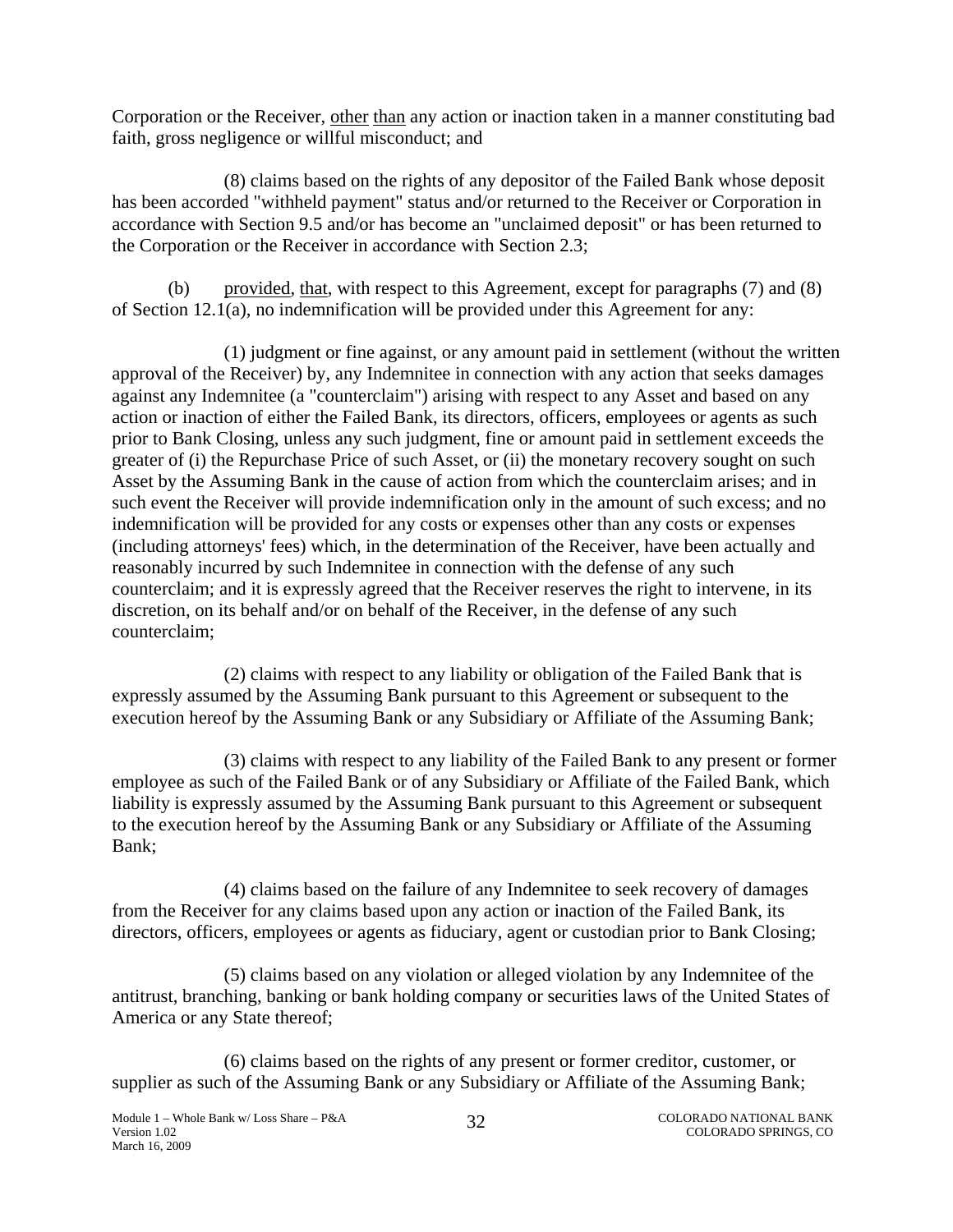(7) claims based on the rights of any present or former shareholder as such of the Assuming Bank or any Subsidiary or Affiliate of the Assuming Bank regardless of whether any such present or former shareholder is also a present or former shareholder of the Failed Bank;

(8) claims, if the Receiver determines that the effect of providing such indemnification would be to (i) expand or alter the provisions of any warranty or disclaimer thereof provided in Section 3.3 or any other provision of this Agreement, or (ii) create any warranty not expressly provided under this Agreement;

(9) claims which could have been enforced against any Indemnitee had the Assuming Bank not entered into this Agreement;

(10) claims based on any liability for taxes or fees assessed with respect to the consummation of the transactions contemplated by this Agreement, including without limitation any subsequent transfer of any Assets or Liabilities Assumed to any Subsidiary or Affiliate of the Assuming Bank;

(11) except as expressly provided in this Article XII, claims based on any action or inaction of any Indemnitee, and nothing in this Agreement shall be construed to provide indemnification for (i) the Failed Bank, (ii) any Subsidiary or Affiliate of the Failed Bank, or (iii) any present or former director, officer, employee or agent of the Failed Bank or its Subsidiaries or Affiliates; provided, that the Receiver, in its discretion, may provide indemnification hereunder for any present or former director, officer, employee or agent of the Failed Bank or its Subsidiaries or Affiliates who is also or becomes a director, officer, employee or agent of the Assuming Bank or its Subsidiaries or Affiliates;

(12) claims or actions which constitute a breach by the Assuming Bank of the representations and warranties contained in Article XI;

(13) claims arising out of or relating to the condition of or generated by an Asset arising from or relating to the presence, storage or release of any hazardous or toxic substance, or any pollutant or contaminant, or condition of such Asset which violate any applicable Federal, State or local law or regulation concerning environmental protection; and

(14) claims based on, related to or arising from any asset, including a loan, acquired or liability assumed by the Assuming Bank, other than pursuant to this Agreement.

**12.2 Conditions Precedent to Indemnification**. It shall be a condition precedent to the obligation of the Receiver to indemnify any Person pursuant to this Article XII that such Person shall, with respect to any claim made or threatened against such Person for which such Person is or may be entitled to indemnification hereunder:

(a) give written notice to the Regional Counsel (Litigation Branch) of the Corporation in the manner and at the address provided in Section 13.7 of such claim as soon as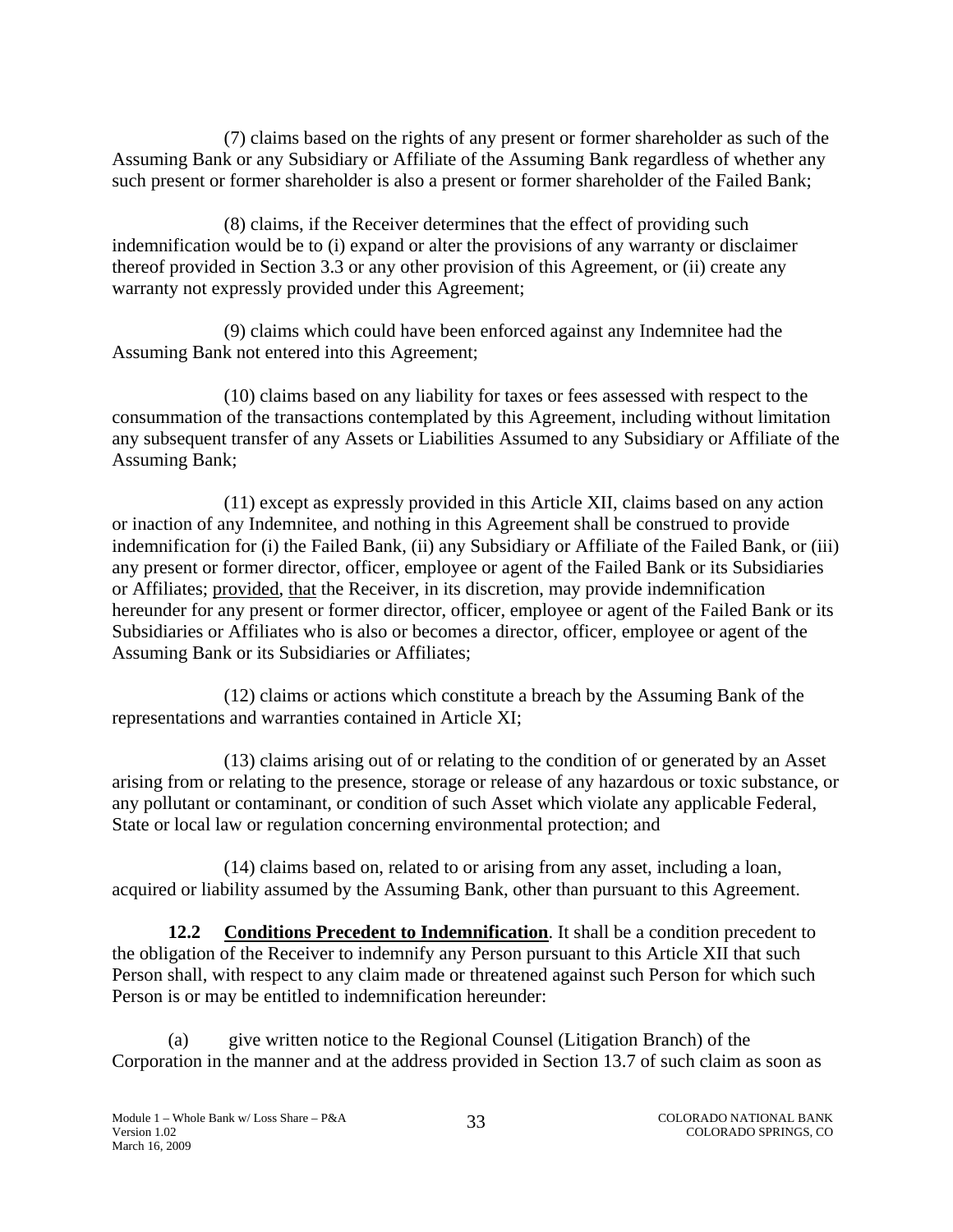practicable after such claim is made or threatened; provided, that notice must be given on or before the date which is six (6) years from the date of this Agreement;

(b) provide to the Receiver such information and cooperation with respect to such claim as the Receiver may reasonably require;

(c) cooperate and take all steps, as the Receiver may reasonably require, to preserve and protect any defense to such claim;

(d) in the event suit is brought with respect to such claim, upon reasonable prior notice, afford to the Receiver the right, which the Receiver may exercise in its sole discretion, to conduct the investigation, control the defense and effect settlement of such claim, including without limitation the right to designate counsel and to control all negotiations, litigation, arbitration, settlements, compromises and appeals of any such claim, all of which shall be at the expense of the Receiver; provided, that the Receiver shall have notified the Person claiming indemnification in writing that such claim is a claim with respect to which the Person claiming indemnification is entitled to indemnification under this Article XII;

(e) not incur any costs or expenses in connection with any response or suit with respect to such claim, unless such costs or expenses were incurred upon the written direction of the Receiver; provided, that the Receiver shall not be obligated to reimburse the amount of any such costs or expenses unless such costs or expenses were incurred upon the written direction of the Receiver;

(f) not release or settle such claim or make any payment or admission with respect thereto, unless the Receiver consents in writing thereto, which consent shall not be unreasonably withheld; provided, that the Receiver shall not be obligated to reimburse the amount of any such settlement or payment unless such settlement or payment was effected upon the written direction of the Receiver; and

(g) take reasonable action as the Receiver may request in writing as necessary to preserve, protect or enforce the rights of the indemnified Person against any Primary Indemnitor.

**12.3 No Additional Warranty**. Nothing in this Article XII shall be construed or deemed to (i) expand or otherwise alter any warranty or disclaimer thereof provided under Section 3.3 or any other provision of this Agreement with respect to, among other matters, the title, value, collectibility, genuineness, enforceability or condition of any (x) Asset, or (y) asset of the Failed Bank purchased by the Assuming Bank subsequent to the execution of this Agreement by the Assuming Bank or any Subsidiary or Affiliate of the Assuming Bank, or (ii) create any warranty not expressly provided under this Agreement with respect thereto.

**12.4 Indemnification of Receiver and Corporation**. From and after Bank Closing, the Assuming Bank agrees to indemnify and hold harmless the Corporation and the Receiver and their respective directors, officers, employees and agents from and against any and all costs, losses, liabilities, expenses (including attorneys' fees), judgments, fines and amounts paid in settlement actually and reasonably incurred in connection with any of the following: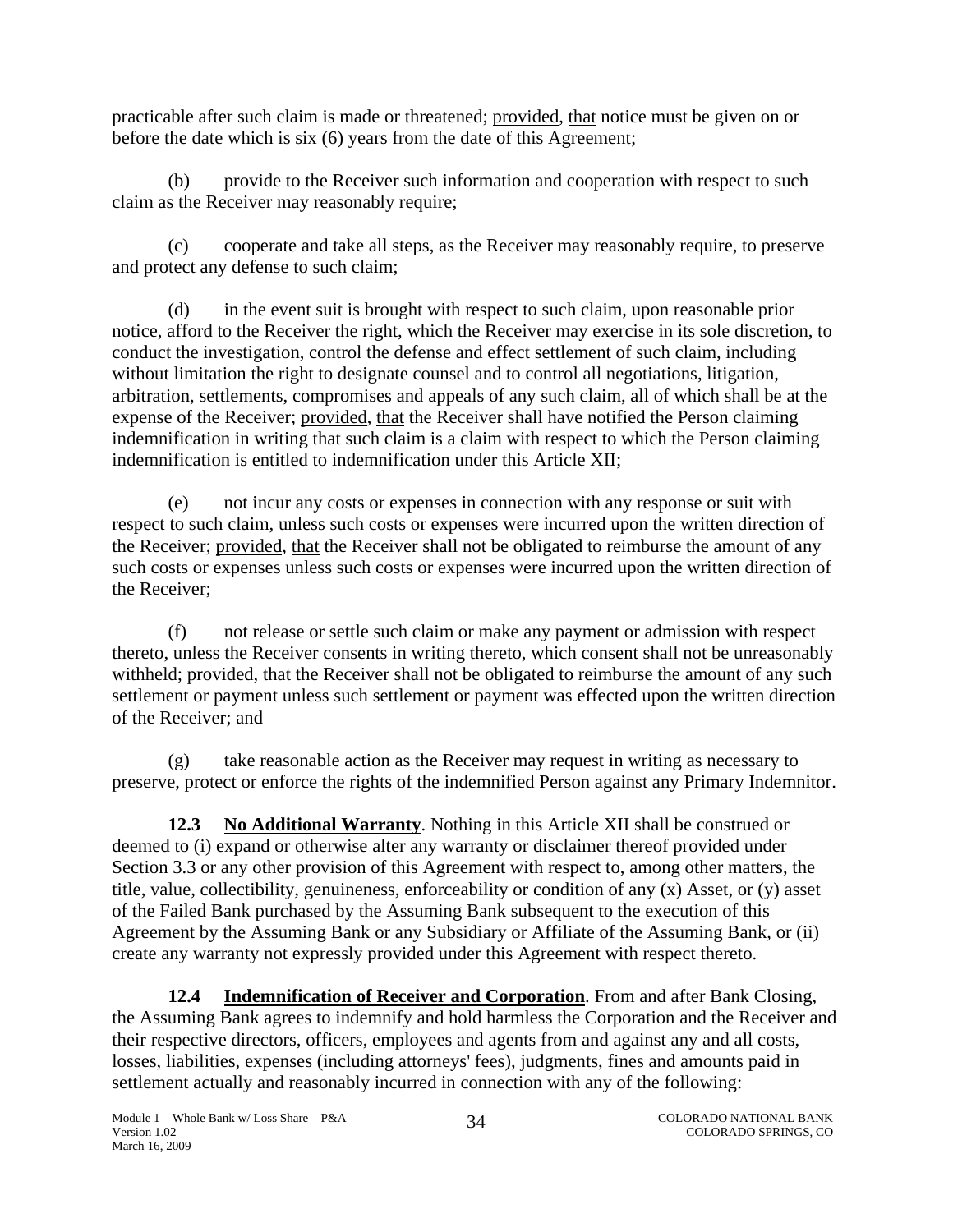(a) claims based on any and all liabilities or obligations of the Failed Bank assumed by the Assuming Bank pursuant to this Agreement or subsequent to the execution hereof by the Assuming Bank or any Subsidiary or Affiliate of the Assuming Bank, whether or not any such liabilities subsequently are sold and/or transferred, other than any claim based upon any action or inaction of any Indemnitee as provided in paragraph (7) or (8) of Section 12.1(a); and

(b) claims based on any act or omission of any Indemnitee (including but not limited to claims of any Person claiming any right or title by or through the Assuming Bank with respect to Assets transferred to the Receiver pursuant to Section 3.4 or 3.6), other than any action or inaction of any Indemnitee as provided in paragraph (7) or (8) of Section 12.1(a).

**12.5 Obligations Supplemental**. The obligations of the Receiver, and the Corporation as guarantor in accordance with Section 12.7, to provide indemnification under this Article XII are to supplement any amount payable by any Primary Indemnitor to the Person indemnified under this Article XII. Consistent with that intent, the Receiver agrees only to make payments pursuant to such indemnification to the extent not payable by a Primary Indemnitor. If the aggregate amount of payments by the Receiver, or the Corporation as guarantor in accordance with Section 12.7, and all Primary Indemnitors with respect to any item of indemnification under this Article XII exceeds the amount payable with respect to such item, such Person being indemnified shall notify the Receiver thereof and, upon the request of the Receiver, shall promptly pay to the Receiver, or the Corporation as appropriate, the amount of the Receiver's (or Corporation's) payments to the extent of such excess.

**12.6 Criminal Claims**. Notwithstanding any provision of this Article XII to the contrary, in the event that any Person being indemnified under this Article XII shall become involved in any criminal action, suit or proceeding, whether judicial, administrative or investigative, the Receiver shall have no obligation hereunder to indemnify such Person for liability with respect to any criminal act or to the extent any costs or expenses are attributable to the defense against the allegation of any criminal act, unless (i) the Person is successful on the merits or otherwise in the defense against any such action, suit or proceeding, or (ii) such action, suit or proceeding is terminated without the imposition of liability on such Person.

12.7 **Limited Guaranty of the Corporation.** The Corporation hereby guarantees performance of the Receiver's obligation to indemnify the Assuming Bank as set forth in this Article XII. It is a condition to the Corporation's obligation hereunder that the Assuming Bank shall comply in all respects with the applicable provisions of this Article XII. The Corporation shall be liable hereunder only for such amounts, if any, as the Receiver is obligated to pay under the terms of this Article XII but shall fail to pay. Except as otherwise provided above in this Section 12.7, nothing in this Article XII is intended or shall be construed to create any liability or obligation on the part of the Corporation, the United States of America or any department or agency thereof under or with respect to this Article XII, or any provision hereof, it being the intention of the parties hereto that the obligations undertaken by the Receiver under this Article XII are the sole and exclusive responsibility of the Receiver and no other Person or entity.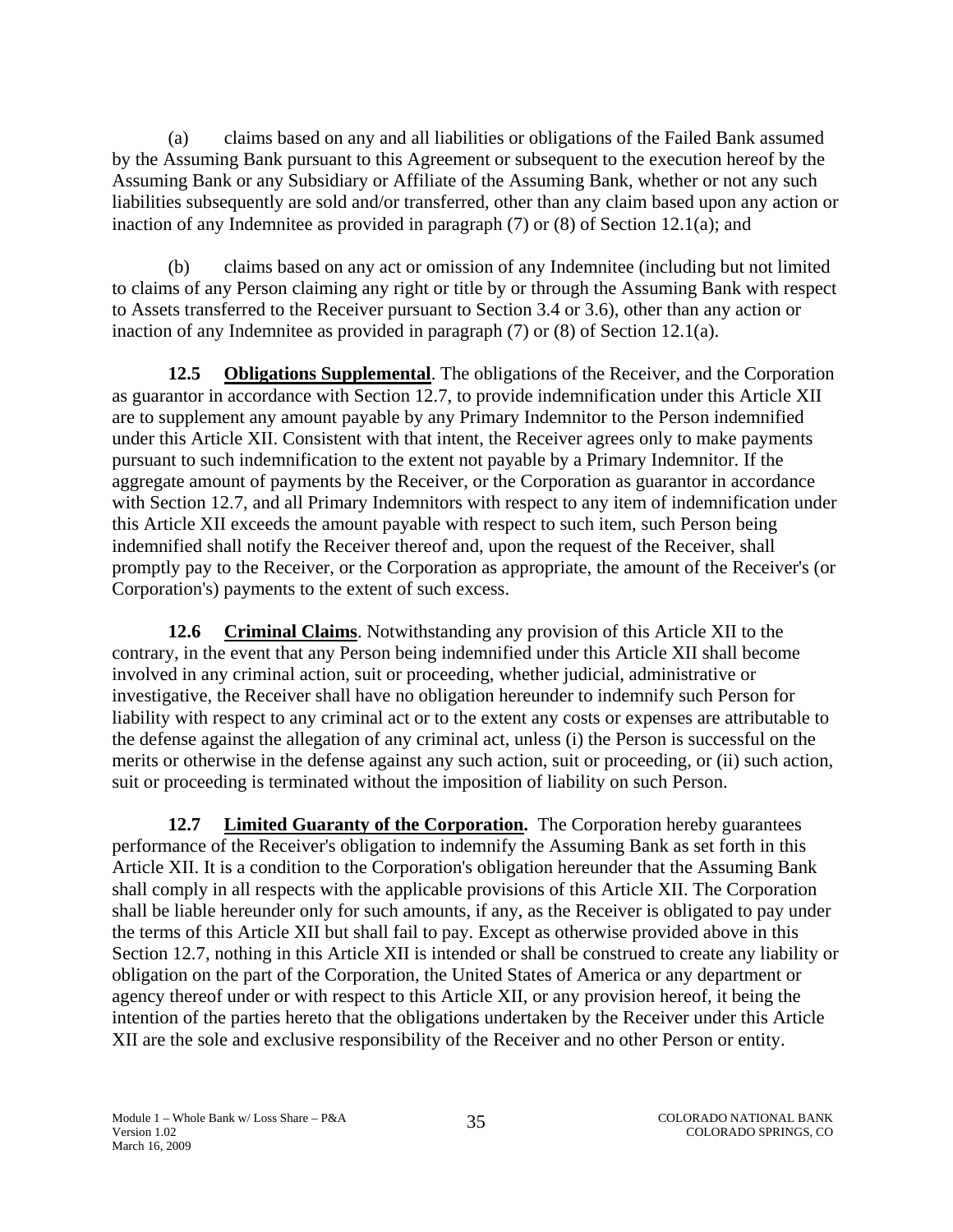**12.8** Subrogation. Upon payment by the Receiver, or the Corporation as guarantor in accordance with Section 12.7, to any Indemnitee for any claims indemnified by the Receiver under this Article XII, the Receiver, or the Corporation as appropriate, shall become subrogated to all rights of the Indemnitee against any other Person to the extent of such payment.

### **ARTICLE XIII MISCELLANEOUS**

**13.1 Entire Agreement**. This Agreement embodies the entire agreement of the parties hereto in relation to the subject matter herein and supersedes all prior understandings or agreements, oral or written, between the parties.

**13.2 Headings**. The headings and subheadings of the Table of Contents, Articles and Sections contained in this Agreement, except the terms identified for definition in Article I and elsewhere in this Agreement, are inserted for convenience only and shall not affect the meaning or interpretation of this Agreement or any provision hereof.

**13.3 Counterparts**. This Agreement may be executed in any number of counterparts and by the duly authorized representative of a different party hereto on separate counterparts, each of which when so executed shall be deemed to be an original and all of which when taken together shall constitute one and the same Agreement.

**13.4 GOVERNING LAW**. THIS AGREEMENT AND THE RIGHTS AND OBLIGATIONS HEREUNDER SHALL BE GOVERNED BY AND CONSTRUED IN ACCORDANCE WITH THE FEDERAL LAW OF THE UNITED STATES OF AMERICA, AND IN THE ABSENCE OF CONTROLLING FEDERAL LAW, IN ACCORDANCE WITH THE LAWS OF THE STATE IN WHICH THE MAIN OFFICE OF THE FAILED BANK IS LOCATED.

**13.5 Successors.** All terms and conditions of this Agreement shall be binding on the successors and assigns of the Receiver, the Corporation and the Assuming Bank. Except as otherwise specifically provided in this Agreement, nothing expressed or referred to in this Agreement is intended or shall be construed to give any Person other than the Receiver, the Corporation and the Assuming Bank any legal or equitable right, remedy or claim under or with respect to this Agreement or any provisions contained herein, it being the intention of the parties hereto that this Agreement, the obligations and statements of responsibilities hereunder, and all other conditions and provisions hereof are for the sole and exclusive benefit of the Receiver, the Corporation and the Assuming Bank and for the benefit of no other Person.

**13.6 Modification; Assignment**. No amendment or other modification, rescission, release, or assignment of any part of this Agreement shall be effective except pursuant to a written agreement subscribed by the duly authorized representatives of the parties hereto.

**13.7 Notice**. Any notice, request, demand, consent, approval or other communication to any party hereto shall be effective when received and shall be given in writing, and delivered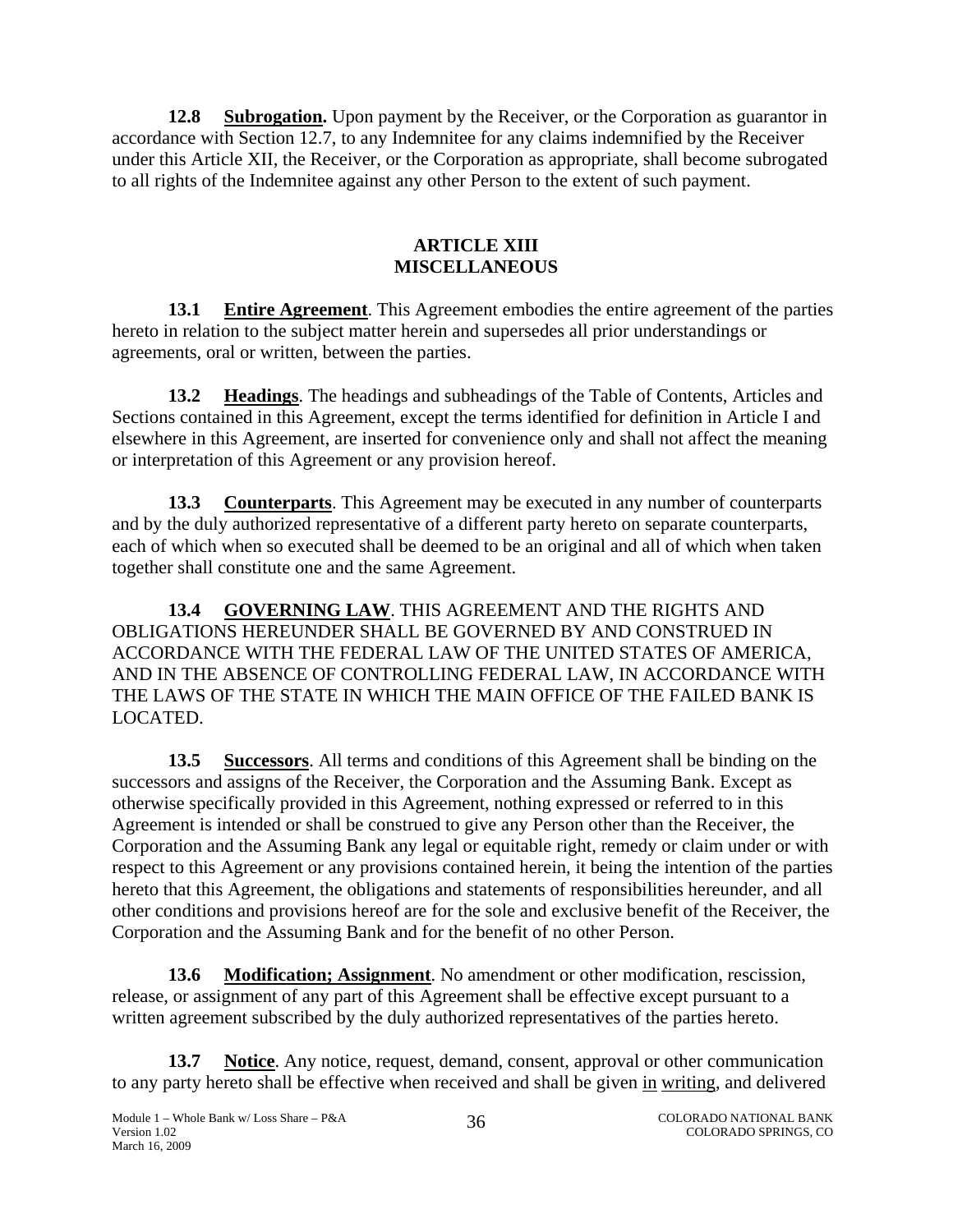in person against receipt therefore, or sent by certified mail, postage prepaid, courier service, telex, facsimile transmission or email to such party (with copies as indicated below) at its address set forth below or at such other address as it shall hereafter furnish in writing to the other parties. All such notices and other communications shall be deemed given on the date received by the addressee.

## **Assuming Bank**

HERRING BANK 2201 CIVIC CIRCLE Amarillo, TX 791909

Attention: Campbell Burgess, President & CEO

with a copy to: Sandra K. Webb, Esq

## **Receiver and Corporation**

 Receiver of **COLORADO NATIONAL BANK** Federal Deposit Insurance Corporation, 1601 Bryan Street, Suite 1700 Dallas, Texas 75201

Attention: Settlement Manager

with copy to: Regional Counsel (Litigation Branch)

## **and with respect to notice under Article XII:**

Federal Deposit Insurance Corporation Receiver of **COLORADO NATIONAL BANK**  1601 Bryan Street, Suite 1700 Dallas, Texas 75201 Attention: Regional Counsel (Litigation Branch)

 **13.8 Manner of Payment**. All payments due under this Agreement shall be in lawful money of the United States of America in immediately available funds as each party hereto may specify to the other parties; provided, that in the event the Receiver or the Corporation is obligated to make any payment hereunder in the amount of \$25,000.00 or less, such payment may be made by check.

**13.9 Costs, Fees and Expenses**. Except as otherwise specifically provided herein, each party hereto agrees to pay all costs, fees and expenses which it has incurred in connection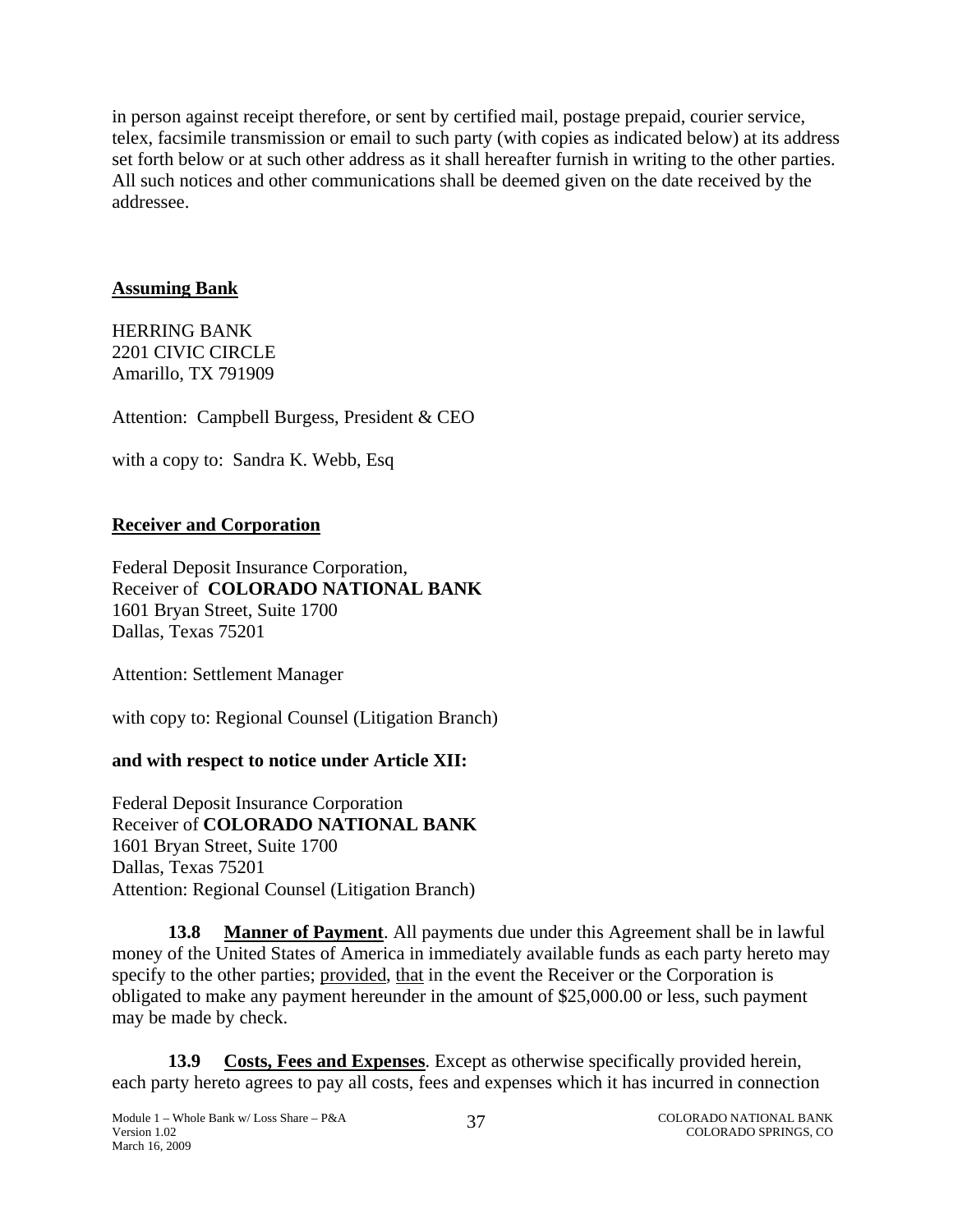with or incidental to the matters contained in this Agreement, including without limitation any fees and disbursements to its accountants and counsel; provided, that the Assuming Bank shall pay all fees, costs and expenses (other than attorneys' fees incurred by the Receiver) incurred in connection with the transfer to it of any Assets or Liabilities Assumed hereunder or in accordance herewith.

**13.10 Waiver**. Each of the Receiver, the Corporation and the Assuming Bank may waive its respective rights, powers or privileges under this Agreement; provided, that such waiver shall be in writing; and further provided, that no failure or delay on the part of the Receiver, the Corporation or the Assuming Bank to exercise any right, power or privilege under this Agreement shall operate as a waiver thereof, nor will any single or partial exercise of any right, power or privilege under this Agreement preclude any other or further exercise thereof or the exercise of any other right, power or privilege by the Receiver, the Corporation, or the Assuming Bank under this Agreement, nor will any such waiver operate or be construed as a future waiver of such right, power or privilege under this Agreement.

**13.11 Severability**. If any provision of this Agreement is declared invalid or unenforceable, then, to the extent possible, all of the remaining provisions of this Agreement shall remain in full force and effect and shall be binding upon the parties hereto.

**13.12 Term of Agreement**. This Agreement shall continue in full force and effect until the sixth (6th) anniversary of Bank Closing; provided, that the provisions of Section 6.3 and 6.4 shall survive the expiration of the term of this Agreement. Provided, however, the receivership of the Failed Bank may be terminated prior to the expiration of the term of this Agreement; in such event, the guaranty of the Corporation, as provided in and in accordance with the provisions of Section 12.7 shall be in effect for the remainder of the term. Expiration of the term of this Agreement shall not affect any claim or liability of any party with respect to any (i) amount which is owing at the time of such expiration, regardless of when such amount becomes payable, and (ii) breach of this Agreement occurring prior to such expiration, regardless of when such breach is discovered.

**13.13 Survival of Covenants, Etc.** The covenants, representations, and warranties in this Agreement shall survive the execution of this Agreement and the consummation of the transactions contemplated hereunder.

## **[Signature Page Follows]**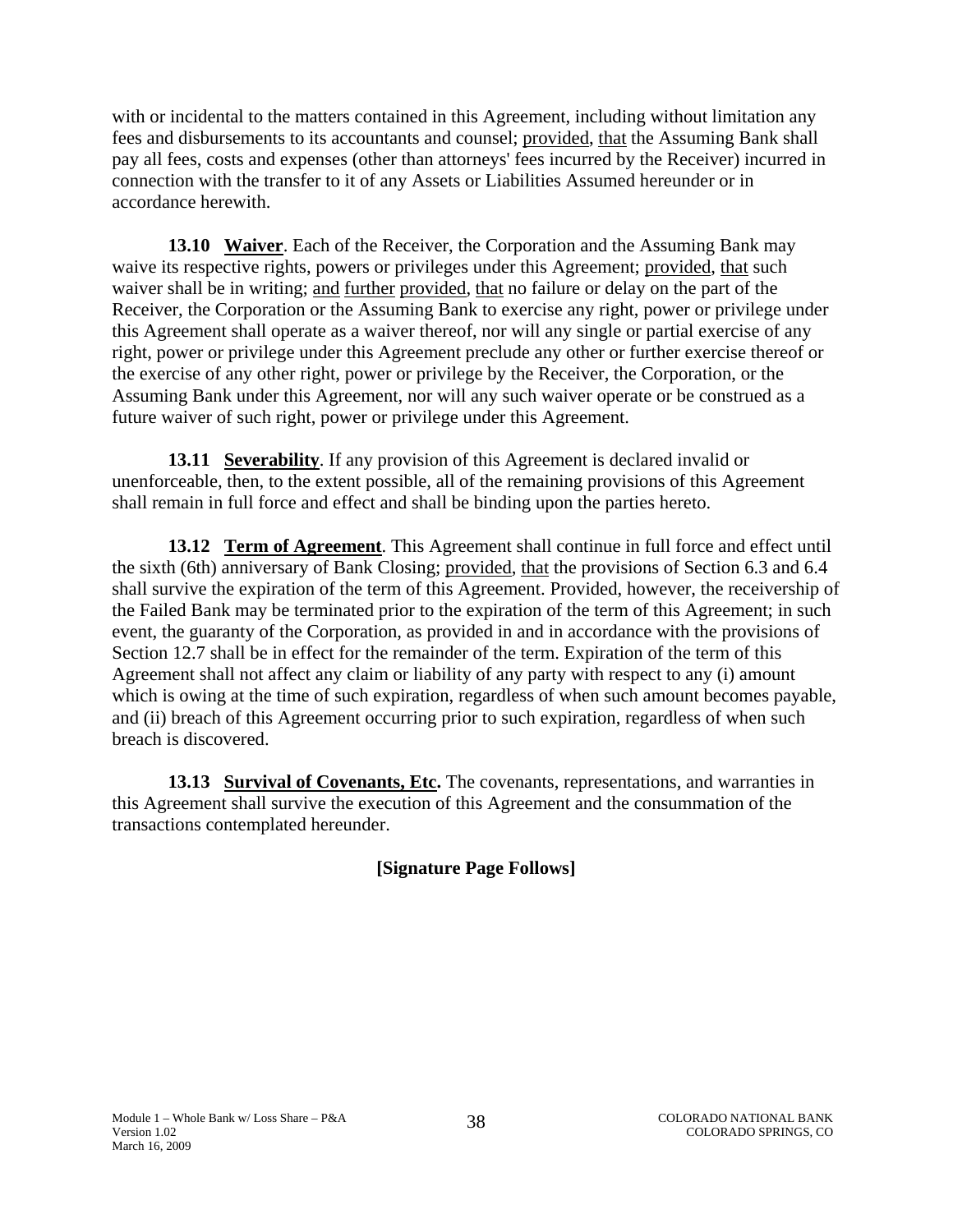**IN WITNESS WHEREOF,** the parties hereto have caused this Agreement to be executed by their duly authorized representatives as of the date first above written.

> **FEDERAL DEPOSIT INSURANCE CORPORATION, RECEIVER OF COLORADO NATIONAL BANK COLORADO SPRINGS. COLORADO**

> > *Redacted*

BY: NAME: MILE LAMB

TITLE: SENJOR STRATEBIC OPERATIONS SPECIALIST



### **FEDERAL DEPOSIT INSURANCE CORPORATION**

BY: NAME: *MIKE LASS Redacted*

TITLE: SENIOR STRATEGIC OPERATIONS SPECIALIST

*Redacted*

#### **HERRING BANK**

*Redacted*

#### **BY**

NAME: Campbell Burgess

TITLE: President & CEO

Attest:

*Redacted*

Module 1 – Whole Bank w/ Loss Share – P&A 39 COLORADO NATIONAL BANK<br>Version 1.02 COLORADO SPRINGS, CO March 16, 2009

COLORADO SPRINGS, CO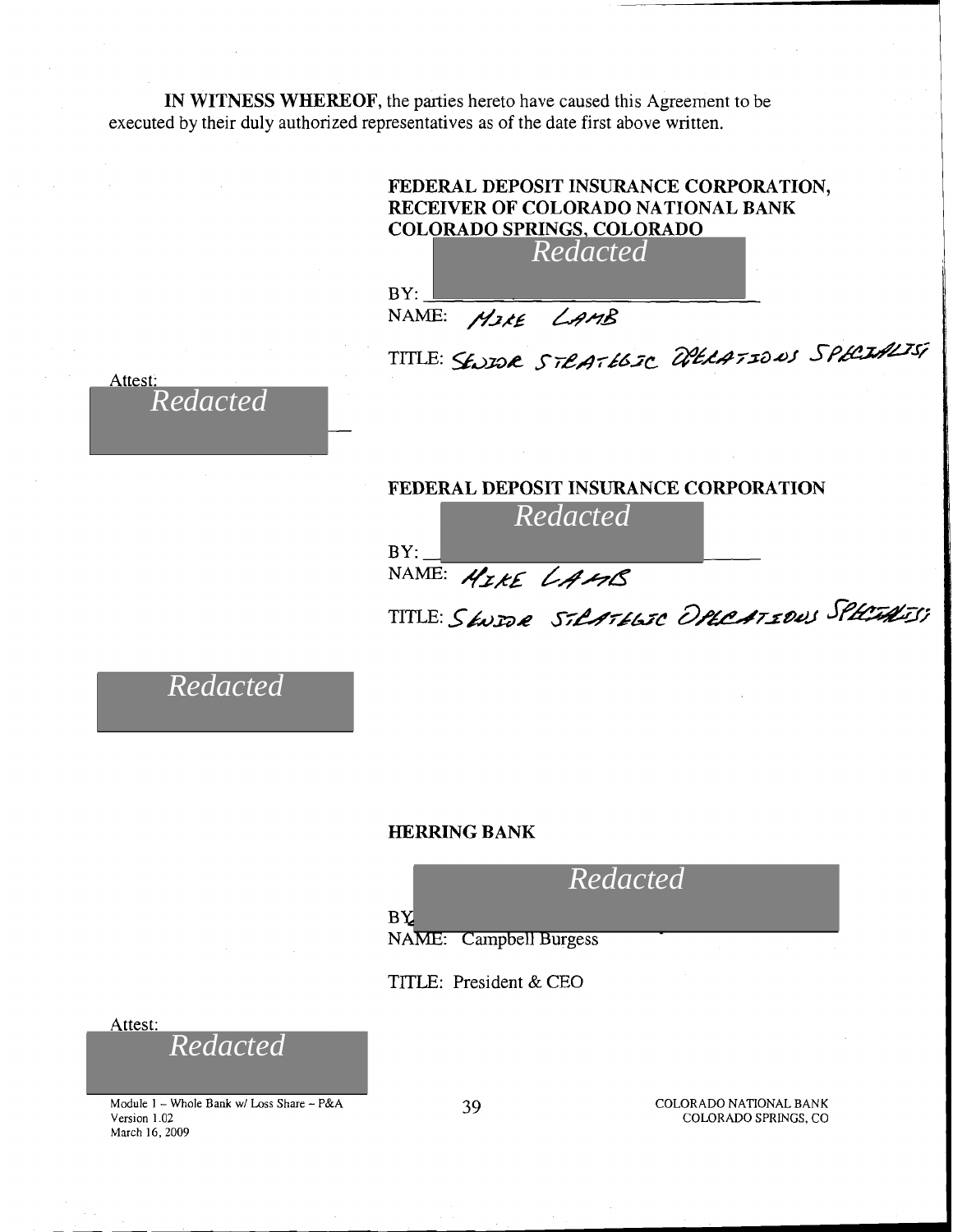**SCHEDULE 2.1 - Certain Liabilities Assumed by the Assuming Bank**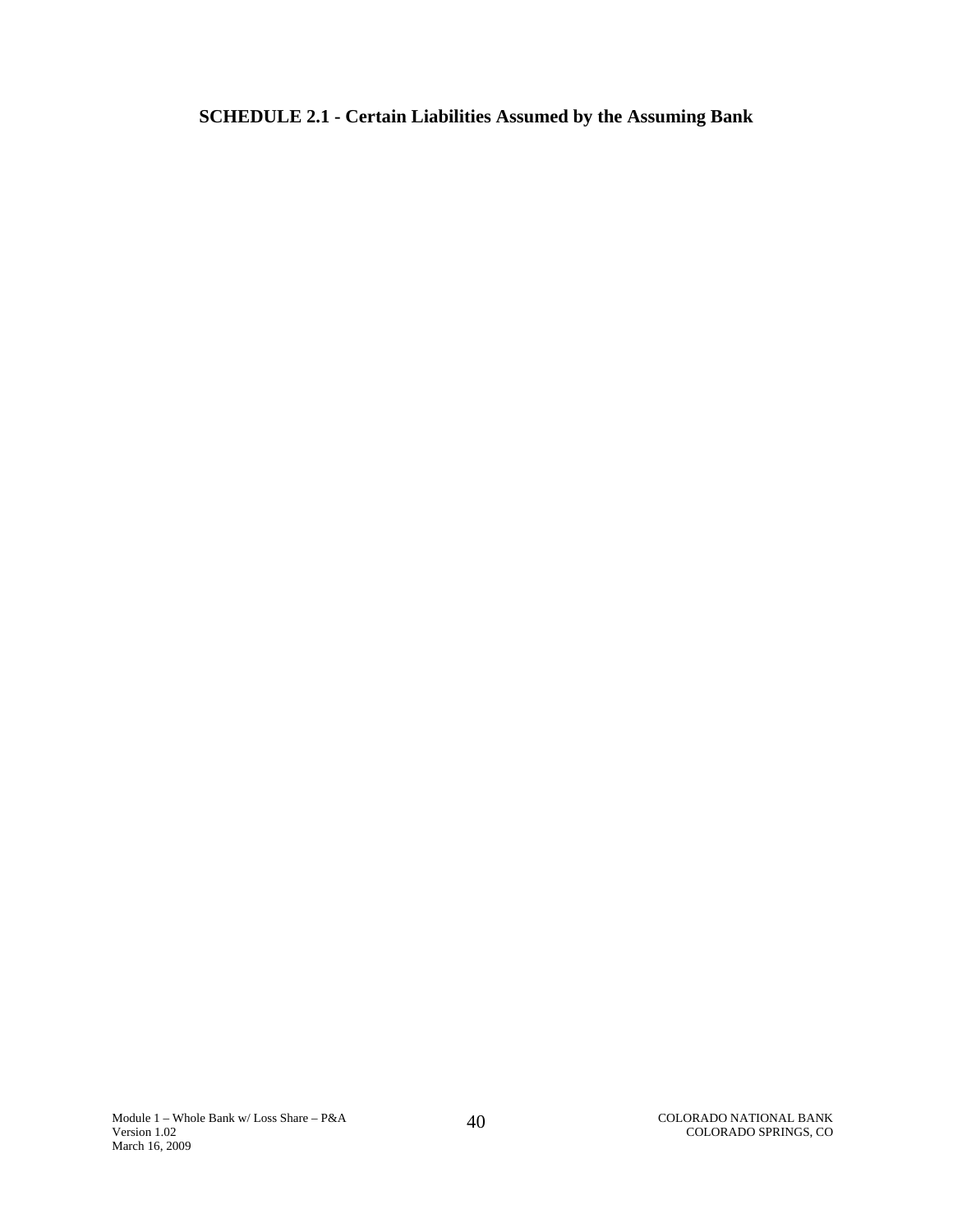# **SCHEDULE 2.1(a) – Excluded Deposit Liability Accounts**

To be provided.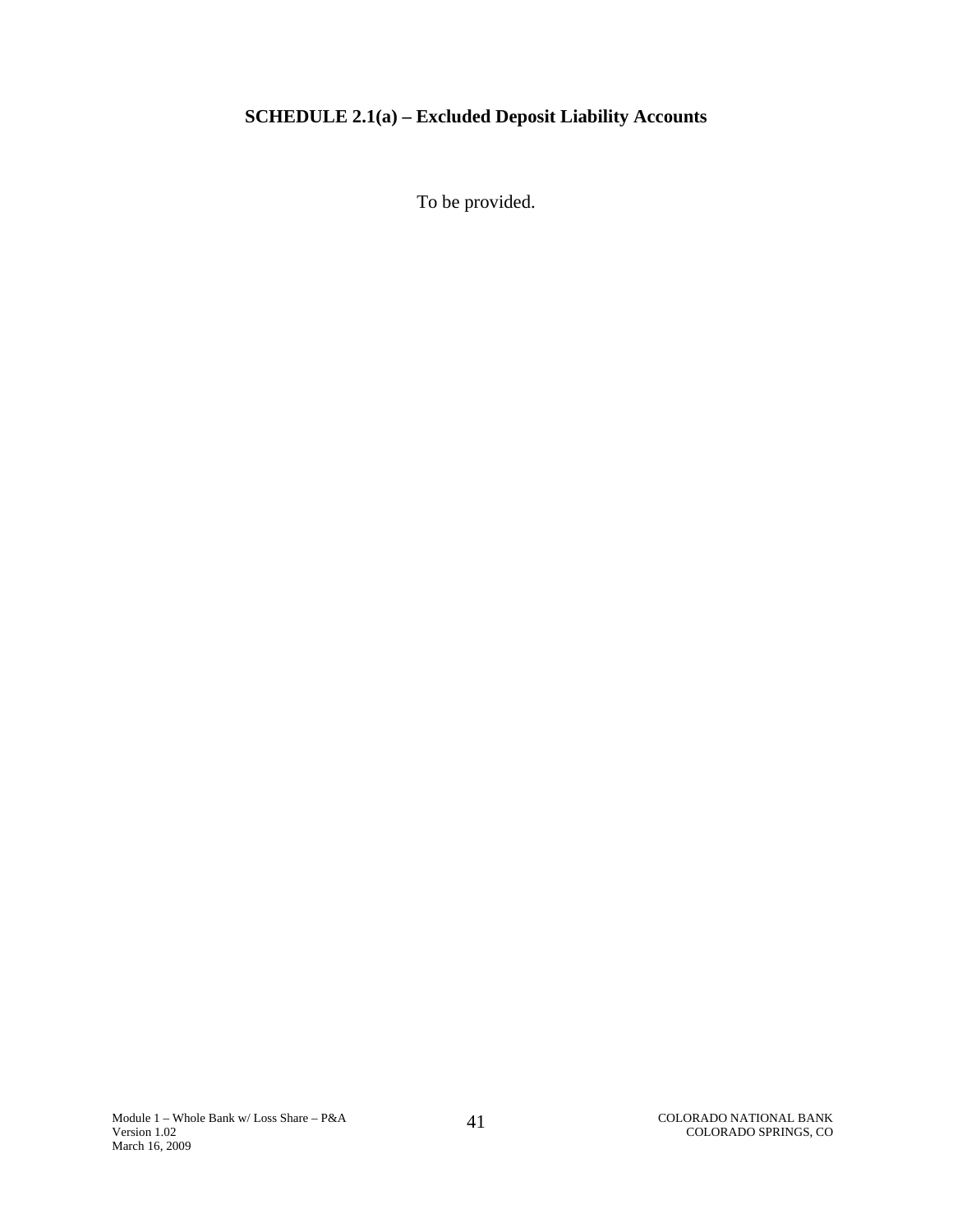#### **SCHEDULE 3.1 - Certain Assets Purchased**

#### **SEE ATTACHED LIST**

THE LIST(S) ATTACHED TO THIS SCHEDULE (OR SUBSCHEDULE(S)) AND THE **INFORMATION THEREIN, IS AS OF THE DATE OF THE MOST RECENT PERTINENT DATA MADE AVAILABLE TO THE ASSUMING BANK AS PART OF THE INFORMATION PACKAGE. IT WILL BE ADJUSTED TO REFLECT THE COMPOSITION AND BOOK VALUE OF THE LOANS AND ASSETS AS OF THE DATE OF BANK CLOSING. THE LIST(S) MAY NOT INCLUDE ALL LOANS AND ASSETS (E.G., CHARGED OFF LOANS). THE LIST(S) MAY BE REPLACED WITH A MORE ACCURATE LIST POST CLOSING.**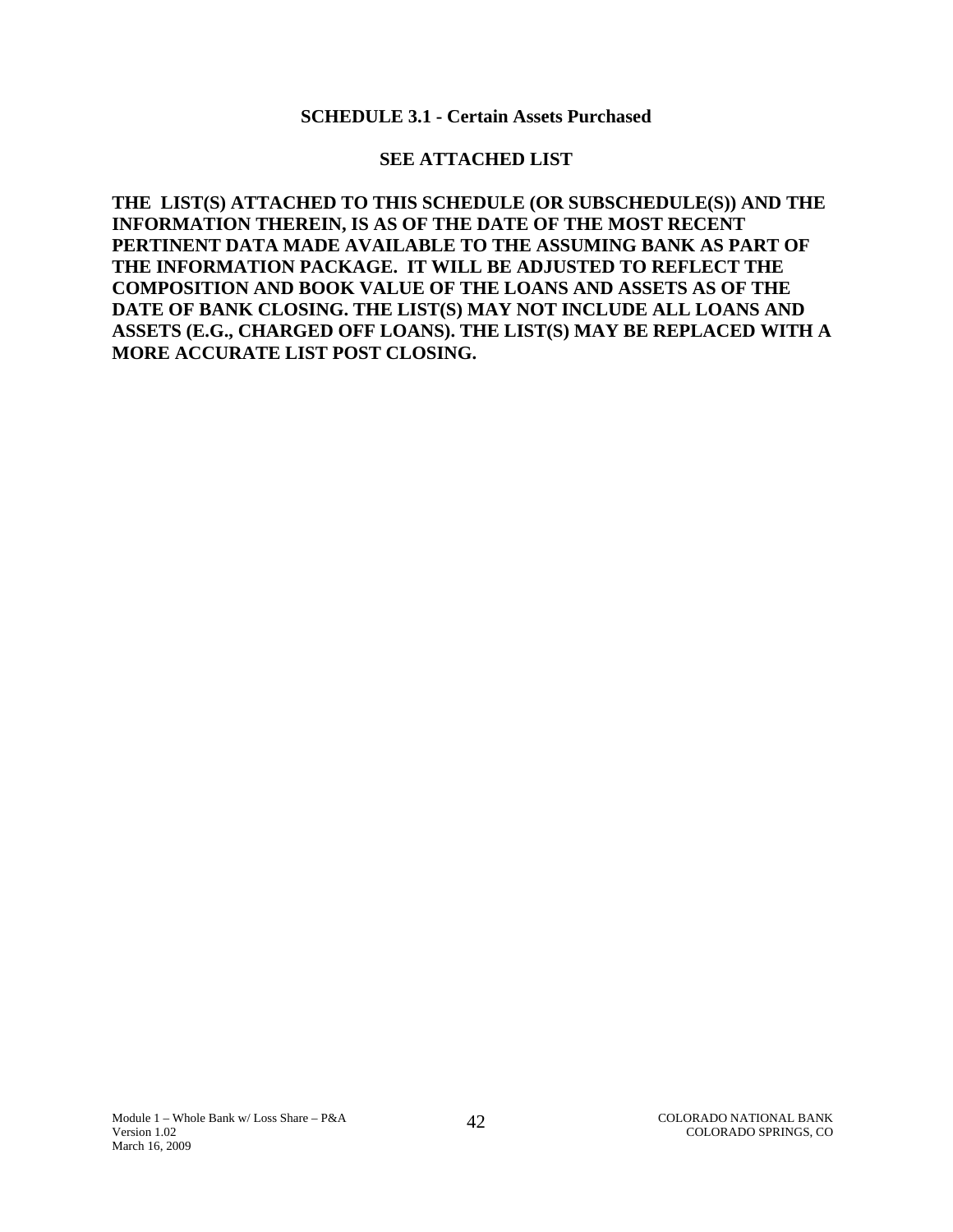## **SCHEDULE 3.2 - Purchase Price of Assets or assets**

| (a) | cash and receivables from depository<br>institutions, including cash items in the<br>process of collection, plus<br>interest thereon:                                                           | <b>Book Value</b> |
|-----|-------------------------------------------------------------------------------------------------------------------------------------------------------------------------------------------------|-------------------|
| (b) | securities (exclusive of the capital stock of<br>Acquired Subsidiaries), plus interest<br>thereon:                                                                                              | <b>Book Value</b> |
| (c) | federal funds sold and repurchase<br>agreements, if any, including interest<br>thereon:                                                                                                         | <b>Book Value</b> |
| (d) | Loans:                                                                                                                                                                                          | <b>Book Value</b> |
| (e) | credit card business, if any, including all<br>outstanding extensions of credit and<br>offensive litigation, but excluding any class<br>action lawsuits related to the credit card<br>business: | <b>Book Value</b> |
| (f) | Safe Deposit Boxes and related business,<br>safekeeping business and trust business, if<br>any:                                                                                                 | <b>Book Value</b> |
| (g) | Records and other documents:                                                                                                                                                                    | <b>Book Value</b> |
| (h) | capital stock of any Acquired Subsidiaries:                                                                                                                                                     | <b>Book Value</b> |
| (i) | amounts owed to the Failed Bank by any<br><b>Acquired Subsidiary:</b>                                                                                                                           | <b>Book Value</b> |
| (j) | assets securing Deposits of public money,<br>to the extent not otherwise purchased<br>hereunder:                                                                                                | <b>Book Value</b> |
| (k) | Overdrafts of customers:                                                                                                                                                                        | <b>Book Value</b> |
| (1) | rights, if any, with respect to Qualified<br><b>Financial Contracts.</b>                                                                                                                        | <b>Book Value</b> |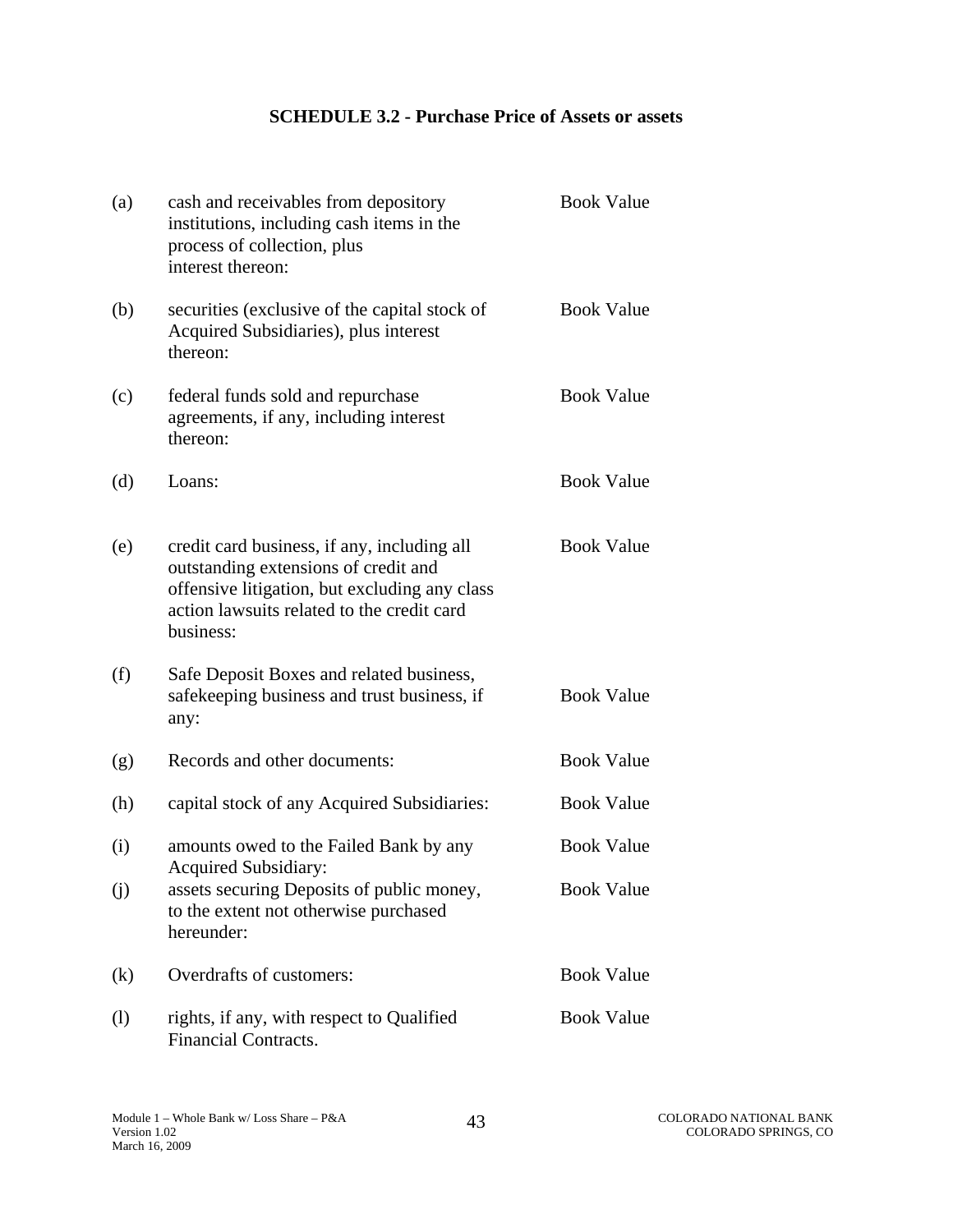(m) rights of the Failed Bank to provide Book Value mortgage servicing for others and to have mortgage servicing provided to the Failed Bank by others and related contracts.

### **assets subject to an option to purchase:**

| (a) | <b>Bank Premises:</b>    | Fair Market Value |
|-----|--------------------------|-------------------|
| (b) | Furniture and Equipment: | Fair Market Value |
| (c) | Fixtures:                | Fair Market Value |
| (d) | Other Equipment:         | Fair Market Value |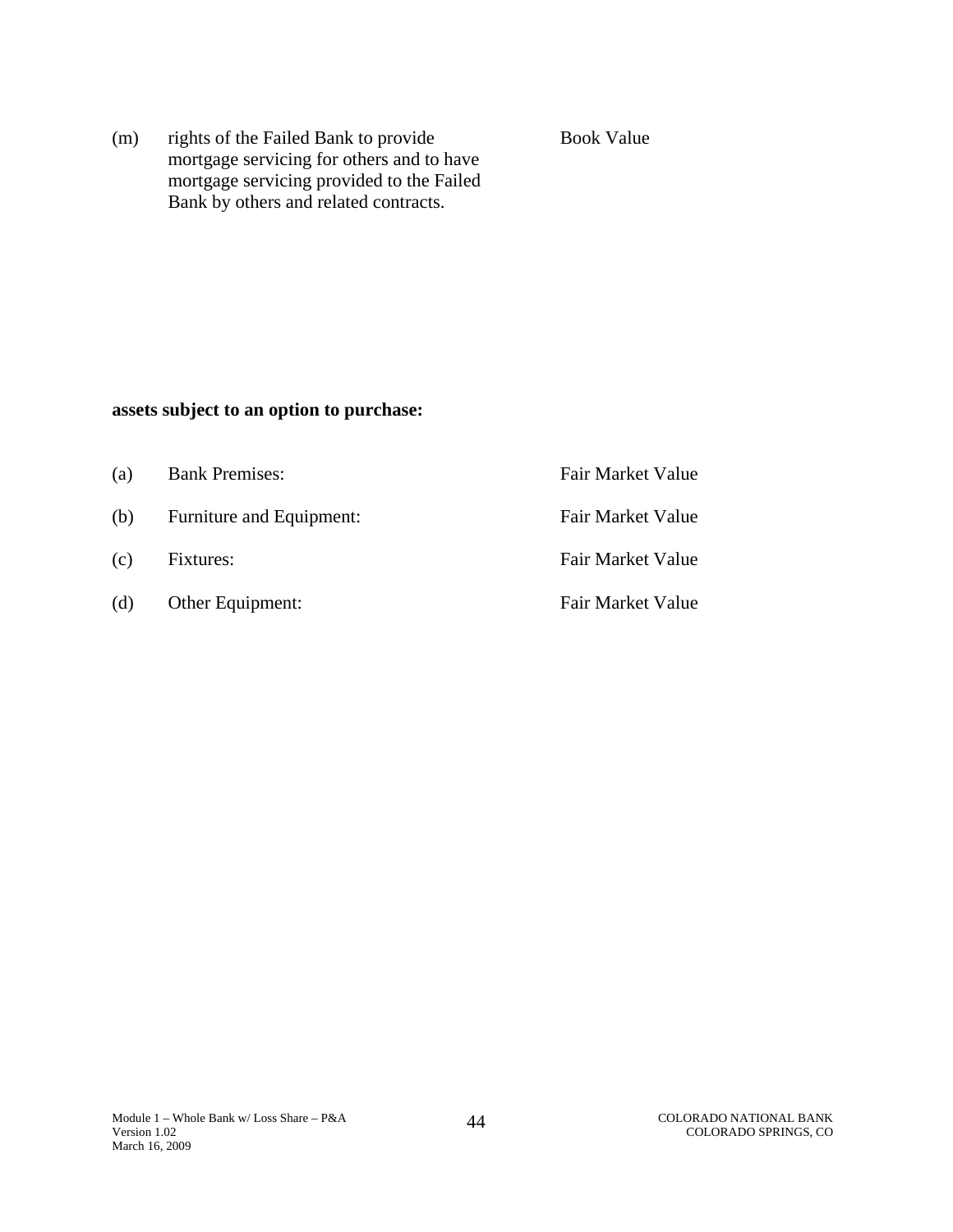## **SCHEDULE 7 -Accounts Excluded from Calculation of Deposit Franchise Bid Premium**

The accounts identified below will pass to the Assuming Bank (unless otherwise noted). When calculating the premium to be paid on Assumed Deposits in a P&A transaction, the FDIC will exclude the following categories of deposit accounts:

| <i>Category</i> | <b>Description</b>                                  | <b>Amount</b> |  |
|-----------------|-----------------------------------------------------|---------------|--|
|                 | <b>Non-DO Brokered Deposits</b>                     |               |  |
|                 | <b>CDARS</b>                                        |               |  |
| Ш               | <b>Market Place Deposits</b>                        |               |  |
|                 | Total deposits excluded from Calculation of premium |               |  |
|                 |                                                     |               |  |

### **Category Description**

### **I Brokered Deposits**

Brokered deposit accounts are accounts for which the "depositor of record" is an agent, nominee, or custodian who deposits funds for a principal or principals to whom "pass-through" deposit insurance coverage may be extended. The FDIC separates brokered deposit accounts into 2 categories: 1) Depository Organization (DO) Brokered Deposits and 2) Non-Depository Organization (Non-DO) Brokered Deposits. This distinction is made by the FDIC to facilitate our role as Receiver and Insurer. These terms will not appear on other "brokered deposit" reports generated by the institution.

Non-DO Brokered Deposits pass to the Assuming Bank, but are excluded from Assumed Deposits when the deposit premium is calculated. Please see the attached "Schedule 7 Non-DO Broker Deposit Detail Report" for a listing of these accounts. This list will be updated post closing with balances as of Bank Closing date.

If this institution had any DO Brokered Deposits (Cede & Co as Nominee for DTC), they are excluded from Assumed Deposits in the P&A transaction. A list of these accounts is provided on "Schedule 2.1 DO Brokered Deposit Detail Report".

#### **II CDARS**

CDARS deposits pass to the Assuming Bank, but are excluded from Assumed Deposits when the deposit premium is calculated.

\_\_\_\_\_\_\_\_\_\_ did not participate in the CDARS program as of the date of the deposit download. If CDARS deposits are taken between the date of the deposit download and the Bank Closing Date, they will be identified post closing and made part of Schedule 7 to the P&A Agreement.

#### **III Market Place Deposits**

"Market Place Deposits" is a description given to deposits that may have been solicited via a money desk, internet subscription service (for example, Qwickrate), or similar programs.

does have Qwickrate deposits as identified above. The Qwickrate deposits are reported as time deposits in the Call Report. \_\_\_\_\_\_\_\_\_ uses "Branch 4" on their system to identify both brokered and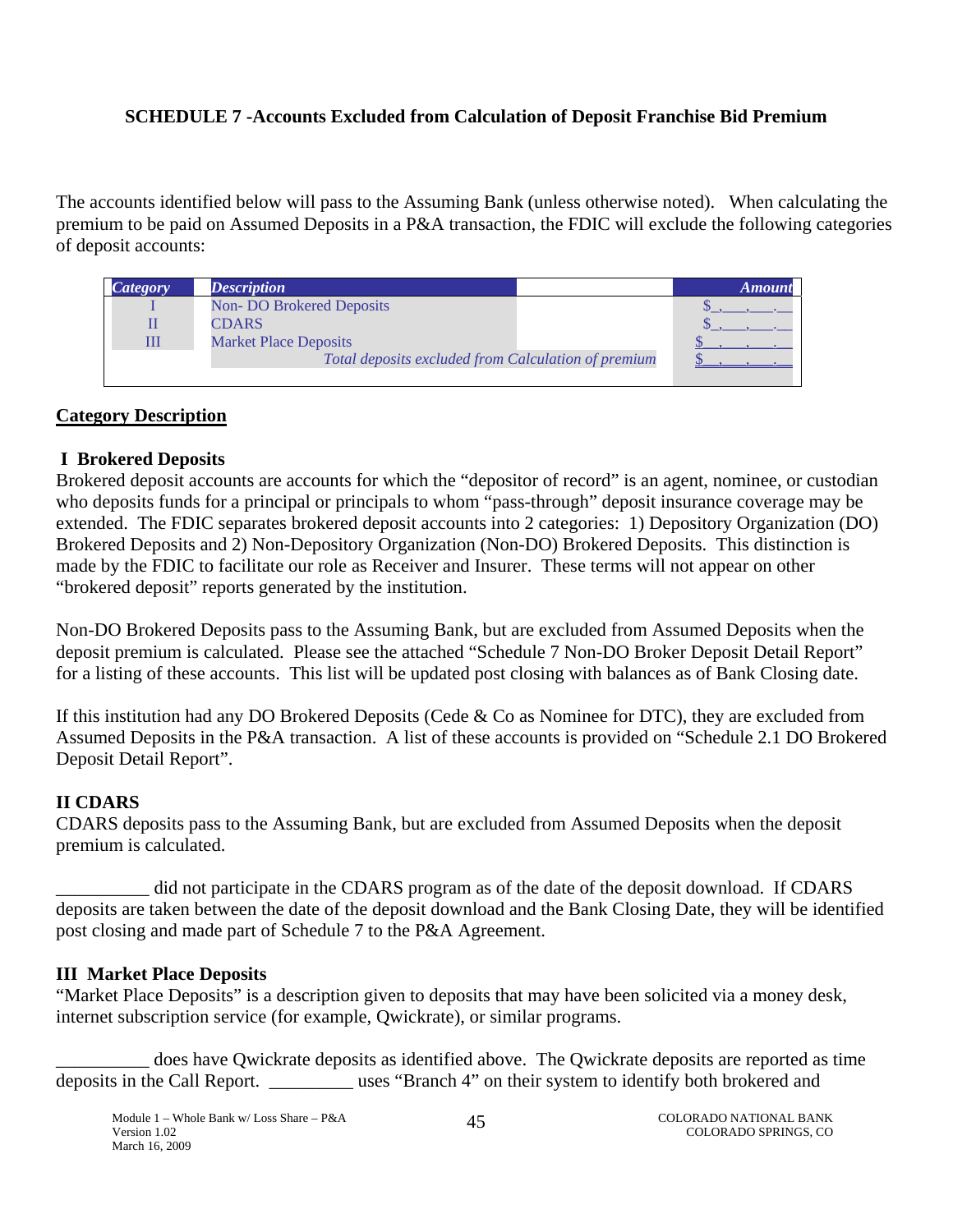Qwickrate deposits. Please see the attached Schedule 7 – Qwickrate Deposit Detail Report for a listing of these accounts as of \_\_\_\_\_ \_\_, 200\_\_. This list will be updated post closing with balances as of Bank Closing date.

This schedule provides account categories and balances as of the date of the deposit download, or as indicated. The deposit franchise bid premium will be calculated using account categories and balances as of Bank Closing Date that are reflected in the general ledger or subsystem as described above. The final numbers for Schedule 7 will be provided post closing.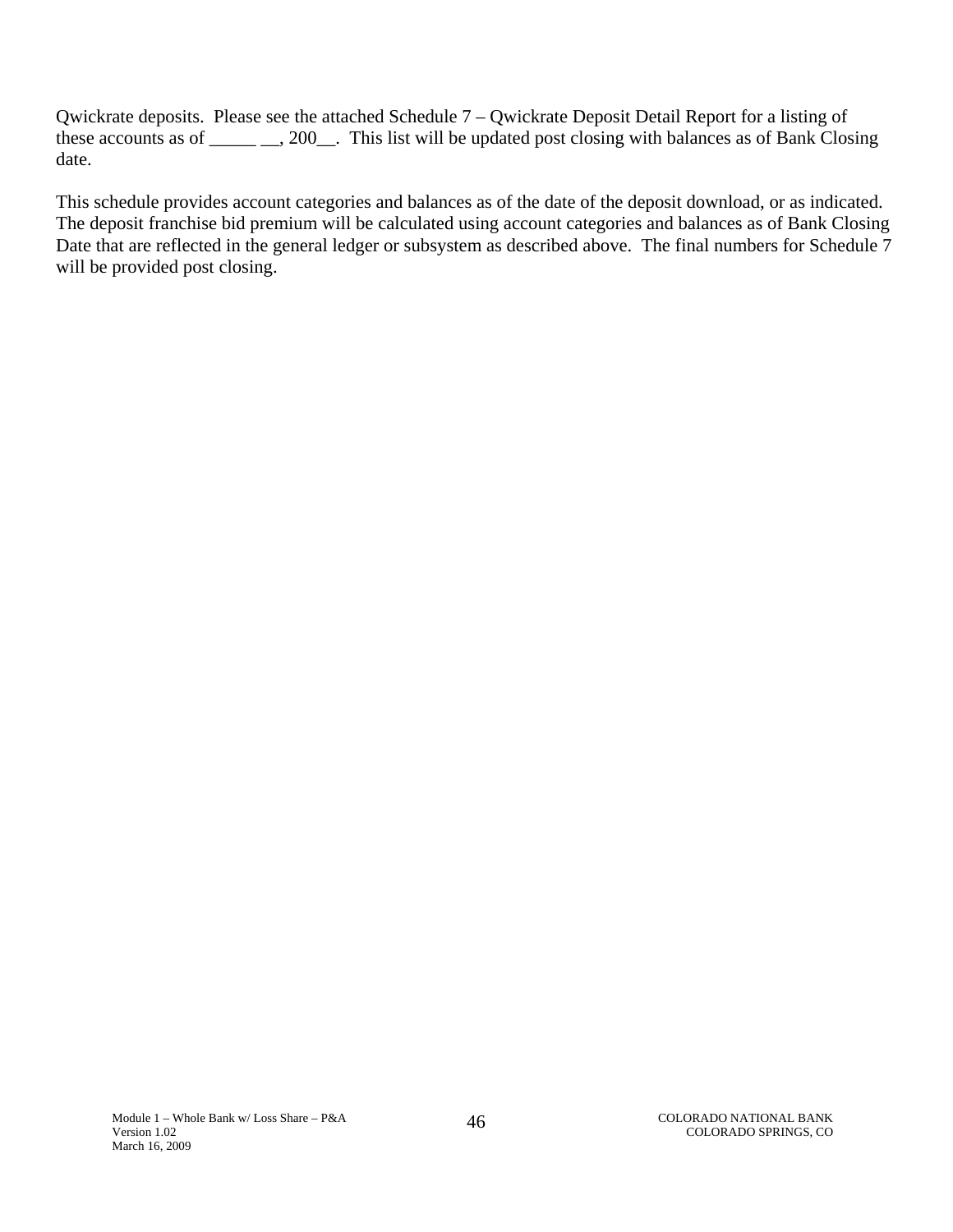### **EXHIBIT 4.13 INTERIM ASSET SERVICING ARRANGEMENT**

(a) With respect to each asset (or liability) designated from time to time by the Receiver to be serviced by the Assuming Bank pursuant to this Arrangement (such being designated as "Pool Assets"), during the term of this Arrangement, the Assuming Bank shall:

(i) Promptly apply payments received with respect to any Pool Assets;

(ii) Reverse and return insufficient funds checks;

(iii) Pay (A) participation payments to participants in Loans, as and when received; and (B) tax and insurance bills on Pool Assets as they come due, out of escrow funds maintained for purposes;

(iv) Maintain accurate records reflecting (A) the payment history of Pool Assets, with updated information received concerning changes in the address or identity of the obligors and (B) usage of data processing equipment and employee services with respect to servicing duties;

 (v) Send billing statements to obligors on Pool Assets to the extent that such statements were sent by the Failed Bank;

(vi) Send notices to obligors who are in default on Loans (in the same manner as the Failed Bank);

(vii) Send to the Receiver, Attn: Managing Liquidator, at the address provided in Section 13.7 of the Agreement, via overnight delivery: (A) on a weekly basis, weekly reports for the Pool Assets, including, without limitation, reports reflecting collections and the trial balances, transaction journals and loan histories for Pool Assets having activity, together with copies of (1) checks received, (2) insufficient funds checks returned, (3) checks for payment to participants or for taxes and insurance, (4) pay-off requests, (5) notices to defaulted obligors, and (6) data processing and employee logs and (B) any other reports, copies or information as may be periodically or from time to time requested;

(viii) Remit on a weekly basis to the Receiver, Attn: Division of Finance, Cashier Unit, Operations, at the address in (vii), via wire transfer to the account designated by the Receiver, all payments received on Pool Assets managed by the Assuming Bank or at such time and place and in such manner as may be directed by the Receiver;

(ix) prepare and timely file all information reports with appropriate tax authorities, and, if required by the Receiver, prepare and file tax returns and pay taxes due on or before the due date, relating to the Pool Assets; and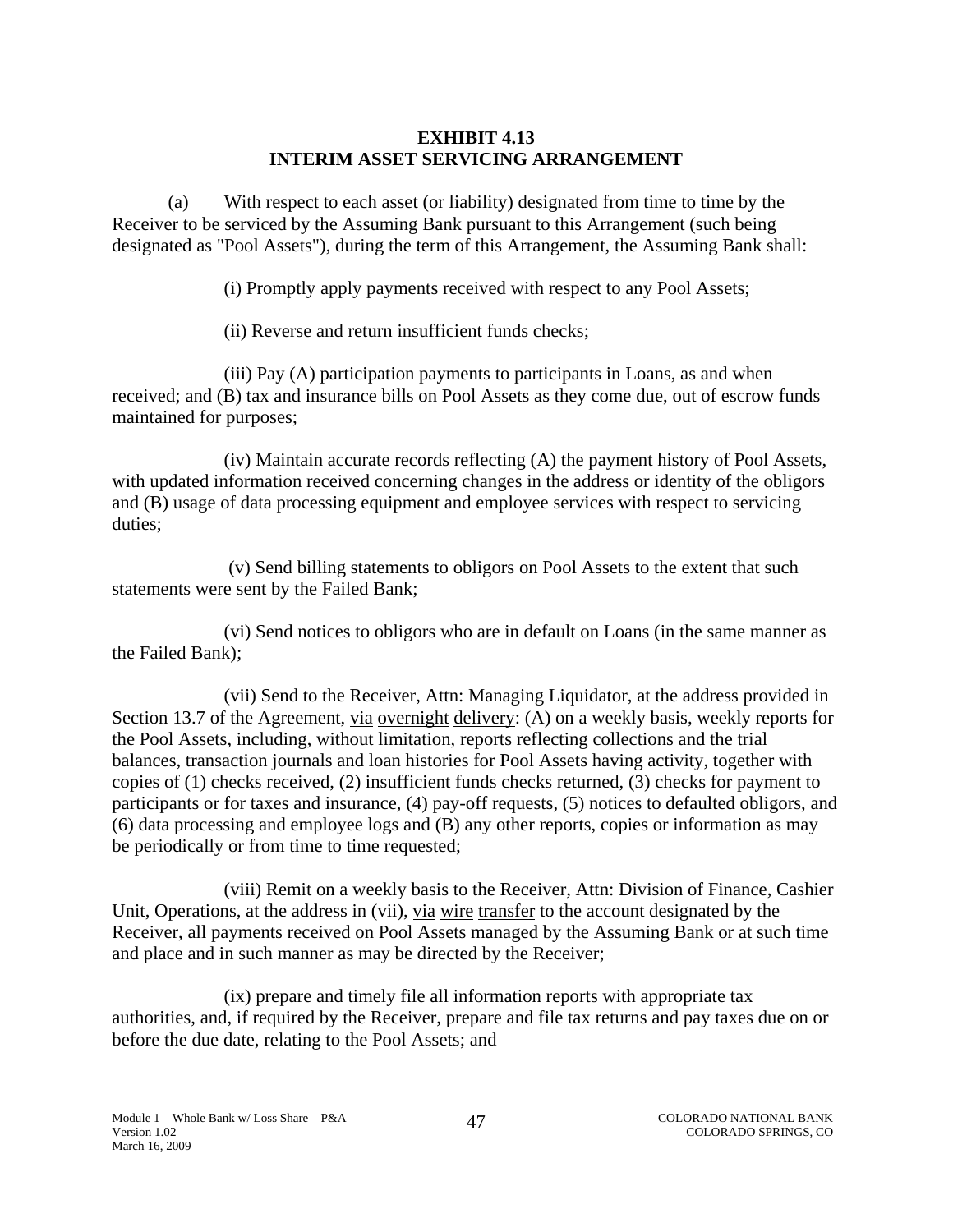(x) provide and furnish such other services, operations or functions as may be required with regard to Pool Assets, including, without limitation, as may be required with regard to any business, enterprise or agreement which is a Pool Asset, all as may be required by the Receiver.

Notwithstanding anything to the contrary in this Section, the Assuming Bank shall not be required to initiate litigation or other collection proceedings against any obligor or any collateral with respect to any defaulted Loan. The Assuming Bank shall promptly notify the Receiver, at the address provided above in subparagraph (a)(vii), of any claims or legal actions regarding any Pool Asset.

(b) The Receiver agrees to reimburse the Assuming Bank for actual, reasonable and necessary expenses incurred in connection with the performance of duties pursuant to this Arrangement, including expenses of photocopying, postage and express mail, and data processing and employee services (based upon the number of hours spent performing servicing duties).

(c) The Assuming Bank shall provide the services described herein for an initial period of ninety (90) days after Bank Closing. At the option of the Receiver, exercisable by notice given not later than ten (10) days prior to the end of such initial period or a renewal period, the Assuming Bank shall continue to provide such services for such renewal period(s) as designated by the Receiver, up to the Settlement Date.

(d) At any time during the term of this Arrangement, the Receiver may, upon written notice to the Assuming Bank, remove one or more Pool Assets from the Pool, at which time the Assuming Bank's responsibility with respect thereto shall terminate.

(e) At the expiration of this Agreement or upon the termination of the Assuming Bank's responsibility with respect to any Pool Asset pursuant to paragraph (d) hereof, the Assuming Bank shall:

(i) deliver to the Receiver (or its designee) all of the Credit Documents and Pool Records relating to the Pool Assets; and

(ii) cooperate with the Receiver to facilitate the orderly transition of managing the Pool Assets to the Receiver (or its designee).

(f) At the request of the Receiver, the Assuming Bank shall perform such transitional services with regard to the Pool Assets as the Receiver may request. Transitional services may include, without limitation, assisting in any due diligence process deemed necessary by the Receiver and providing to the Receiver or its designee(s) (x) information and data regarding the Pool Assets, including, without limitation, system reports and data downloads sufficient to transfer the Pool Assets to another system or systems, and (y) access to employees of the Assuming Bank involved in the management of, or otherwise familiar with, the Pool Assets.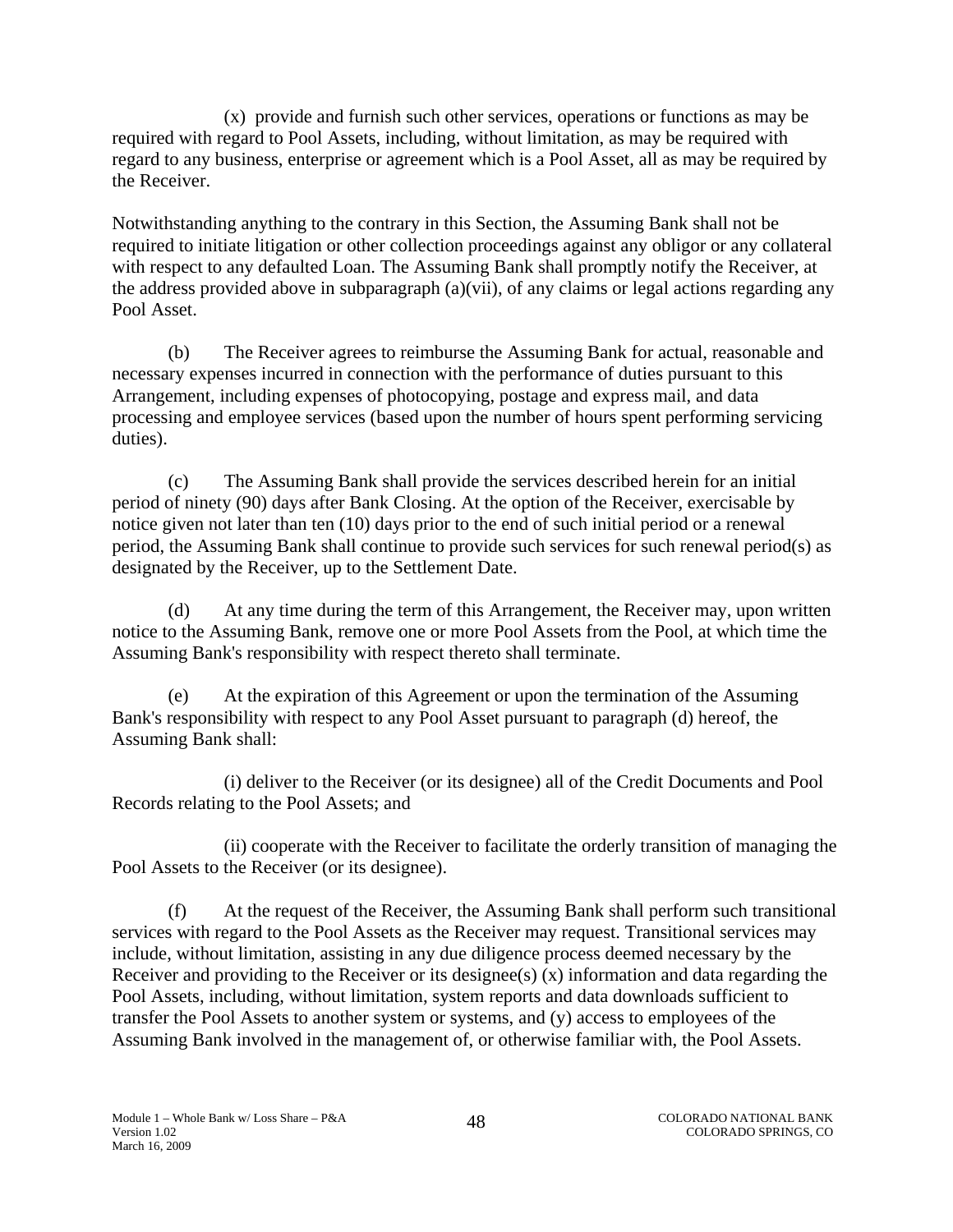#### **SCHEDULE 4.15A**

### **LOANS SUBJECT TO LOSS SHARING UNDER THE SINGLE FAMILY SHARED-LOSS AGREEMENT**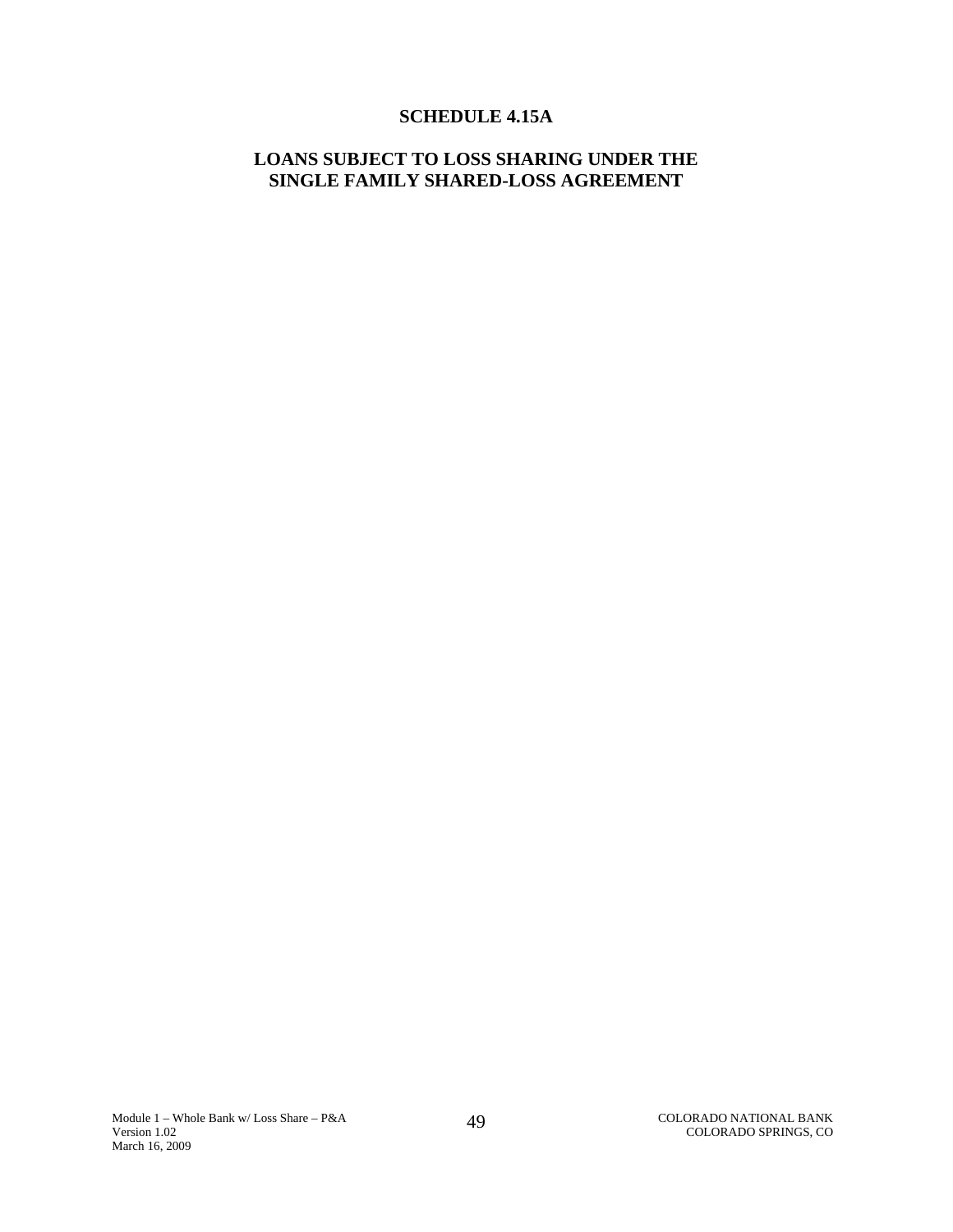#### **SCHEDULE 4.15B**

### **LOANS SUBJECT TO LOSS SHARING UNDER THE NON-SINGLE FAMILY SHARED-LOSS AGREEMENT**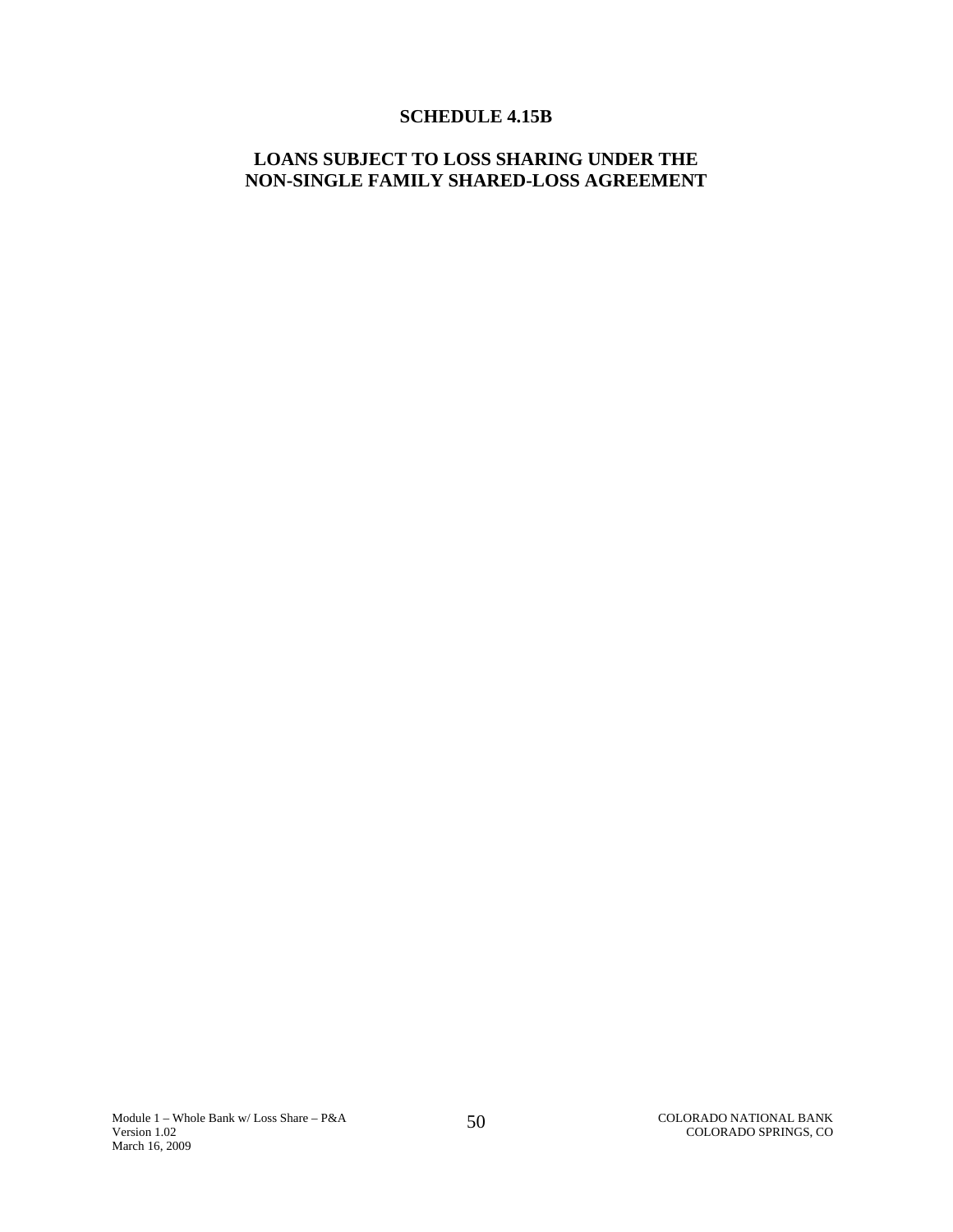#### **EXHIBIT 4.15A**

#### **SINGLE FAMILY SHARED-LOSS AGREEMENT**

This agreement for the reimbursement of loss sharing on certain single family residential mortgage loans (the "Single Family Shared-Loss Agreement") shall apply when the Assuming Bank purchases Single Family Shared-Loss Loans as that term is defined herein. The terms hereof shall modify and supplement, as necessary, the terms of the Purchase and Assumption Agreement to which this Single Family Shared-Loss Agreement is attached as Exhibit 4.15A and incorporated therein. To the extent any inconsistencies may arise between the terms of the Purchase and Assumption Agreement and this Single Family Shared-Loss Agreement with respect to the subject matter of this Single Family Shared-Loss Agreement, the terms of this Single Family Shared-Loss Agreement shall control. References in this Single Family Shared-Loss Agreement to a particular Section shall be deemed to refer to a Section in this Single Family Shared-Loss Agreement, unless the context indicates that it is intended to be a reference to a Section of the Purchase and Assumption Agreement.

#### **ARTICLE I -- DEFINITIONS**

The capitalized terms used in this Single Family Shared-Loss Agreement that are not defined in this Single Family Shared-Loss Agreement are defined in the Purchase and Assumption Agreement In addition to the terms defined above, defined below are certain additional terms relating to loss-sharing, as used in this Single Family Shared-Loss Agreement.

**"Accounting Records"** means the subsidiary system of record on which the loan history and balance of each Single Family Shared-Loss Loan is maintained; individual loan files containing either an original or copies of documents that are customary and reasonable with respect to loan servicing, including management and disposition of Other Real Estate; the records documenting alternatives considered with respect to loans in default or for which a default is reasonably foreseeable; records of loss calculations and supporting documentation with respect to line items on the loss calculations; and, monthly delinquency reports and other performance reports customarily utilized by the Assuming Bank in management of loan portfolios.

**"Accrued Interest"** means, with respect to Single Family Shared-Loss Loans, the amount of earned and unpaid interest at the note rate specified in the applicable loan documents, limited to 90 days.

**"Commencement Date "** means the first calendar day following the Bank Closing Date.

**"Cumulative Loss Amount"** means the sum of the Monthly Loss Amounts less the sum of all Recovery Amounts.

**"Cumulative Shared-Loss Amount"** means the excess, if any, of the Cumulative Loss Amount over the First Loss Tranche.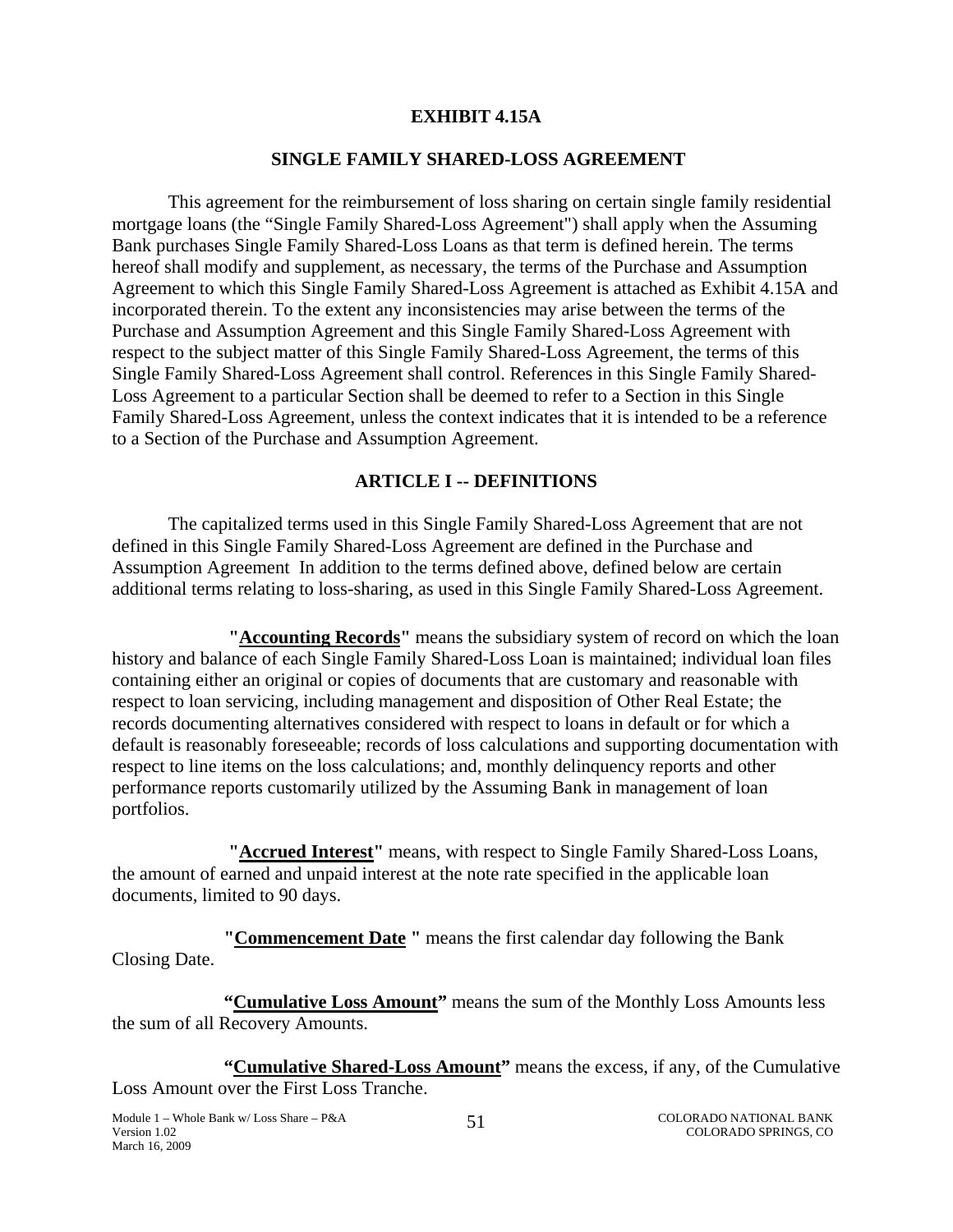**"Customary Servicing Procedures "** means procedures (including collection procedures) that the Assuming Bank customarily employs and exercises in servicing and administering mortgage loans for its own accounts and the servicing procedures established by FNMA or FHLMC, which are in accordance with accepted mortgage servicing practices of prudent lending institutions.

 anniversary of the Commencement Date occurs. **"Final Shared-Loss Month"** means the calendar month in which the tenth

**"Final Shared-Loss Recovery Month"** means the calendar month in which the tenth anniversary of the Commencement Date occurs.

**"Foreclosure Loss"** means the loss realized when the Assuming Bank has completed the foreclosure on a Single Family Shared-Loss Loan and realized final recovery on the collateral through liquidation and recovery of all insurance proceeds. Each Foreclosure Loss shall be calculated in accordance with the form and methodology specified in Exhibit 2a.

**"Loss"** means a Foreclosure Loss, Restructuring Loss, Short Sale Loss, or Portfolio Loss.

**"Loss Amount"** means the dollar amount of loss incurred and reported on the Monthly Certificate for a Single Family Shared-Loss Loan.

**"Monthly Certificate"** has the meaning provided in Section 2.1(b) of this Single Family Shared-Loss Agreement.

**"Monthly Loss Amount"** means the sum of all Foreclosure Losses, Restructuring Losses, Short Sale Losses and Portfolio Losses realized by the Assuming Bank for any Shared Loss Month.

**"Monthly Shared-Loss Amount"** means the change in the Cumulative Shared-Loss Amount from the beginning of each month to the end of each month.

**"Portfolio Loss"** means the loss realized on a portfolio sale of Single Family Shared-Loss Loans in accordance with the terms of Article IV.

**"Recovery Amount"** means, with respect to any period prior to the Termination Date, the amount of collected funds received by the Assuming Bank that (i) are applicable against a Foreclosure Loss which has previously been paid to the Assuming Bank by the Receiver or (ii) gains realized from a Section 4.1 sale of Single Family Shared-Loss Loans for which the Assuming Bank has previously received a Restructuring Loss payment from the Receiver.

"Restructuring Loss" means the loss on a modified or restructured loan measured by the difference between (a) the principal, Accrued Interest, tax and insurance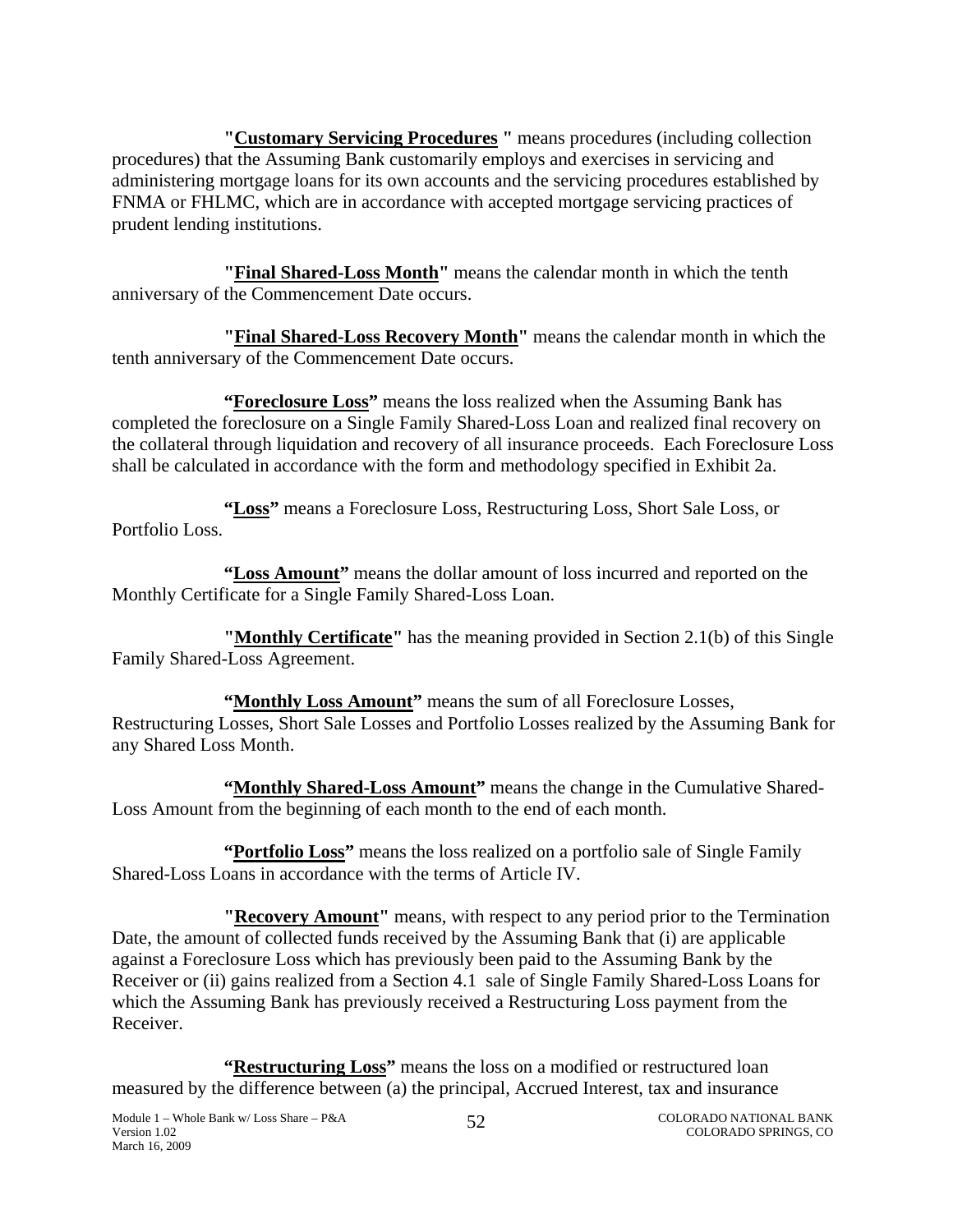advances and third party fees due on a loan prior to the modification or restructuring, and (b) the net present value of estimated cash flows on the modified or restructured loan, discounted at the Then-Current Interest Rate. Each Restructuring Loss shall be calculated in accordance with the form and methodology attached as Exhibit 2b and Exhibit 5.

"**Restructured Loan"** means a Single Family Shared-Loss Loan for which the Assuming Bank has received a Restructuring Loss payment from the Receiver.

**"Servicing Officer"** has the meaning provided in Section 2.1(b) of this Single Family Shared-Loss Agreement.

"Shared Loss Payment Trigger" means when the sum of the Cumulative Loss Amount under this Single Family Shared-Loss Agreement and the cumulative Net Charge-Offs under the Non-SF Shared-Loss Agreement, exceeds the First Loss Tranche.

**"Single Family Shared-Loss Loans"** means the single family one-to-four residential mortgage loans identified on Schedule 4.15A of the Purchase and Assumption Agreement.

**"Shared-Loss Month"** means each calendar month between the Commencement Date and the last day of the month in which the tenth anniversary of the Commencement Date occurs, provided that, the first Shared-Loss Month shall begin on the Commencement Date and end on the last day of that month.

**"Short-Sale Loss "** means the loss resulting from the Assuming Bank's agreement with the mortgagor to accept a payoff in an amount less than the balance due on the loan, further provided, that each Short-Sale Loss shall be calculated in accordance with the form and methodology specified in Exhibit 2c.

**"Stated "** means total losses under the shared loss agreements in the amount of \$15,000,000.00.

**"Termination Date"** means the last day of the Final Shared-Loss Recovery

Month.

**"Then-Current Interest Rate"** means the most recently published Freddie Mac survey rate for 30-year fixed-rate loans.

## **ARTICLE II** -- **SHARED-LOSS ARRANGEMENT**

## **2.1 Shared-Loss Arrangement.**

 (a) **Loss Mitigation and Consideration of Alternatives.** For each Single Family Shared-Loss Loan in default or for which a default is reasonably foreseeable, the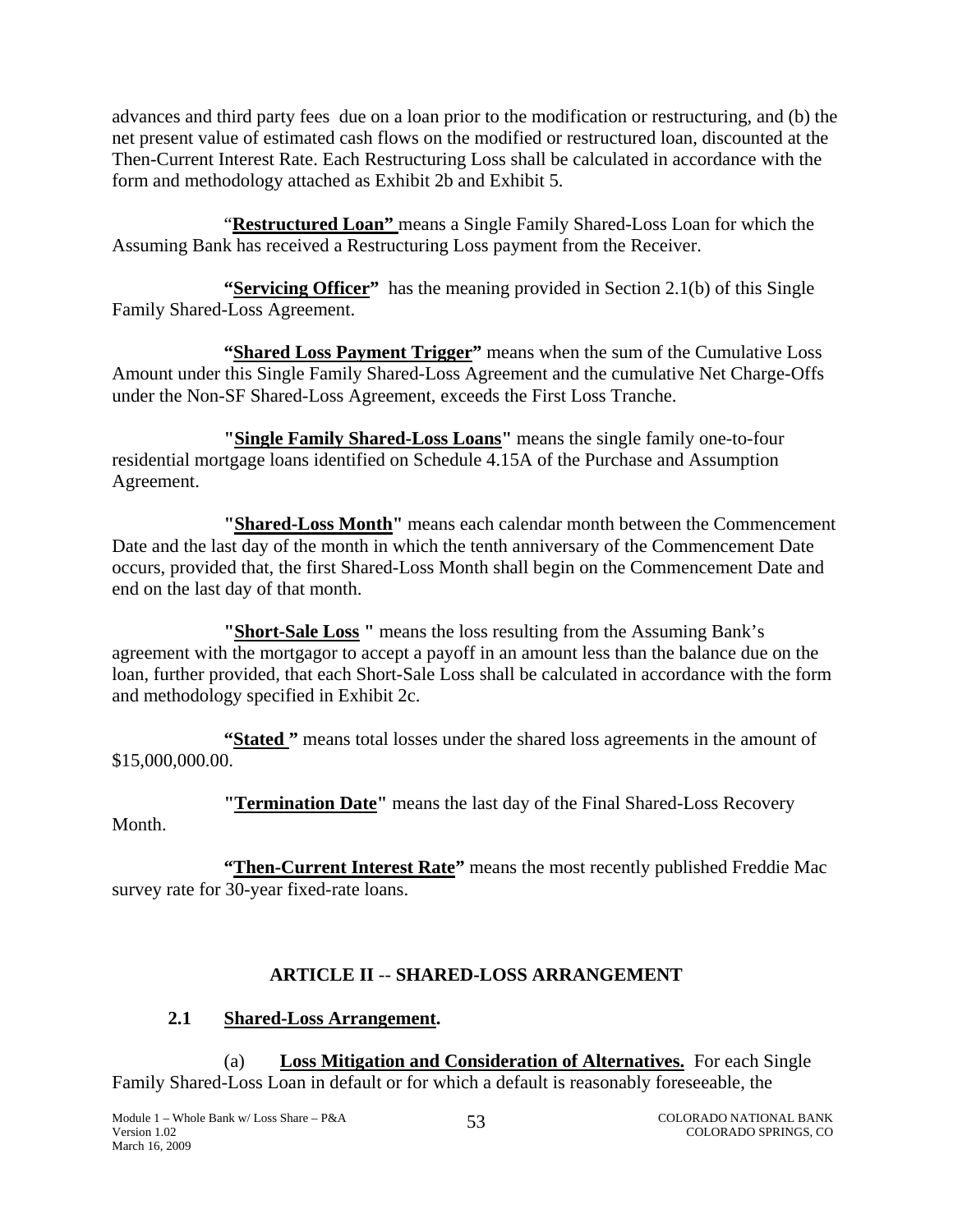Assuming Bank shall undertake reasonable and customary loss mitigation efforts, in accordance with Exhibit 5, FDIC Mortgage Loan Modification Program. The Assuming Bank shall document its consideration of foreclosure, loan restructuring, and short-sale (if short-sale is a viable option) alternatives and shall select the alternative resulting in the least Loss. Assuming Bank shall retain its calculations of the estimated loss under each alternative, such calculations to be provided to the Receiver upon request.

## (b) **Monthly Certificates.**

Not later than fifteen (15) days after the end of each Shared-Loss Month, beginning with the month in which the Commencement Date occurs and ending in the month in which the tenth anniversary of the Commencement Date occurs, the Assuming Bank shall deliver to the Receiver a certificate, signed by an officer of the Assuming Bank involved in, or responsible for, the administration and servicing of the Single Family Shared-Loss Loans whose name appears on a list of servicing officers furnished by the Assuming Bank to the Receiver, (a "Servicing Officer") setting forth in such form and detail as the Receiver may reasonably specify (a "Monthly Certificate"):

(A) a schedule substantially in the form of Exhibit 1 listing:

(i) each Single Family Shared-Loss Loan for which a Loss Amount (calculated in accordance with the applicable Exhibit) is being claimed, the related Loss Amount for each Single Family Shared-Loss Loan, and the total Monthly Loss Amount for all Single Family Shared-Loss Loans;

(ii) each Single Family Shared-Loss Loan for which a Recovery Amount was received, the Recovery Amount for each Single Family Shared-Loss Loan, and the total Recovery Amount for all Single Family Shared-Loss Loans;

(iii) the total Monthly Loss Amount for all Single Family Shared-Loss Loans minus the total monthly Recovery Amount for all Single Family Shared-Loss Loans;

(iv) the Cumulative Shared-Loss Amount as of the beginning and end of the month;

(v) the Monthly Shared Loss Amount;

(vi) the result obtained in (v) times 80%, or times 95% if the Stated Threshold has been reached, which in either case is the amount to be paid under Section 2.1(d) of this Single Family Shared-Loss Agreement by the Receiver to the Assuming Bank if the amount is a positive number, or by the Assuming Bank to the Receiver if the amount is a negative number;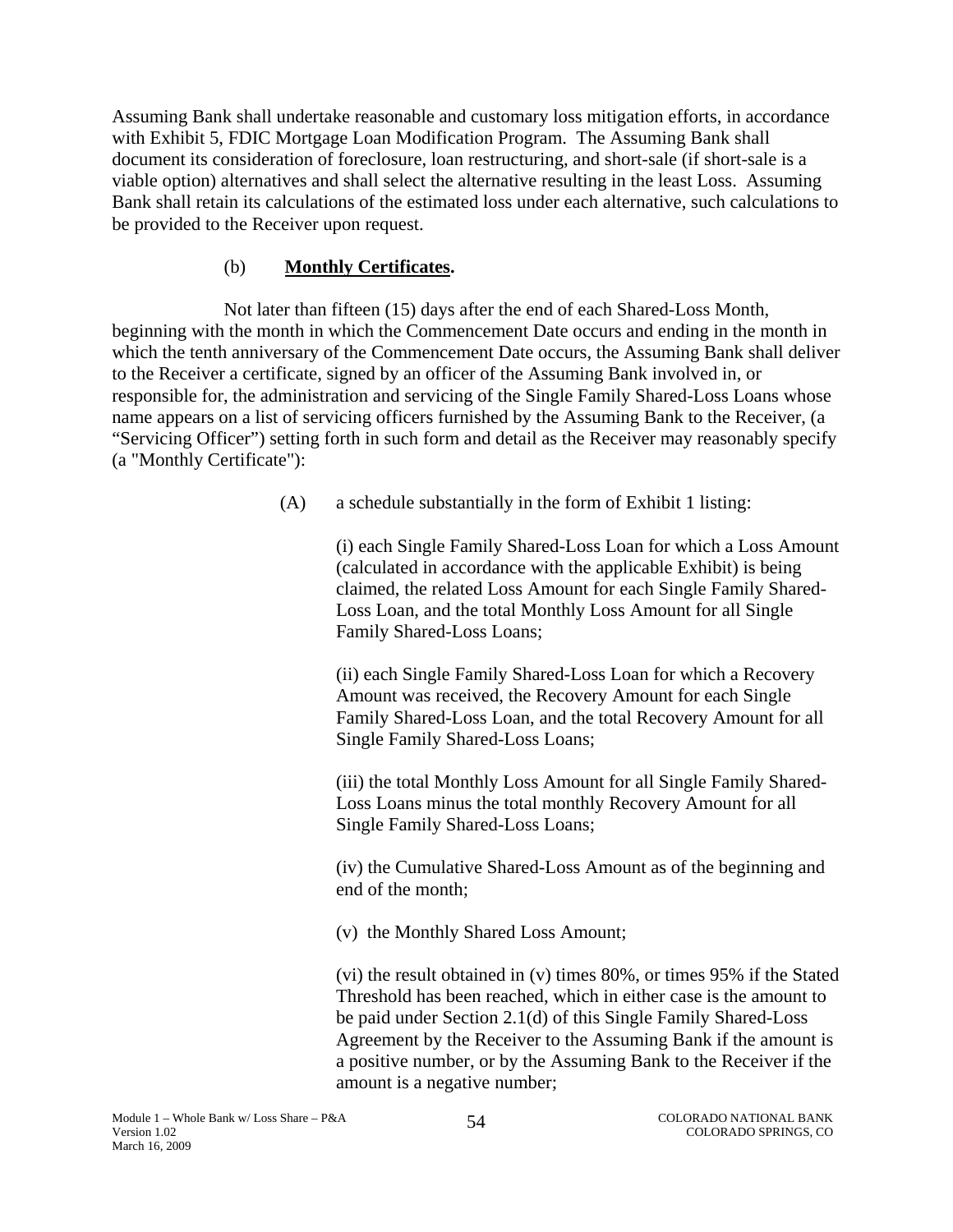- (B) for each of the Single Family Shared-Loss Loans for which a Loss is claimed for that Shared-Loss Month, a schedule showing the calculation of the Loss Amount using the form and methodology shown in Exhibit 2a, Exhibit 2b, or Exhibit 2c, as applicable.
- (C) For each of the Restructured Loans where a gain or loss is realized in a sale under Section 4.1 or 4.2, a schedule showing the calculation using the form and methodology shown in Exhibit 2d.
- (D) a portfolio performance and summary schedule substantially in the form shown in Exhibit 3.

.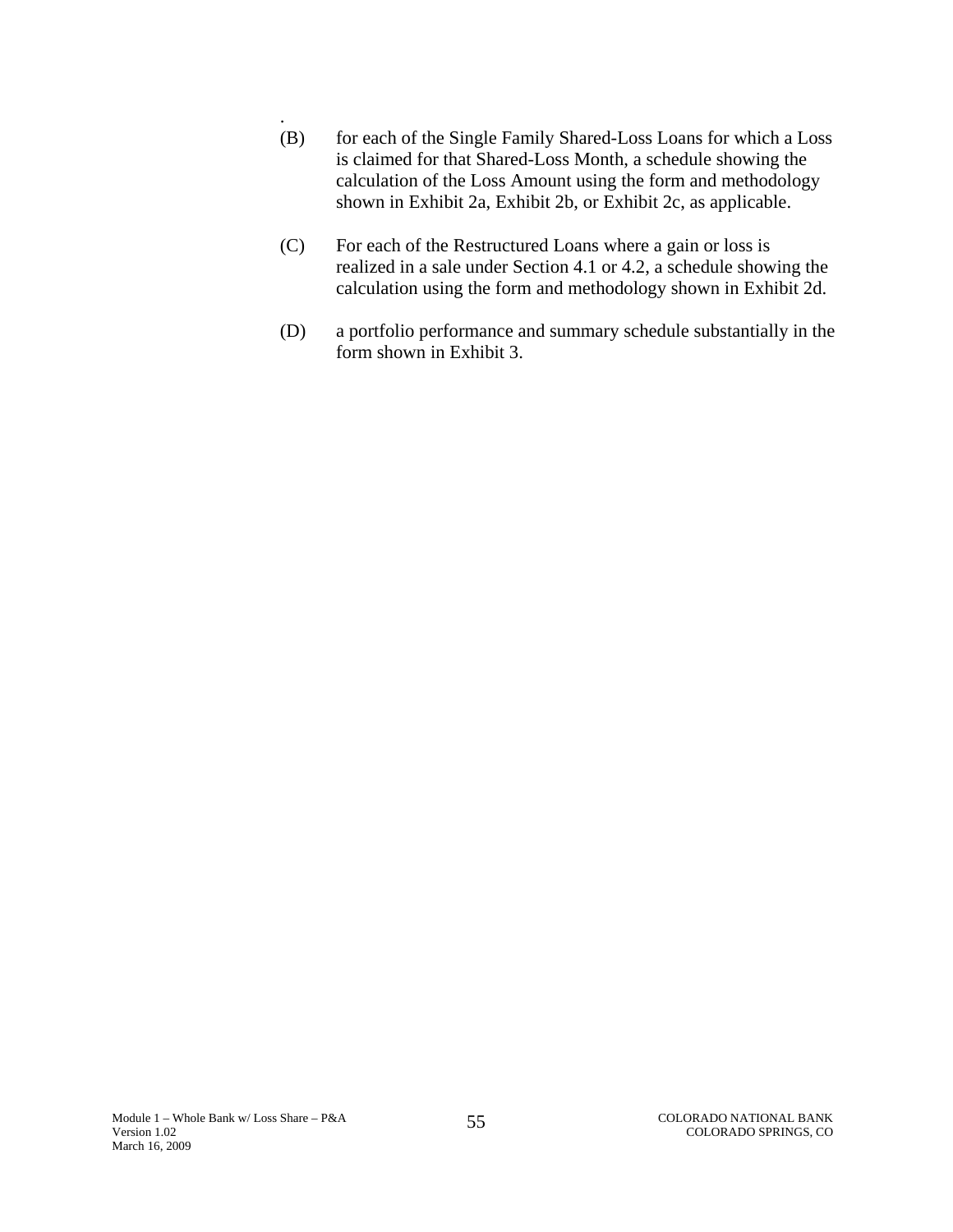(c) **Monthly Data Download.** Not later than fifteen (15) days after the end of each month, beginning with the month in which the Commencement Date occurs and ending with the Final Shared-Loss Recovery Month, Assuming Bank shall provide Receiver:

- (i) the servicing file in machine-readable format including but not limited to the following fields for each outstanding Single Family Shared-Loss Loan, as applicable:
	- (A) Loan number
	- (B) FICO score
	- (C) Origination date
	- (D) Original principal amount
	- (E) Maturity date
	- (F) Paid-to date
	- (G) Last payment date
	- (H) Loan status (bankruptcy, in foreclosure, etc.)
	- (I) Delinquency counters
	- (J) Current principal balance
	- (K) Current escrow account balance
	- (L) Current Appraisal/BPO value
	- (M) Current Appraisal/BPO date
	- (N) Interest rate
	- (O) Monthly principal and interest payment amount
	- (P) Monthly escrow payment for taxes and insurance
	- (Q) Interest rate type (fixed or adjustable)
	- (R) If adjustable: index, margin, next interest rate reset date
	- (S) Payment/Interest rate cap and/or floor
	- (T) Underwriting type (Full doc, Alt Doc, No Doc)
	- (U) Lien type  $(1<sup>st</sup>, 2<sup>nd</sup>)$
	- (V) Amortization type (amortizing or I/O)
	- (W) Property address, including COLORADO SPRINGS, CO, zip code
	- (X) A code indicating whether the Mortgaged Property is owneroccupied
	- (Y) Property type (single-family detached, condominium, duplex, etc.)
- (ii) An Excel file for ORE held as a result of foreclosure on a Single Family Shared-Loss Loan listing:
	- (A) Foreclosure date
	- (B) Unpaid loan principal balance
	- (C) Appraised value or BPO value, as applicable
	- (D) Projected liquidation date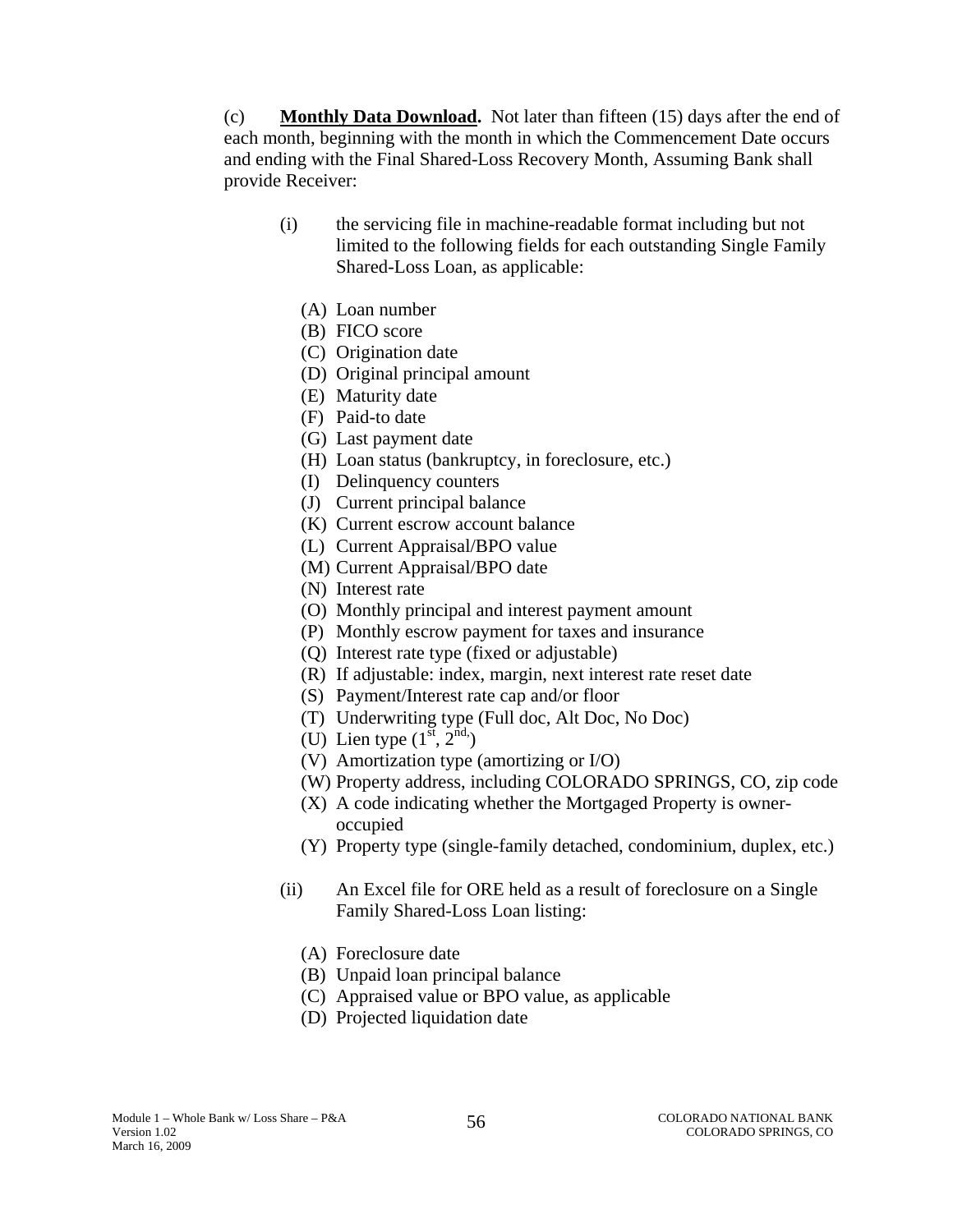## (d) **Payments With Respect to Shared-Loss Assets.**

**(i) Losses Under the Stated Threshold**. After the Shared Loss Payment Trigger is reached, not later than fifteen (15) days after the date on which the Receiver receives the Monthly Certificate, the Receiver shall pay to the Assuming Bank, in immediately available funds, an amount equal to eighty percent (80%) of the Monthly Shared-Loss Amount reported on the Monthly Certificate. If the total Monthly Shared-Loss Amount reported on the Monthly Certificate is a negative number, the Assuming Bank shall pay to the Receiver in immediately available funds eighty percent (80%) of that amount.

(ii) **Losses in Excess of the Stated Threshold.** In the event that the Stated Threshold has been met the loss/recovery sharing percentages shall change from 80/20 to 95/5 and thereafter the Receiver shall pay to the Assuming Bank, in immediately available funds, an amount equal to ninety-five percent (95%) of the Monthly Shared-Loss Amount reported on the Monthly Certificate. If the Monthly Shared-Loss Amount reported on the Monthly Certificate is a negative number, the Assuming Bank shall pay to the Receiver in immediately available funds ninety-five percent (95%) of that amount..

 accordingly. (e) **Limitations on Shared-Loss Payment.** The Receiver shall not be required to make any payments pursuant to Section 2.1 (d) with respect to any Foreclosure Loss, Restructuring Loss, Short Sale Loss or Portfolio Loss that the Receiver determines, based upon the criteria set forth in this Single Family Shared-Loss Agreement (including the analysis and documentation requirements of Section 2.1(a)) or Customary Servicing Procedures, should not have been effected by the Assuming Bank. In the event that the Receiver does not make any payment with respect to Losses claimed pursuant to Section 2.1(d), the Receiver and Assuming Bank shall make the necessary adjustments to the Monthly Shared-Loss Amount for that Monthly Certificate and the payment pursuant to Section 2.1(d) above shall be adjusted

 (f) **Payments by Wire-Transfer.** All payments under this Single Family Shared-Loss Agreement shall be made by wire-transfer in accordance with the wire-transfer instructions on Exhibit 4.

## **2.2 Auditor Report; Right to Audit**

(a) Within ninety (90) days after the end of each calendar year during which the Receiver makes any payment to the Assuming Bank under this Single Family Shared-Loss Agreement, the Assuming Bank shall deliver to the Receiver a report signed by its independent public accountants stating that they have reviewed the terms of this Single Family Shared-Loss Agreement and that, in the course of their annual audit of the Assuming Bank's books and records, nothing has come to their attention suggesting that any computations required to be made by the Assuming Bank during such calendar year pursuant to this Article II were not made by the Assuming Bank in accordance herewith. In the event that the Assuming Bank cannot comply with the preceding sentence, it shall promptly submit to the Receiver corrected computations together with a report signed by its independent public accountants stating that,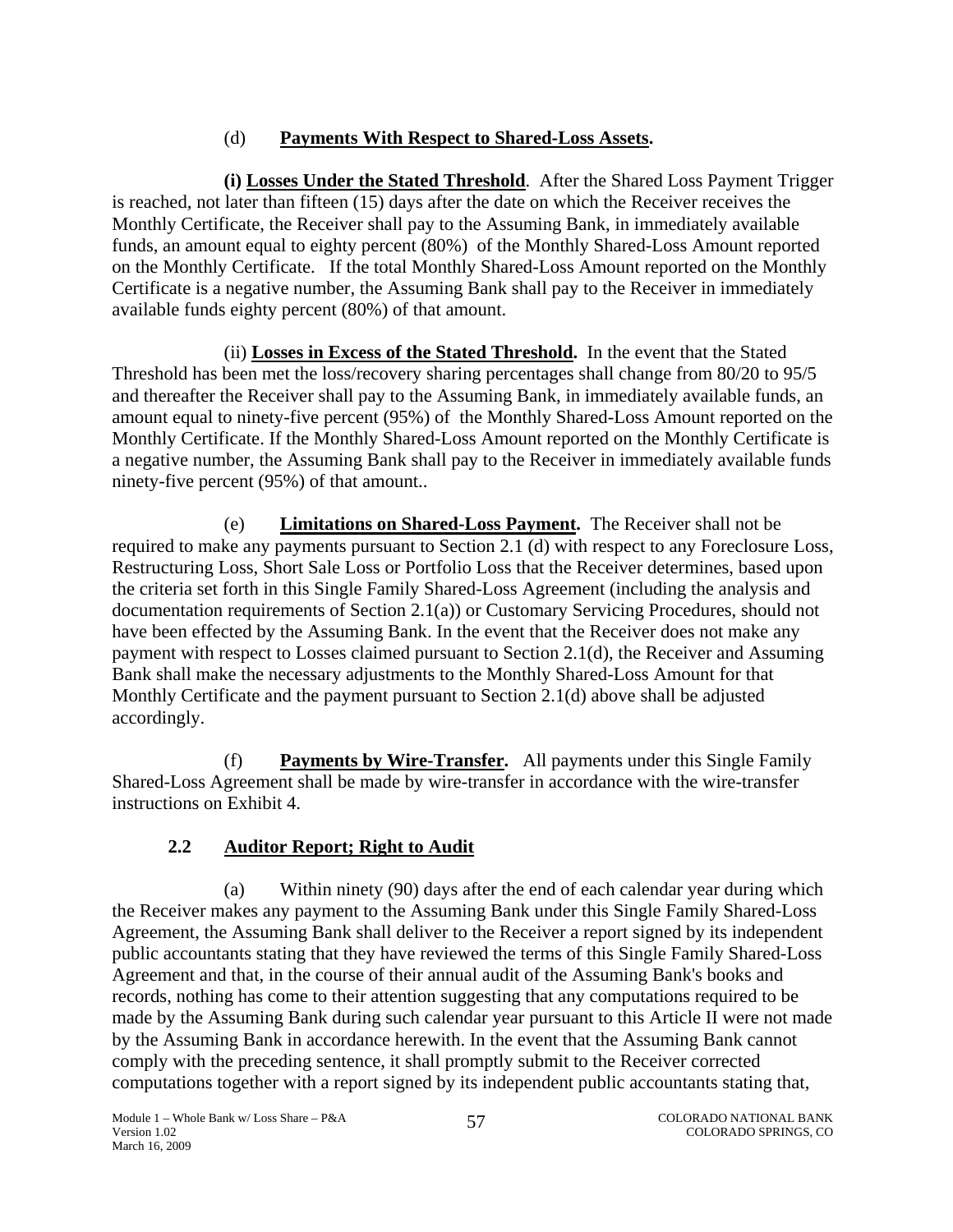after giving effect to such corrected computations, nothing has come to their attention suggesting that any computations required to be made by the Assuming Bank during such year pursuant to this Article II were not made by the Assuming Bank in accordance herewith. In such event, the Assuming Bank and the Receiver shall make all such accounting adjustments and payments as may be necessary to give effect to each correction reflected in such corrected computations, retroactive to the date on which the corresponding incorrect computation was made.

(b) The Receiver or the FDIC in its corporate capacity ("Corporation") may perform an audit or audits to determine the Assuming Bank's compliance with the provisions of this Single Family Shared-Loss Agreement, including this Article II, by providing not less than ten (10) Business Days' prior written notice. Assuming Bank shall provide access to pertinent records and proximate working space in Assuming Bank's facilities. The scope and duration of any such audit shall be within the sole discretion of the Receiver or the Corporation. The Receiver or the Corporation, as the case may be, shall bear the expense of any such audit. In the event that any corrections are necessary as a result of such an audit or audits, the Assuming Bank and the Receiver shall make such accounting adjustments and payments as may be necessary to give retroactive effect to such corrections.

**2.3 Withholdings.** Notwithstanding any other provision in this Article II, the Receiver, upon the direction of the Director (or designee) of the Federal Deposit Insurance Corporation's Division of Resolutions and Receiverships, may withhold payment for any amounts included in a Monthly Certificate delivered pursuant to Section 2.1, if there is a reasonable basis for denying the eligibility of an item for which reimbursement or payment is sought under such Section. In such event, the Receiver shall provide a written notice to the Assuming Bank detailing the grounds for withholding such payment. At such time as the Assuming Bank demonstrates to the satisfaction of the Receiver, in its reasonable judgment, that the grounds for such withholding of payment, or portion of payment, no longer exist or have been cured, then the Receiver shall pay the Assuming Bank the amount withheld which the Receiver determines is eligible for payment, within fifteen (15) Business Days.

**2.4 Books and Records**. The Assuming Bank shall at all times keep books and records sufficient to ensure and document compliance with the terms of this Single Family Shared-Loss Agreement, including but not limited to (a) documentation of alternatives considered with respect to defaulted loans or loans for which default is reasonably foreseeable, (b) documentation showing the calculation of loss for claims submitted to the Receiver, (c) retention of documents that support each line item on the loss claim forms, and (d) documentation with respect to the Recovery Amount on loans for which the Receiver has made a loss-share payment

**2.5 Information**. The Assuming Bank shall promptly provide to the Receiver such other information, including but not limited to, financial statements, computations, and bank policies and procedures, relating to the performance of the provisions of this Single Family Shared-Loss Agreement, as the Receiver may reasonably request from time to time.

**2.6 Tax Ruling.** The Assuming Bank shall not at any time, without the Receiver's prior written consent, seek a private letter ruling or other determination from the Internal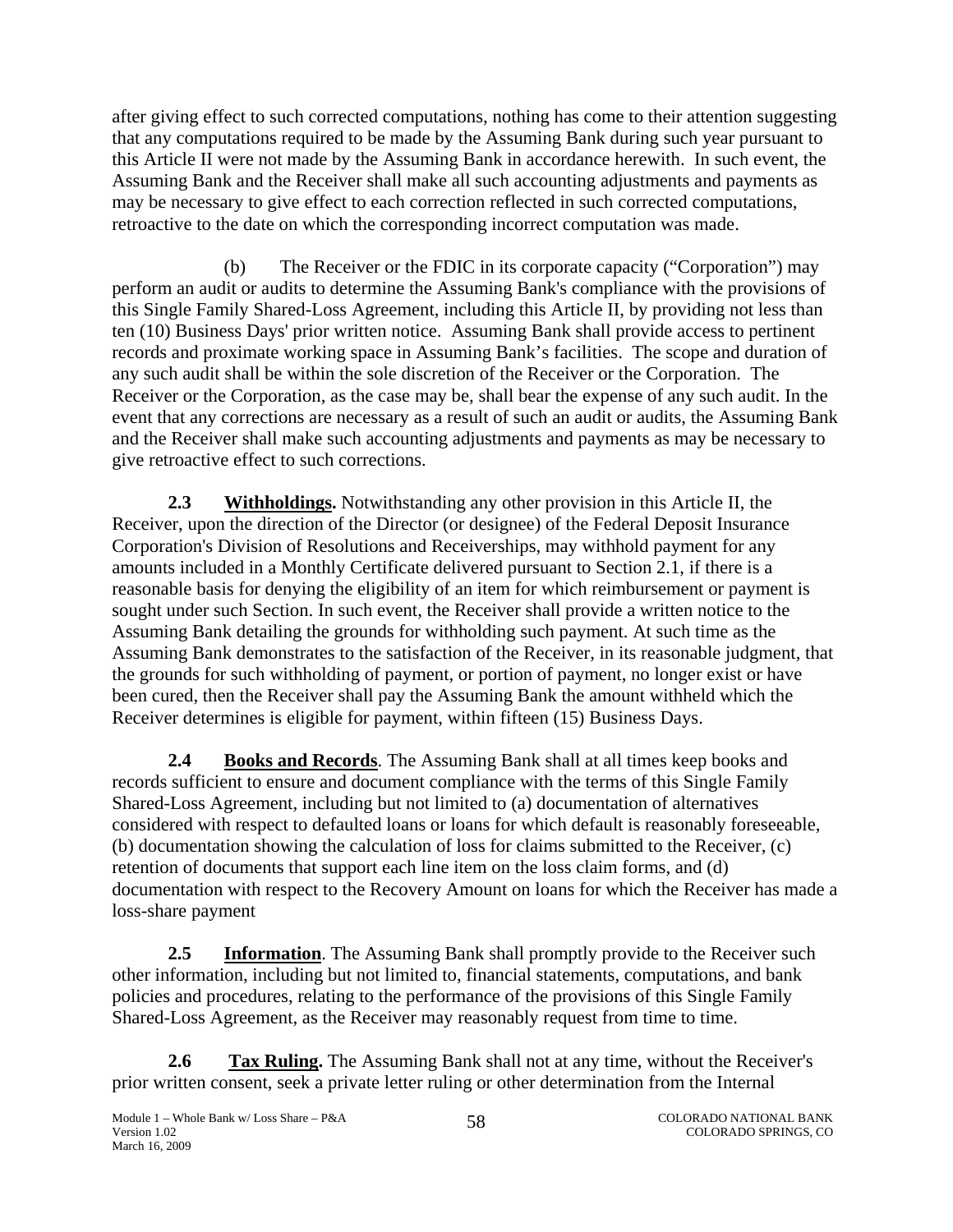Revenue Service or otherwise seek to qualify for any special tax treatment or benefits associated with any payments made by the Receiver pursuant to this Single Family Shared-Loss Agreement.

**2.7 Sale of Single Family Shared-Loss Loans.** The Receiver shall be relieved of its obligations with respect to a Single Family Shared-Loss Loan upon payment of a Foreclosure Loss amount or a Short Sale Loss amount with respect to such Single Family Shared-Loss Loan or upon the sale of a Single Family Shared-Loss Loan by Assuming Bank to an unaffiliated person or entity. The Assuming Bank shall provide the Receiver with timely notice of any such sale. Notwithstanding the foregoing, a sale of the Single Family Shared-Loss Loan, for purposes of this Section 2.7, shall not be deemed to have occurred as the result of (i) any change in the ownership or control of Assuming Bank, (ii) a merger by Assuming Bank with or into any other entity, or (iii) a sale by Assuming Bank of all or substantially all of its assets.

## **ARTICLE III - RULES REGARDING THE ADMINISTRATION OF SINGLE FAMILY SHARED-LOSS LOANS**

**3.1 Agreement with Respect to Administration.** The Assuming Bank shall (and shall cause any of its Affiliates to which the Assuming Bank transfers any Single Family Shared-Loss Loans to) manage, administer, and collect the Single Family Shared-Loss Loans while owned by the Assuming Bank or any Affiliate thereof during the term of this Single Family Shared-Loss Agreement in accordance with the rules set forth in this Article III. The Assuming Bank shall be responsible to the Receiver in the performance of its duties hereunder and shall provide to the Receiver such reports as the Receiver reasonably deems advisable, including but not limited to the reports required by Sections 2.1, 2.2 and 3.3 hereof, and shall permit the Receiver to monitor the Assuming Bank's performance of its duties hereunder.

**3.2 Duties of the Assuming Bank.** (a) In performance of its duties under this Article III , the Assuming Bank shall:

(i) manage and administer each Single Family Shared-Loss Loan in accordance with Assuming Bank's usual and prudent business and banking practices and Customary Servicing Procedures;

(ii) exercise its best business judgment in managing, administering and collecting amounts owed on the Single Family Shared-Loss Loans;

(iii) use commercially reasonable efforts to maximize Recoveries with respect to Losses on Single Family Shared-Loss Loans without regard to the effect of maximizing collections on assets held by the Assuming Bank or any of its Affiliates that are not Single Family Shared-Loss Loans;

(iv) retain sufficient staff to perform its duties hereunder; and

(v) comply with the terms of Exhibit 5 attached hereto, the FDIC Loan Modification Program, for any Single Family Shared-Loss Loans meeting the requirements set forth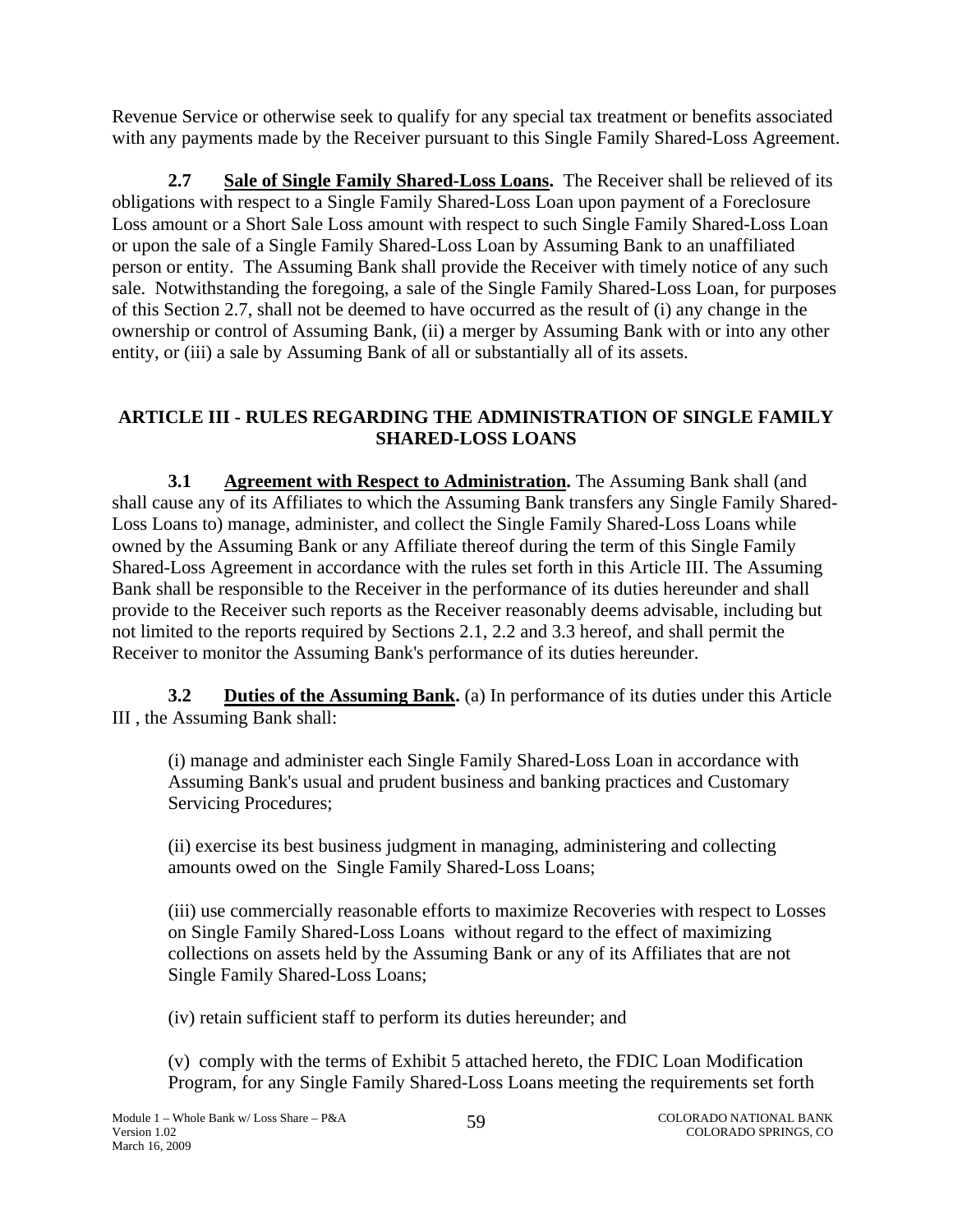therein. The Assuming Bank may propose exceptions to Exhibit 5 for a group of Loans with similar characteristics, with the objectives of (1) minimizing the loss to the Assuming Bank and the FDIC and (2) maximizing the opportunity for qualified homeowners to remain in their homes with affordable mortgage payments.

(b) Any transaction with or between any Affiliate of the Assuming Bank with respect to any Single Family Shared-Loss Loan including, without limitation, the execution of any contract pursuant to which any Affiliate of the Assuming Bank will manage, administer or collect any of the Single Family Shared-Loss Loans shall be subject to the prior written approval of the Receiver.

**3.3 Shared-Loss Asset Records and Reports**. The Assuming Bank shall establish and maintain such records as may be appropriate to account for the Single Family Shared-Loss Loans in such form and detail as the Receiver may reasonably require, and to enable the Assuming Bank to prepare and deliver to the Receiver such reports as the Receiver may from time to time request regarding the Single Family Shared-Loss Loans and the Monthly Certificates required by Section 2.1 of this Single Family Shared-Loss Agreement.

### **3.4 Related Loans**.

(a) Assuming Bank shall use its best efforts to determine which loans are "Related Loans", as hereinafter defined. The Assuming Bank shall not manage, administer or collect any "Related Loan" in any manner that would have the effect of increasing the amount of any collections with respect to the Related Loan to the detriment of the Single Family Shared-Loss Loan to which such loan is related. A "Related Loan" means any loan or extension of credit held by the Assuming Bank at any time on or prior to the end of the Final Shared-Loss Month that is made to an Obligor of a Single Family Shared-Loss Loan.

(b) The Assuming Bank shall prepare and deliver to the Receiver with the Monthly Certificates for the calendar months ending June 30 and December 31, a schedule of all Related Loans on the Accounting Records of the Assuming Bank as of the end of each such semi-annual period.

**3.5 Legal Action; Utilization of Special Receivership Powers**. The Assuming Bank shall notify the Receiver in writing (such notice to be given in accordance with Article V below and to include all relevant details) prior to utilizing in any legal action any special legal power or right which the Assuming Bank derives as a result of having acquired an asset from the Receiver, and the Assuming Bank shall not utilize any such power unless the Receiver shall have consented in writing to the proposed usage. The Receiver shall have the right to direct such proposed usage by the Assuming Bank and the Assuming Bank shall comply in all respects with such direction. Upon request of the Receiver, the Assuming Bank will advise the Receiver as to the status of any such legal action. The Assuming Bank shall immediately notify the Receiver of any judgment in litigation involving any of the aforesaid special powers or rights.

### **ARTICLE IV – PORTFOLIO SALE**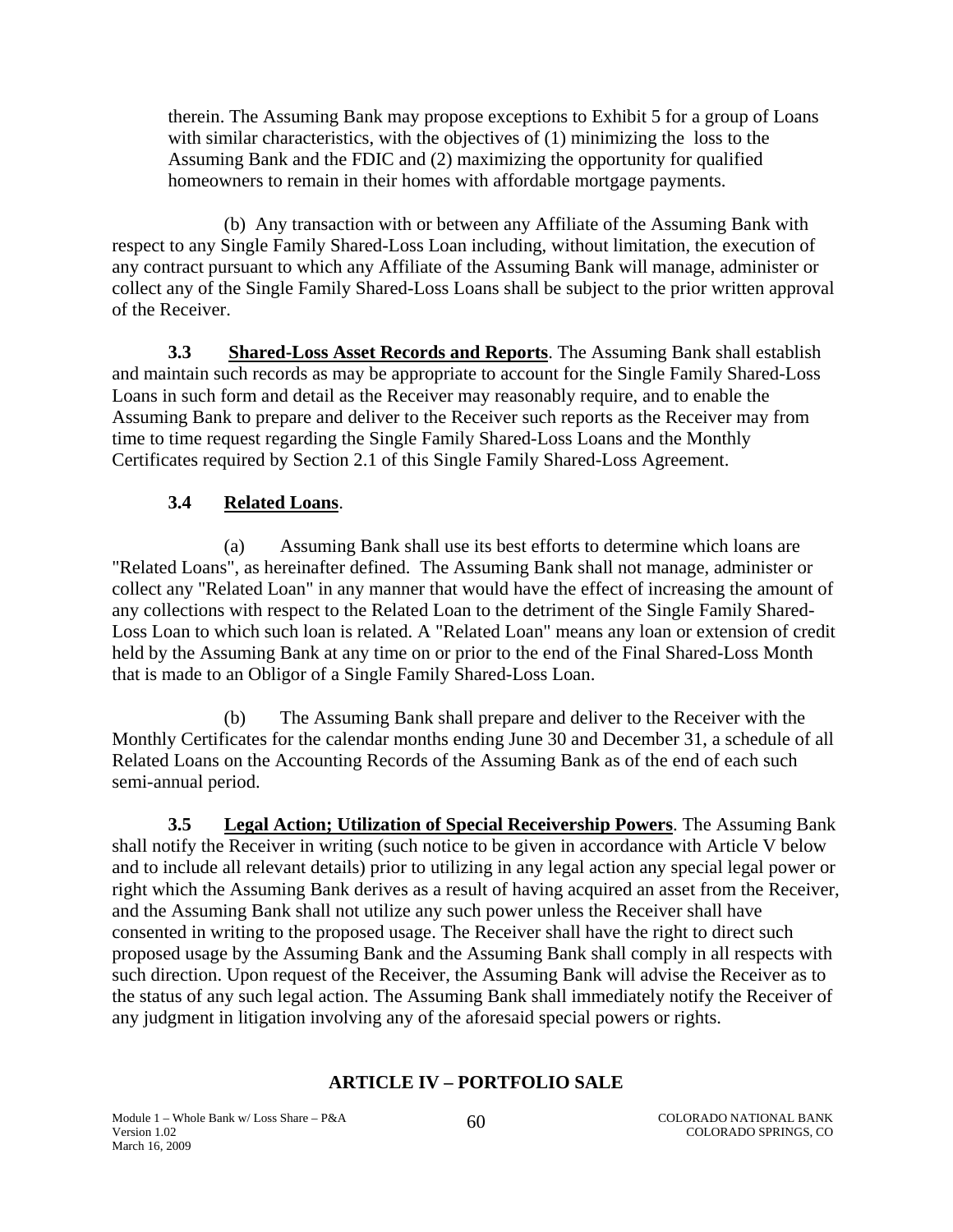**4.1 Assuming Bank Portfolio Sale of Remaining Single Family Shared-Loss Loans.** The Assuming Bank shall have the right with the concurrence of the Receiver to liquidate for cash consideration, all or a portion of Single Family Shared-Loss Loans held by the Assuming Bank at any time prior to the Termination Date ("Portfolio Sale"). If the Assuming Bank exercises its option under this Section 4.1, it must give thirty (30) days notice in writing to the Receiver setting forth the details and schedule for the Portfolio Sale which shall be conducted by means of sealed bid sales to third parties, not including any of the Assuming Bank's affiliates, contractors, or any affiliates of the Assuming Bank's contractors. Sales of Restructured Loans shall be sold in a separate pool from Single Family Shared-Loss Loans not restructured. The Receiver's review of the Assuming Bank's proposed Portfolio Sale will be considered in a timely fashion and approval will not be unreasonably withheld, delayed or conditioned.

## **4.2 Assuming Bank's Liquidation of Remaining Single Family Shared-Loss**

**Loans.** In the event that the Assuming Bank does not conduct a Portfolio Sale pursuant to Section 4.1 the Receiver shall have the right, exercisable in its sole and absolute discretion, to require the Assuming Bank to liquidate for cash consideration, any Single Family Shared-Loss Loans held by the Assuming Bank at any time after the date that is six months prior to the Termination Date. If the Receiver exercises its option under this Section 4.2, it must give notice in writing to the Assuming Bank, setting forth the time period within which the Assuming Bank shall be required to liquidate the Single Family Shared-Loss Loans. The Assuming Bank will comply with the Receiver's notice and must liquidate the Single Family Shared-Loss Loans as soon as reasonably practicable by means of sealed bid sales to third parties, not including any of the Assuming Bank's affiliates, contractors, or any affiliates of the Assuming Bank's contractors. The selection of any financial advisor or other third party broker or sales agent retained for the liquidation of the remaining Single Family Shared-Loss Loans pursuant to this Section shall be subject to the prior approval of the Receiver, such approval not to be unreasonably withheld, delayed or conditioned.

**4.3 Calculation of Sale Gain or Loss.** For Single Family Shared-Loss Loans that are not Restructured Loans gain or loss on the sales under Section 4.1 or Section 4.2 will be calculated as the sale price received by the Assuming Bank less the unpaid principal balance of the remaining Single Family Shared-Loss Loans. For any Restructured Loan included in the sale gain or loss on sale will be calculated as (a) the sale price received by the Assuming Bank less (b) the net present value of estimated cash flows on the Restructured Loan that was used in the calculation of the related Restructuring Loss plus (c) Loan principal payments collected by the Assuming Bank from the date the Loan was restructured to the date of sale. (See Exhibit 2d for example calculation).

## **ARTICLE V -- LOSS-SHARING NOTICES GIVEN TO RECEIVER AND PURCHASER**

All notices, demands and other communications hereunder shall be in writing and shall be delivered by hand, or overnight courier, receipt requested, addressed to the parties as follows: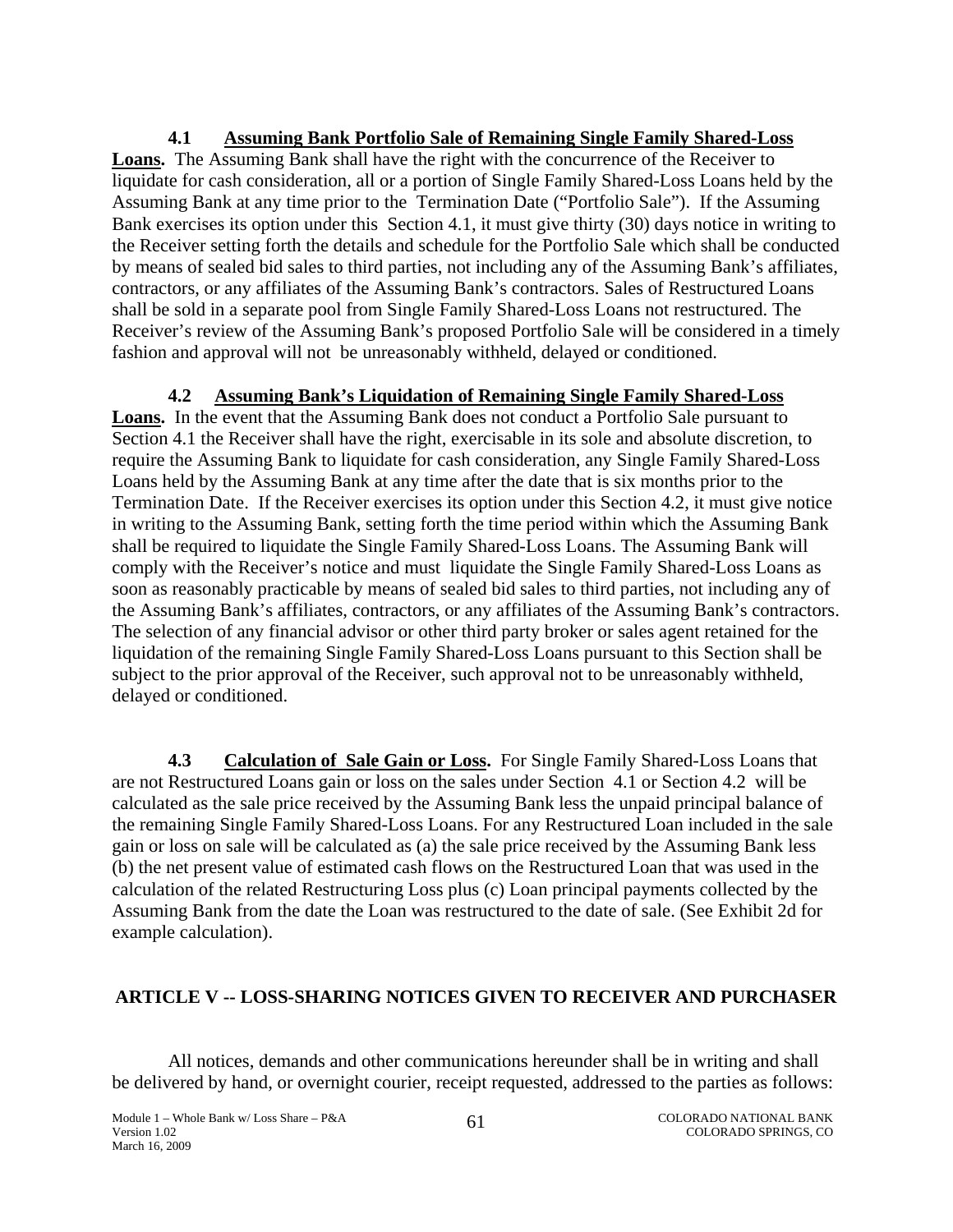| If to Receiver, to: | <b>Federal Deposit Insurance Corporation</b>      |
|---------------------|---------------------------------------------------|
|                     | as Receiver for Colorado National Bank            |
|                     | Division of Resolutions and Receiverships         |
|                     | 550 17th Street, N.W.                             |
|                     | Washington, D.C. 20429                            |
|                     | Attention: Ralph Malami, Manager, Capital Markets |
| with a copy to:     | <b>Federal Deposit Insurance Corporation</b>      |
|                     | as Receiver for Colorado National Bank            |
|                     | Room E7056                                        |
|                     | 3501 Fairfax Drive, Arlington, VA 2226            |
|                     | Attn: Special Issues Unit                         |
|                     |                                                   |

With respect to a notice under Section 3.5 of this Single Family Shared-Loss Agreement, copies of such notice shall be sent to:

> Federal Deposit Insurance Corporation Legal Division 1601 Bryan St. Dallas, Texas 75201 Attention: Regional Counsel

If to Assuming Bank, to:

Herring Bank Campbell Burgess, President 2201 Civic Circle Amarillo, TX 79109

with a copy to:

Sandra Webb, Esq

Such Persons and addresses may be changed from time to time by notice given pursuant to the provisions of this Article V. Any notice, demand or other communication delivered pursuant to the provisions of this Article IV shall be deemed to have been given on the date actually received.

### **ARTICLE VI -- MISCELLANEOUS**

**6.1 Expenses.** Except as otherwise expressly provided herein, all costs and expenses incurred by a party hereto in connection with this Single Family Shared-Loss Agreement shall be borne by such party whether or not the transactions contemplated herein shall be consummated.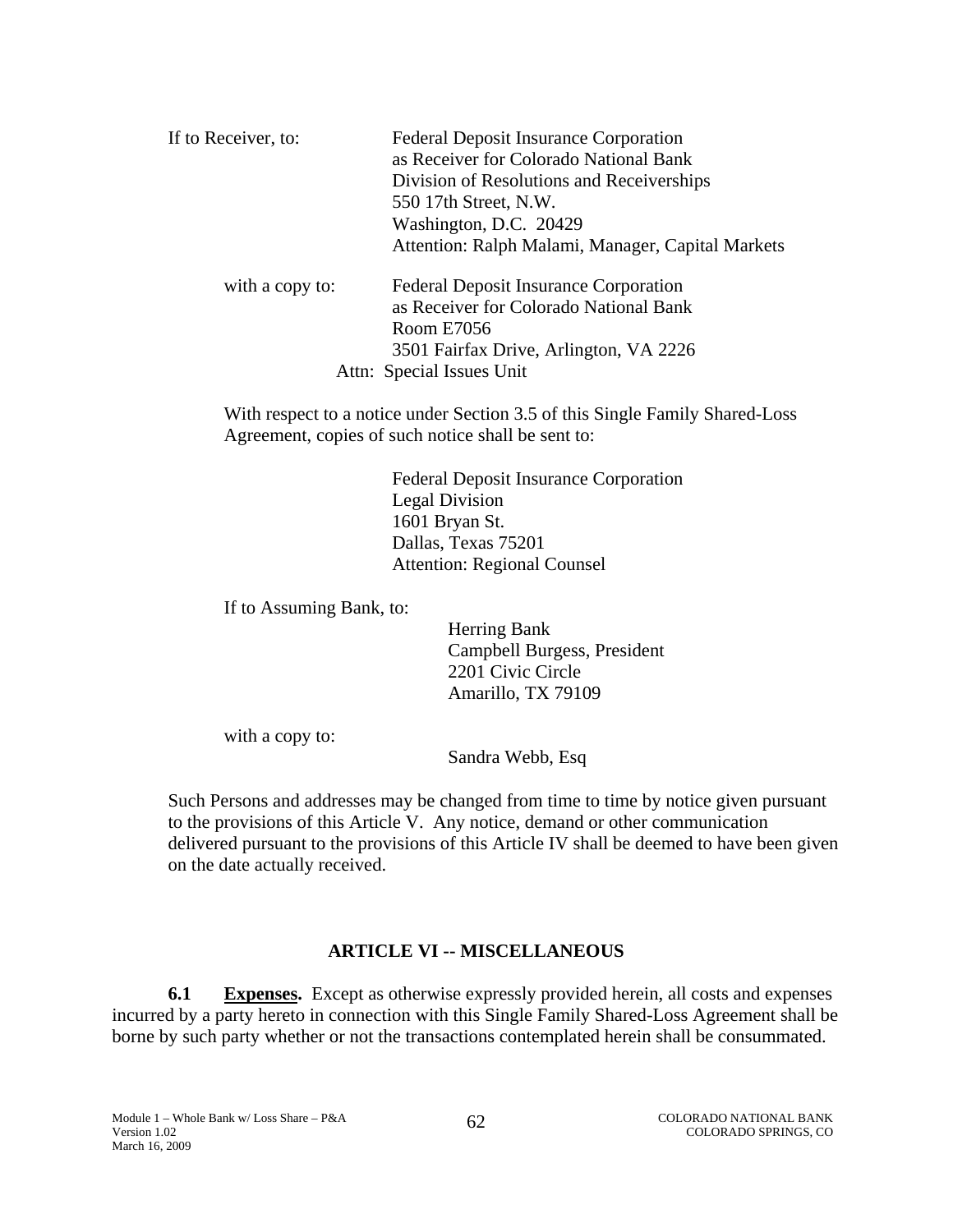**6.2 Successors and Assigns; Specific Performance.** All terms and provisions of this Single Family Shared-Loss Agreement shall be binding upon and shall inure to the benefit of the parties hereto only; provided, however, that, Receiver may assign or otherwise transfer this Single Family Shared-Loss Agreement (in whole or in part) to the Federal Deposit Insurance Corporation in its corporate capacity without the consent of Assuming Bank. Notwithstanding anything to the contrary contained in this Single Family Shared-Loss Agreement, except as is expressly permitted in this Section 6.2, Assuming Bank may not assign or otherwise transfer this Single Family Shared-Loss Agreement (in whole or in part) without the prior written consent of the Receiver, which consent may be granted or withheld by the Receiver in its sole discretion, and any attempted assignment or transfer in violation of this provision shall be void *ab initio*.

**6.3 Governing Law.** This Single Family Shared-Loss Agreement shall be construed in accordance with federal law, or, if there is no applicable federal law, the laws of the State of New York, without regard to any rule of conflict of law that would result in the application of the substantive law of any jurisdiction other than the State of New York.

**6.4 WAIVER OF JURY TRIAL.** EACH PARTY HERETO HEREBY IRREVOCABLY AND UNCONDITIONALLY WAIVES ALL RIGHT TO TRIAL BY JURY IN OR TO HAVE A JURY PARTICIPATE IN RESOLVING ANY DISPUTE, ACTION, PROCEEDING OR COUNTERCLAIM, WHETHER SOUNDING IN CONTRACT, TORT OR OTHERWISE, ARISING OUT OF OR RELATING TO OR IN CONNECTION WITH THIS SINGLE FAMILY SHARED-LOSS AGREEMENT OR ANY OF THE TRANSACTIONS CONTEMPLATED HEREBY.

**6.5 Captions**. All captions and headings contained in this Single Family Shared-Loss Agreement are for convenience of reference only and do not form a part of, and shall not affect the meaning or interpretation of, this Single Family Shared-Loss Agreement.

**6.6 Entire Agreement; Amendments.** This Single Family Shared-Loss Agreement, including the Exhibits and any other documents delivered pursuant hereto, embody the entire agreement of the parties with respect to the subject matter hereof, and supersede all prior representations, warranties, offers, acceptances, agreements and understandings, written or oral, relating to the subject matter herein. This Single Family Shared-Loss Agreement may be amended or modified or any provision thereof waived only by a written instrument signed by both parties or their respective duly authorized agents.

**6.7 Severability**. Whenever possible, each provision of this Single Family Shared-Loss Agreement shall be interpreted in such manner as to be effective and valid under applicable law, but if any provision of this Single Family Shared-Loss Agreement is held to be prohibited by or invalid, illegal or unenforceable under applicable law, such provision shall be construed and enforced as if it had been more narrowly drawn so as not to be prohibited, invalid, illegal or unenforceable, and the validity, legality and enforceability of the remainder of such provision and the remaining provisions of this Single Family Shared-Loss Agreement shall not in any way be affected or impaired thereby.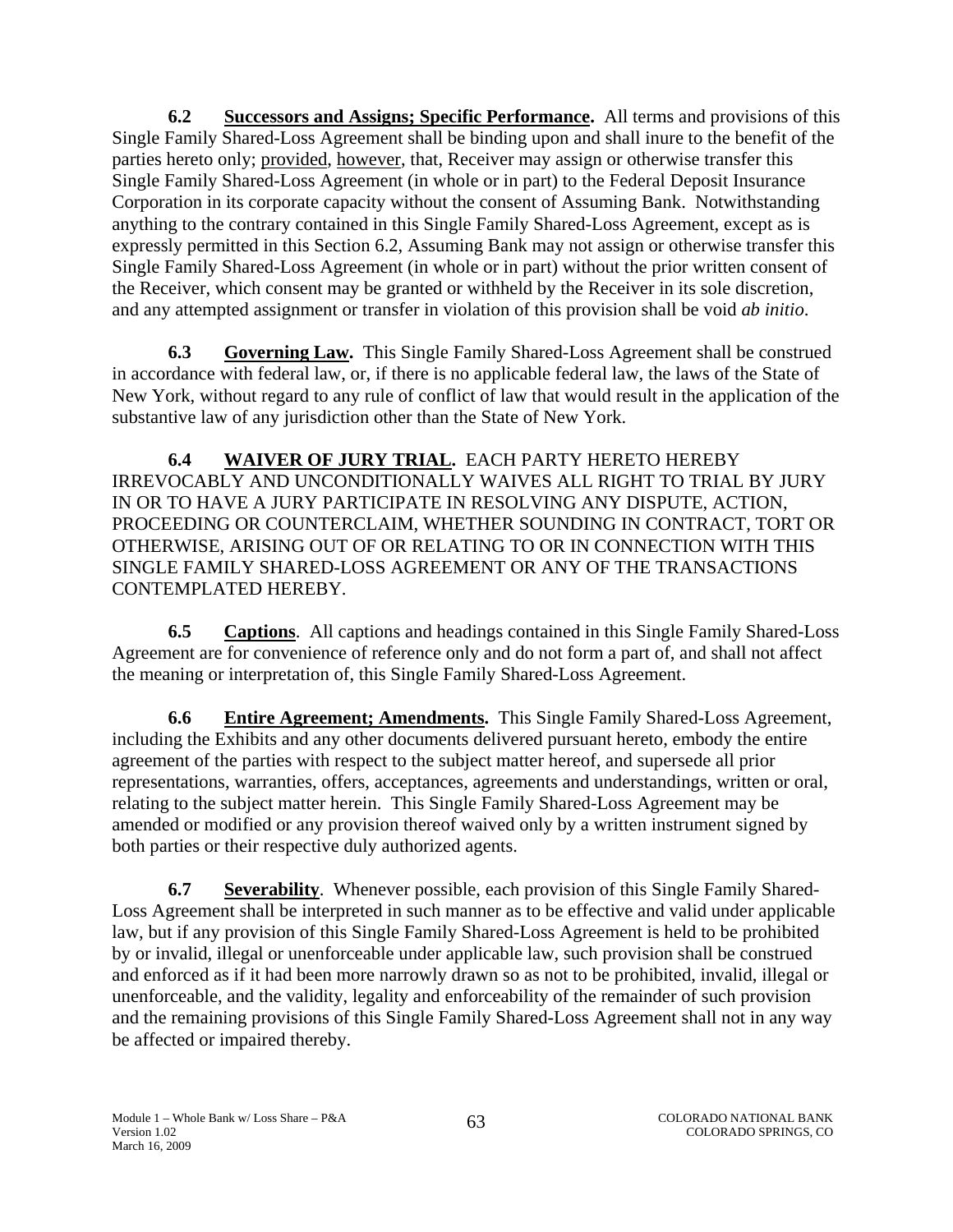**6.8 No Third Party Beneficiary.** This Single Family Shared-Loss Agreement and the Exhibits hereto are for the sole and exclusive benefit of the parties hereto and their respective permitted successors and permitted assigns and there shall be no other third party beneficiaries, and nothing in this Single Family Shared-Loss Agreement or the Exhibits shall be construed to grant to any other Person any right, remedy or Claim under or in respect of this Single Family Shared-Loss Agreement or any provision hereof.

**6.9 Counterparts.** This Single Family Shared-Loss Agreement may be executed separately by Receiver and Assuming Bank in any number of counterparts, each of which when executed and delivered shall be an original, but such counterparts shall together constitute one and the same instrument.

**6.10** Consent. Except as otherwise provided herein, when the consent of a party is required herein, such consent shall not be unreasonably withheld or delayed.

**6.11 Rights Cumulative.** Except as otherwise expressly provided herein, the rights of each of the parties under this Single Family Shared-Loss Agreement are cumulative, may be exercised as often as any party considers appropriate and are in addition to each such party's rights under the Purchase and Sale Agreement and any of the related agreements or under law. Except as otherwise expressly provided herein, any failure to exercise or any delay in exercising any of such rights, or any partial or defective exercise of such rights, shall not operate as a waiver or variation of that or any other such right.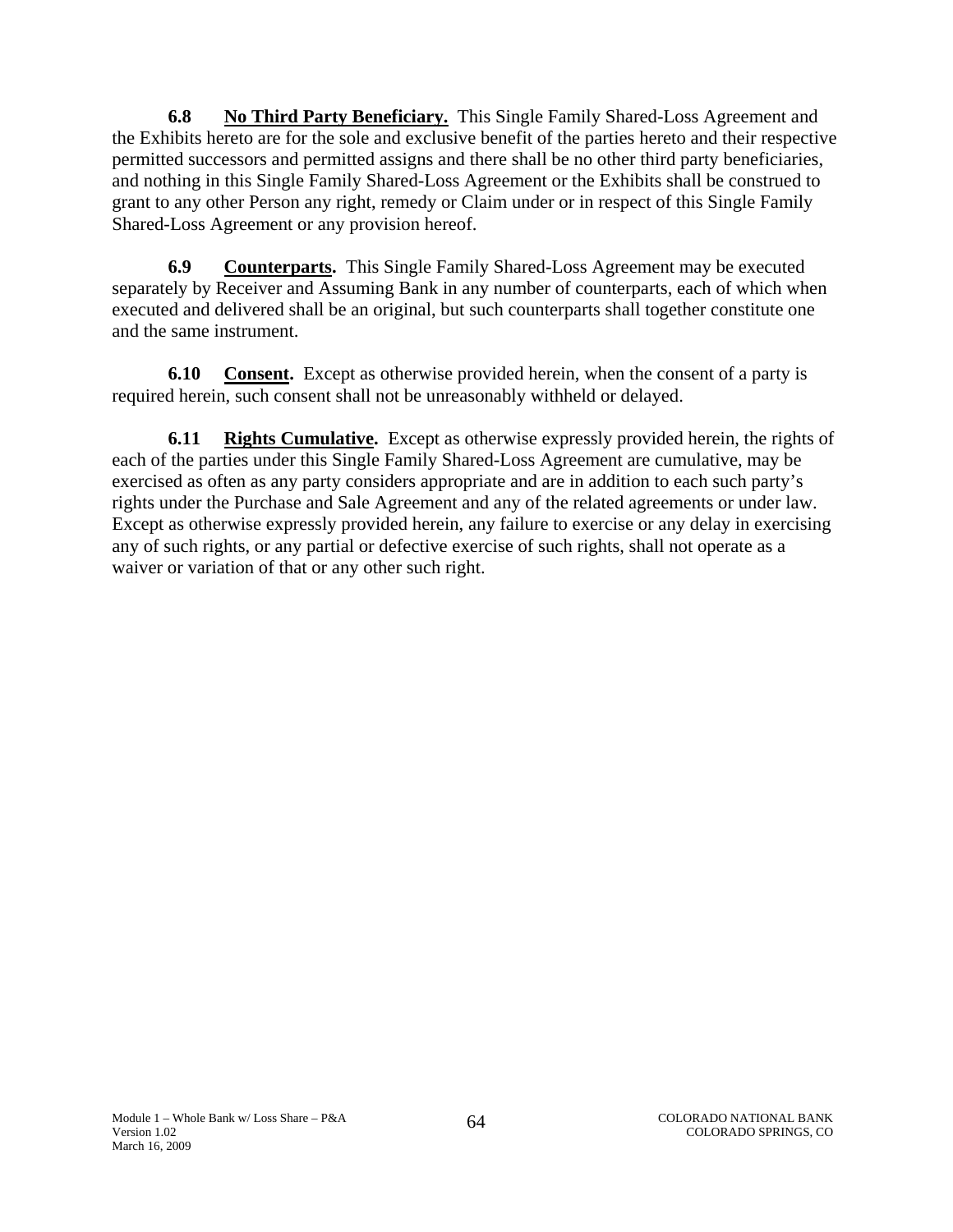## **Exhibit 1**

## **Monthly Certificate**

## **SEE FOLLOWING PAGE**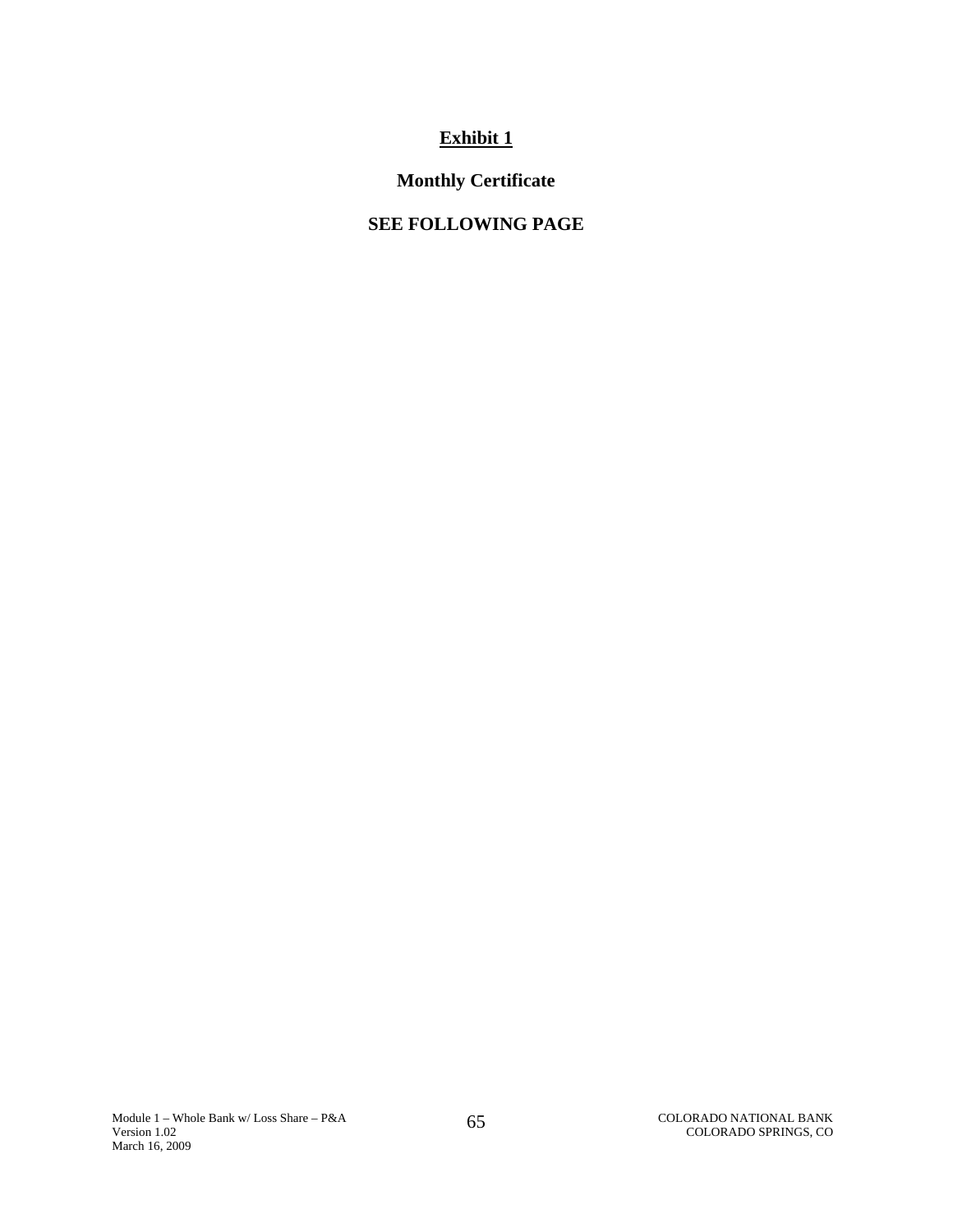| <b>PART 1 - CURRENT MONTH NET LOSS</b> |                      |            |        |                   |       |                                       |                                |
|----------------------------------------|----------------------|------------|--------|-------------------|-------|---------------------------------------|--------------------------------|
|                                        |                      |            |        |                   |       |                                       |                                |
|                                        |                      |            |        |                   |       |                                       |                                |
| <b>MONTH ENDED:</b>                    | [input report month] |            |        | Foreclosure,      |       | Specify loss type as                  |                                |
|                                        |                      |            |        |                   |       | <b>Restructuring, or Short-</b>       |                                |
| <b>Losses</b>                          |                      |            |        | Sale.             |       |                                       |                                |
|                                        |                      | Loss       |        |                   |       |                                       |                                |
| Loan No.                               | Loss Type            | Amount     |        |                   |       |                                       |                                |
|                                        |                      |            |        |                   |       |                                       |                                |
|                                        |                      |            |        |                   |       |                                       |                                |
|                                        |                      |            |        |                   |       |                                       |                                |
|                                        |                      |            |        |                   |       | <b>Loss Amount is</b>                 | <b>Loss Month is</b>           |
|                                        |                      |            |        |                   |       | the amount of                         | the reporting                  |
|                                        |                      |            |        |                   |       | <b>Loss incurred and</b>              | month in which<br>the Loss was |
| <b>TOTAL</b>                           |                      | XX         | Α      |                   |       | reported on the<br>loan in a previous | reported.                      |
|                                        |                      |            |        |                   |       | month.                                |                                |
|                                        |                      |            |        |                   |       |                                       |                                |
|                                        |                      |            |        |                   |       |                                       |                                |
| <b>Recoveries</b>                      |                      |            |        |                   |       |                                       |                                |
|                                        |                      | Recovery   |        | Loss              |       | ◢<br>Loss                             |                                |
| Loan No.                               |                      | Amount     | Amount |                   | Month |                                       |                                |
|                                        |                      |            |        |                   |       |                                       |                                |
|                                        |                      |            |        |                   |       |                                       |                                |
|                                        |                      |            |        |                   |       |                                       |                                |
|                                        |                      |            |        |                   |       |                                       |                                |
|                                        |                      |            |        |                   |       |                                       |                                |
|                                        |                      |            |        |                   |       |                                       |                                |
|                                        |                      |            |        |                   |       |                                       |                                |
| <b>TOTAL</b>                           |                      | XX         | B      |                   |       |                                       |                                |
|                                        |                      |            |        |                   |       |                                       |                                |
| Net Losses (Recoveries)                |                      | X X        |        | $C = A - B$       |       |                                       |                                |
|                                        |                      |            |        |                   |       |                                       |                                |
|                                        |                      |            |        |                   |       |                                       |                                |
|                                        |                      |            |        |                   |       |                                       |                                |
|                                        |                      |            |        |                   |       |                                       | If Col. D minus Col. E is less |
| <b>PART 2 - FIRST LOSS TEST</b>        |                      |            |        |                   |       |                                       | than zero, enter zero.         |
|                                        |                      |            |        |                   |       | $Col.D$ - $Col.$                      |                                |
|                                        |                      | Col. D     |        | Col. E            |       | E                                     |                                |
|                                        |                      | Cumulative |        |                   |       | Cumulative                            |                                |
|                                        |                      | Loss       |        | <b>First Loss</b> |       | Shared-Loss                           |                                |
|                                        |                      | Amount     |        | Tranche           |       | Amount                                |                                |
| Balance, beginning of month            |                      | XX         |        |                   | XX    | XX                                    | F                              |
|                                        |                      |            |        |                   |       |                                       |                                |
| Current month Net Losses (from Part 1) |                      | XX         |        |                   |       |                                       |                                |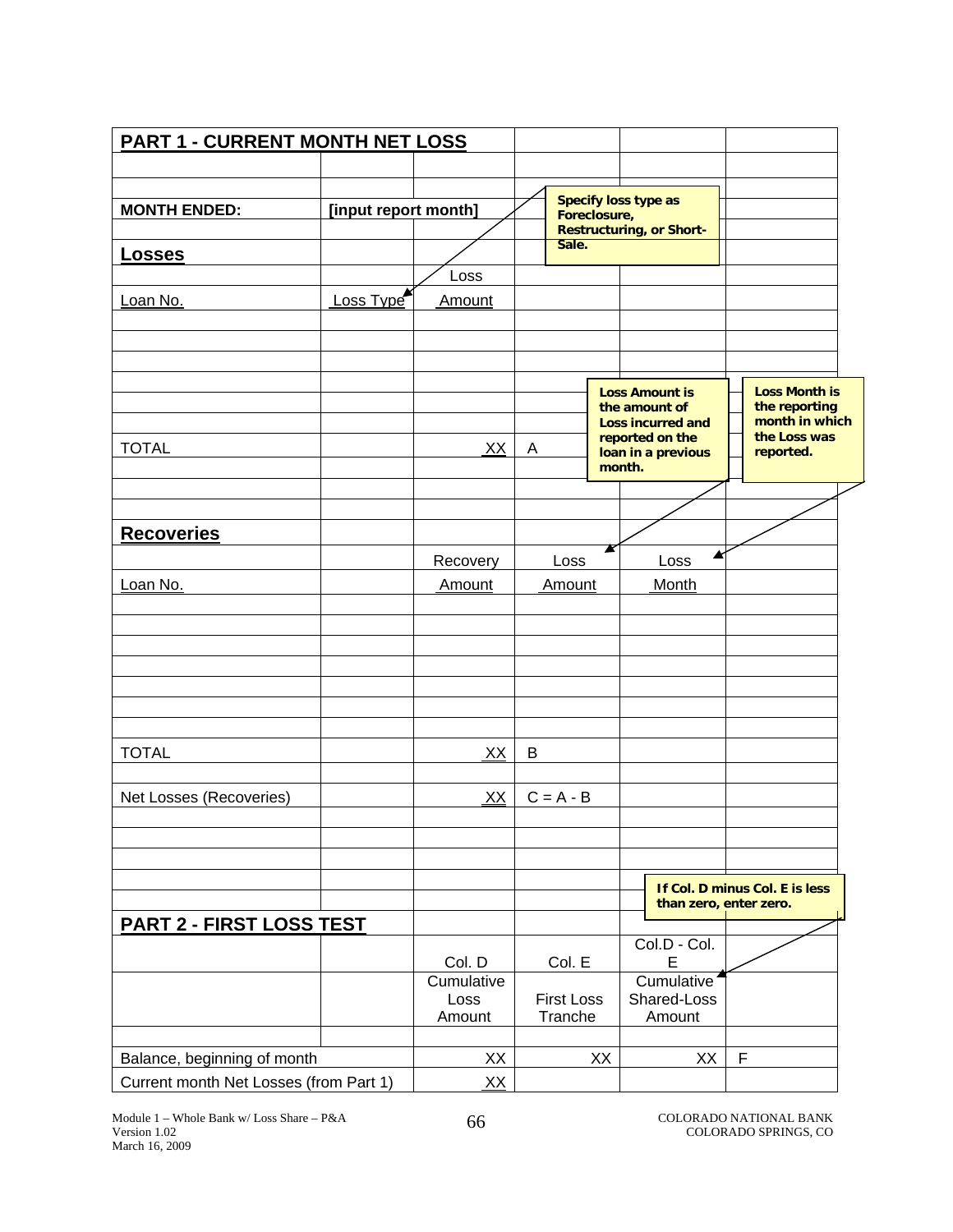| Balance, end of month                                                                                                                                                      |              | XX | XХ |     | G       |  |  |
|----------------------------------------------------------------------------------------------------------------------------------------------------------------------------|--------------|----|----|-----|---------|--|--|
|                                                                                                                                                                            |              |    |    |     |         |  |  |
|                                                                                                                                                                            |              |    |    |     |         |  |  |
| <b>Shared Loss Amount</b>                                                                                                                                                  |              |    |    | xх  | $G - F$ |  |  |
| Times Loss Share percentage                                                                                                                                                |              |    |    | 80% |         |  |  |
|                                                                                                                                                                            |              |    |    |     |         |  |  |
| Amount due from (to) FDIC as Receiver                                                                                                                                      |              |    | XX |     |         |  |  |
| Pursuant to Section 2.1 of the Single Family Shared-Loss Agreement, the undersigned hereby certifies<br>the information on this Certificate is true, complete and correct. |              |    |    |     |         |  |  |
| <b>OFFICER SIGNATURE</b>                                                                                                                                                   |              |    |    |     |         |  |  |
| <b>OFFICER NAME:</b>                                                                                                                                                       | <b>TITLE</b> |    |    |     |         |  |  |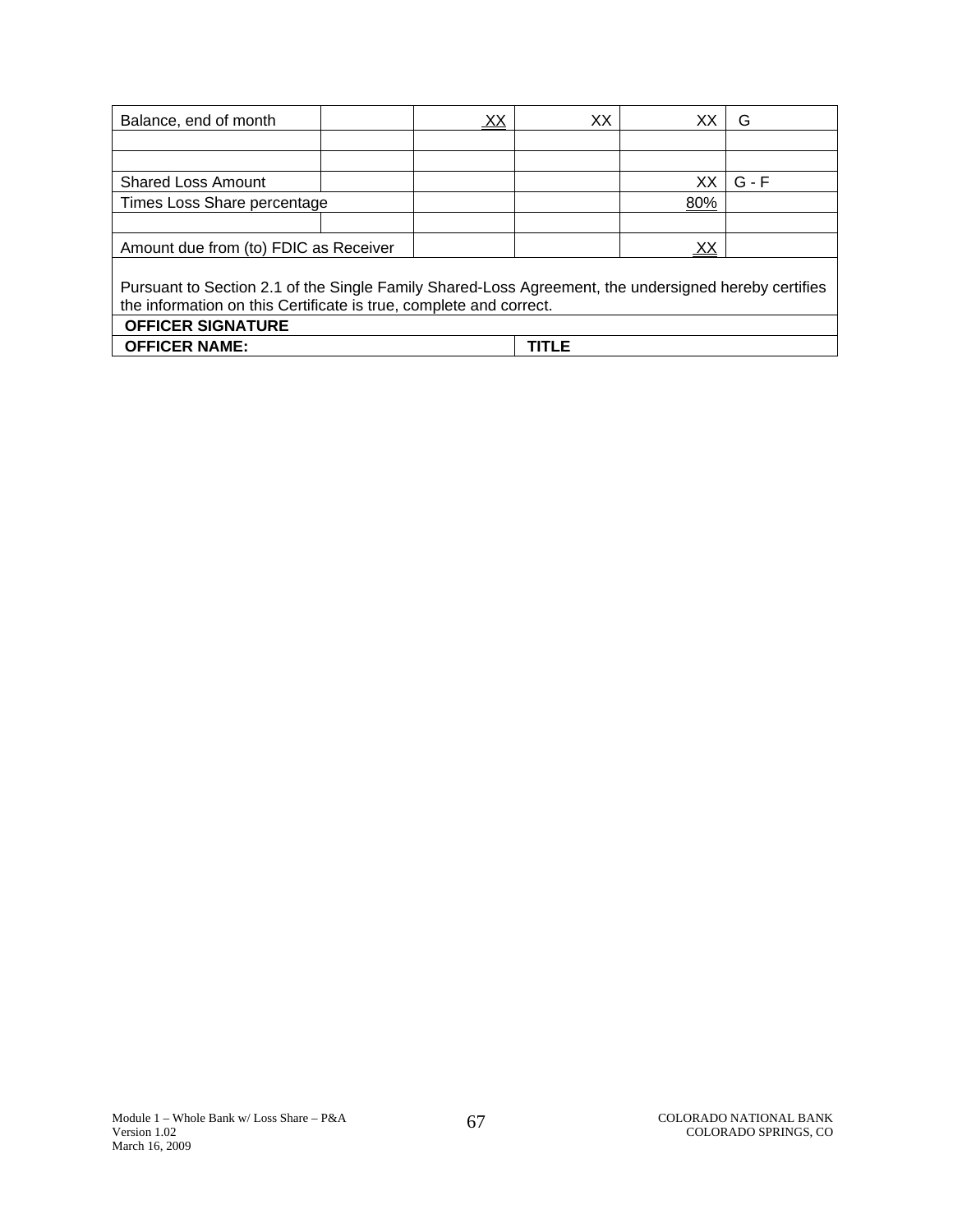## **Exhibit 2a Calculation of Foreclosure Loss**

| <b>Shared-Loss Month:</b>                                                                                  | [input month]    |     |           |         |  |  |  |  |
|------------------------------------------------------------------------------------------------------------|------------------|-----|-----------|---------|--|--|--|--|
| Loan no.:                                                                                                  | [input loan no.) |     |           |         |  |  |  |  |
|                                                                                                            |                  |     |           |         |  |  |  |  |
|                                                                                                            |                  |     |           |         |  |  |  |  |
| Interest paid-to date                                                                                      |                  |     |           |         |  |  |  |  |
| Foreclosure date                                                                                           |                  |     |           |         |  |  |  |  |
| Liquidation date                                                                                           |                  |     |           |         |  |  |  |  |
| Note Interest rate                                                                                         |                  |     |           |         |  |  |  |  |
|                                                                                                            |                  |     |           |         |  |  |  |  |
| <b>Foreclosure Loss calculation</b>                                                                        |                  |     |           |         |  |  |  |  |
| Loan Principal balance after last paid installment                                                         | XX               |     |           |         |  |  |  |  |
|                                                                                                            |                  |     |           |         |  |  |  |  |
| Accrued interest, limited to 90 days                                                                       | XX               | (1) |           |         |  |  |  |  |
| Attorney's fees                                                                                            | XX               | (2) |           |         |  |  |  |  |
|                                                                                                            |                  |     |           |         |  |  |  |  |
|                                                                                                            |                  |     |           |         |  |  |  |  |
| Foreclosure costs, including title search, filing fees,                                                    |                  |     |           |         |  |  |  |  |
| advertising, etc.                                                                                          | XX               |     |           |         |  |  |  |  |
| Property protection costs, maint. and repairs                                                              | XX               |     |           |         |  |  |  |  |
| Tax and insurance advances                                                                                 | XX               |     |           |         |  |  |  |  |
| <b>Other Advances</b>                                                                                      |                  |     | (3)       |         |  |  |  |  |
| Appraisal/Broker's Price Opinion fees                                                                      | XX               |     |           |         |  |  |  |  |
| Inspections                                                                                                | XX               |     |           |         |  |  |  |  |
| Other                                                                                                      | XX               |     |           |         |  |  |  |  |
|                                                                                                            |                  |     |           |         |  |  |  |  |
| Gross balance recoverable by Assuming Bank                                                                 | <u>XX</u>        |     | ХX        | (A)     |  |  |  |  |
|                                                                                                            |                  |     |           |         |  |  |  |  |
| Cash Recoveries:                                                                                           |                  |     |           |         |  |  |  |  |
| Net liquidation proceeds (from HUD-1 settl stmt)                                                           | XX               |     |           |         |  |  |  |  |
| Insurance proceeds                                                                                         | XX               |     |           |         |  |  |  |  |
| T & I escrow account balance, if positive                                                                  | XХ               |     |           |         |  |  |  |  |
| Other credits, if any (itemize)                                                                            | xх               |     |           |         |  |  |  |  |
| <b>Total Cash Recovery</b>                                                                                 | <u>XX</u>        |     | XX        | (B)     |  |  |  |  |
|                                                                                                            |                  |     |           |         |  |  |  |  |
|                                                                                                            |                  |     |           | $(A)$ - |  |  |  |  |
| <b>Loss Amount</b>                                                                                         |                  |     | XX        | (B)     |  |  |  |  |
| Times 80% (Receiver Loss Share percentage)                                                                 |                  | x   | 80%       |         |  |  |  |  |
| Amount due Assuming Bank for Receiver Loss Share                                                           |                  |     |           |         |  |  |  |  |
| Amount                                                                                                     |                  |     | <u>XX</u> |         |  |  |  |  |
|                                                                                                            |                  |     |           |         |  |  |  |  |
|                                                                                                            |                  |     |           |         |  |  |  |  |
|                                                                                                            |                  |     |           |         |  |  |  |  |
| (1) Accrued interest is limited to 90 days and is calculated (a) at the note interest rate that would have |                  |     |           |         |  |  |  |  |
| been in effect if the loan was performing, (b) on the principal balance after application of the last      |                  |     |           |         |  |  |  |  |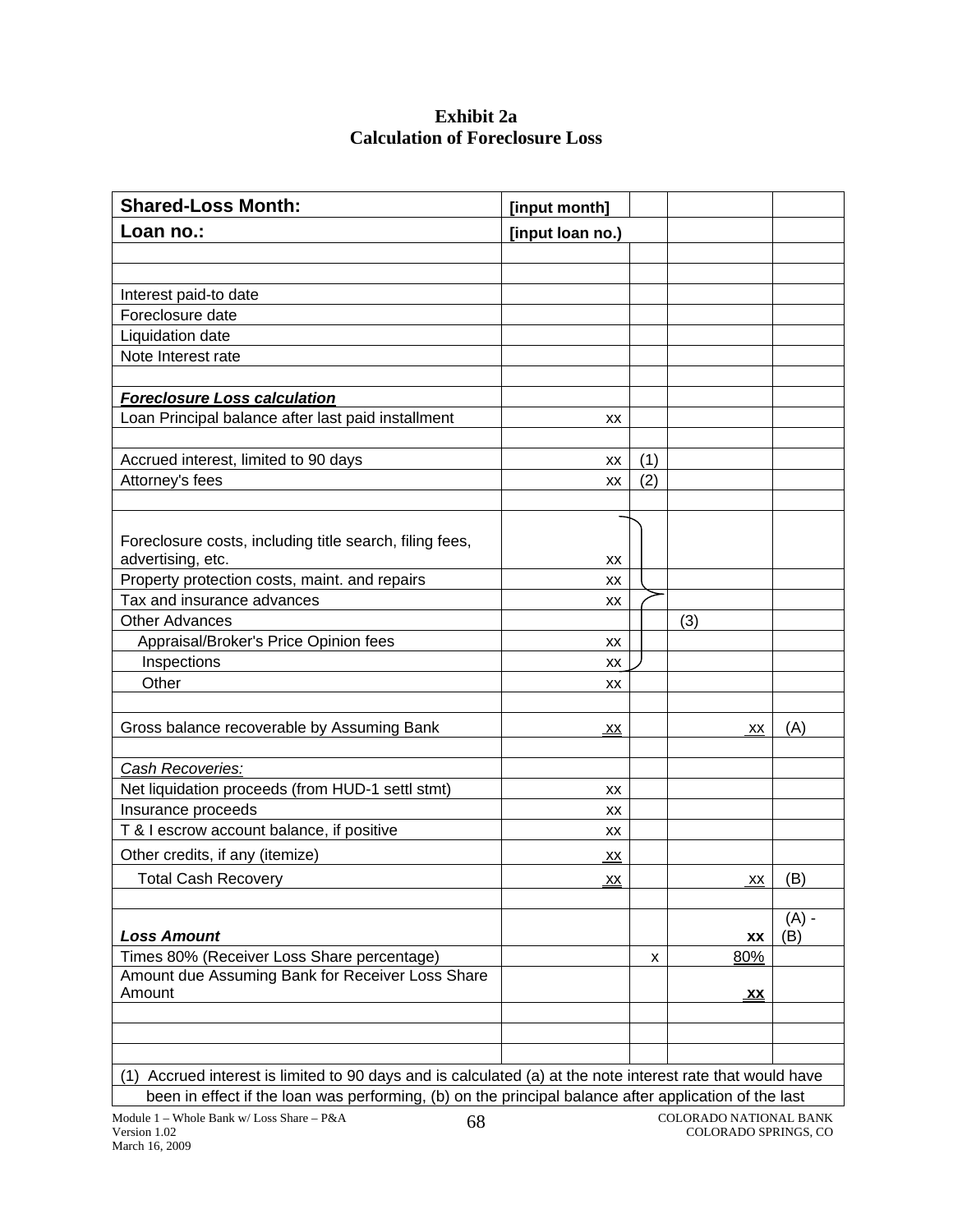| payment made by the borrower.                                                                                  |                                                                                               |  |  |  |  |  |
|----------------------------------------------------------------------------------------------------------------|-----------------------------------------------------------------------------------------------|--|--|--|--|--|
| (2) Reasonable and customary third-party attorney's fees and expenses incurred by Assuming Bank in             |                                                                                               |  |  |  |  |  |
| connection with any enforcement procedures or otherwise with respect to such Mortgage Loan.                    |                                                                                               |  |  |  |  |  |
| (3) Assuming Bank's reasonable and customary out-of-pocket costs paid to either a third-party or an            |                                                                                               |  |  |  |  |  |
| maintenance                                                                                                    | affiliate (if affiliate is pre-approved by the FDIC) for foreclosure, property protection and |  |  |  |  |  |
| costs, repairs, assessments, taxes, insurance and similar items, to the extent not paid from                   |                                                                                               |  |  |  |  |  |
| funds in borrower escrow account. Allowable costs are limited to amounts per Freddie Mac or                    |                                                                                               |  |  |  |  |  |
| Fannie Mae guidelines, where applicable.                                                                       |                                                                                               |  |  |  |  |  |
|                                                                                                                |                                                                                               |  |  |  |  |  |
| DO NOT INCLUDE late fees, prepayment penalties, or any similar lender fees or charges by the                   |                                                                                               |  |  |  |  |  |
| Assuming Bank to the loan account, any allocation of Assuming Bank's servicing costs, or any<br>allocations of |                                                                                               |  |  |  |  |  |
| Assuming Bank's G&A or other operating costs.                                                                  |                                                                                               |  |  |  |  |  |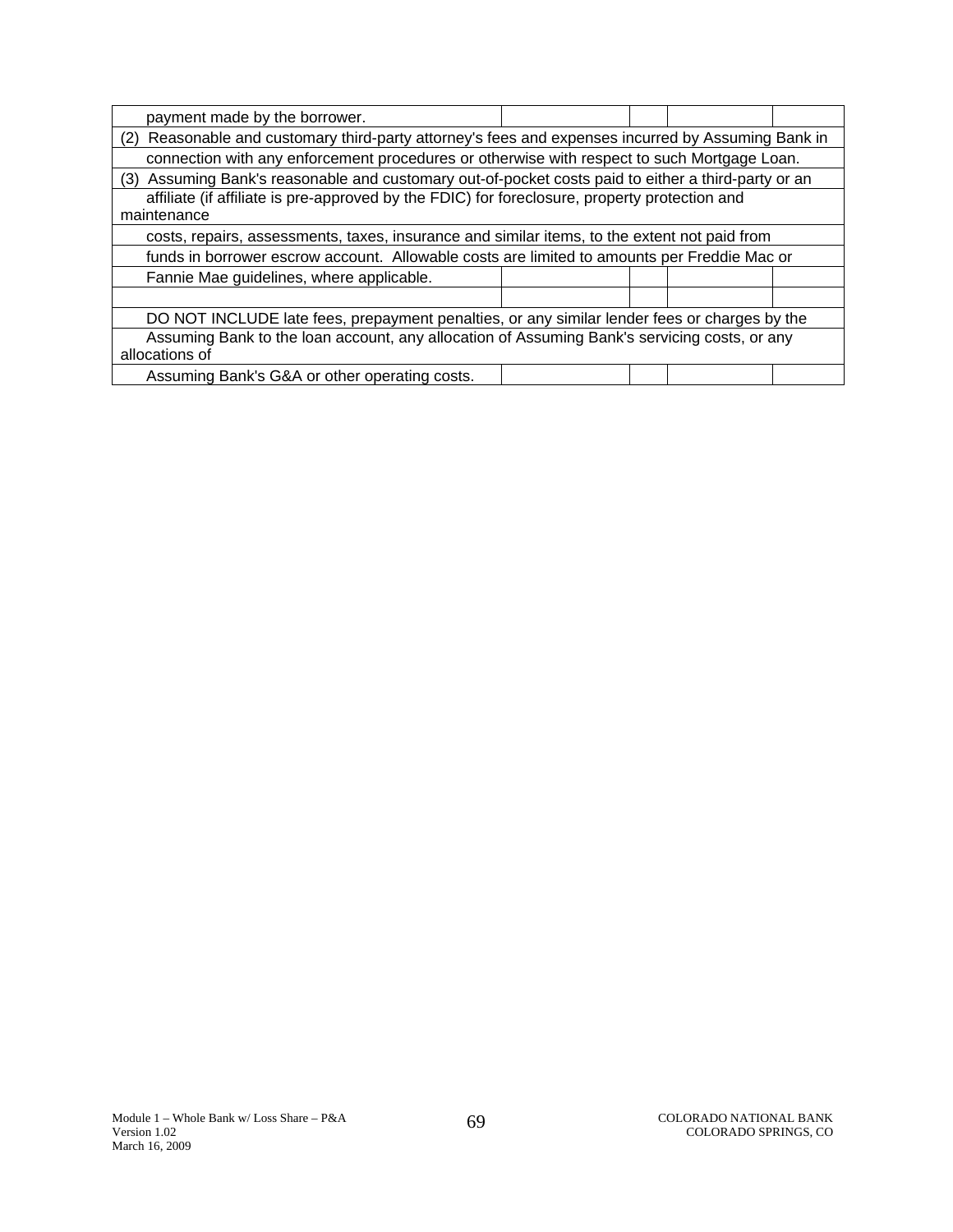# **Calculation of Loss For Restructured Loans**

| <b>Concept and Definition - Restructuring Loss</b>                                                       |                  |  |  |
|----------------------------------------------------------------------------------------------------------|------------------|--|--|
| For purposes of loss sharing, losses on restructured loans are calculated as the difference between      |                  |  |  |
| (a) the principal, accrued interest and advances due on the loan prior to restructuring, and             |                  |  |  |
| (b) the Net Present Value (NPV) of estimated cash flows on the restructured loan, discounted at          |                  |  |  |
| the most recently published Freddie Mac survey rate on 30-year fixed-rate loans at the restructure date. |                  |  |  |
|                                                                                                          |                  |  |  |
| The NPV calculations must assume loan prepayment in full at the end of ten years (120 months).           |                  |  |  |
|                                                                                                          |                  |  |  |
|                                                                                                          |                  |  |  |
| <b>Form for Calculation - Restructuring Loss</b>                                                         |                  |  |  |
|                                                                                                          |                  |  |  |
| <b>Shared-Loss Month:</b>                                                                                | [input month]    |  |  |
| Loan no.:                                                                                                | [input loan no.) |  |  |
|                                                                                                          |                  |  |  |
| <b>Loan before Restructuring</b>                                                                         |                  |  |  |
| Original loan amount                                                                                     |                  |  |  |
| Current unpaid principal balance                                                                         |                  |  |  |
| Remaining term                                                                                           |                  |  |  |
| Interest rate                                                                                            |                  |  |  |
| Interest Paid-To Date                                                                                    |                  |  |  |
| Monthly payment - P&I                                                                                    |                  |  |  |
| Monthly payment - T&I                                                                                    |                  |  |  |
| Total monthly payment                                                                                    |                  |  |  |
| Loan type (fixed-rate, ARM, I/O, Option ARM, etc.)                                                       |                  |  |  |
|                                                                                                          |                  |  |  |
|                                                                                                          |                  |  |  |
| <b>Terms of Modified/Restructured Loan</b>                                                               |                  |  |  |
| Closing date on modified/restructured loan                                                               |                  |  |  |
| New Principal balance                                                                                    |                  |  |  |
| Remaining term                                                                                           |                  |  |  |
| Interest rate                                                                                            |                  |  |  |
| Monthly payment - P&I                                                                                    |                  |  |  |
| Monthly payment - T&I                                                                                    |                  |  |  |
| Total monthly payment                                                                                    |                  |  |  |
| Loan type (Fixed-rate, ARM, I/O, Option ARM, negative                                                    |                  |  |  |
| amortization features, etc.)                                                                             |                  |  |  |
| Lien type (1st, 2nd)                                                                                     |                  |  |  |
| If adjustable:                                                                                           |                  |  |  |
| Initial interest rate                                                                                    |                  |  |  |
| Term - initial interest rate                                                                             |                  |  |  |
| Initial payment amount                                                                                   |                  |  |  |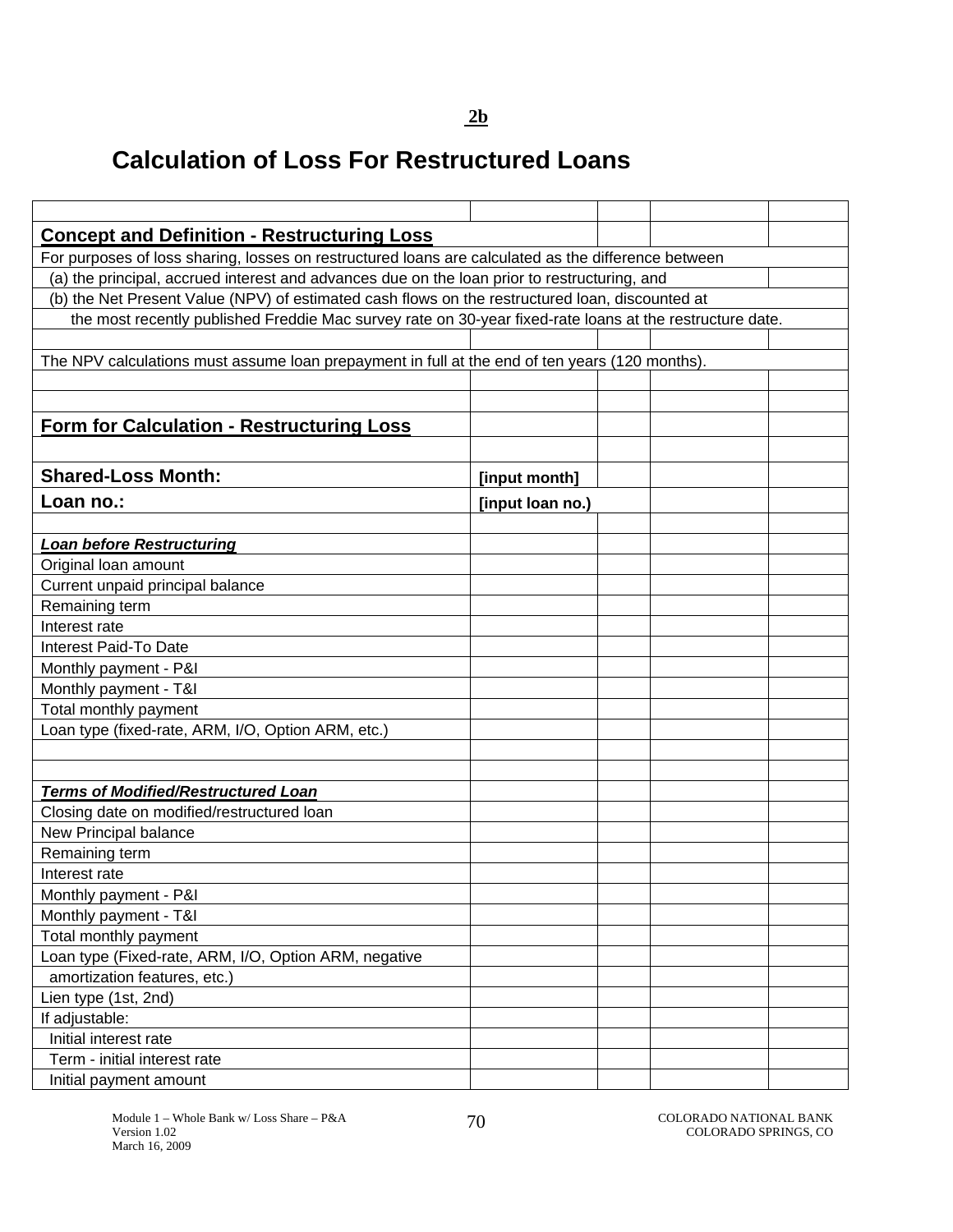| Term - initial payment amount                                                                                   |            |     |     |             |  |
|-----------------------------------------------------------------------------------------------------------------|------------|-----|-----|-------------|--|
| Negative amortization?                                                                                          | [Yes/No]   |     |     |             |  |
| Rate reset frequency after first adjustment                                                                     |            |     |     |             |  |
| Next reset date                                                                                                 |            |     |     |             |  |
| Index                                                                                                           |            |     |     |             |  |
| Margin                                                                                                          |            |     |     |             |  |
| Cap per adjustment                                                                                              |            |     |     |             |  |
| Lifetime Cap                                                                                                    |            |     |     |             |  |
| Floor                                                                                                           |            |     |     |             |  |
|                                                                                                                 |            |     |     |             |  |
|                                                                                                                 |            |     |     |             |  |
| <b>Restructuring Loss Calculation</b>                                                                           |            |     |     |             |  |
| Loan Principal balance before restructuring                                                                     | XX         |     |     |             |  |
| Accrued interest, limited to 90 days                                                                            | XX         | (1) |     |             |  |
| Tax and insurance advances                                                                                      | XX         |     |     |             |  |
|                                                                                                                 |            |     |     |             |  |
| 3rd party fees due                                                                                              | XX         |     |     |             |  |
|                                                                                                                 |            |     |     |             |  |
| Total loan balance due before restructuring                                                                     | XX         |     | XX  | (A)         |  |
|                                                                                                                 |            |     |     |             |  |
| Assumptions for NPV Calculation, Restructured Loan:                                                             |            |     |     |             |  |
| Discount rate for projected cash flows                                                                          | xx%        | (2) |     |             |  |
| Loan prepayment in full                                                                                         | 120 months |     |     |             |  |
|                                                                                                                 |            |     |     |             |  |
|                                                                                                                 |            |     |     |             |  |
| NPV of projected cash flows<br>(3)                                                                              | XX         |     | XX  | (B)         |  |
|                                                                                                                 |            |     |     |             |  |
| <b>Loss Amount</b>                                                                                              |            |     | XX  | $(A) - (B)$ |  |
| Times 80% (Receiver Loss Share percentage)                                                                      |            |     | 80% |             |  |
| Amount due Assuming Bank for Receiver Loss Share<br>Amount                                                      |            |     | XX  |             |  |
|                                                                                                                 |            |     |     |             |  |
|                                                                                                                 |            |     |     |             |  |
|                                                                                                                 |            |     |     |             |  |
| <b>Footnotes</b>                                                                                                |            |     |     |             |  |
| (1) Accrued interest is limited to 90 days and is calculated (a) at the note interest rate that would have      |            |     |     |             |  |
| been in effect if the loan was performing, (b) on the principal balance after application of the last           |            |     |     |             |  |
| payment made by the borrower.                                                                                   |            |     |     |             |  |
| (2) The discount rate to be used is the most recently published Freddie Mac Survey Rate on 30-year fixed-rate   |            |     |     |             |  |
| loans                                                                                                           |            |     |     |             |  |
| at the loan restructuring date.                                                                                 |            |     |     |             |  |
| (3) If the new loan is an adjustable-rate loan, interest rate resets and related cash flows should be projected |            |     |     |             |  |
| based on the index rate in effect at the date of the loan restructuring. If the restructured loan otherwise     |            |     |     |             |  |
| provides for specified changes in monthly P&I payments over the term of the loan, those changes should          |            |     |     |             |  |
| be reflected in projected cash flows. Assuming Bank must retain supporting schedule of projected cash flows     |            |     |     |             |  |
| by month as required by Section 2.1 of the Single Family Shared-Loss Agreement and provide to the FDIC if       |            |     |     |             |  |
| requested                                                                                                       |            |     |     |             |  |
| for sample audit.                                                                                               |            |     |     |             |  |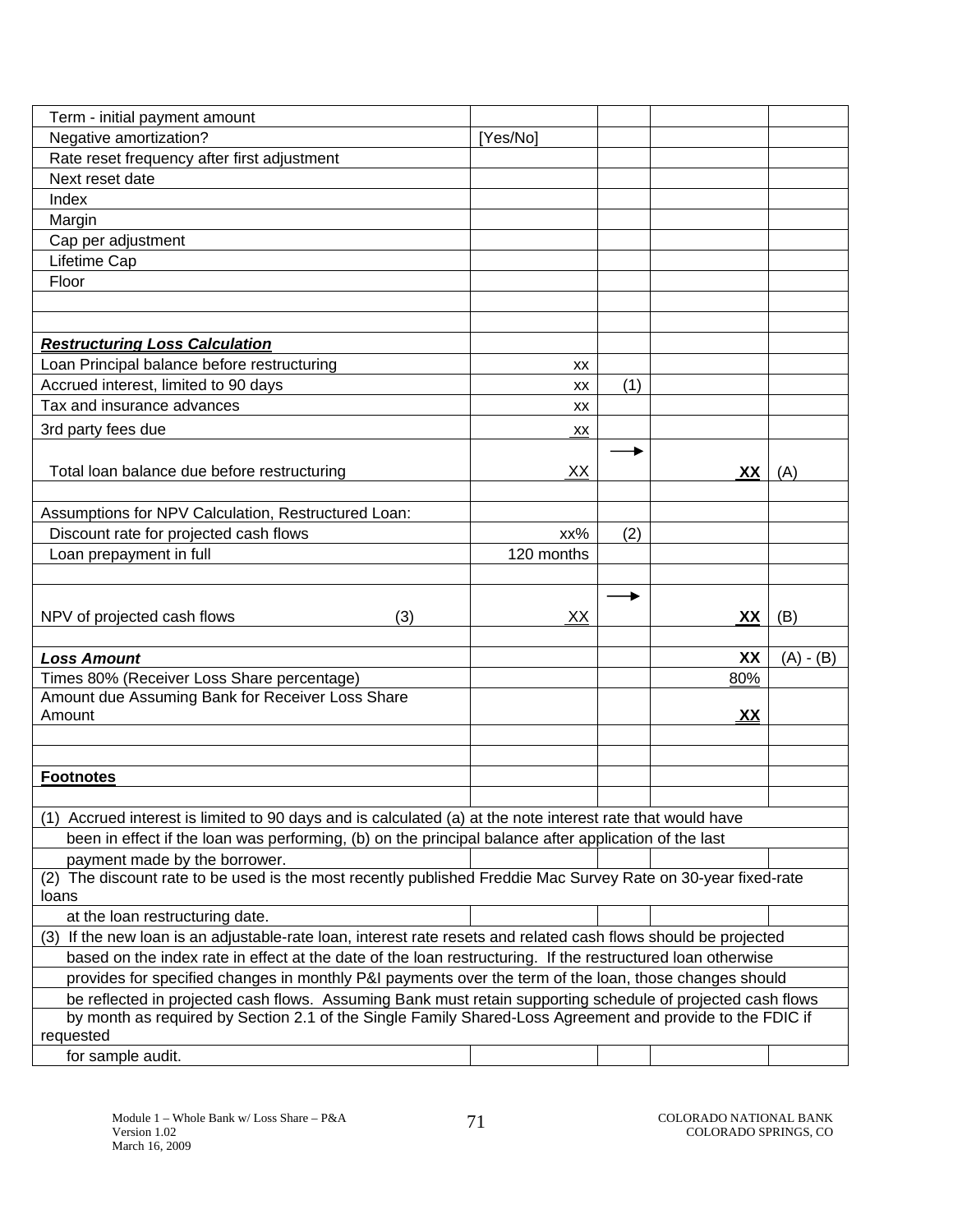| <b>Shared-Loss Month:</b>                                                                                        | [input month]    |     |           |             |
|------------------------------------------------------------------------------------------------------------------|------------------|-----|-----------|-------------|
| Loan no.:                                                                                                        | [input loan no.) |     |           |             |
|                                                                                                                  |                  |     |           |             |
|                                                                                                                  |                  |     |           |             |
| Interest paid-to date                                                                                            |                  |     |           |             |
| Short Payoff Date                                                                                                |                  |     |           |             |
| Note Interest rate                                                                                               |                  |     |           |             |
| <b>Short-Sale Loss calculation</b>                                                                               |                  |     |           |             |
| Loan Principal balance                                                                                           | XX               |     |           |             |
| Accrued interest, limited to 90 days                                                                             | XX               | (1) |           |             |
| Attorney's fees                                                                                                  | XX               | (2) |           |             |
| Tax and insurance advances                                                                                       | XX               |     |           |             |
| 3rd party fees due                                                                                               | ХX               |     |           |             |
| Gross balance recoverable by Assuming Bank                                                                       | XX               |     | XX        | (A)         |
| Amount accepted in Short-Sale                                                                                    | XX               |     | XX        | (B)         |
| <b>Loss Amount</b>                                                                                               |                  |     | XX        | $(A) - (B)$ |
| Times 80% (Receiver Loss Share percentage)                                                                       |                  | x   | 80%       |             |
| Amount due Assuming Bank for Receiver Loss Share<br>Amount                                                       |                  |     | <u>XX</u> |             |
|                                                                                                                  |                  |     |           |             |
|                                                                                                                  |                  |     |           |             |
| (1) Accrued interest is limited to 90 days and is calculated (a) at the note interest rate that would have       |                  |     |           |             |
| been in effect if the loan was performing, (b) on the principal balance after application of the last            |                  |     |           |             |
| payment made by the borrower.                                                                                    |                  |     |           |             |
| (2) Reasonable and customary third-party attorney's fees and expenses incurred by Assuming Bank in<br>connection |                  |     |           |             |
| with any enforcement procedures or otherwise with respect to negotiation and acceptance of Short-Sale<br>payoff. |                  |     |           |             |
|                                                                                                                  |                  |     |           |             |
| DO NOT INCLUDE late fees, prepayment penalties, or any similar lender fees or charges by the                     |                  |     |           |             |
| Assuming Bank to the loan account, any allocation of Assuming Bank's servicing costs, or any allocations of      |                  |     |           |             |
| Assuming Bank's G&A or other operating costs.                                                                    |                  |     |           |             |

**Exhibit 2c** 

# **Calculation of Loss For Short Sale Loans**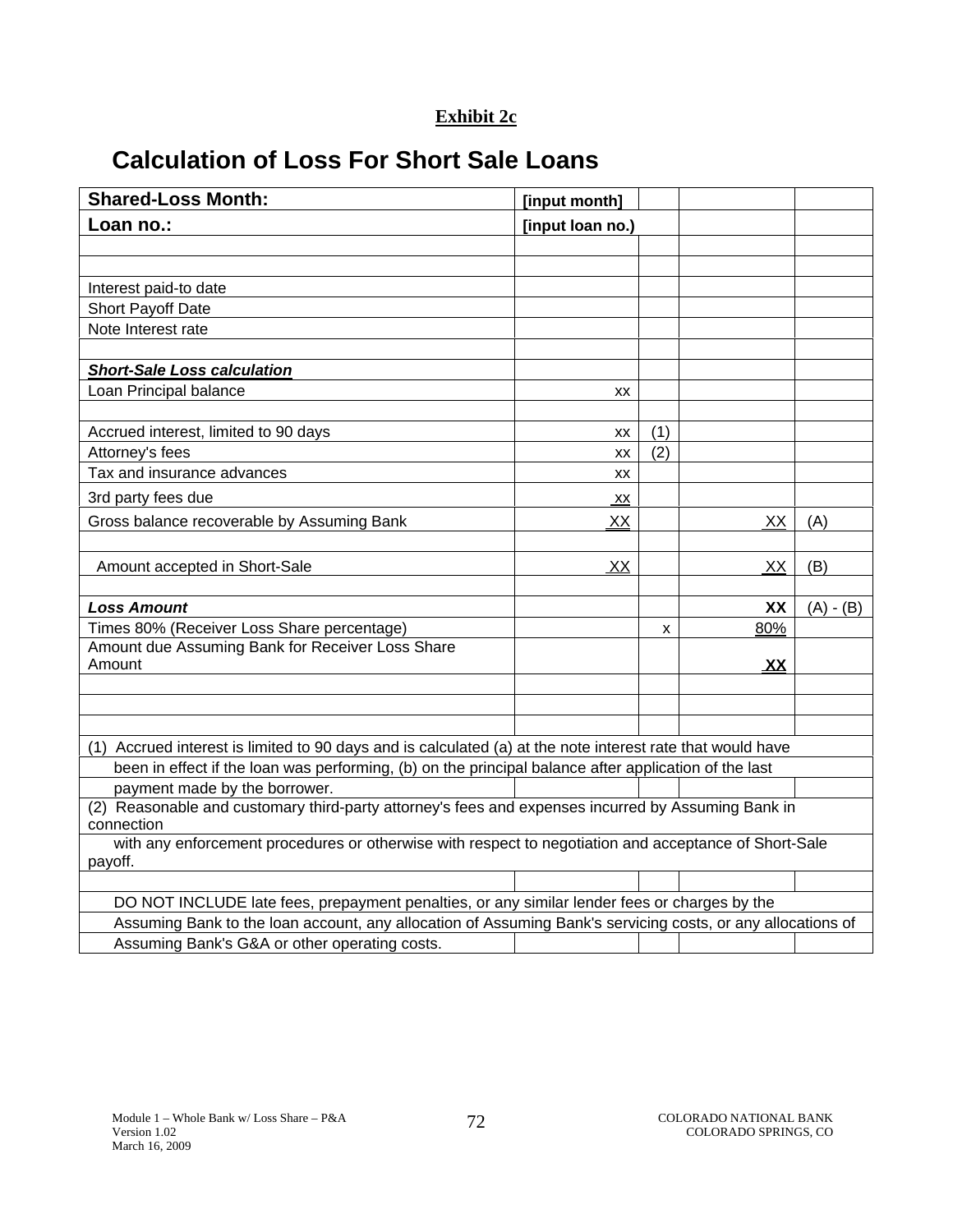# **Exhibit 2d**

| <b>Shared-Loss Month:</b>                                                                    | [input month]    |                           |         |         |
|----------------------------------------------------------------------------------------------|------------------|---------------------------|---------|---------|
| Loan no.:                                                                                    | [input loan no.) |                           |         |         |
|                                                                                              |                  |                           |         |         |
|                                                                                              |                  |                           |         |         |
| <b>NOTE</b>                                                                                  |                  |                           |         |         |
| The calculation of recovery on a loan for which a Restructuring Loss has been paid will only |                  |                           |         |         |
| apply if the loan is sold.                                                                   |                  |                           |         |         |
|                                                                                              |                  |                           |         |         |
| <b>EXAMPLE CALCULATION</b>                                                                   |                  |                           |         |         |
| Restructuring Loss Information                                                               |                  |                           |         |         |
| Loan principal balance before restructuring                                                  |                  | \$                        | 200,000 | A       |
| NPV, restructured loan                                                                       |                  |                           | 165,000 | B       |
| Loss on restructured loan                                                                    |                  | \$                        | 35,000  | $A - B$ |
| Times FDIC loss share %                                                                      |                  |                           | 80%     |         |
| Loss share payment to purchaser                                                              |                  | $\mathbf{\mathfrak{L}}$   | 28,000  | C       |
|                                                                                              |                  |                           |         |         |
| <b>Calculation - Recovery amount due to Receiver</b>                                         |                  |                           |         |         |
| Loan sales price                                                                             |                  | \$                        | 190,000 |         |
| NPV of restructured loan at mod date                                                         |                  |                           | 165,000 |         |
| Gain - step 1                                                                                |                  |                           | 25,000  | D       |
| <b>PLUS</b>                                                                                  |                  |                           |         |         |
| Loan UPB after restructuring                                                                 | (1)              |                           | 200,000 |         |
| Loan UPB at liquidation date                                                                 |                  |                           | 192,000 |         |
| Gain - step 2 (principal collections after restructuring)                                    |                  |                           | 8,000   | Е       |
| Recovery amount                                                                              |                  |                           | 33,000  | $D + E$ |
| Times FDIC loss share %                                                                      |                  |                           | 80%     |         |
| <b>Recovery due to FDIC</b>                                                                  |                  | $\mathbf{\hat{s}}$        | 26.400  | F       |
|                                                                                              |                  |                           |         |         |
| Net loss share paid to purchaser (C - F)                                                     |                  | <u>\$</u>                 | 1,600   |         |
|                                                                                              |                  |                           |         |         |
| <b>Proof Calculation</b>                                                                     | (2)              |                           |         |         |
| Loan principal balance                                                                       |                  | \$                        | 200,000 | G       |
|                                                                                              |                  |                           |         |         |
| Principal collections on loan                                                                |                  |                           | 8,000   |         |
| Sales price for loan                                                                         |                  |                           | 190,000 |         |
| Total collections on loan                                                                    |                  |                           | 198,000 | н       |
| Net loss on loan                                                                             |                  | \$                        | 2,000   | G - H   |
| Times FDIC loss share %                                                                      |                  |                           | 80%     |         |
| Loss share payment to purchaser                                                              |                  | $\boldsymbol{\mathsf{s}}$ | 1,600   |         |
|                                                                                              |                  |                           |         |         |
|                                                                                              |                  |                           |         |         |

ı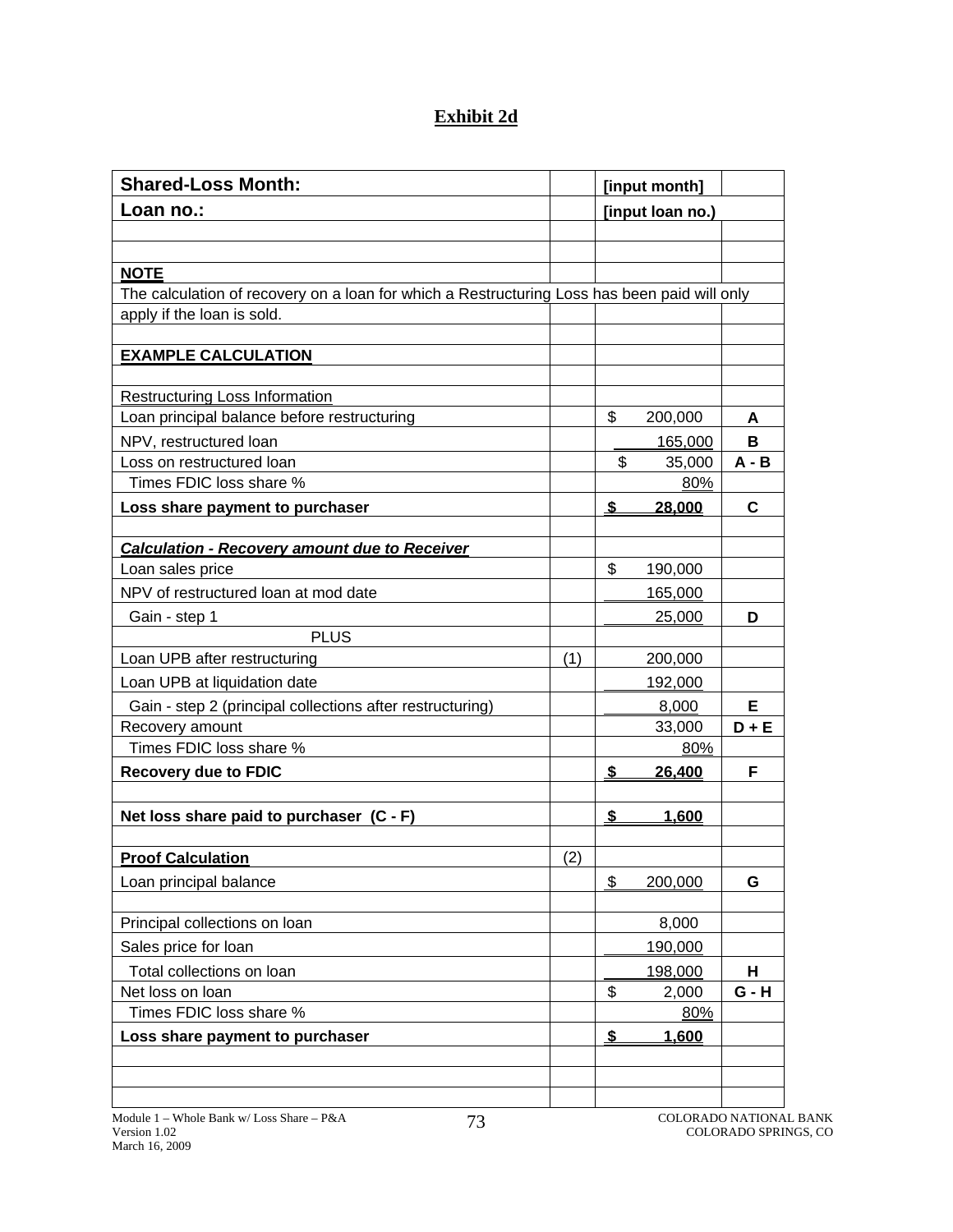| (1) This example assumes that the FDIC loan modification program as shown in Exhibit 5 is<br>applied         |  |  |  |  |  |  |  |
|--------------------------------------------------------------------------------------------------------------|--|--|--|--|--|--|--|
| and the loan restructuring does not result in a reduction in the loan principal balance due                  |  |  |  |  |  |  |  |
| from the                                                                                                     |  |  |  |  |  |  |  |
| borrower.                                                                                                    |  |  |  |  |  |  |  |
|                                                                                                              |  |  |  |  |  |  |  |
| (2) This proof calculation is provided to illustrate the concept and the Assuming Bank is not<br>required to |  |  |  |  |  |  |  |
| provide this with its Recovery calculations.                                                                 |  |  |  |  |  |  |  |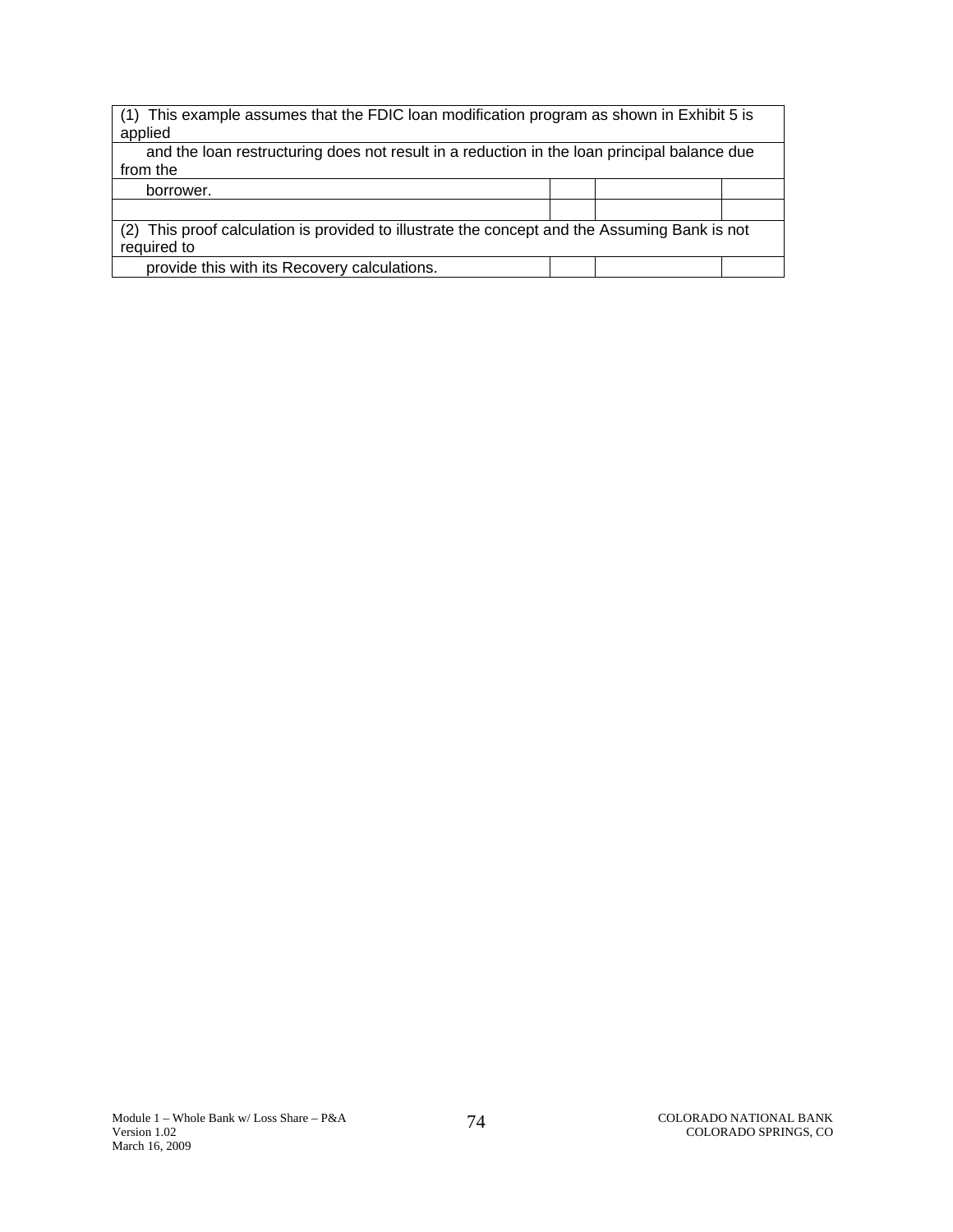| <b>Exhibit 3</b>                                  |
|---------------------------------------------------|
| <b>Portfolio Performance and Summary Schedule</b> |

| <b>SHARED-LOSS LOANS</b>                    |           |               |                  |  |  |
|---------------------------------------------|-----------|---------------|------------------|--|--|
| PORTFOLIO PERFORMANCE AND SUMMARY SCHEDULE  |           |               |                  |  |  |
| <b>MONTH ENDED:</b><br>[input report month] |           |               |                  |  |  |
|                                             |           |               |                  |  |  |
|                                             |           |               |                  |  |  |
| <b>POOL SUMMARY</b>                         |           |               |                  |  |  |
|                                             | $\#$      | \$            |                  |  |  |
| Loans at Sale Date                          | <u>xx</u> | <u>xx</u>     |                  |  |  |
|                                             |           |               |                  |  |  |
| Loans as of this month-end                  | ХX        | XX            |                  |  |  |
|                                             |           |               |                  |  |  |
|                                             |           |               |                  |  |  |
|                                             |           |               |                  |  |  |
| STATED THRESHOLD TRACKING                   | #         | $\frac{2}{3}$ |                  |  |  |
| <b>Stated Threshold amount</b>              |           |               | A                |  |  |
| Cumulative loss payments, prior month       |           |               |                  |  |  |
| Loss payment for current month              |           |               |                  |  |  |
|                                             |           |               |                  |  |  |
| Cumulative loss payment, this month         |           |               |                  |  |  |
| <b>Cumulative Non-SF Net Charge-Offs</b>    |           |               |                  |  |  |
|                                             |           |               | B                |  |  |
| Remaining to Stated Threshold               |           |               | $A - B$          |  |  |
|                                             |           |               | Percent of Total |  |  |
| <b>PORTFOLIO PERFORMANCE</b>                |           |               |                  |  |  |
| <b>STATUS</b>                               | #         | \$            | #                |  |  |
| Current                                     |           |               |                  |  |  |
| 30 - 59 days past due                       |           |               |                  |  |  |
| 60 - 89 days past due                       |           |               |                  |  |  |
| 90 - 119 days past due                      |           |               |                  |  |  |
| 120 and over days past due                  |           |               |                  |  |  |
| In foreclosure                              |           |               |                  |  |  |
| <b>ORE</b>                                  |           |               |                  |  |  |
| Total                                       |           |               |                  |  |  |
|                                             |           |               |                  |  |  |
| Memo Item:                                  |           |               |                  |  |  |
| Loans in process of restructuring - total   |           |               |                  |  |  |
| Loans in bankruptcy                         |           |               |                  |  |  |
| Loans in process of restructuring by        |           |               |                  |  |  |
| delinquency status                          |           |               |                  |  |  |
| Current                                     |           |               |                  |  |  |
| 30 - 59 days past due                       |           |               |                  |  |  |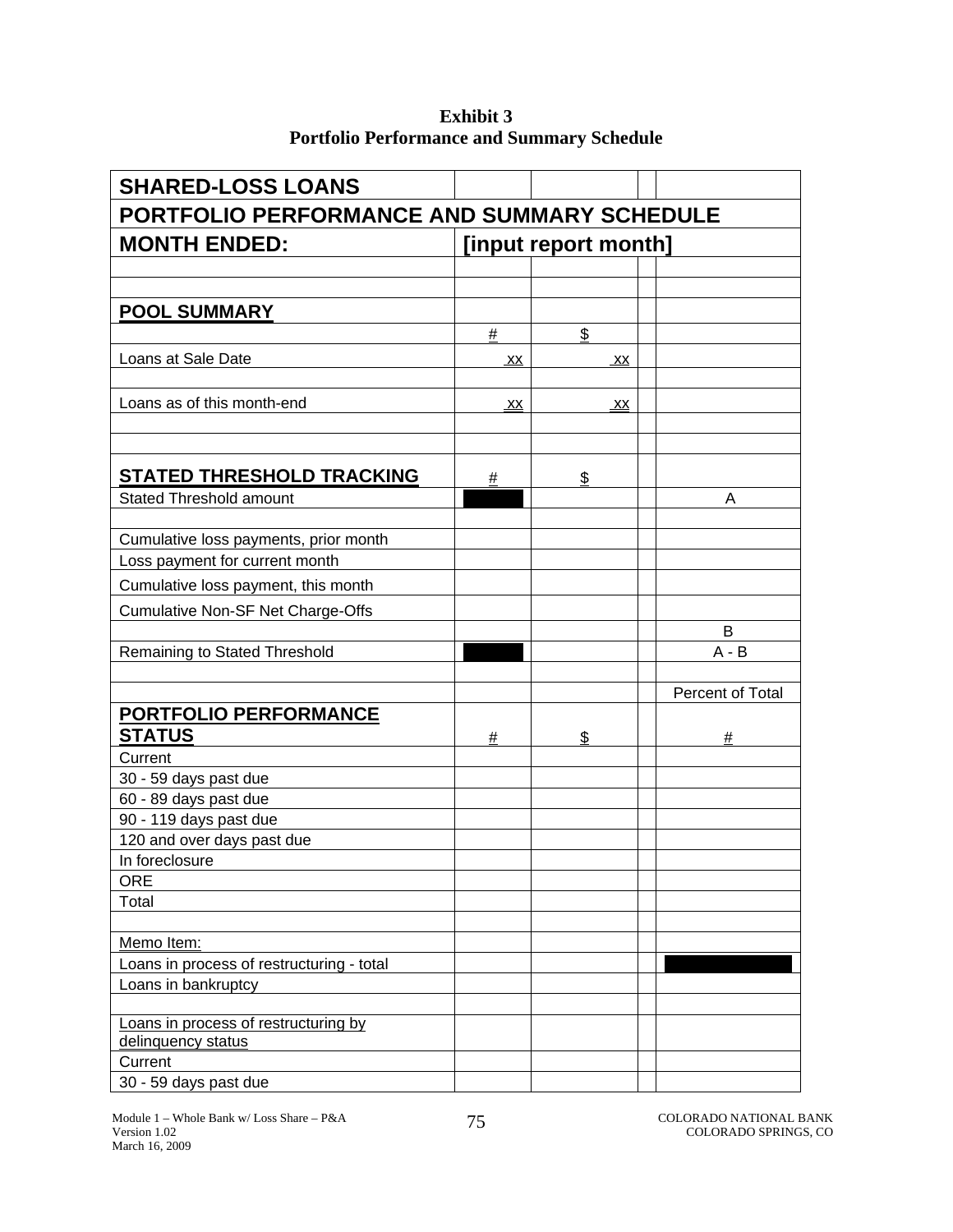| 60 - 89 days past due                      |           |              |  |
|--------------------------------------------|-----------|--------------|--|
| 90 - 119 days past due                     |           |              |  |
| 120 and over days past due                 |           |              |  |
| In foreclosure                             |           |              |  |
| Total                                      |           |              |  |
|                                            |           |              |  |
|                                            |           |              |  |
|                                            |           |              |  |
| <b>List of Loans Paid Off During Month</b> |           |              |  |
|                                            | Principal |              |  |
| Loan $#$                                   | Balance   |              |  |
|                                            |           |              |  |
|                                            |           |              |  |
|                                            |           |              |  |
|                                            |           |              |  |
| <b>List of Loans Sold During Month</b>     |           |              |  |
|                                            |           |              |  |
|                                            | Principal | <b>Sales</b> |  |
| Loan $#$                                   | Balance   | Price        |  |
|                                            |           |              |  |
|                                            |           |              |  |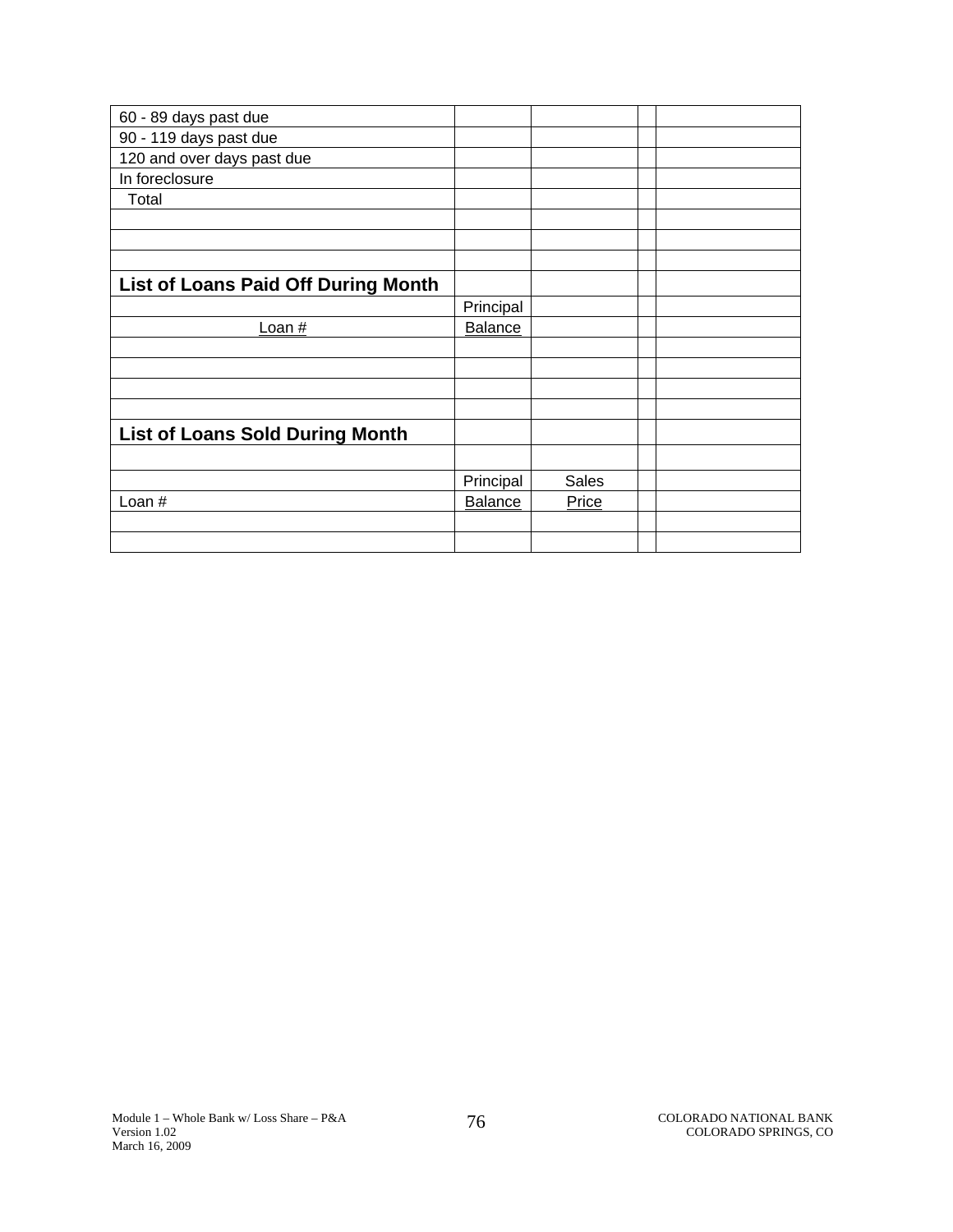#### **Exhibit 4 Wire Transfer Instructions**

#### **PURCHASER WIRING INSTRUCTIONS BANK RECEIVING WIRE**

**9 DIGIT ABA ROUTING NUMBER ACCOUNT NUMBER NAME OF ACCOUNT ATTENTION TO WHOM PURPOSE OF WIRE** 

# **FDIC RECEIVER WIRING INSTRUCTIONS BANK RECEIVING WIRE**

**SHORT NAME** 

**ADDRESS OF BANK RECEIVING WIRE** 

**9 DIGIT ABA ROUTING NUMBER** 

**ACCOUNT NUMBER** 

**NAME OF ACCOUNT** 

**ATTENTION TO WHOM** 

**PURPOSE OF WIRE**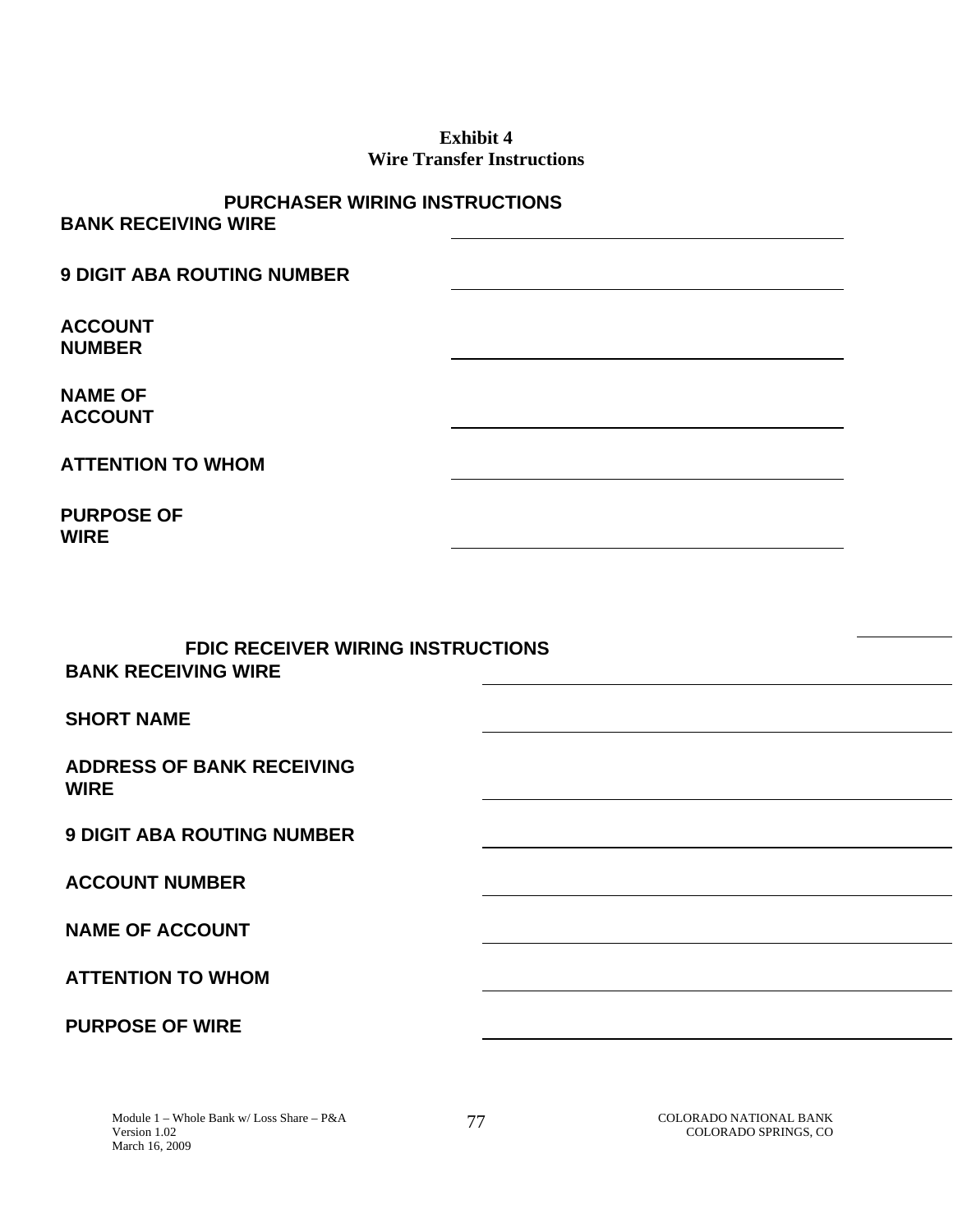# EXHIBIT 5

# FDIC MORTGAGE LOAN MODIFICATION PROGRAM

# **Objective**

The objective of this FDIC Mortgage Loan Modification Program ("Program") is to modify the terms of certain residential mortgage loans so as to improve affordability, increase the probability of performance, allow borrowers to remain in their homes and increase the value of the loans to the FDIC and assignees. The Program provides for the modification of Qualifying Loans (as defined below) by reducing the borrower's monthly housing debt to income ratio ("DTI Ratio") to no more than 31% at the time of the modification and eliminating adjustable interest rate and negative amortization features.

# Qualifying Mortgage Loans

In order for a mortgage loan to be a Qualifying Loan it must meet all of the following criteria, which must be confirmed by the lender:

- The collateral securing the mortgage loan is owner-occupied; and
- The mortgagor has a first priority lien on the collateral; and
- Either the borrower is at least 60 days delinquent or a default is reasonably foreseeable. Modification Process

The lender shall undertake a review of its mortgage loan portfolio to identify Qualifying Loans. For each Qualifying Loan, the lender shall determine the net present value of the modified loan and, if it will exceed the net present value of the foreclosed collateral upon disposition, then the Qualifying Loan shall be modified so as to reduce the borrower's monthly DTI Ratio to no more than 31% at the time of the modification. To achieve this, the lender shall use a combination of interest rate reduction, term extension and principal forbearance, as necessary.

The borrower's monthly DTI Ratio shall be a percentage calculated by dividing the borrower's monthly income by the borrower's monthly housing payment (including principal, interest, taxes and insurance). For these purposes, (1) the borrower's monthly income shall be the amount of the borrower's (along with any co-borrowers') documented and verified gross monthly income, and (2) the borrower's monthly housing payment shall be the amount required to pay monthly principal and interest plus one-twelfth of the then current annual amount required to pay real property taxes and homeowner's insurance with respect to the collateral.

In order to calculate the monthly principal payment, the lender shall capitalize to the outstanding principal balance of the Qualifying Loan the amount of all delinquent interest, delinquent taxes,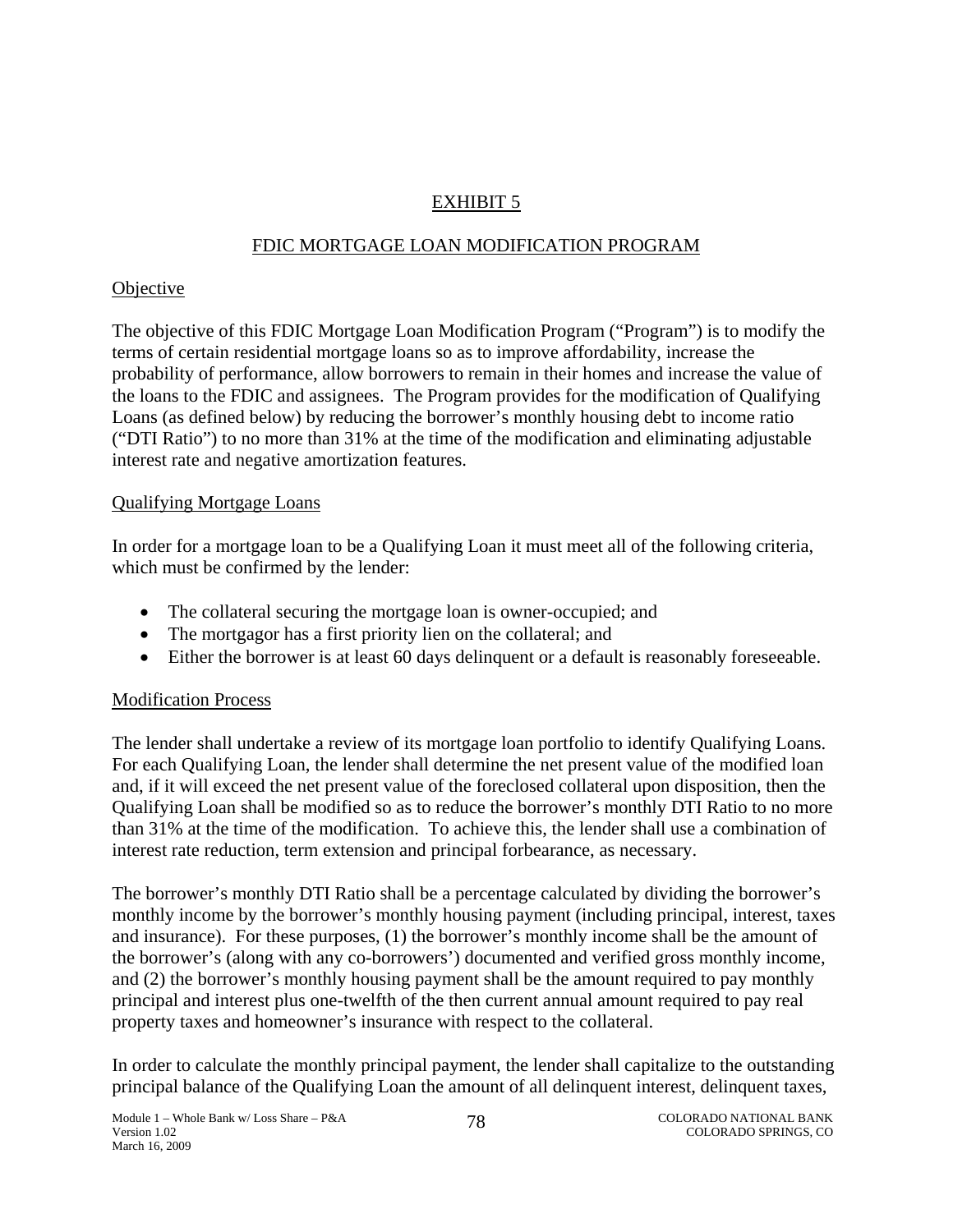past due insurance premiums, third party fees and (without duplication) escrow advances (such amount, the "Capitalized Balance").

In order to achieve the goal of reducing the DTI Ratio to 31%, the lender shall take the following steps in the following order of priority with respect to each Qualifying Loan:

- 1. Reduce the interest rate to the then current Freddie Mac Survey Rate for 30-year fixed rate mortgage loans, and adjust the term to 30 years.
- 2. If the DTI Ratio is still in excess of 31%, reduce the interest rate further, but no lower than 3%, until the DTI ratio of 31% is achieved.
- 3. If the DTI Ratio is still in excess of 31% after adjusting the interest rate to 3%, extend the remaining term of the loan by 10 years.
- 4. If the DTI Ratio is still in excess of 31%, calculate a new monthly payment (the "Adjusted Payment Amount") that will result in the borrower's monthly DTI Ratio not exceeding 31%. After calculating the Adjusted Payment Amount, the lender shall bifurcate the Capitalized Balance into two portions – the amortizing portion and the nonamortizing portion. The amortizing portion of the Capitalized Balance shall be the mortgage amount that will fully amortize over a 40-year term at an annual interest rate of 3% and monthly payments equal to the Adjusted Payment Amount. The non-amortizing portion of the Capitalized Balance shall be the difference between the Capitalized Balance and the amortizing portion of the Capitalized Balance. The lender shall forbear on collecting the non-amortizing portion of the Capitalized Balance, and such amount shall be due and payable only upon the earlier of (i) maturity of the modified loan, (ii) a sale of the property or (iii) a pay-off or refinancing of the loan. No interest shall be charged on the non-amortizing portion of the Capitalized Balance, but repayment shall be secured by a first lien on the collateral.

At the end of the five (5) year period, the interest rate on the modified loan shall adjust to the Freddie Mac Survey Rate as of the date of the loan modification, but subject to an annual adjustment cap of one percent (1%) per year. At that time, the monthly amount due by the borrower will also adjust to amortize fully the remaining Capitalized Balance (or, in any case in which the Capitalized Balance was bifurcated, the amortizing portion thereof) over the remaining term of the modified loan.

### Additional Modification Terms

In connection with the modification of any Qualifying Loan, the following additional requirements shall apply.

1. The lender shall not charge (and no borrower shall be required to pay) any modification, refinance or other similar fees or points in connection with the modification, nor shall any such fees, costs or charges be capitalized.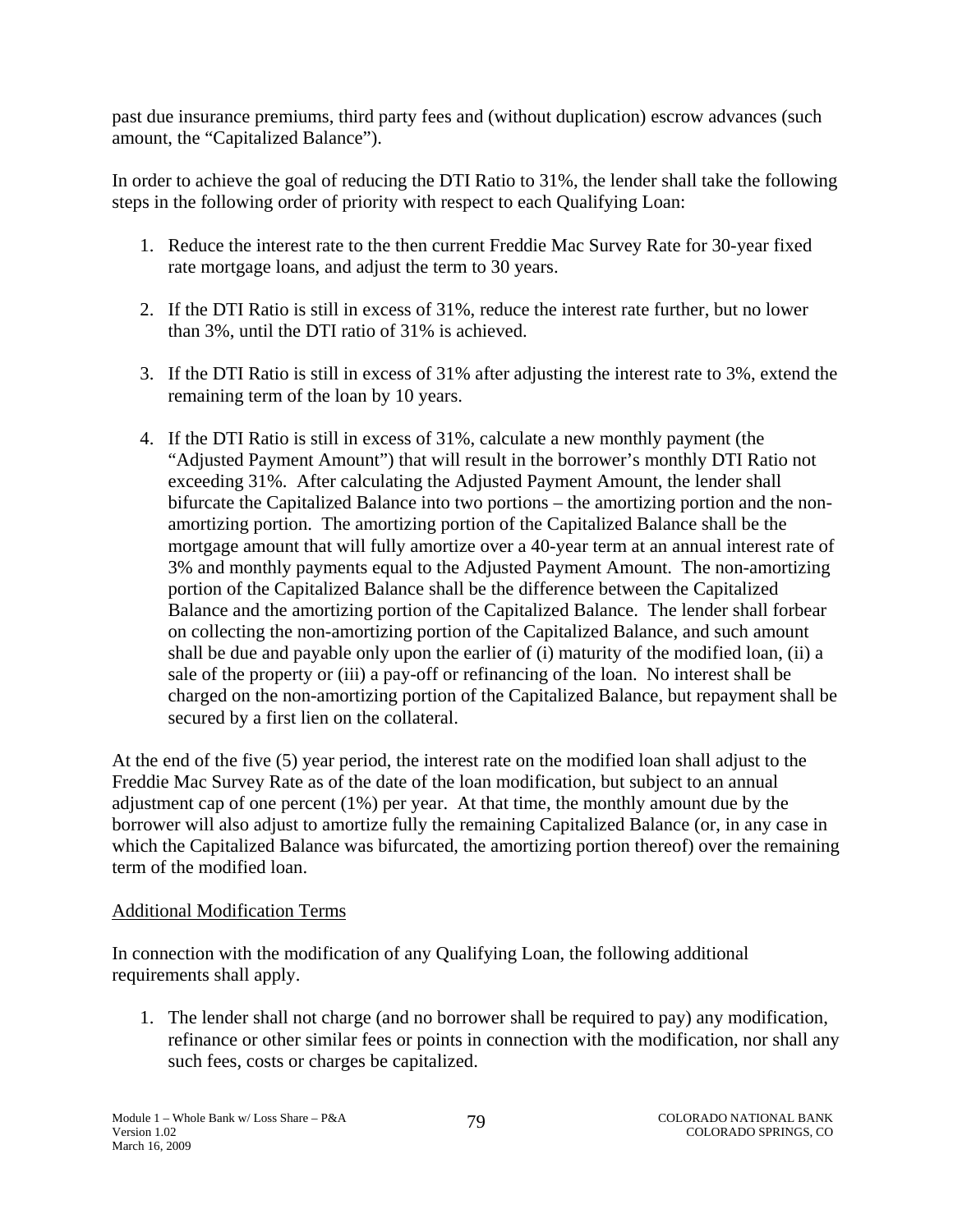- 2. Unpaid late fees and prepayment penalties otherwise chargeable to the borrower shall be waived.
- 3. Modified loans shall not include any prepayment penalties.
- 4. The lender shall establish an escrow account for the payment of future taxes and insurance premiums.

### Related Junior Lien Mortgage Loans

In cases where the lender holds a junior lien mortgage loan that is collateralized by the same property that collateralizes a Qualifying Loan that is modified as described above, the junior lien mortgage loan shall also be modified to enhance overall affordability to the borrower. At a minimum, the lender shall reduce the interest rate on the junior lien mortgage loan to no more than 2% per annum. Further modifications may be made at the lender's discretion as needed to support affordability and performance of the modified first lien Qualifying Loan.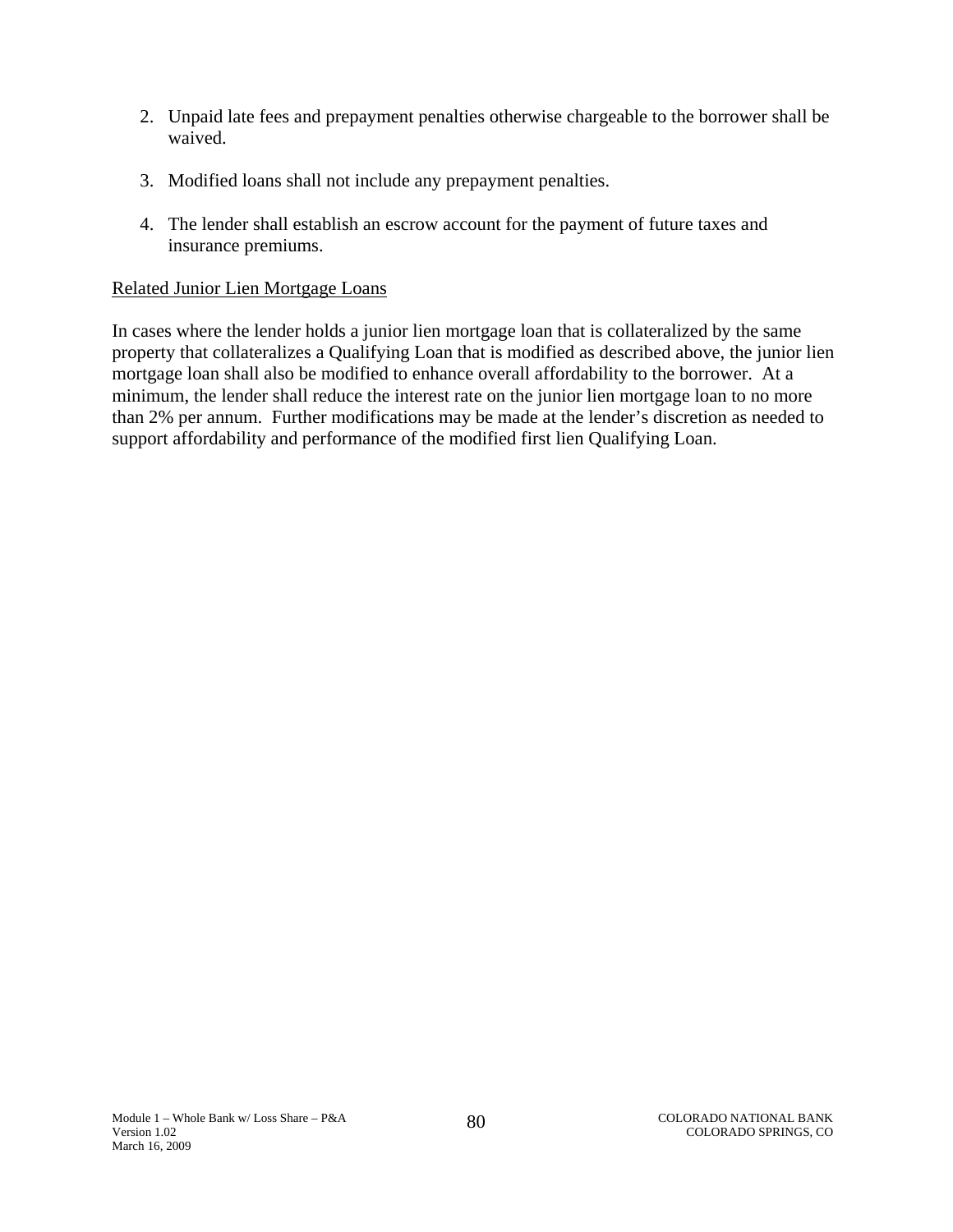#### **EXHIBIT 4.15B**

#### **NON-SINGLE FAMILY SHARED-LOSS AGREEMENT**

This agreement for reimbursement of loss sharing expenses on certain loans (the "Non-SF Shared-Loss Agreement") shall apply when the Assuming Bank purchases Shared-Loss Assets as that term is defined herein. The terms hereof shall modify and supplement, as necessary, the terms of the Purchase and Assumption Agreement to which this Non-SF Shared-Loss Agreement is attached as Exhibit 4.15B and incorporated therein. To the extent any inconsistencies may arise between the terms of the Purchase and Assumption Agreement and this Non-SF Shared-Loss Agreement with respect to the subject matter of this Non-SF Shared-Loss Agreement, the terms of this Non-SF Shared-Loss Agreement shall control. References in this Non-SF Shared-Loss Agreement to a particular Section shall be deemed to refer to a Section in this Non-SF Shared-Loss Agreement unless the context indicates that a Section of the Purchase and Assumption Agreement is intended.

### **ARTICLE I -- DEFINITIONS**

Capitalized terms used in this Non-SF Shared-Loss Agreement that are not defined in this Non-SF Shared-Loss Agreement are defined in the Agreement In addition to the terms defined above, defined below are certain additional terms relating to loss-sharing, as used in this Non-SF Shared-Loss Agreement.

**"AAA"** means the American Arbitration Association as provided in Section 2.1(f)(iii) of this Non-SF Shared-Loss Agreement.

**"Accrued Interest"** means, with respect to any Shared-Loss Loan, Permitted Advance or Shared-Loss Loan Commitment Advance at any time, the amount of earned and unpaid interest, taxes, credit life and/or disability insurance premiums (if any) payable by the Obligor accrued on or with respect to such Shared-Loss Loan, Permitted Advance or Shared-Loss Loan Commitment Advance, all as reflected on the Accounting Records of the Failed Bank or the Assuming Bank (as applicable); provided, that Accrued Interest shall not include any amount that accrues on or with respect to any Shared-Loss Loan, Permitted Advance or Shared-Loss Loan Commitment Advance after that Asset has been placed on non-accrual or nonperforming status by either the Failed Bank or the Assuming Bank (as applicable).

**"Additional ORE"** means Shared-Loss Loans that become Other Real Estate after Bank Closing Date.

**Examplicable Anniversary of the Commencement Date**" means the fifth (5th) anniversary of the Commencement Date.

**"Calendar Quarter"** means a quarterly period (a) for the first such period, beginning on the Commencement Date and ending on the last calendar day of either March, June, September or December, whichever is the first to occur after the Commencement Date, and (b) for quarterly periods thereafter, beginning on the first calendar day of the calendar month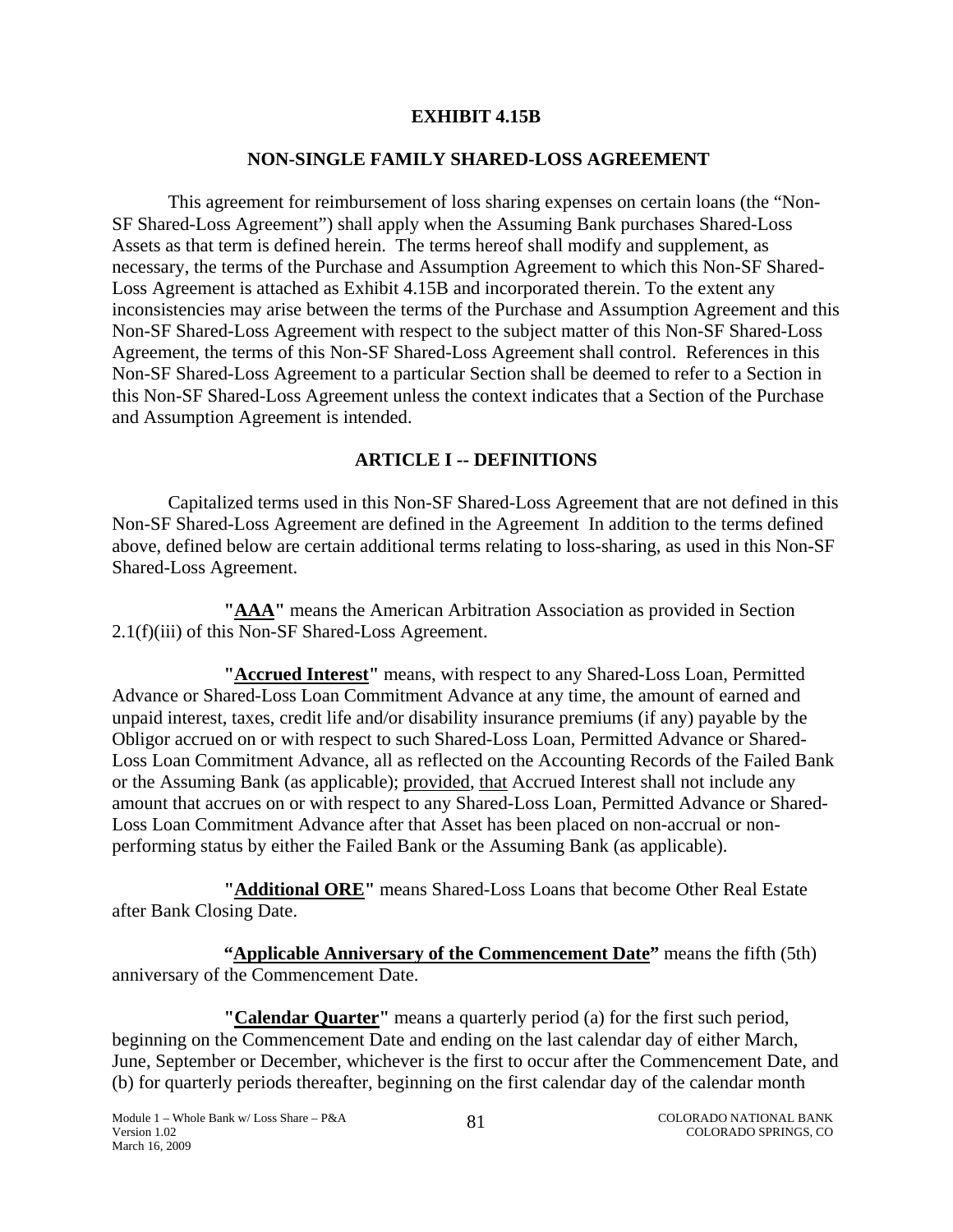immediately after the month that ended the prior period and ending on the last calendar day of each successive three-calendar-month period thereafter (i.e., each March, June, September and December, starting in the applicable order depending on the ending date of first such period) of any year.

**"Capitalized Expenditures"** means those expenditures that (i) would be capitalized under generally accepted accounting principles, and (ii) are incurred with respect to Other Real Estate, Additional ORE or Subsidiary ORE. Capitalized Expenditures shall not include expenses related to environmental conditions including, but not limited to, remediation, storage or disposal of any hazardous or toxic substances or any pollutant or contaminant.

**"Charge-Offs"** means, with respect to any Shared-Loss Assets for any period, an amount equal to the aggregate amount of loans or portions of loans classified as "Loss" under the Examination Criteria, including reversals or charge-offs of Accrued Interest and charge-offs of the principal amount of such assets net of unearned interest (including write-downs associated with Other Real Estate, Additional ORE, Subsidiary ORE or loan modification(s)) effected by the Assuming Bank during such period in accordance with the Examination Criteria and reflected on the Accounting Records of the Assuming Bank; provided, that: (i) the aggregate amount of Accrued Interest (including any reversals thereof) for the period after Bank Closing that shall be included in determining the amount of Charge-Offs for any Shared-Loss Loan shall not exceed ninety (90) days' Accrued Interest; (ii) no Charge-Off shall be taken with respect to any anticipated expenditure by the Assuming Bank until such expenditure is actually incurred; (iii) any financial statement adjustments made in connection with the purchase of any Assets pursuant to this Purchase and Assumption Agreement or any future purchase, merger, consolidation or other acquisition of the Assuming Bank shall not constitute "Charge-Offs"; and (iv) losses incurred on the sale or other disposition of Shared-Loss Assets to any Person (other than the sale or other disposition of Other Real Estate, Additional ORE or Subsidiary ORE to a Person other than an Affiliate of the Assuming Bank which is conducted in a commercially reasonable and prudent manner) shall not constitute Charge-Offs.

**"Commencement Date"** means the first calendar day following Bank Closing.

**"Consumer Loans"** means Loans to individuals for household, family and other personal expenditures (including United States and/or State-guaranteed student loans and extensions of credit pursuant to a credit card plan or debit card plan).

**"Environmental Assessment"** means an assessment of the presence, storage or release of any hazardous or toxic substance, pollutant or contaminant with respect to the collateral securing a Shared-Loss Loan that has been fully or partially charged off.

**"Examination Criteria"** means the loan classification criteria customarily employed by, or any applicable regulations of, the Assuming Bank's Chartering Authority.

**"Failed Bank Charge-Offs/Write-Downs"** means, with respect to any Asset, an amount equal to the aggregate amount of reversals or charge-offs of Accrued Interest and charge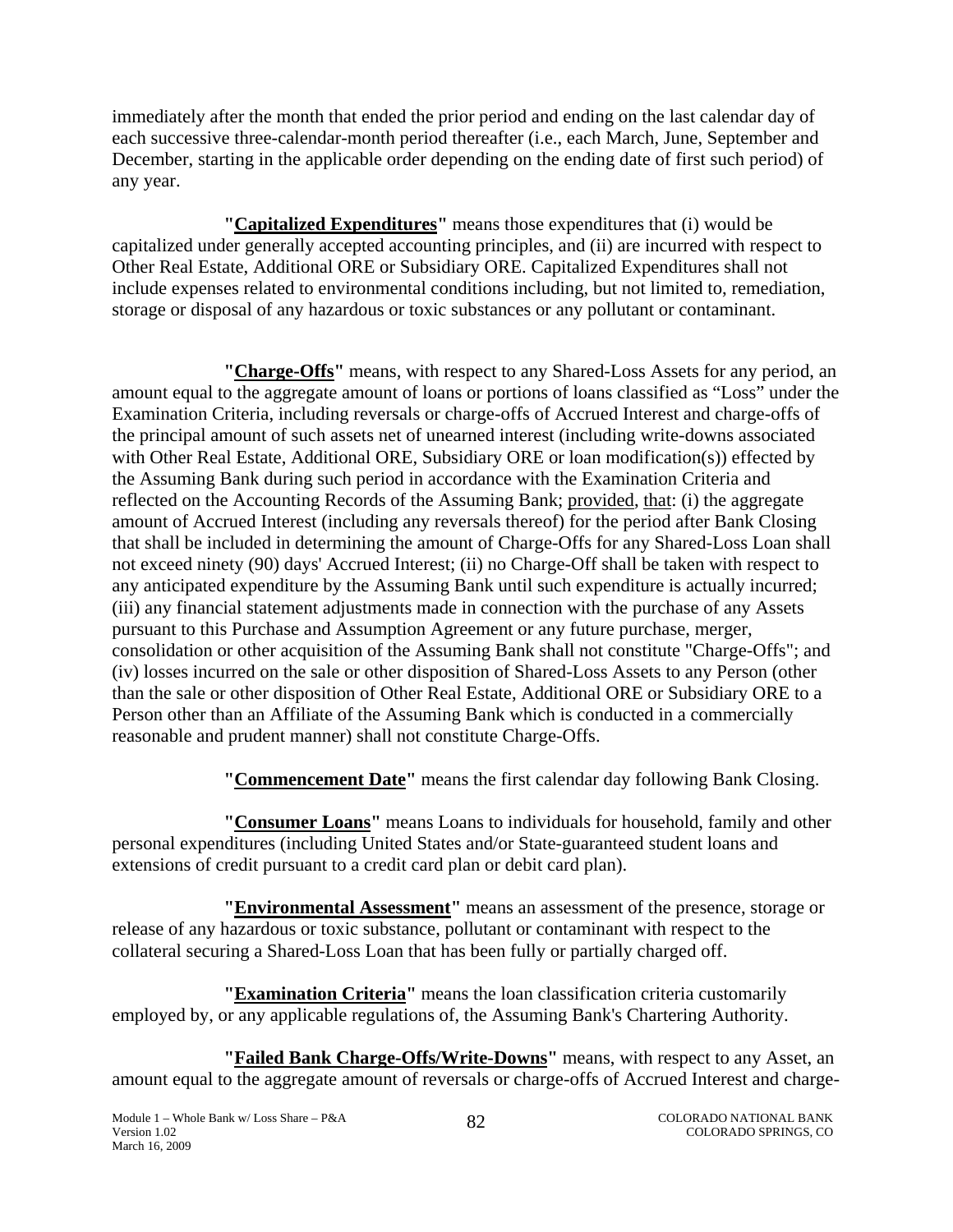offs and write-downs of principal effected by the Failed Bank with respect to that Asset as reflected on the Accounting Records of the Failed Bank.

**"FDIC Party"** has the meaning provided in Section 2.1(f)(ii) of this Non-SF Shared-Loss Agreement.

**"Home Equity Loans"** means Loans that constitute the funded portions of lines of credit secured by mortgages on one- to four-family residences or stock of cooperative housing associations.

**"Net Charge-Offs"** means, with respect to any period, an amount equal to the aggregate amount of Charge-Offs for such period less the amount of Recoveries for such period.

 SF Shared-Loss Agreement. **"Neutral Member"** has the meaning provided in Section 2.1(f)(ii) of this Non-

**"Non-Shared-Loss Loan Commitment"** means any Commitment other than a Shared-Loss Loan Commitment.

**"Notice of Dispute"** has the meaning provided in Section 2.1(f)(iii) of this Non-SF Shared-Loss Agreement.

**"ORE Subsidiary"** means any Subsidiary of the Assuming Bank that engages solely in holding, servicing, managing or liquidating interests of a type described in clause (A) of the definition of "Other Real Estate," which interests have arisen from the collection or settlement of a Shared-Loss Loan.

**"Other Real Estate"** means all of the following (including any of the following fully or partially charged off the books and records of the Failed Bank or the Assuming Bank) that (i) are owned by the Failed Bank as of Bank Closing and are purchased pursuant to the Agreement or (ii) have arisen subsequent to Bank Closing from the collection or settlement by the Assuming Bank of a Shared-Loss Loan:

(A) all interests in real estate (other than Bank Premises and Fixtures), including but not limited to mineral rights, leasehold rights, condominium and cooperative interests, air rights and development rights; and

(B) all other assets (whether real or personal property) acquired by foreclosure or in full or partial satisfaction of judgments or indebtedness.

**"Permitted Advance"** means an advance of funds by the Assuming Bank with respect to a Shared-Loss Loan, or the making of a legally binding commitment by the Assuming Bank to advance funds with respect to a Shared-Loss Loan, that (i) in the case of such an advance, is actually made, and, in the case of such a commitment, is made and all of the proceeds thereof actually advanced, within one (1) year after the Commencement Date, (ii) does not cause the sum of (A) the book value of such Shared-Loss Loan as reflected on the Accounting Records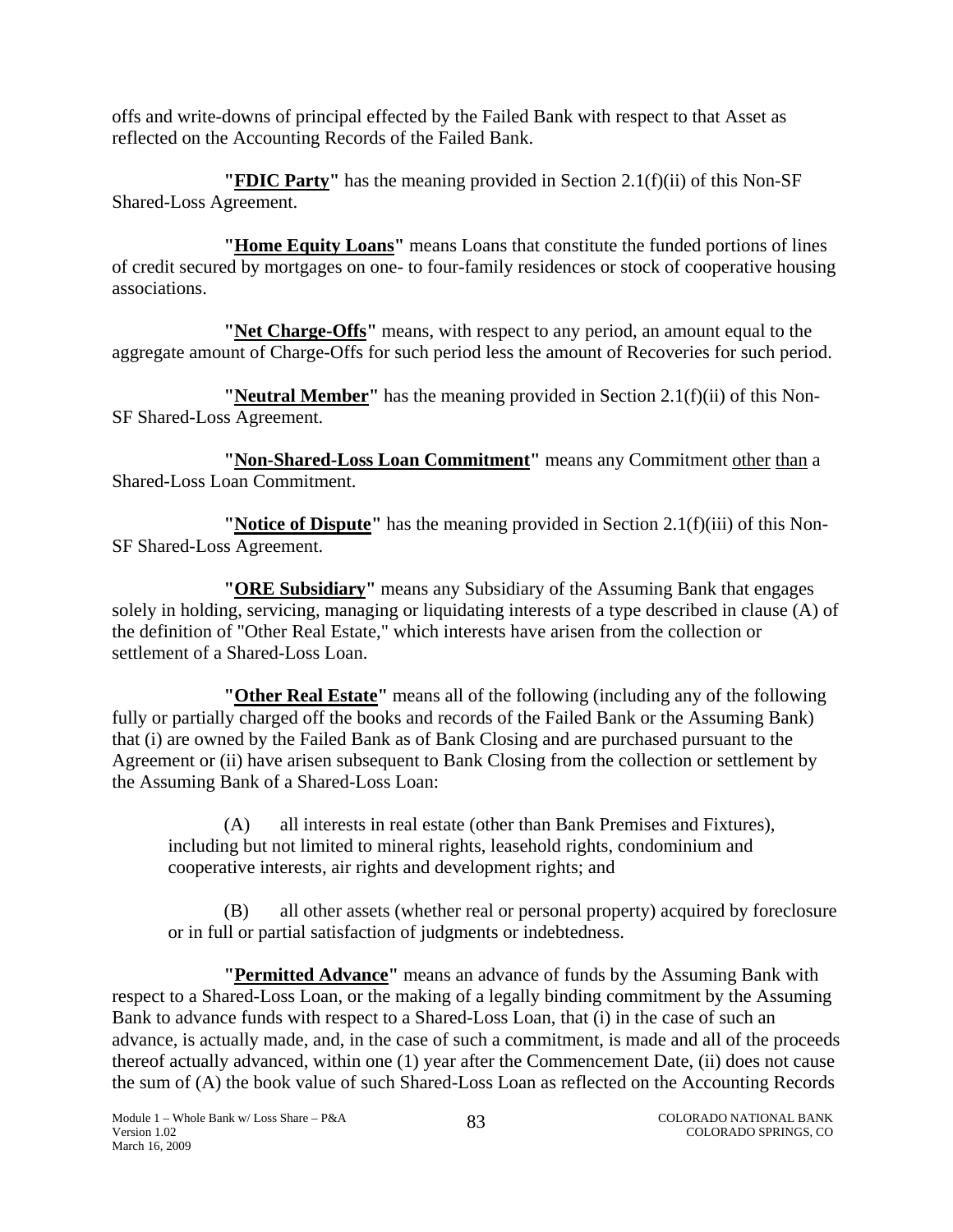of the Assuming Bank after any such advance has been made by the Assuming Bank plus (B) the unfunded amount of any such commitment made by the Assuming Bank related thereto, to exceed 110% of the Book Value of such Shared-Loss Loan, (iii) is not made with respect to a Shared-Loss Loan with respect to which (A) there exists a related Shared-Loss Loan Commitment or (B) the Assuming Bank has taken a Charge-Off and (iv) is made in good faith, is supported at the time it is made by documentation in the Credit Files and conforms to and is in accordance with the applicable requirements set forth in Article III of this Non-SF Shared-Loss Agreement and with the then effective written internal credit policy guidelines of the Assuming Bank; provided, that the limitations in subparagraphs (i), (ii) and (iii) of this definition shall not apply to any such action (other than to an advance or commitment related to the remediation, storage or final disposal of any hazardous or toxic substance, pollutant or contaminant) that is taken to preserve or secure the value of the collateral for such Shared-Loss Loan.

**"Permitted Amendment"** means, with respect to any Shared-Loss Loan Commitment or Shared-Loss Loan, any amendment, modification, renewal or extension thereof, or any waiver of any term, right, or remedy thereunder, made by the Assuming Bank in good faith and otherwise in accordance with the applicable requirements set forth in Article III of this Non-SF Shared-Loss Agreement and the then effective written internal credit policy guidelines of the Assuming Bank; provided, that:

(i) with respect to a Shared-Loss Loan Commitment or a Shared-Loss Loan that is not a revolving line of credit, no such amendment, modification, renewal, extension, or waiver, except as allowed under the definition of Permitted Advance, shall operate to increase the amount of principal (A) then remaining available to be advanced by the Assuming Bank under the Shared-Loss Loan Commitment or (B) then outstanding under the Shared-Loss Loan;

(ii) with respect to a Shared-Loss Loan Commitment or a Shared-Loss Loan that is a revolving line of credit, no such amendment, modification, renewal, extension, or waiver, except as allowed under the definition of Permitted Advance, shall operate to increase the maximum amount of principal authorized as of Bank Closing to be outstanding at any one time under the underlying revolving line of credit relationship with the debtor (regardless of the extent to which such revolving line of credit may have been funded as of Bank Closing or may subsequently have been funded and/or repaid); and

(iii) no such amendment, modification, renewal, extension or waiver shall extend the term of such Shared-Loss Loan Commitment or Shared-Loss Loan beyond the end of the final Shared-Loss Quarter unless the term of such Shared-Loss Loan Commitment or Shared-Loss Loan as existed on Bank Closing was beyond the end of the final Shared-Loss Quarter, in which event no such amendment, modification, renewal, extension or waiver shall extend such term beyond the term as existed as of Bank Closing.

**"Quarterly Certificate"** has the meaning provided in Section 2.1(a)(i) of this Non-SF Shared-Loss Agreement.

**"Recoveries"** (I)(A) In addition to any sums to be applied as Recoveries pursuant to subparagraph (II) below, "Recoveries" means, with respect to any period, the sum of (without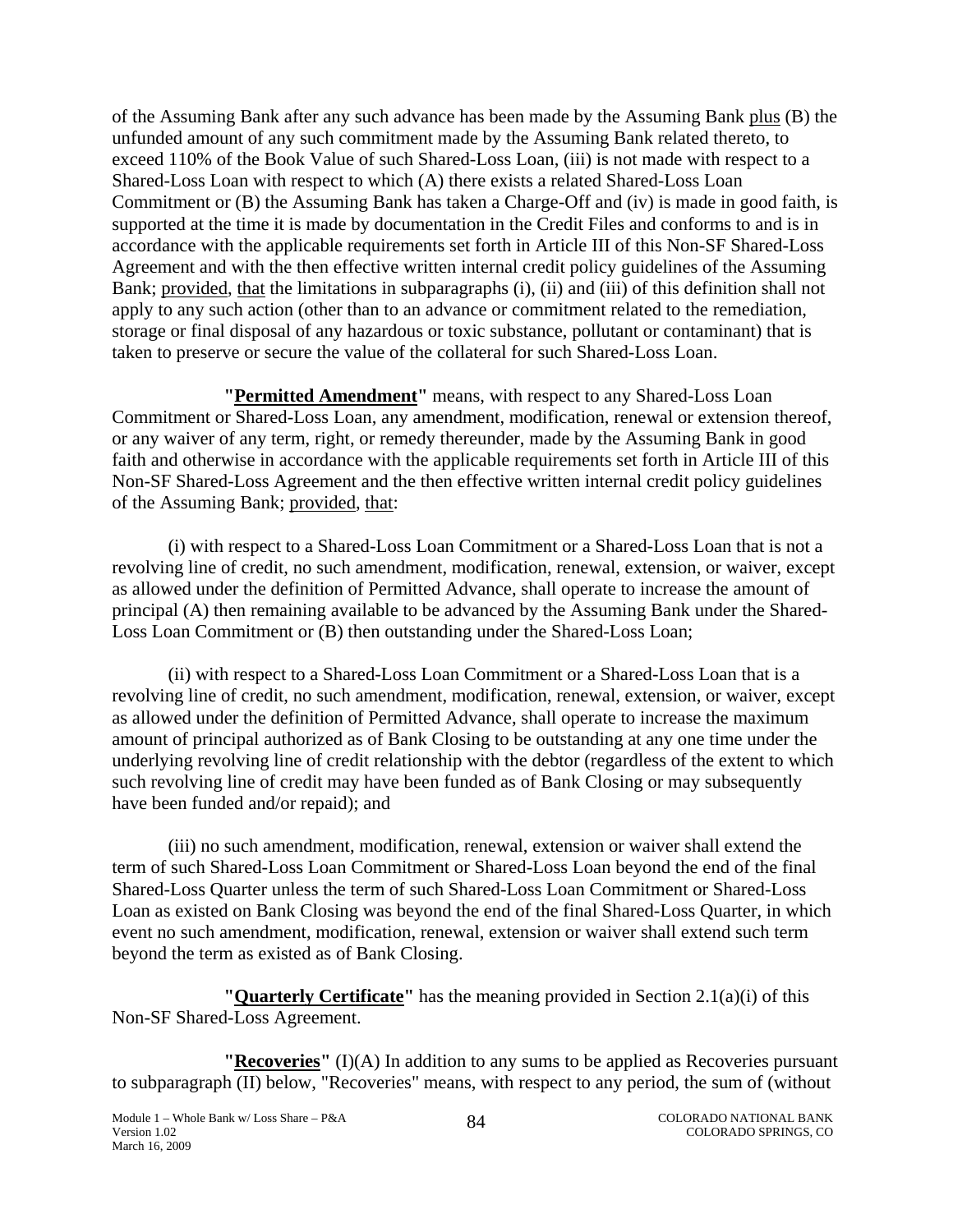duplication):

Shared-Loss Quarter; plus (i) the amount of collections during such period by the Assuming Bank on Charge-Offs of Shared-Loss Assets effected by the Assuming Bank prior to the end of the final

(ii) the amount of collections during such period by the Assuming Bank on Failed Bank Charge-Offs/Write-Downs; plus

(iii) the amount of gain on any sale or other disposition during such period by the Assuming Bank of Shared Loss Loans, Other Real Estate, Additional ORE or Subsidiary ORE (provided, that the amount of any such gain included in Recoveries shall not exceed the aggregate amount of the related Failed Bank Charge-Offs/Write-Downs and Charge-Offs taken and any related Reimbursable Expenses and Recovery Expenses); plus

(iv) the amount of collections during such period by the Assuming Bank of any Reimbursable Expenses or Recovery Expenses; plus

(v) the amount of any fee or other consideration received by the Assuming Bank during or prior to such period in connection with any amendment, modification, renewal, extension, refinance, restructure, commitment or other similar action taken by the Assuming Bank with respect to an Asset with respect to which there exists a Failed Bank Charge-Off/Write-Down or a Shared-Loss Loan as to which a Charge-Off has been effected by the Assuming Bank during or prior to such period (provided, that the amount of any such fee or other consideration included in Recoveries shall not exceed the aggregate amount of the related Failed Bank Charge-Offs/Write-Downs and Charge-Offs taken and any related Reimbursable Expenses and Recovery Expenses).

(I)(B) For the purpose of determining the amounts to be applied as Recoveries pursuant to subparagraph (I)(A) above, the Assuming Bank shall apply amounts received on the Assets that are not otherwise applied to reduce the book value of principal of a Shared-Loss Loan (or, in the case of Other Real Estate, Additional ORE, Subsidiary ORE and Capitalized Expenditures, that are not otherwise applied to reduce the book value thereof) in the following order: first to Charge-Offs and Failed Bank Charge-Offs/Write Downs; then to Reimbursable Expenses and Recovery Expenses; then to interest income; and then to other expenses incurred by the Assuming Bank.

(II) If there occurs an amendment, modification, renewal, extension, refinance, restructure, commitment, sale or other similar action with respect to a Shared-Loss Loan as to which there exists a Failed Bank Charge-Off/Write Down or as to which a Charge-Off has been effected by the Assuming Bank during or prior to such period, and if, as a result of such occurrence, the Assuming Bank recognizes any interest income for financial accounting purposes on that Shared-Loss Loan, then "Recoveries" shall also include the portion of the total amount of any such interest income recognized by the Assuming Bank which is derived by multiplying: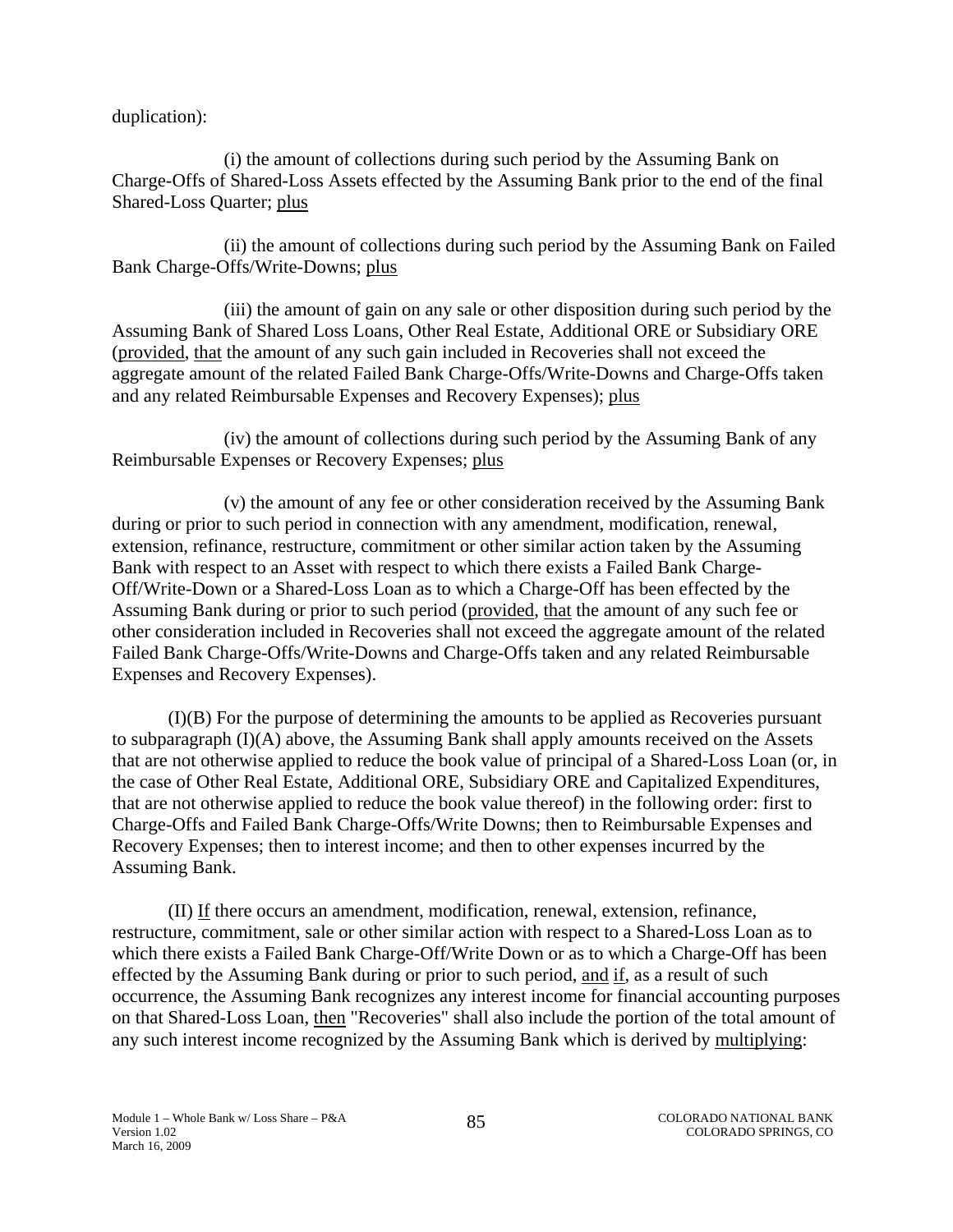(A) the total amount of any such interest income recognized by the Assuming Bank during such period with respect to that Shared-Loss Loan as described above, by

(B) a fraction, the numerator of which is the aggregate principal amount (excluding reversals or charge-offs of Accrued Interest) of all such Failed Bank Charge-Offs/Write-Downs and Charge-Offs effected by the Assuming Bank with respect to that Shared-Loss Loan plus the principal amount of that Shared-Loss Loan that has not yet been chargedoff but has been placed on nonaccrual status, all of which occurred at any time prior to or during the period in which the interest income referred to in subparagraph  $(II)(A)$ immediately above was recognized, and the denominator of which is the total amount of principal indebtedness (including all such prior Failed Bank Charge-Offs/Write-Downs and Charge-Offs as described above) due from the Obligor on that Shared-Loss Loan as of the end of such period;

provided, however, that the amount of any interest income included as Recoveries for a particular Shared-Loss Loan shall not exceed the aggregate amount of (a) Failed Bank Charge-Offs/Write-Downs, (b) Charge-Offs effected by the Assuming Bank during or prior to the period in which the amount of Recoveries is being determined, plus (c) any Reimbursable Expenses and Recovery Expenses paid to the Assuming Bank pursuant to this Non-SF Shared-Loss Agreement during or prior to the period in which the amount of Recoveries is being determined, all with respect to that particular Shared-Loss Loan; and, provided, further, that any collections on any such Shared-Loss Loan that are not applied to reduce book value of principal or recognized as interest income shall be applied pursuant to subparagraph (I) above.

(III) Notwithstanding subparagraphs (I) and (II) above, the term "Recoveries" shall not include: (a) any amounts paid to the Assuming Bank by the Receiver pursuant to Section 2.1 of this Non-SF Shared-Loss Agreement, (b) amounts received with respect to Charge-Offs effected by the Assuming Bank after the final Shared-Loss Quarter, (c) after the final Shared-Loss Quarter, income received by the Assuming Bank from the operation of, and any gains recognized by the Assuming Bank on the disposition of, Other Real Estate, Additional ORE or Subsidiary ORE (such income and gains being hereinafter together referred to as "ORE Income"), except to the extent that aggregate ORE Income exceeds the aggregate expenses paid to third parties by the Assuming Bank after the final Shared-Loss Quarter to manage, operate and maintain Other Real Estate, Additional ORE or Subsidiary ORE (such expenses being hereinafter referred to as "ORE Expenses"). In determining the extent aggregate ORE Income exceeds aggregate ORE Expenses for any Recovery Quarter as set forth immediately above in subparagraph (c), the Assuming Bank will subtract (i) ORE Expenses paid to third parties during such Recovery Quarter (provided, that, in the case of the final Recovery Quarter only, the Assuming Bank will subtract ORE Expenses paid to third parties from the beginning of the final Recovery Quarter up to the date the Assuming Bank is required to deliver the final Quarterly Certificate pursuant to this Non-SF Shared-Loss Agreement) from (ii) ORE Income received during such Recovery Quarter, to calculate net ORE income ("Net ORE Income") for that Recovery Quarter. If the amount of Net ORE Income so calculated for a Recovery Quarter is positive, such amount shall be reported as Recoveries on the Quarterly Certificate for such Recovery Quarter. If the amount of Net ORE Income so calculated for a Recovery Quarter is negative ("Net ORE Loss Carryforward"), such amount shall be added to any ORE Expenses paid to third parties in the next succeeding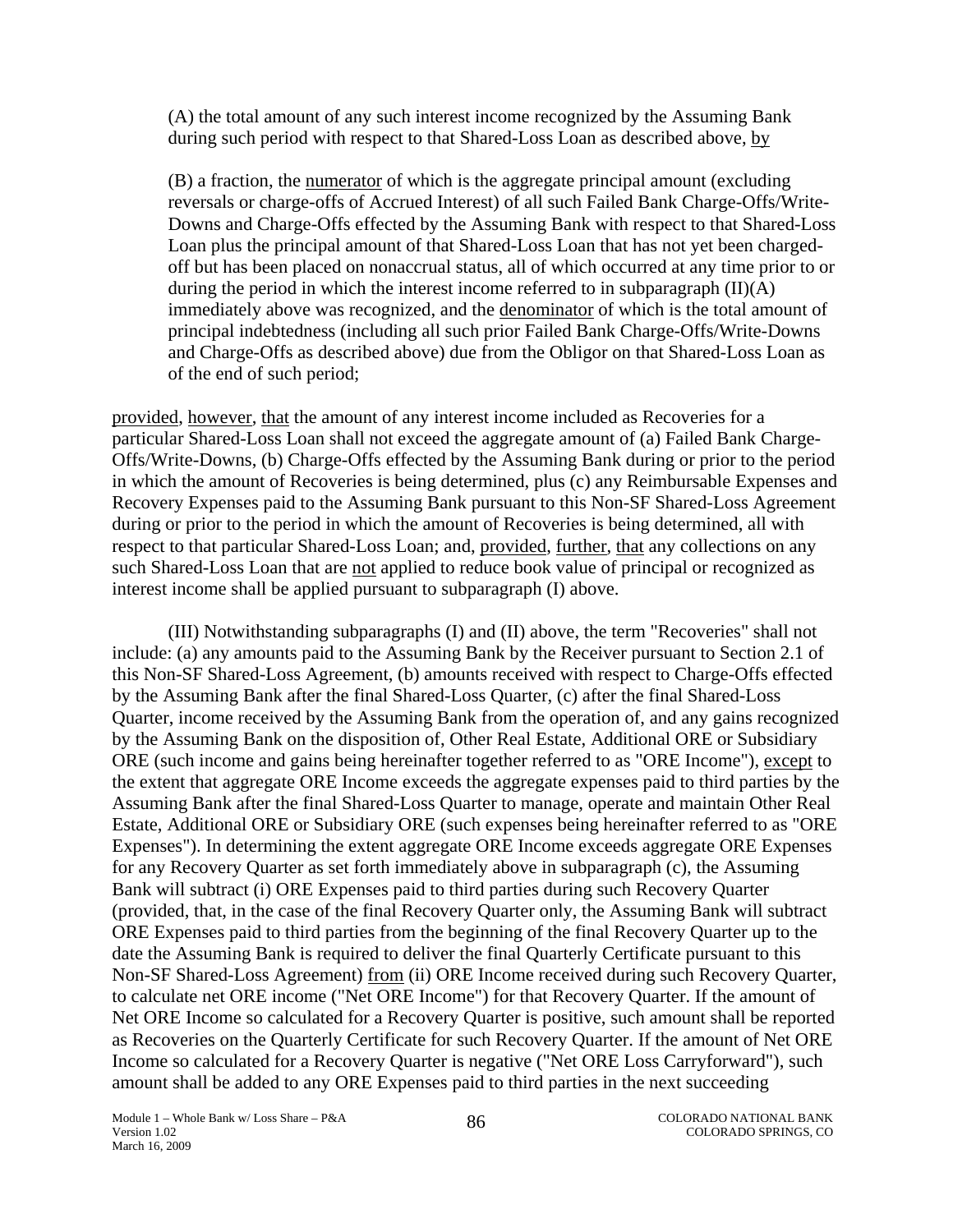Recovery Quarter, which sum shall then be subtracted from ORE Income for that next succeeding Recovery Quarter, for the purpose of determining the amount of Net ORE Income (or, if applicable, Net ORE Loss Carryforward) for that next succeeding Recovery Quarter. If, as of the end of the final Recovery Quarter, a Net ORE Loss Carryforward exists, then the amount of the Net ORE Loss Carryforward that does not exceed the aggregate amount of Net ORE Income reported as Recoveries on Quarterly Certificates for all Recovery Quarters may be included as a Recovery Expense on the Quarterly Certificate for the final Recovery Quarter.

**"Recovery Amount"** has the meaning provided in Section 2.1(b)(ii) of this Non-SF Shared-Loss Agreement.

**"Recovery Expenses"** means, for any Recovery Quarter, the amount of actual, reasonable and necessary out-of-pocket expenses (other than Capitalized Expenditures) paid to third parties (other than Affiliates of the Assuming Bank) by the Assuming Bank, as limited by Sections 3.2(c) and (d) of Article III to this Non-SF Shared-Loss Agreement, to recover amounts owed with respect to (i) any Shared-Loss Asset as to which a Charge-Off was effected prior to the end of the final Shared-Loss Quarter (provided that such amounts were incurred no earlier than the date the first Charge-Off on such Shared-Loss Asset was reflected on the Accounting Records of the Assuming Bank), and (ii) Failed Bank Charge-Offs/Write-Downs (including, in each case, expenses related to an Environmental Assessment but excluding (A) any other expenses related to such environmental conditions including, but not limited to, the remediation, storage or final disposal of any such hazardous or toxic substance, or any such pollutant or contaminant and (B) expenses related to any lender liability claims or actions, including but not limited to, such claims or actions arising from environmental conditions); provided, that, so long as income with respect to a Shared-Loss Loan is being pro-rated pursuant to the arithmetical formula in subsection (II) of the definition of "Recoveries", the term "Recovery Expenses" shall not include that portion of any such expenses paid during such Recovery Quarter to recover any amounts owed on that Shared-Loss Loan that is derived by:

subtracting (1) the product derived by multiplying:

(A) the total amount of any such expenses paid by the Assuming Bank during such Recovery Quarter with respect to that Shared-Loss Loan, by

(B) a fraction, the numerator of which is the aggregate principal amount (excluding reversals or charge-offs of Accrued Interest) of all such Failed Bank Charge-Offs/Write-Downs and Charge-Offs effected by the Assuming Bank with respect to that Shared-Loss Loan plus the principal amount of that Shared-Loss Loan that has not yet been charged-off but has been placed on nonaccrual status, all of which occurred at any time prior to or during the period in which the interest income referred to in subparagraph (II)(A) of the definition of "Recoveries" was recognized, and the denominator of which is the total amount of principal indebtedness (including all such prior Failed Bank Charge-Offs/Write-Downs and Charge-Offs as described above) due from the Obligor on that Shared-Loss Loan as of the end of such period;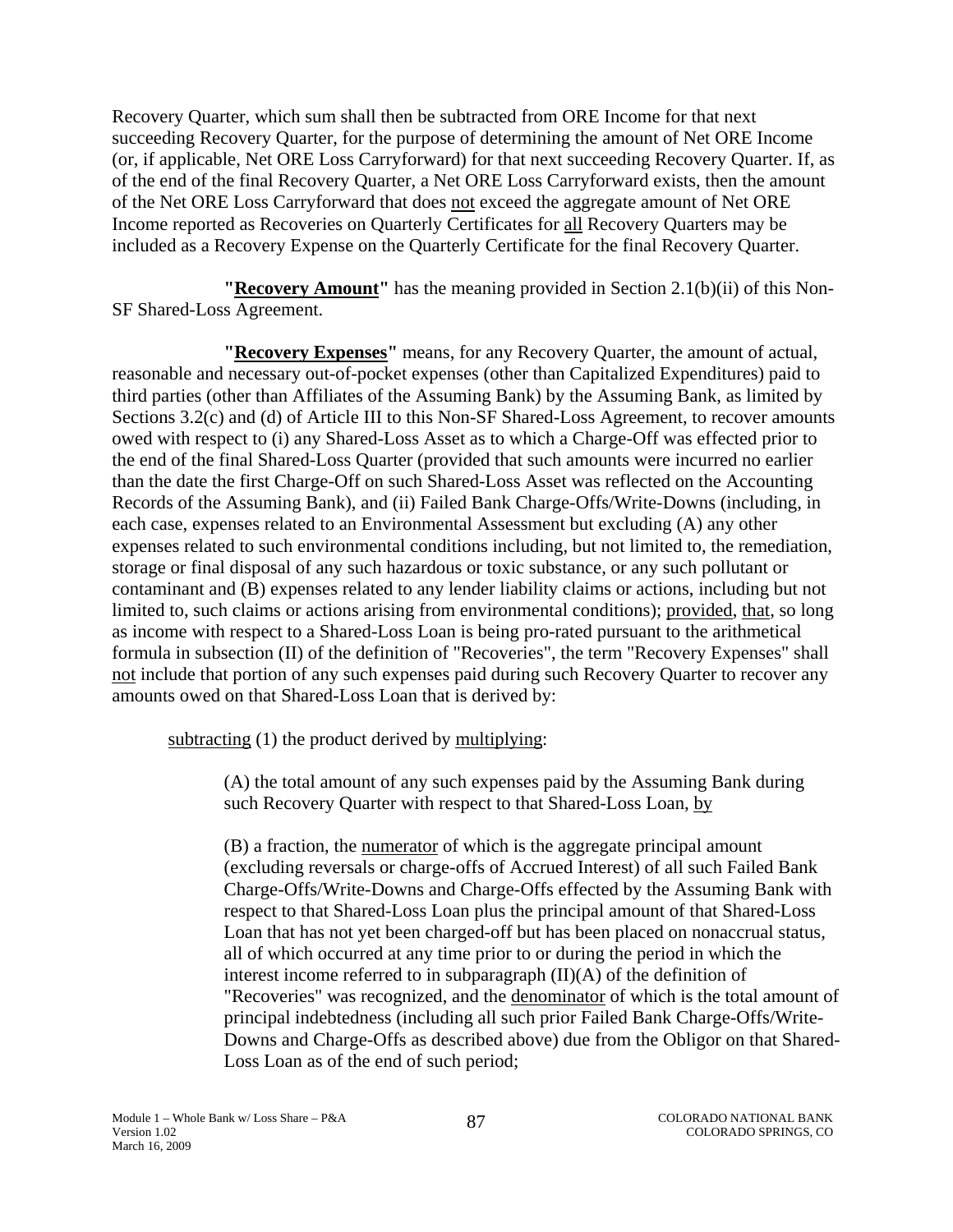from (2) the total amount of any such expenses paid during that Recovery Quarter with respect to that Shared-Loss Loan.

**"Recovery Quarter"** has the meaning provided in Section 2.1(a)(ii) of this Non-SF Shared-Loss Agreement.

**"Reimbursable Expenses"** means, for any Shared-Loss Quarter, the amount of actual, reasonable and necessary out-of-pocket expenses (other than Capitalized Expenditures) paid to third parties (other than Affiliates of the Assuming Bank) by the Assuming Bank, as limited by Sections 3.2(c) and (d) of Article III of this Non-SF Shared-Loss Agreement, to:

(i) recover amounts owed with respect to any Shared-Loss Asset as to which a Charge-Off has been effected prior to the end of the final Shared-Loss Quarter (provided that such amounts were incurred no earlier than the date the first Charge-Off on such Shared-Loss Asset was reflected on the Accounting Records of the Assuming Bank) and recover amounts owed with respect to Failed Bank Charge-Offs/Write-Downs (including, in each case, expenses related to an Environmental Assessment but excluding (A) any other expenses related to such environmental conditions including, but not limited to, the remediation, storage or final disposal of any such hazardous or toxic substance, or any such pollutant or contaminant and (B) expenses related to any lender liability claims or actions, including but not limited to, such claims or actions arising from environmental conditions); provided, that, so long as income with respect to a Shared-Loss Loan is being pro-rated pursuant to the arithmetical formula in subsection (II) of the definition of "Recoveries", the term "Reimbursable Expenses" shall not include that portion of any such expenses paid during such Shared-Loss Quarter to recover any amounts owed on that Shared-Loss Loan that is derived by:

subtracting (1) the product derived by multiplying:

(A) the total amount of any such expenses paid by the Assuming Bank during such Shared-Loss Quarter with respect to that Shared-Loss Loan, by

(B) a fraction, the numerator of which is the aggregate principal amount (excluding reversals or charge-offs of Accrued Interest) of all such Failed Bank Charge-Offs/Write-Downs and Charge-Offs effected by the Assuming Bank with respect to that Shared-Loss Loan plus the principal amount of that Shared-Loss Loan that has not yet been charged-off but has been placed on nonaccrual status, all of which occurred at any time prior to or during the period in which the interest income referred to in subparagraph  $(II)(A)$  of the definition of "Recoveries" was recognized, and the denominator of which is the total amount of principal indebtedness (including all such prior Failed Bank Charge-Offs/Write-Downs and Charge-Offs as described above) due from the Obligor on that Shared-Loss Loan as of the end of such period;

from (2) the total amount of any such expenses paid during that Shared-Loss Quarter with respect to that Shared-Loss Loan; and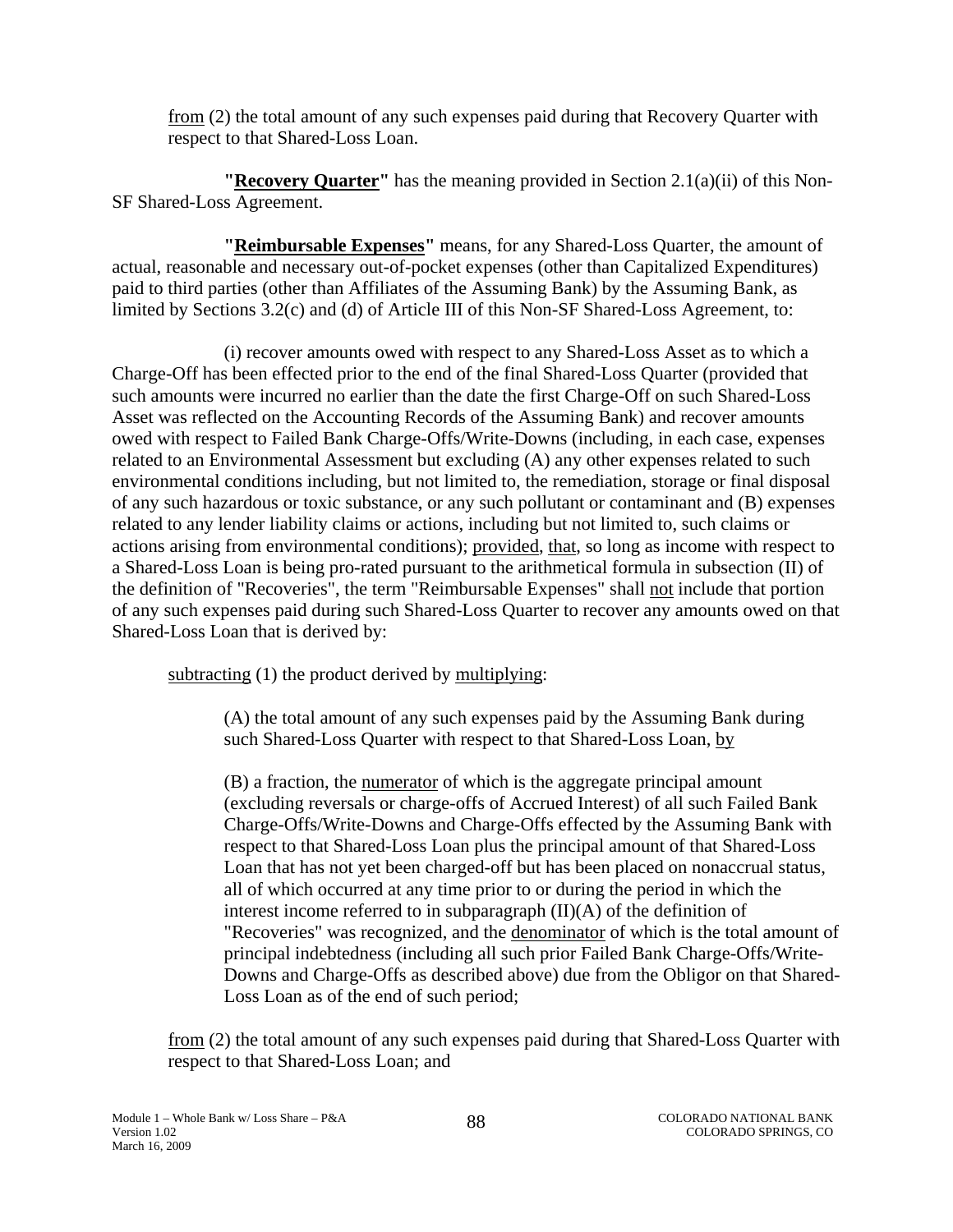(ii) manage, operate or maintain Other Real Estate, Additional ORE or Subsidiary ORE less the amount of any income received by the Assuming Bank during such Shared-Loss Quarter with respect to such Other Real Estate, Additional ORE or Subsidiary ORE (which resulting amount under this clause (ii) may be negative).

**"Residential Mortgage Loans"** means Loans, excluding advances made pursuant to Home Equity Loans, that are secured by mortgages on one- to four-family residences or stock of cooperative housing associations.

**"Review Board"** has the meaning provided in Section 2.1(f)(i) of this Non-SF Shared-Loss Agreement.

**"Shared-Loss Amount"** has the meaning provided in Section 2.1(b)(i) of this Non-SF Shared-Loss Agreement.

 in which such interest accrued. **"Shared-Loss Asset Repurchase Price"** means, with respect to any Shared-Loss Asset, which shall be determined by the Receiver, the principal amount thereof due from an Obligor (including, subject to the limitations discussed below, the amount of any Accrued Interest) stated on the Accounting Records of the Assuming Bank, as of the date as of which the Shared-Loss Asset Repurchase Price is being determined (regardless, in the case of a Shared-Loss Loan, of the Legal Balance thereof); provided, that (i) in the case of a Shared-Loss Loan there shall be excluded from such amount the amount of any Accrued Interest accrued on or with respect to such Shared-Loss Loan prior to the ninety (90)-day period ending on the day prior to the purchase date determined pursuant to Sections  $2.1(e)(i)$  or  $2.1(e)(iii)$  of this Non-SF Shared-Loss Agreement, except to the extent such Accrued Interest was included in the Book Value of such Shared-Loss Loan, and (ii) any collections on a Shared-Loss Loan received by the Assuming Bank after the purchase date applicable to such Shared-Loss Loan shall be applied (without duplication) to reduce the Shared-Loss Asset Repurchase Price of such Shared-Loss Loan on a dollar-for-dollar basis. For purposes of determining the amount of unpaid interest which accrued during a given period with respect to a variable-rate Shared-Loss Loan, all collections of interest shall be deemed to be applied to unpaid interest in the chronological order

**"Shared-Loss Assets"** means Shared-Loss Loans, Other Real Estate purchased by the Assuming Bank, Additional ORE, Subsidiary ORE and Capitalized Expenditures.

# **"Shared-Loss Loan Commitment"** means:

(i) any Commitment to make a further extension of credit or to make a further advance with respect to an existing Shared-Loss Loan; and

(ii) any Shared-Loss Loan Commitment (described in subparagraph (i) immediately preceding) with respect to which the Assuming Bank has made a Permitted Amendment.

**"Shared-Loss Loan Commitment Advance"** means an advance pursuant to a Shared-Loss Loan Commitment with respect to which the Assuming Bank has not made a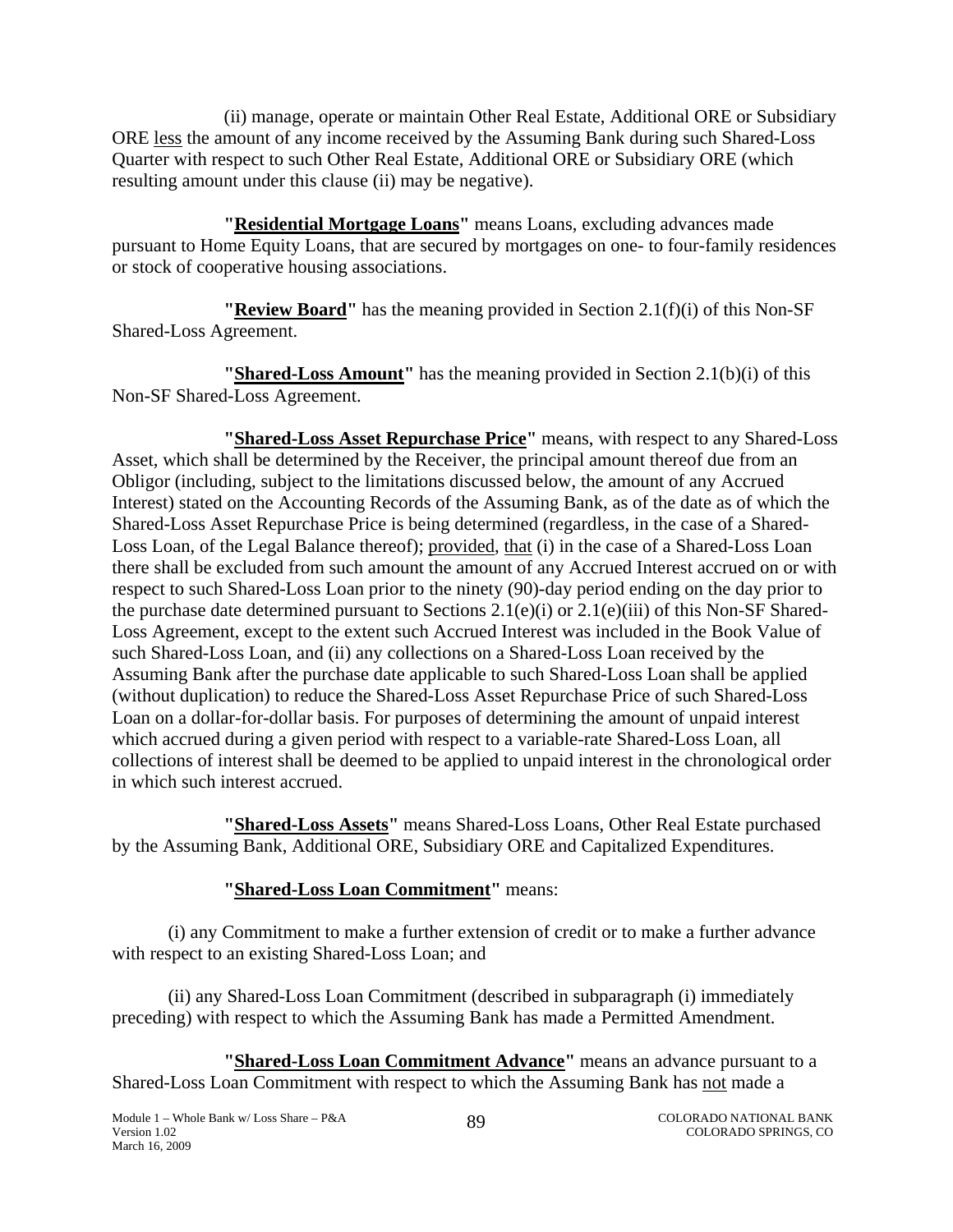Permitted Advance.

# **"Shared-Loss Loans"** means:

(i)(A) Loans purchased by the Assuming Bank pursuant to the Agreement set forth on Exhibit 4.15(b) (B) New Shared-Loss Loans purchased by the Assuming Bank pursuant to the Agreement, (C) Permitted Advances and (D) Shared-Loss Loan Commitment Advances, if any; provided, that Shared-Loss Loans shall not include Loans, New Shared-Loss Loans, Permitted Advances and Shared-Loss Loan Commitment Advances with respect to which an Acquired Subsidiary, or a constituent Subsidiary thereof, is an Obligor; and

(ii) any Shared-Loss Loans (described in subparagraph (i) immediately preceding) with respect to which the Assuming Bank has made a Permitted Amendment.

**"Shared-Loss Payment Trigger"** means when the sum of the Cumulative Loss Amount under the Single Family Shared-Loss Agreement and the cumulative Net Charge-Offs under this Non-SF Shared-Loss Agreement, exceeds the First Loss Tranche.

**"Shared-Loss Quarter"** has the meaning provided in Section 2.1(a)(i) of this Non-SF Shared-Loss Agreement.

**"Stated Threshold"** means total losses under the shared loss agreements in the amount of \$15,000,000.00.

**"Subsidiary ORE"** means all assets owned by ORE Subsidiaries that would constitute Additional ORE if such assets were on the books of the Assuming Bank.

**"Termination Date"** means the eighth (8th) anniversary of the Commencement Date.

# **ARTICLE II** -- **SHARED-LOSS ARRANGEMENT**

# **2.1 Shared-Loss Arrangement.**

**(a) Quarterly Certificates.** (i) Not later than thirty (30) days after the end of each Calendar Quarter from and including the initial Calendar Quarter to and including the Calendar Quarter in which the Applicable Anniversary of the Commencement Date falls (each of such Calendar Quarters being referred to herein as a "Shared-Loss Quarter"), the Assuming Bank shall deliver to the Receiver a certificate, signed by the Assuming Bank's chief executive officer and its chief financial officer, setting forth in such form and detail as the Receiver may specify (a "Quarterly Certificate"):

> (A) the amount of Charge-Offs, the amount of Recoveries and the amount of Net Charge-Offs (which amount may be negative) during such Shared-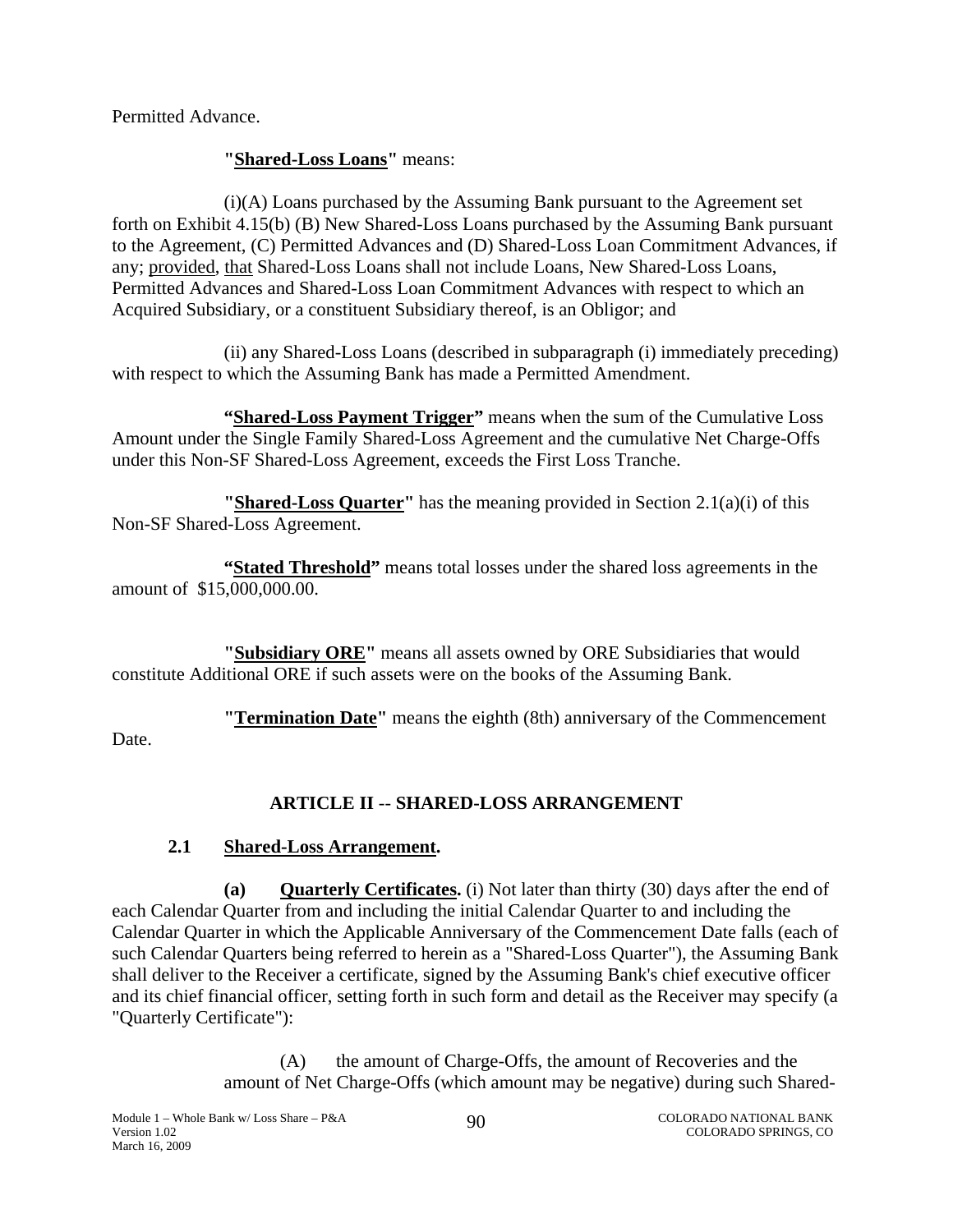Loss Quarter with respect to the Shared-Loss Assets (and for Recoveries, with respect to the Assets for which a charge-off was effected by the Failed Bank prior to Bank Closing); and

(B) the aggregate amount of Reimbursable Expenses (which amount may be negative) during such Shared-Loss Quarter.

(ii) Not later than thirty (30) days after the end of each Calendar Quarter from and including the first Calendar Quarter following the final Shared-Loss Quarter to and including the Calendar Quarter in which the Termination Date falls (each of such Calendar Quarters being referred to herein as a "Recovery Quarter"), the Assuming Bank shall deliver to the Receiver a Quarterly Certificate setting forth, in such form and detail as the Receiver may specify, the amount of Recoveries and Recovery Expenses during such Recovery Quarter. On the Quarterly Certificate for the first Recovery Quarter only, the Assuming Bank may report as a separate item, in such form and detail as the Receiver may specify, the aggregate amount of any Reimbursable Expenses that: (a) were incurred prior to or during the final Shared-Loss Quarter, and (b) had not been included in any Quarterly Certificate for any Shared-Loss Quarter because they had not been actually paid by the Assuming Bank (in accordance with the terms of this Non-SF Shared-Loss Agreement) during any Shared-Loss Quarter and (c) were actually paid by the Assuming Bank (in accordance with the terms of this Non-SF Shared-Loss Agreement) during the first Recovery Quarter.

# **(b) Payments With Respect to Shared-Loss Assets.**

 $(i)$  For purposes of this Section 2.1(b), the Assuming Bank shall record the Shared-Loss Assets on its Accounting Records at Book Value. If the amount of all Net Charge-Offs during any Shared-Loss Quarter plus Reimbursable Expenses during such Shared-Loss Quarter (the "Shared-Loss Amount") is positive, then, except as provided in Sections 2.1(c) and (e) below, and subject to the provisions of Section 2.1(b)(vi) below, not later than fifteen (15) days after the date on which the Receiver receives the Quarterly Certificate with respect to such Shared-Loss Quarter, the Receiver shall pay to the Assuming Bank an amount equal to eighty percent (80%) of the Shared-Loss Amount for such Shared-Loss Quarter. If the Shared-Loss Amount during any Shared-Loss Quarter is negative, the Assuming Bank shall pay to the Receiver an amount equal to eighty percent (80%) of the Shared-Loss Amount for such Shared-Loss Quarter, which payment shall be delivered to the Receiver together with the Quarterly Certificate for such Shared-Loss Quarter.

(ii) If the amount of gross Recoveries during any Recovery Quarter less Recovery Expenses during such Recovery Quarter (the "Recovery Amount") is positive, then, simultaneously with its delivery of the Quarterly Certificate with respect to such Recovery Quarter, the Assuming Bank shall pay to the Receiver an amount equal to eighty percent (80%) of the Recovery Amount for such Recovery Quarter. If the Recovery Amount is negative, then such negative amount shall be subtracted from the amount of gross Recoveries during the next succeeding Recovery Quarter in determining the Recovery Amount in such next succeeding Recovery Quarter; provided, that this Section 2.1(b)(ii) shall operate successively in the event that the Recovery Amount (after giving effect to this Section 2.1(b)(ii)) in such next succeeding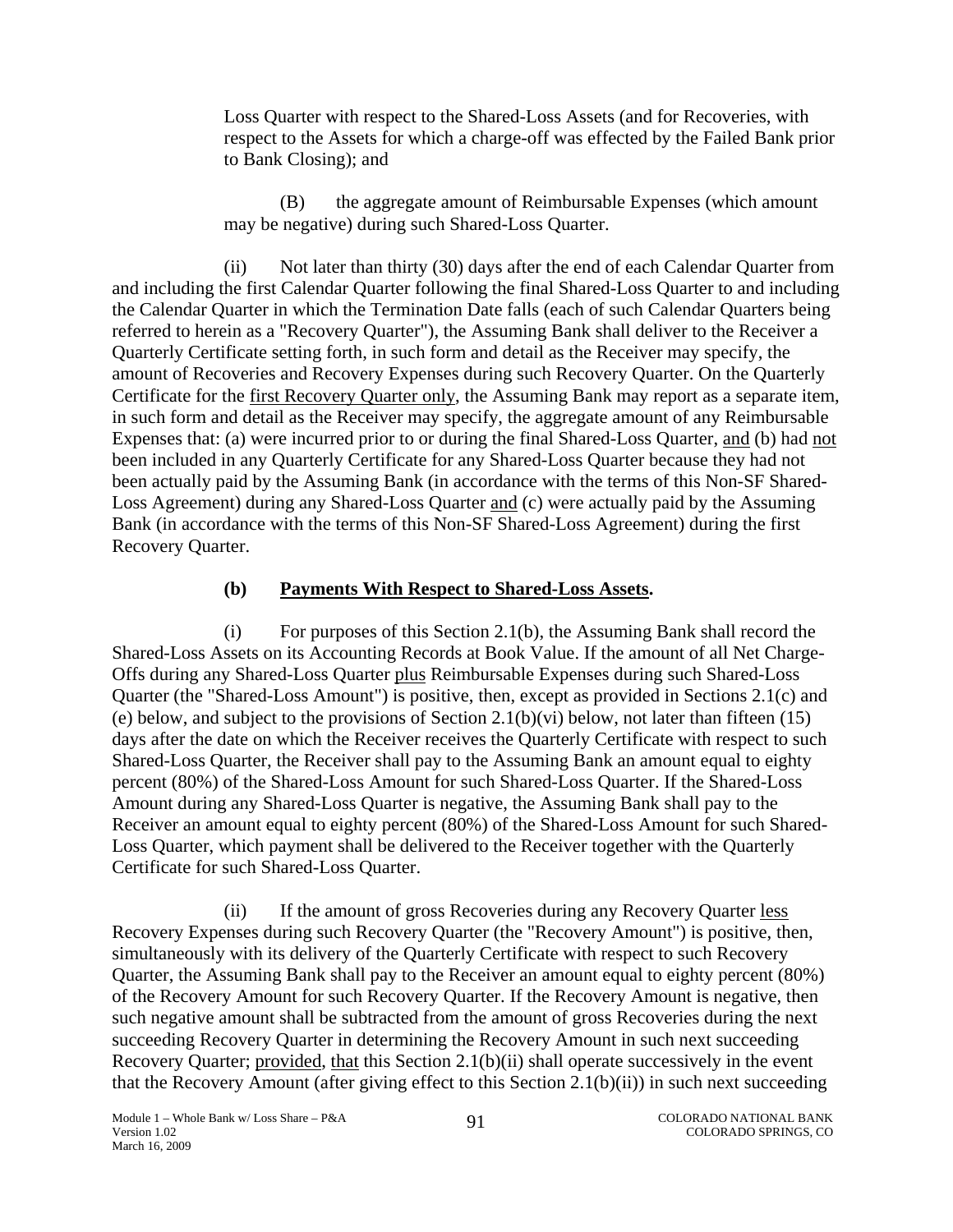Recovery Quarter is negative. The Assuming Bank shall specify, in the Quarterly Certificate for the final Recovery Quarter, the aggregate amount for all Recovery Quarters only, as of the end of, and including, the final Recovery Quarter of (A) Recoveries ("Aggregate Recovery Period Recoveries"), (B) Recovery Expenses ("Aggregate Recovery Expenses"), and (C) only those Recovery Expenses that have been actually "offset" against Aggregate Recovery Period Recoveries (including those so "offset" in that final Recovery Quarter) ("Aggregate Offset Recovery Expenses"); as used in this sentence, the term "offset" means the amount that has been applied to reduce gross Recoveries in any Recovery Quarter pursuant to the methodology set forth in this Section 2.1(b)(ii). If, at the end of the final Recovery Quarter the amount of Aggregate Recovery Expenses exceeds the amount of Aggregate Recovery Period Recoveries, the Receiver shall have no obligation to pay to the Assuming Bank all or any portion of such excess. Subsequent to the Assuming Bank's calculation of the Recovery Amount (if any) for the final Recovery Quarter, the Assuming Bank shall also show on the Quarterly Certificate for the final Recovery Quarter the results of the following three mathematical calculations: (i) Aggregate Recovery Period Recoveries minus Aggregate Offset Recovery Expenses; (ii) Aggregate Recovery Expenses minus Aggregate Offset Recovery Expenses; and (iii) the lesser of the two amounts calculated in (i) and (ii) immediately above ("Additional Recovery Expenses") multiplied by 80% (the amount so calculated in (iii) being defined as the "Additional Recovery Expense Amount"). If the Additional Recovery Expense Amount is greater than zero, then the Assuming Bank may request in the Quarterly Certificate for the final Recovery Quarter that the Receiver reimburse the Assuming Bank the amount of the Additional Recovery Expense Amount and the Receiver shall pay to the Assuming Bank the Additional Recovery Expense Amount within fifteen (15) days after the date on which the Receiver receives that Quarterly Certificate. On the Quarterly Certificate for the final Recovery Quarter only, the Assuming Bank may include, in addition to any Recovery Expenses for that Recovery Quarter that were paid by the Assuming Bank in that Recovery Quarter, those Recovery Expenses that: (a) were incurred prior to or during the final Recovery Quarter, and (b) had not been included in any Quarterly Certificate for any Recovery Quarter because they had not been actually paid by the Assuming Bank (in accordance with the terms of this Non-SF Shared-Loss Agreement) during any Recovery Quarter, and (c) were actually paid by the Assuming Bank (in accordance with the terms of this Non-SF Shared-Loss Agreement) prior to the date the Assuming Bank is required to deliver that final Quarterly Certificate to the Receiver under the terms of Section 2.1(a)(ii).

(iii) Concurrently with the delivery date of the Quarterly Certificate for the final Recovery Quarter as provided in Section 2.1(a)(ii), the Assuming Bank shall deliver to the Receiver a certificate, signed by the Assuming Bank's chief executive officer and its chief financial officer, setting forth in such form and detail (including supporting schedules) as the Receiver may specify, the amount of any excess of (A) the aggregate amount of Net Charge-Offs for all Shared-Loss Quarters plus all Reimbursable Expenses and Aggregate Offset Recovery Expenses plus Additional Recovery Expenses minus the aggregate amount of gross Recoveries for all Recovery Quarters, over (B) the Stated Threshold. Not later than forty-five (45) days after the date on which the Receiver receives such certificate, the Receiver shall pay to the Assuming Bank an amount equal to fifteen percent (15%) of such excess.

(iv) With respect to each Shared-Loss Quarter and Recovery Quarter, collections by the Assuming Bank on any charge-off effected by the Failed Bank prior to Bank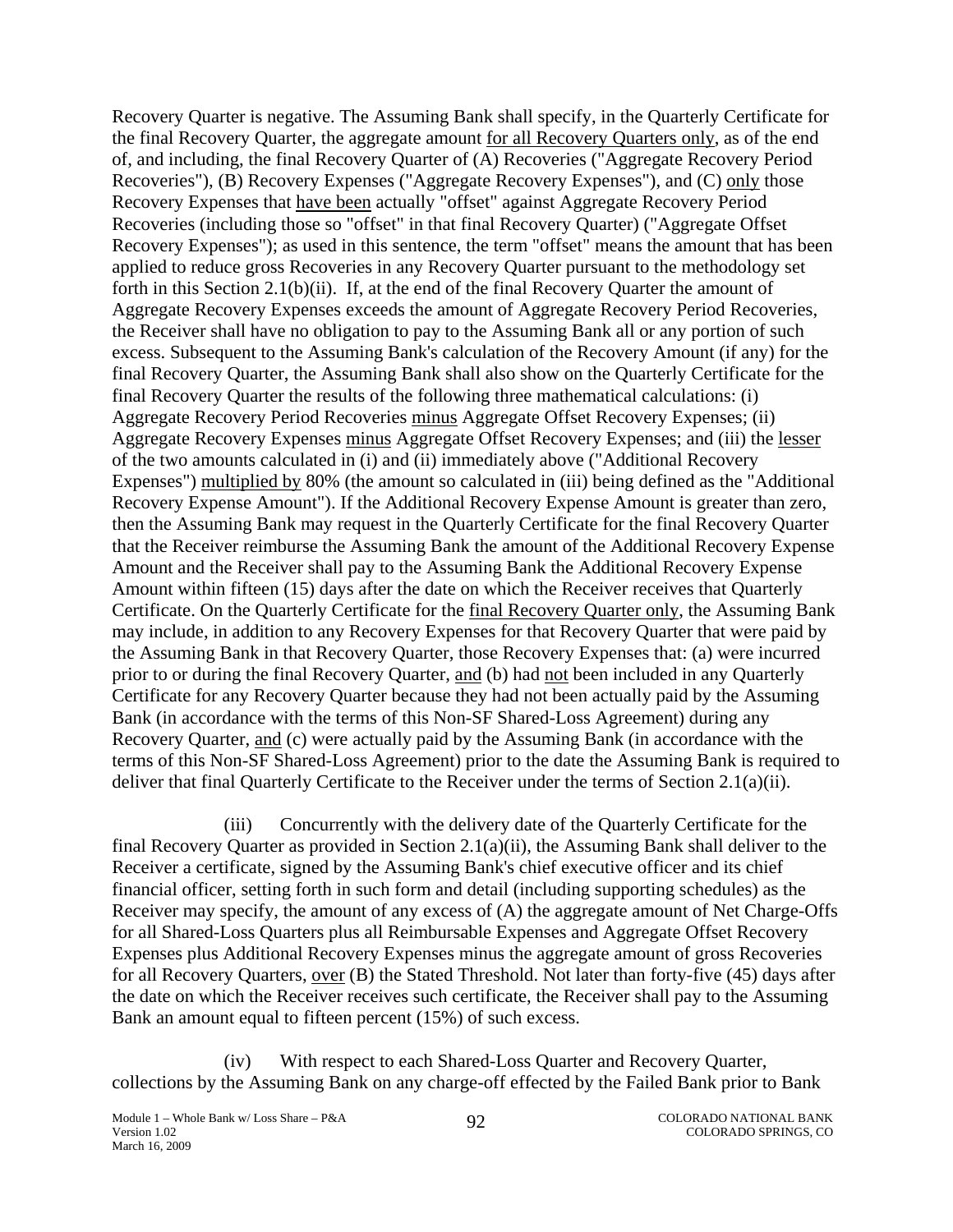Closing on an Asset other than a Shared-Loss Asset shall be reported as Recoveries under this Section 2.1 only to the extent such collections exceed the Book Value of such Asset, if any. For any Shared-Loss Quarter or Recovery Quarter in which collections by the Assuming Bank on such Asset are applied to both Book Value and to a charge-off effected by the Failed Bank prior to Bank Closing, the amount of expenditures incurred by the Assuming Bank attributable to the collection of any such Asset, that shall be considered a Reimbursable Expense or a Recovery Expense under this Section 2.1 will be limited to a proportion of such expenditures which is equal to the proportion derived by dividing (A) the amount of collections on such Asset applied to a charge-off effected by the Failed Bank prior to Bank Closing, by (B) the total collections on such Assets.

(v) If the Assuming Bank has duly specified an amount of Reimbursable Expenses on the Quarterly Certificate for the first Recovery Quarter as described above in the last sentence of Section 2.1(a)(ii), then, not later than fifteen (15) days after the date on which the Receiver receives that Quarterly Certificate, the Receiver shall pay to the Assuming Bank an amount equal to eighty percent (80%) of the amount of such Reimbursable Expenses.

(vi) Receiver has no obligation to make payment for any Shared Loss Quarters until the Shared-Loss Payment Trigger is reached.

**(c) Limitation on Shared-Loss Payment.** The Receiver shall not be required to make any payments pursuant to this Section 2.1 with respect to any Charge-Off of a Shared-Loss Asset that the Receiver or the Corporation determines, based upon the Examination Criteria, should not have been effected by the Assuming Bank. In the event that the Receiver does not make any payments with respect to any Charge-Off of a Shared-Loss Asset pursuant to this Section 2.1 or determines that a payment was improperly made, the Assuming Bank and the Receiver shall make such accounting adjustments and payments as may be necessary to give retroactive effect to such corrections.

**(d) Sale of, or Additional Advances or Amendments with Respect to, Shared-Loss Loans.** No Shared-Loss Loan shall be treated as a Shared-Loss Asset pursuant to this Section 2.1 (i) after the Assuming Bank makes any additional advance, commitment or increase in the amount of a commitment with respect to such Shared-Loss Loan that does not constitute a Permitted Advance or a Shared-Loss Loan Commitment Advance, (iii) after the Assuming Bank makes any amendment, modification, renewal or extension to such Shared-Loss Loan that does not constitute a Permitted Amendment, or (iv) after the Assuming Bank has managed, administered or collected any "Related Loan" (as such term is defined in Section 3.4 of Article III of this Exhibit) in any manner which would have the effect of increasing the amount of any collections with respect to the Related Loan to the detriment of such Shared-Loss Asset to which such loan is related; provided, that any such Shared-Loss Loan that has been the subject of Charge-Offs prior to the taking of any action described in clause (i), (ii), or (iii) of this Section 2.1(d) by the Assuming Bank shall be treated as a Shared-Loss Asset pursuant to this Section 2.1 solely for the purpose of treatment of Recoveries on such Charge-Offs until such time as the amount of Recoveries with respect to such Shared-Loss Asset equals such Charge-Offs.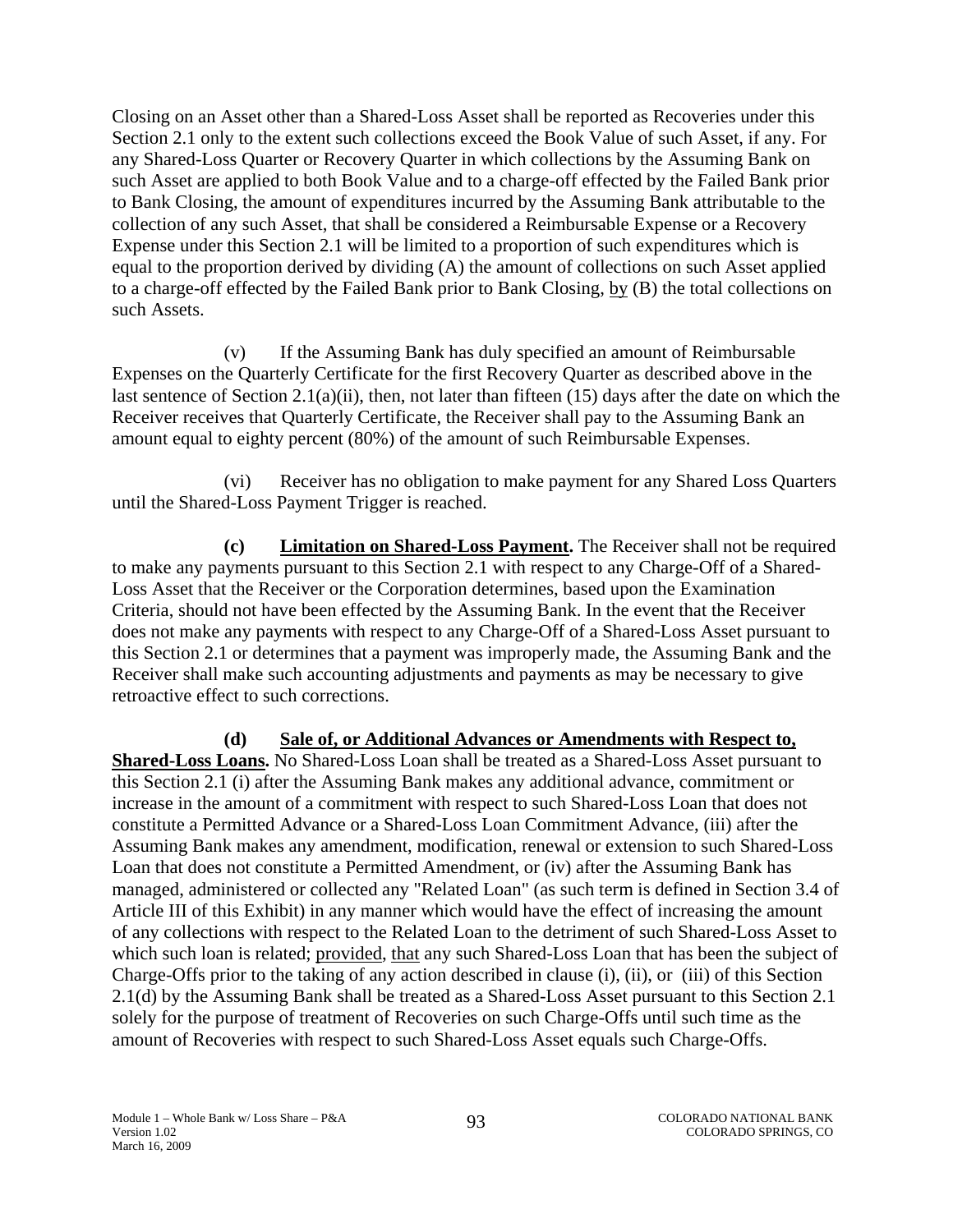### **(e) Option to Purchase.**

(i) In the event that the Assuming Bank determines that there is a substantial likelihood that continued efforts to collect a Shared-Loss Asset or an Asset for which a chargeoff was effected by the Failed Bank with, in either case, a Legal Balance of \$500,000 or more on the Accounting Records of the Assuming Bank will result in an expenditure of funds by the Assuming Bank to a third party for a specified purpose (the expenditure of which, in its best judgment, will maximize collections), which do not constitute Reimbursable Expenses or Recovery Expenses, and such expenses will exceed ten percent (10%) of the then book value thereof as reflected on the Accounting Records of the Assuming Bank, the Assuming Bank shall (i) promptly so notify the Receiver and (ii) request that such expenditure be treated as a Reimbursable Expense or Recovery Expense for purposes of this Section 2.1. (Where the Assuming Bank determines that there is a substantial likelihood that the previously mentioned situation exists with respect to continued efforts to collect a Shared-Loss Asset or an Asset for which a charge-off was effected by the Failed Bank with, in either case, a Legal Balance of less than \$500,000 on the Accounting Records of the Assuming Bank, the Assuming Bank may so notify the Receiver and request that such expenditure be treated as a Reimbursable Expense or Recovery Expense.) Within thirty (30) days after its receipt of such a notice, the Receiver will advise the Assuming Bank of its consent or denial that such expenditures shall be treated as a Reimbursable Expense or Recovery Expense, as the case may be. Notwithstanding the failure of the Receiver to give its consent with respect to such expenditures, the Assuming Bank shall continue to administer such Shared-Loss Asset in accordance with Section 2.2, except that the Assuming Bank shall not be required to make such expenditures. At any time after its receipt of such a notice and on or prior to the Termination Date the Receiver shall have the right to purchase such Shared-Loss Asset or Asset as provided in Section 2.1(e)(iii), notwithstanding any consent by the Receiver with respect to such expenditure.

(ii) During the period prior to the Termination Date, the Assuming Bank shall notify the Receiver within fifteen (15) days after any of the following becomes fully or partially charged-off:

> (A) a Shared-Loss Loan having a Legal Balance (or, in the case of more than one (1) Shared-Loss Loan made to the same Obligor, a combined Legal Balance) of \$500,000 or more in circumstances in which the legal claim against the relevant Obligor survives; or

(B) a Shared-Loss Loan to a director, an "executive officer" as defined in 12 C.F.R. 215.2(d), a "principal shareholder" as defined in 12 C.F.R. 215.2(l), or an Affiliate of the Assuming Bank.

(iii) If the Receiver determines in its sole discretion that the Assuming Bank is not diligently pursuing collection efforts with respect to any Shared-Loss Asset which has been fully or partially charged-off or written-down (including any Shared-Loss Asset which is identified or required to be identified in a notice pursuant to Section 2.1(e)(ii)) or any Asset for which there exists a Failed Bank Charge-Off/Write-Down, the Receiver may at its option, exercisable at any time on or prior to the Termination Date, require the Assuming Bank to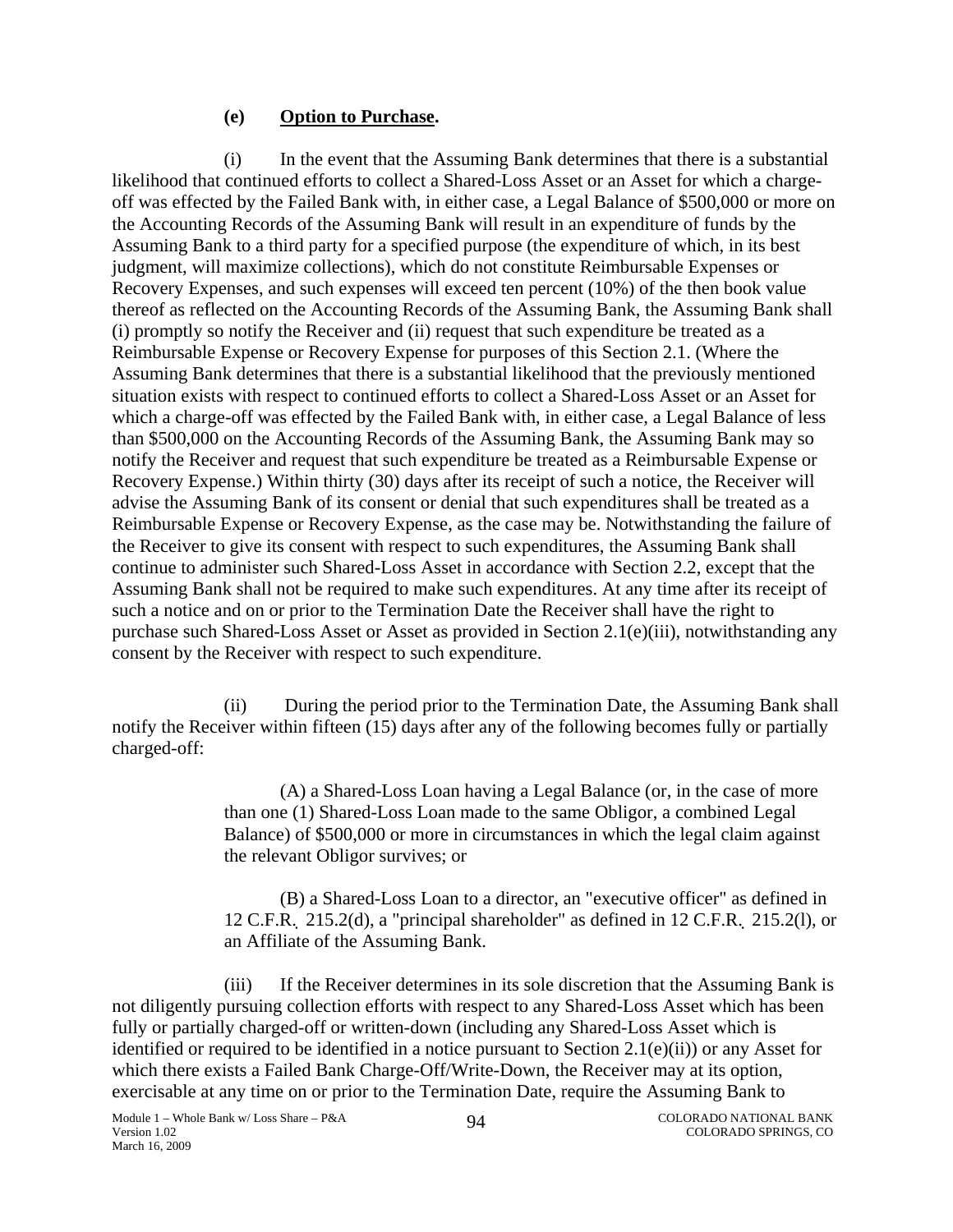assign, transfer and convey such Shared-Loss Asset or Asset to and for the sole benefit of the Receiver for a price equal to the Repurchase Price thereof less the Related Liability Amount with respect to any Related Liabilities related to such Shared-Loss Asset or Asset.

(iv) Not later than ten (10) days after the date upon which the Assuming Bank receives notice of the Receiver's intention to purchase or require the assignment of any Shared-Loss Asset or Asset pursuant to Section 2.1(e)(i) or (iii), the Assuming Bank shall transfer to the Receiver such Shared-Loss Asset or Asset and any Credit Files relating thereto and shall take all such other actions as may be necessary and appropriate to adequately effect the transfer of such Shared-Loss Asset or Asset from the Assuming Bank to the Receiver. Not later than fifteen (15) days after the date upon which the Receiver receives such Shared-Loss Asset or Asset and any Credit Files relating thereto, the Receiver shall pay to the Assuming Bank an amount equal to the Repurchase Price of such Shared-Loss Asset or Asset less the Related Liability Amount.

(v) The Receiver shall assume all Related Liabilities with respect to any Shared-Loss Asset or Asset set forth in the notice described in Section 2.1(e)(iv).

# **(f) Dispute Resolution.**

(i) (A) Any dispute as to whether a Charge-Off of a Shared-Loss Asset was made in accordance with Examination Criteria shall be resolved by the Assuming Bank's Chartering Authority. (B) With respect to any other dispute arising under the terms of this this Non-SF Shared-Loss Agreement, at the discretion of the Corporation, to be exercised in each instance of such other dispute, and with the subsequent written consent of the Assuming Bank, such other dispute shall be resolved by determination of a review board (a "Review Board") established pursuant to Section 2.1(f). Any Review Board under this Section 2.1(f) shall follow the provisions of the Federal Arbitration Act and shall follow the provisions of the Administrative Dispute Resolution Act of 1996 ("ADRA"), as amended. (C) Any determination by the Assuming Bank's Chartering Authority or by a Review Board shall be conclusive and binding on the parties hereto and not subject to further dispute, and judgment may be entered on said determination in accordance with applicable arbitration law in any court having jurisdiction thereof.

(ii) A Review Board shall consist of three (3) members, each of whom shall have such expertise as the Corporation and the Assuming Bank agree is relevant. As appropriate, the receiver or the Corporation (the "FDIC Party") will select one member, one member will be selected by the Assuming Bank and the third member (the "Neutral Member") will be selected by the other two members. The member of the Review Board selected by a party may be removed at any time by such party upon two (2) days' written notice to the other party of the selection of a replacement member. The Neutral Member may be removed by unanimous action of the members appointed by the FDIC Party and the Assuming Bank after two (2) days' prior written notice to the FDIC Party and the Assuming Bank of the selection of a replacement Neutral Member. In addition, if a Neutral Member fails for any reason to serve or continue to serve on the Review Board, the other remaining members shall so notify the parties to the dispute and the Neutral Member in writing that such Neutral Member will be replaced, and the Neutral Member shall thereafter be replaced by the unanimous action of the other remaining members within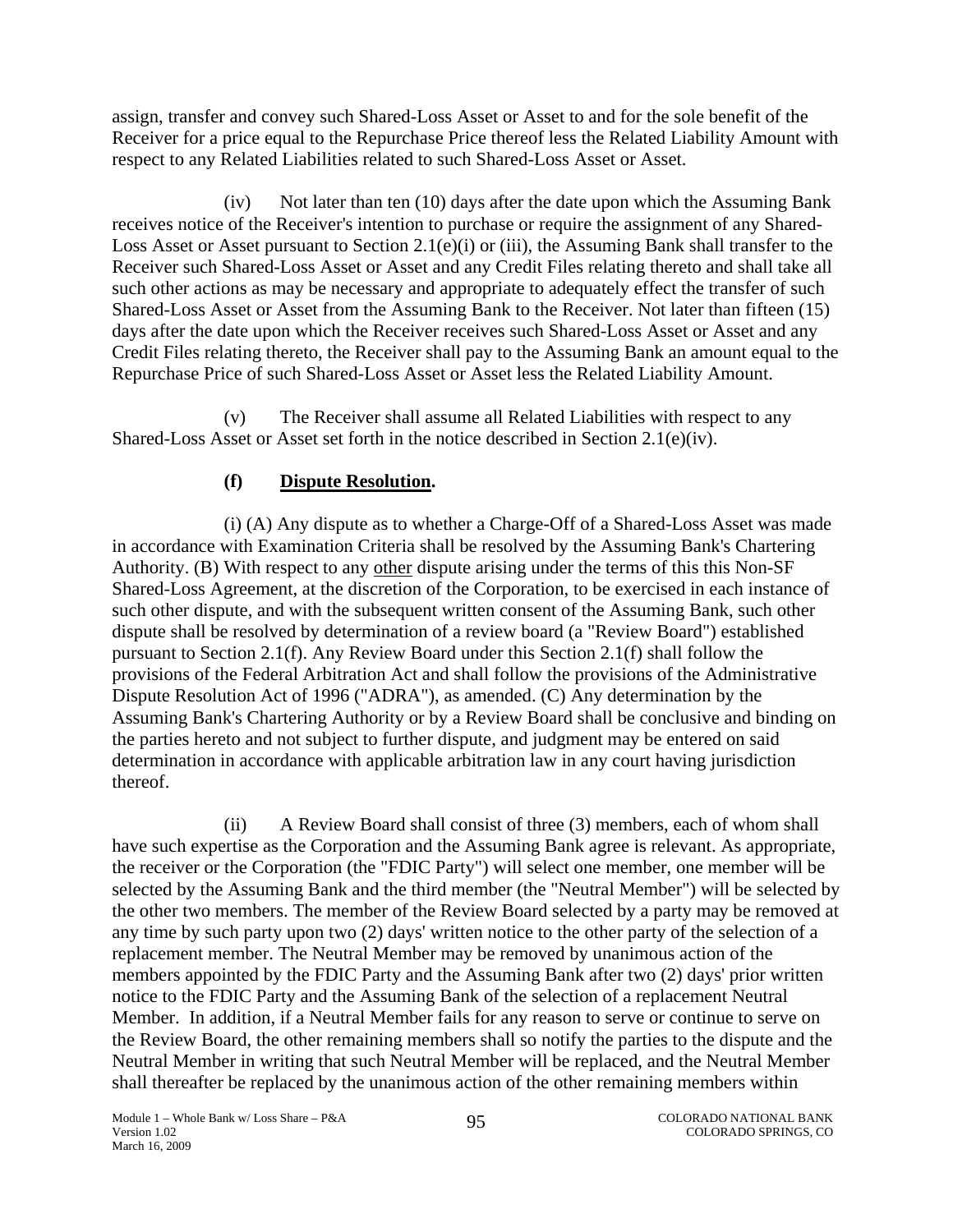twenty (20) business days of that notification.

(iii) No dispute may be submitted to a Review Board by any of the parties to this Non-SF Shared-Loss Agreement unless such party has provided to the other party a written notice of dispute ("Notice of Dispute"). During the forty-five (45)-day period following the providing of a Notice of Dispute, the parties to the dispute will make every effort in good faith to resolve the dispute by mutual agreement. As part of these good faith efforts, the parties should consider the use of less formal dispute resolution techniques, as judged appropriate by each party in its sole discretion. Such techniques may include, but are not limited to, mediation, settlement conference, and early neutral evaluation. If the parties have not agreed to a resolution of the dispute by the end of such forty-five (45)-day period, then, subject to the discretion of the Corporation and the written consent of the Assuming Bank as set forth in Section 2.1(f)(i)(B) above, on the first day following the end of such period, the FDIC Party and the Assuming Bank shall notify each other of its selection of its member of the Review Board and such members shall be instructed to promptly select the Neutral Member of the Review Board. If the members appointed by the FDIC Party and the Assuming Bank are unable to promptly agree upon the initial selection of the Neutral Member, or a timely replacement Neutral Member as set forth in Section 2.1(f)(ii) above, the two appointed members shall apply to the American Arbitration Association ("AAA"), and such Neutral Member shall be appointed in accordance with the Commercial Arbitration Rules of the AAA.

(iv) The resolution of a dispute pursuant to this Section 2.1(f) shall be governed by the Commercial Arbitration Rules of the AAA to the extent that such rules are not inconsistent with this Section 2.1(f). The Review Board may modify the procedures set forth in such rules from time to time with the prior approval of the FDIC Party and the Assuming Bank.

(v) Within fifteen (15) days after the last to occur of the final written submissions of both parties, the presentation of witnesses, if any, and oral presentations, if any, the Review Board shall adopt the position of one of the parties and shall present to the parties a written award regarding the dispute. The determination of any two (2) members of a Review Board will constitute the determination of such Review Board.

(vi) The FDIC Party and the Assuming Bank will each pay the fees and expenses of the member of the Review Board selected by it. The FDIC Party and Assuming Bank will share equally the fees and expenses of the Neutral Member. No such fees or expenses incurred by the Assuming Bank shall be subject to reimbursement by the FDIC Party under this Non-SF Shared-Loss Agreement or otherwise.

(vii) Each party will bear all costs and expenses incurred by it in connection with the submission of any dispute to a Review Board. No such costs or expenses incurred by the Assuming Bank shall be subject to reimbursement by the FDIC Party under this Non-SF Shared-Loss Agreement or otherwise. The Review Board shall have no authority to award costs or expenses incurred by either party to these proceedings.

(viii) Any dispute resolution proceeding held pursuant to this Section 2.1(f) shall not be public. In addition, each party and each member of any Review Board shall strictly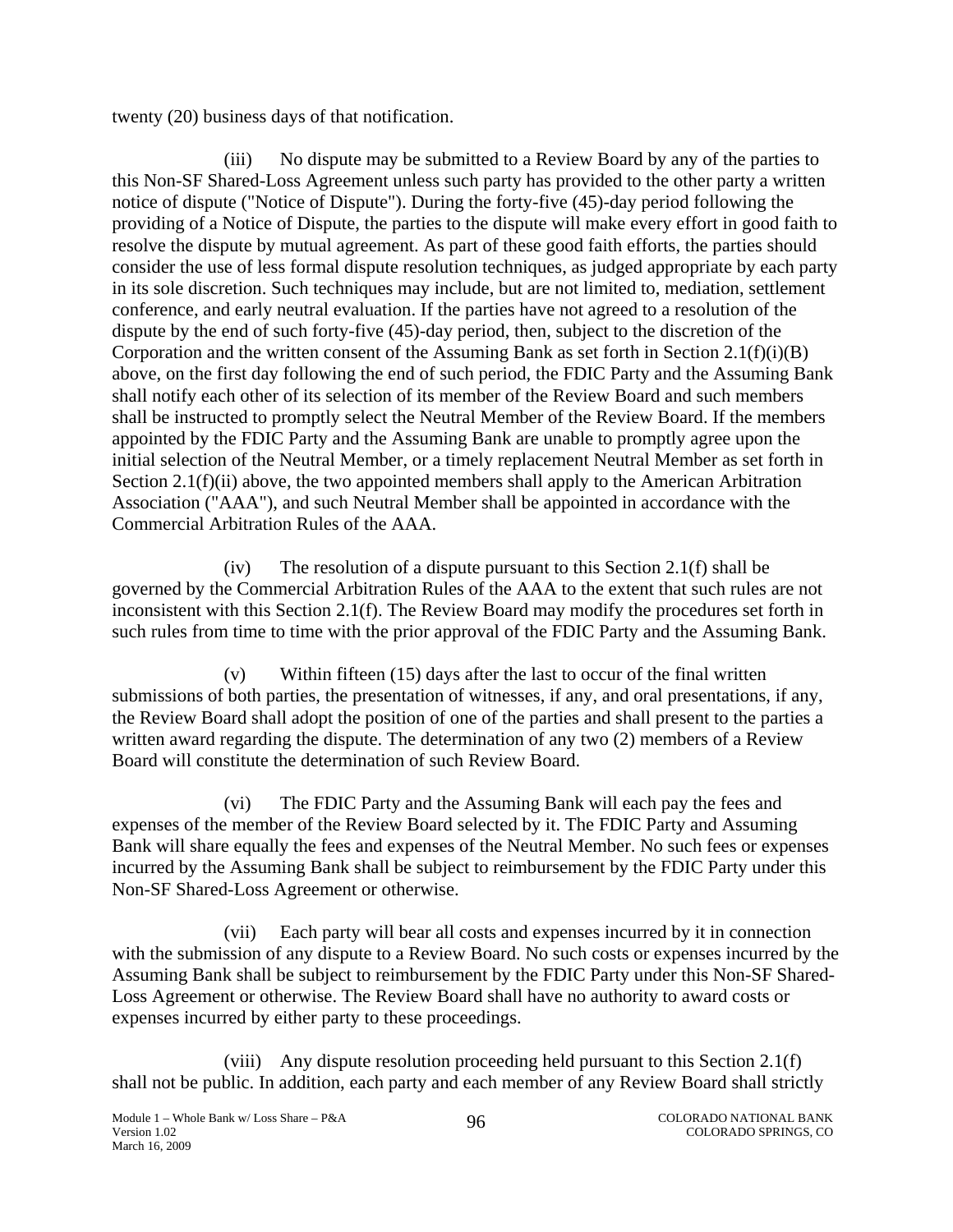maintain the confidentiality of all issues, disputes, arguments, positions and interpretations of any such proceeding, as well as all information, attachments, enclosures, exhibits, summaries, compilations, studies, analyses, notes, documents, statements, schedules and other similar items associated therewith. Pursuant to ADRA, dispute resolution communications may not be disclosed either by the parties or by any member of the Review board unless:

(1) all parties to the dispute resolution proceeding agree in writing;

(2) the communication has already been made public;

(3) the communication is required by statute to be made public; or (4) a court determines that such testimony or disclosure is necessary to prevent a manifest injustice, help establish a violation of the law or prevent harm to the public health or safety, or of sufficient magnitude in the particular case to outweigh the integrity of dispute resolution proceedings in general by reducing the confidence of parties in future cases that their communications will remain confidential.

(ix) Any dispute resolution proceeding pursuant to this Section 2.1(f) (whether as a matter of good faith negotiations, by resort to a Review Board, or otherwise) is a compromise negotiation for purposes of the Federal Rules of Evidence and state rules of evidence. The parties agree that all proceedings, including any statement made or document prepared by any party, attorney or other participants are privileged and shall not be disclosed in any subsequent proceeding or document or construed for any purpose as an admission against interest. Any document submitted and any statements made during any dispute resolution proceeding are for settlement purposes only. The parties further agree not to subpoena any of the members of the Review Board or any documents submitted to the Review Board. In no event will the Neutral Member voluntarily testify on behalf of any party.

(x) No decision, interpretation, determination, analysis, statement, award or other pronouncement of any Review Board shall constitute precedent as regards any subsequent proceeding (whether or not such proceeding involves dispute resolution under this Non-SF Shared-Loss Agreement) nor shall any Review Board be bound to follow any decision, interpretation, determination, analysis, statement, award or other pronouncement rendered by any previous Review Board or any other previous dispute resolution panel which may have convened in connection with a transaction involving other failed financial institutions or Federal assistance transactions.

(xi) The parties may extend any period of time in this Section 2.1(f) by mutual agreement. Notwithstanding anything above to the contrary, no dispute shall be submitted to a Review Board until each member of the Review Board, and any substitute member, if applicable, agrees to be bound by the provisions of this Section 2.1(f) as applicable to members of a Review Board. Prior to the commencement of the Review Board proceedings, or, in the case of a substitute Neutral Member, prior to the re-commencement of such proceedings subsequent to that substitution, the Neutral Member shall provide a written oath of impartiality.

**2.2 Administration of Shared-Loss Assets.** The Assuming Bank shall at all times prior to the Termination Date comply with the Rules Regarding the Administration of Shared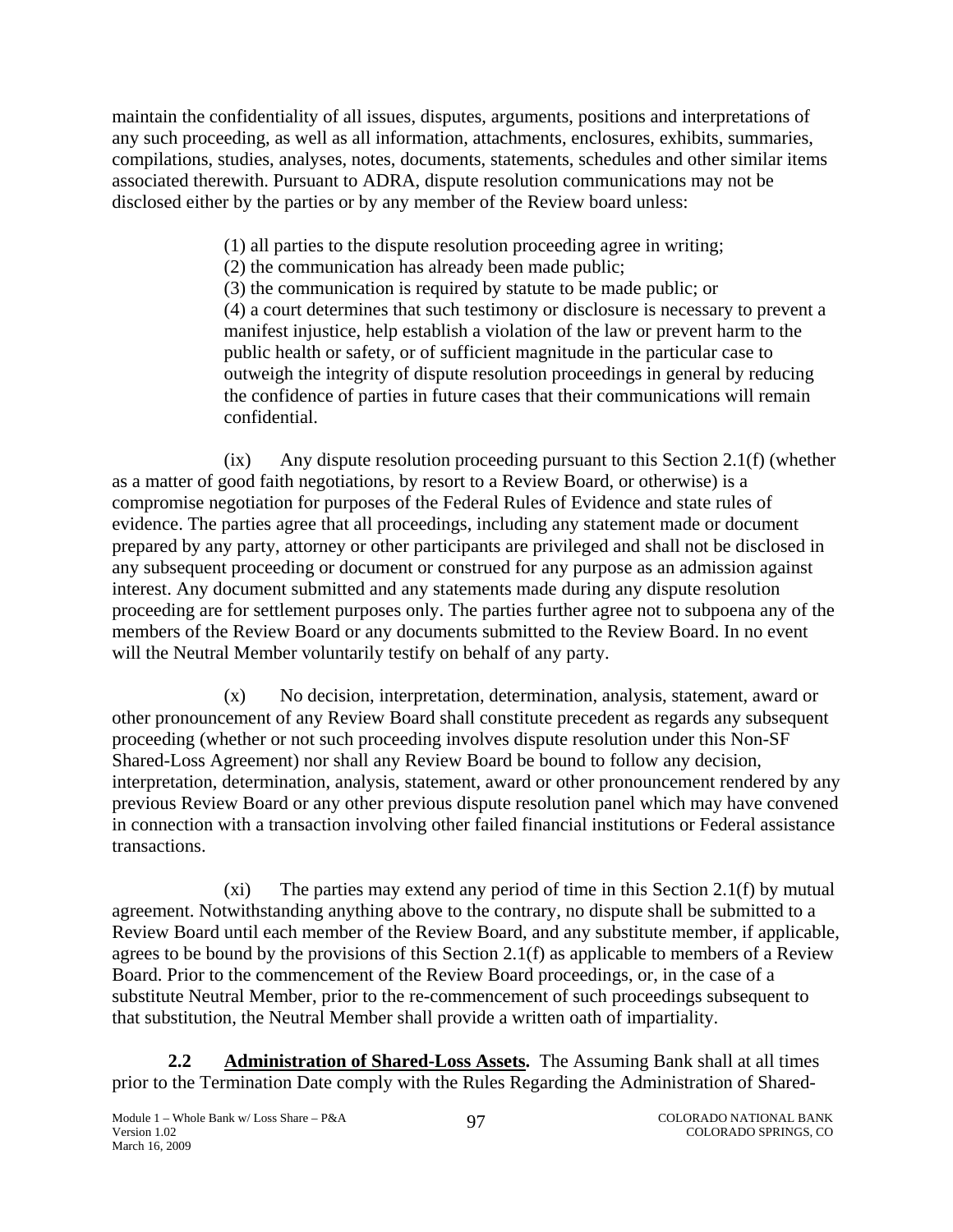Loss Assets as set forth in Article III of this Exhibit.

# **2.3 Auditor Report; Right to Audit.**

(a) Within ninety (90) days after the end of each calendar year from and including the calendar year during which Bank Closing falls to and including the calendar year during which the Termination Date falls, the Assuming Bank shall deliver to the Corporation and to the Receiver a report signed by its independent public accountants stating that they have reviewed the terms of this Non-SF Shared-Loss Agreement and that, in the course of their annual audit of the Assuming Bank's books and records, nothing has come to their attention suggesting that any computations required to be made by the Assuming Bank during such calendar year by this Article II were not made by the Assuming Bank in accordance herewith. In the event that the Assuming Bank cannot comply with the preceding sentence, it shall promptly submit to the Receiver corrected computations together with a report signed by its independent public accountants stating that, after giving effect to such corrected computations, nothing has come to their attention suggesting that any computations required to be made by the Assuming Bank during such year by this Article II were not made by the Assuming Bank in accordance herewith. In such event, the Assuming Bank and the Receiver shall make all such accounting adjustments and payments as may be necessary to give effect to each correction reflected in such corrected computations, retroactive to the date on which the corresponding incorrect computation was made.

(b) The Assuming Bank shall perform on a semi-annual basis an internal audit of its compliance with the provisions of this Article II and shall provide the Receiver and the Corporation with copies of the internal audit reports and access to internal audit workpapers related to such internal audit.

(c) The Receiver or the Corporation may perform an audit to determine the Assuming Bank's compliance with the provisions of this Non-SF Shared-Loss Agreement, including this Article II, at any time. The scope and duration of any such audit shall be within the sole discretion of the Receiver or the Corporation, as the case may be. The Receiver or the Corporation, as the case may be, shall bear the expense of any such audit. In the event that any corrections are necessary as a result of such an audit, the Assuming Bank and the Receiver shall make such accounting adjustments and payments as may be necessary to give retroactive effect to such corrections.

**2.4 Withholdings.** Notwithstanding any other provision in this Article II, the Receiver, upon the direction of the Director (or designee) of the Corporation's Division of Resolutions and Receiverships, may withhold payment for any amounts included in a Quarterly Certificate delivered pursuant to Section 2.1, if, in its sole judgment, there is a reasonable basis for denying the eligibility of an item for which reimbursement or payment is sought under such Section. In such event, the Receiver shall provide a written notice to the Assuming Bank detailing the grounds for withholding such payment. At such time as the Assuming Bank demonstrates to the satisfaction of the Receiver that the grounds for such withholding of payment, or portion of payment, no longer exist or have been cured, then the Receiver shall pay the Assuming Bank the amount withheld which the Receiver determines is eligible for payment,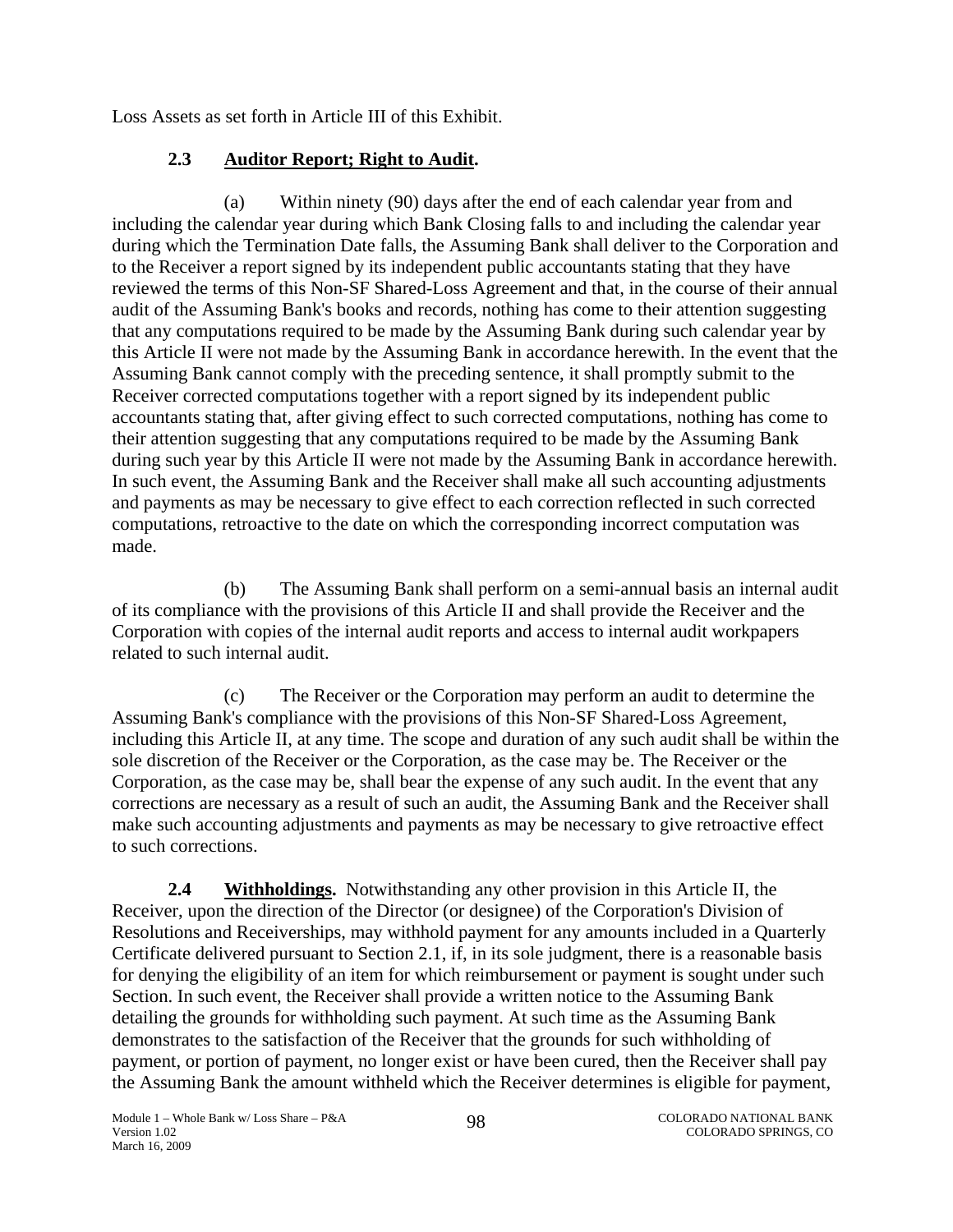within fifteen (15) Business Days. In the event the Receiver or the Assuming Bank elects to submit the issue of the eligibility of the item for reimbursement or payment for determination under the dispute resolution procedures of Section 2.1(f), then (i) if the dispute is settled by the mutual agreement of the parties in accordance with Section 2.1(f)(iii), the Receiver shall pay the amount withheld (to the extent so agreed) within fifteen (15) Business Days from the date upon which the dispute is determined by the parties to be resolved by mutual agreement, and (ii) if the dispute is resolved by the determination of a Review Board, the Receiver shall pay the amount withheld (to the extent so determined) within fifteen (15) Business Days from the date upon which the Receiver is notified of the determination by the Review Board of its obligation to make such payment. Any payment by the Receiver pursuant to this Section 2.4 shall be made together with interest on the amount thereof from the date the payment was agreed or determined otherwise to be due, at the interest rate per annum determined by the Receiver to be equal to the coupon equivalent of the three (3)-month U.S. Treasury Bill Rate in effect as of the first Business Day of each Calendar Quarter during which such interest accrues as reported in the Federal Reserve Board's Statistical Release for Selected Interest Rates H.15 opposite the caption "Auction Average - 3-Month" or, if not so reported for such day, for the next preceding Business Day for which such rate was so reported.

**2.5 Books and Records**. The Assuming Bank shall at all times keep books and records which fairly present all dealings and transactions carried out in connection with its business and affairs. Except as otherwise provided for in the Purchase and Assumption Agreement or this Non-SF Shared-Loss Agreement, all financial books and records shall be kept in accordance with generally accepted accounting principles, consistently applied for the periods involved and in a manner such that information necessary to determine compliance with any requirement of the Purchase and Assumption Agreement or this Non-SF Shared-Loss Agreement will be readily obtainable, and in a manner such that the purposes of the Purchase and Assumption Agreement or this Non-SF Shared-Loss Agreement may be effectively accomplished. Without the prior written approval of the Corporation, the Assuming Bank shall not make any change in its accounting principles affecting the Shared-Loss Assets except as required by a change in generally accepted accounting principles. The Assuming Bank shall notify the Corporation of any change in its accounting principles affecting the Shared-Loss Assets which it believes are required by a change in generally accepted accounting principles.

**2.6 Information**. The Assuming Bank shall promptly provide to the Corporation such other information, including financial statements and computations, relating to the performance of the provisions of the Agreement or otherwise relating to its business and affairs or this Exhibit, as the Corporation or the Receiver may request from time to time.

**2.7 Tax Ruling.** The Assuming Bank shall not at any time, without the Corporation's prior written consent, seek a private letter ruling or other determination from the Internal Revenue Service or otherwise seek to qualify for any special tax treatment or benefits associated with any payments made by the Corporation pursuant to the Agreement or this Exhibit.

# **ARTICLE III - RULES REGARDING THE ADMINISTRATION OF SHARED-LOSS ASSETS**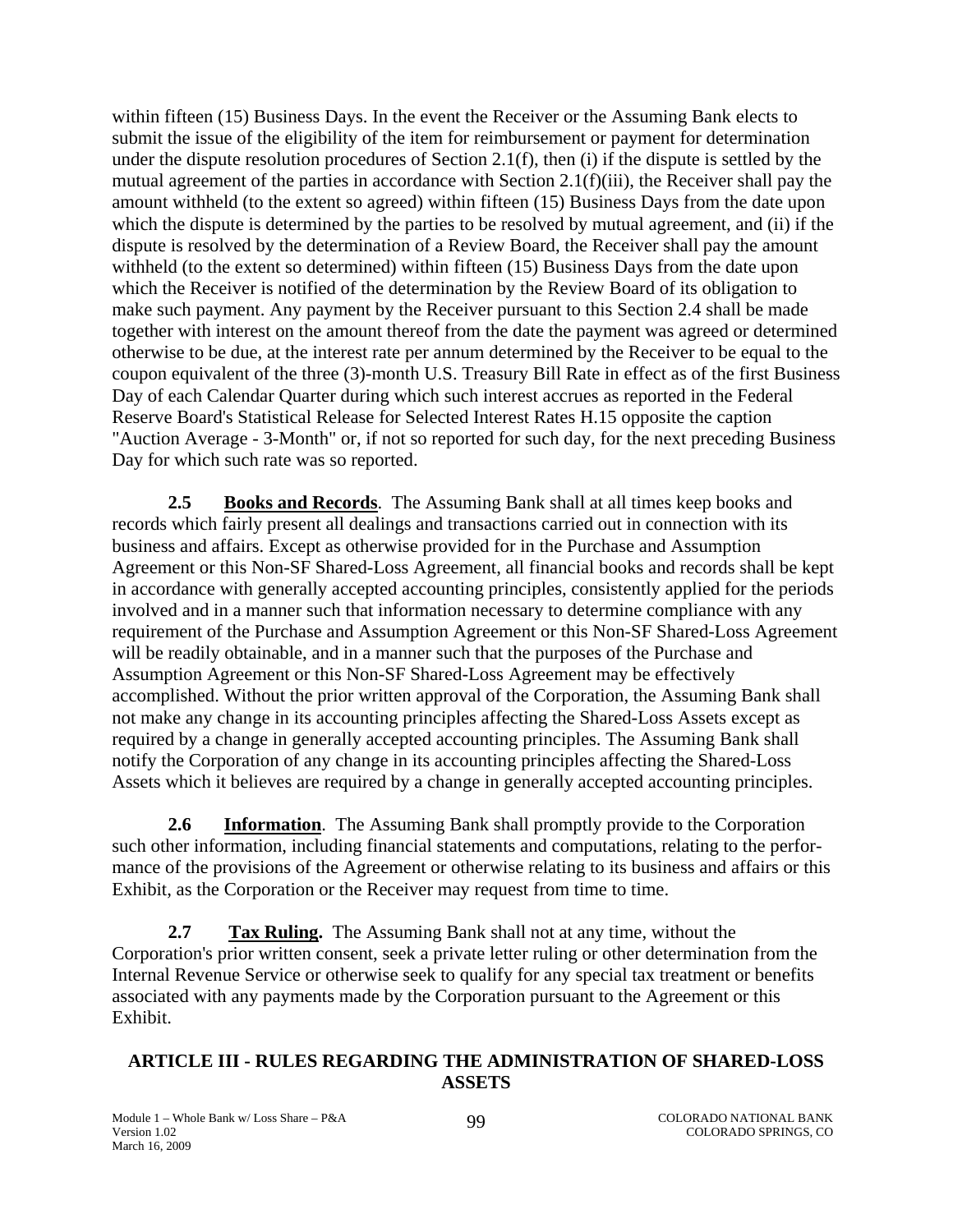**3.1 Agreement with Respect to Administration.** The Assuming Bank shall (and shall cause any of its Affiliates to which the Assuming Bank transfers any Shared-Loss Assets to) manage, administer, and collect the Shared-Loss Assets while owned by the Assuming Bank or any Affiliate thereof during the term of the Agreement in accordance with the rules set forth in this Article III ("Rules"). The Assuming Bank shall be responsible to the Receiver and the Corporation in the performance of its duties hereunder and shall provide to the Receiver and the Corporation such reports as the Receiver or the Corporation deems advisable, including but not limited to the reports required by Section 3.3 hereof, and shall permit the Receiver and the Corporation at all times to monitor the Assuming Bank's performance of its duties hereunder.

**3.2 Duties of the Assuming Bank.** (a) In performance of its duties under these Rules, the Assuming Bank shall:

(i) manage, administer, collect and effect Charge-Offs and Recoveries with respect to each Shared-Loss Asset in a manner consistent with (A) usual and prudent business and banking practices; (B) the Assuming Bank's practices and procedures including, without limitation, the then-effective written internal credit policy guidelines of the Assuming Bank, with respect to the management, administration and collection of and taking of charge-offs and write-downs with respect to loans, other real estate and repossessed collateral that do not constitute Shared-Loss Assets;

(ii) exercise its best business judgment in managing, administering, collecting and effecting Charge-Offs with respect to Shared-Loss Assets;

(iii) use its best efforts to maximize collections with respect to Shared-Loss Assets and, if applicable for a particular Shared-Loss Asset, without regard to the effect of maximizing collections on assets held by the Assuming Bank or any of its Affiliates that are not Shared-Loss Assets;

(iv) adopt and implement accounting, reporting, record-keeping and similar systems with respect to the Shared-Loss Assets, as provided in Section 3.3 hereof;

(v) retain sufficient staff to perform its duties hereunder;

(vi) provide written notification in accordance with Article IV of this Exhibit immediately after the execution of any contract pursuant to which any third party (other than an Affiliate of the Assuming Bank) will manage, administer or collect any of the Shared-Loss Assets, together with a copy of that contract.

(b) Any transaction with or between any Affiliate of the Assuming Bank with respect to any Shared-Loss Asset including, without limitation, the execution of any contract pursuant to which any Affiliate of the Assuming Bank will manage, administer or collect any of the Shared-Loss Assets, or any other action involving self-dealing, shall be subject to the prior written approval of the Receiver or the Corporation.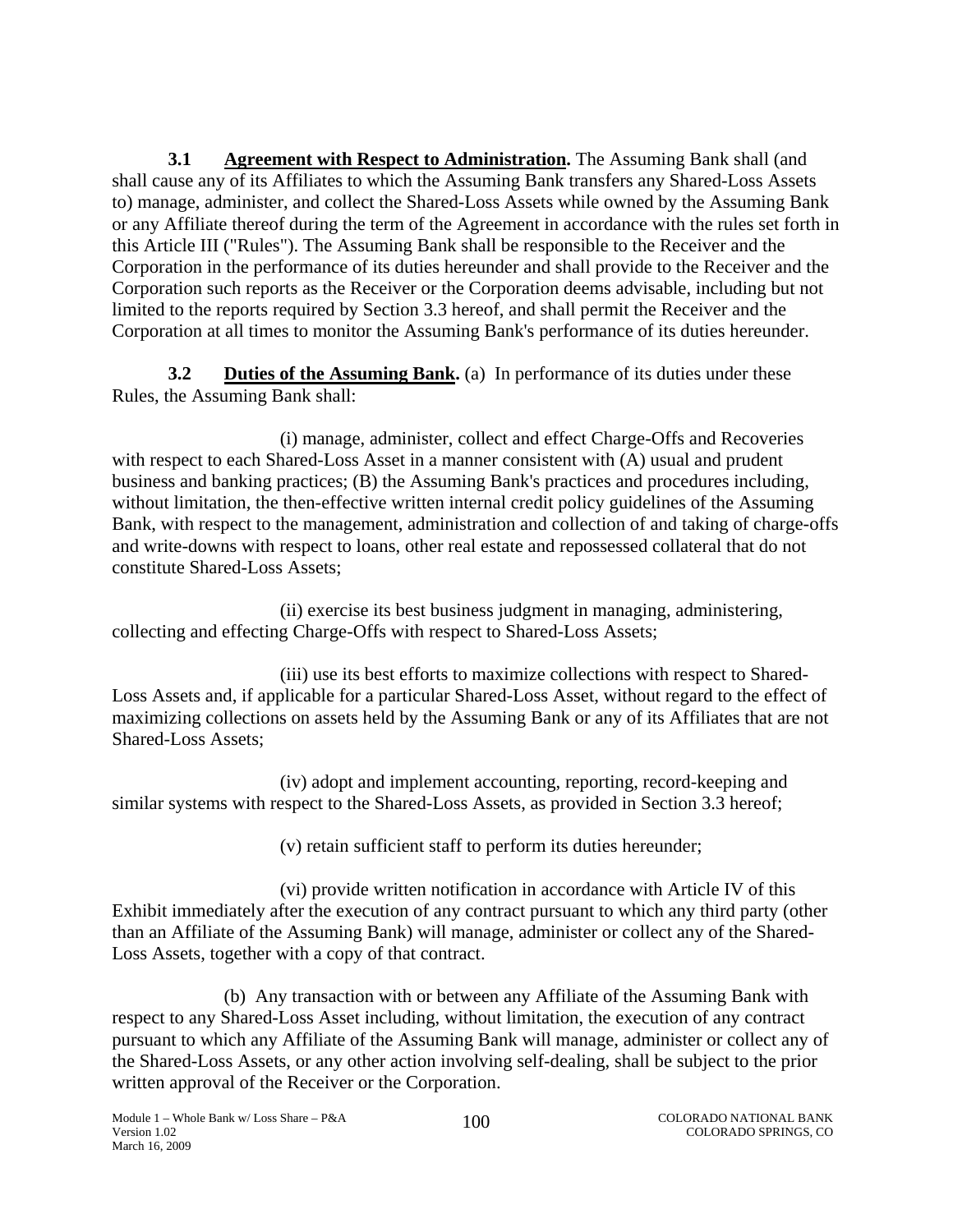(c) The following categories of expenses shall not be deemed to be Reimbursable Expenses or Recovery Expenses:

(i) Federal, State, or local income taxes and expenses related thereto;

(ii) salaries or other compensation and related benefits of Assuming Bank employees and the employees of its Affiliates including, without limitation, any bonus, commission or severance arrangements, training, payroll taxes, dues, or travel- or relocationrelated expenses;

(iii) the cost of space occupied by the Assuming Bank, any Affiliate thereof and their staff, the rental of and maintenance of furniture and equipment, and expenses for data processing including the purchase or enhancement of data processing systems;

(iv) except as otherwise provided herein, fees for accounting and other independent professional consultants (other than consultants retained to assess the presence, storage or release of any hazardous or toxic substance, or any pollutant or contaminant with respect to the collateral securing a Shared-Loss Loan that has been fully or partially charged-off); provided, that for purposes of this Section 3.2(c)(iv), fees of attorneys and appraisers engaged as necessary to assist in collections with respect to Shared-Loss Assets shall not be deemed to be fees of other independent consultants;

(v) allocated portions of any other overhead or general and administrative expense other than any fees relating to specific assets, such as appraisal fees or environmental audit fees, for services of a type the Assuming Bank does not normally perform internally;

(vi) any expense not incurred in good faith and with the same degree of care that the Assuming Bank normally would exercise in the collection of troubled assets in which it alone had an interest; and

(vii) any expense incurred for a product, service or activity that is of an extravagant nature or design.

(d) The Assuming Bank shall not contract with third parties to provide services the cost of which would be a Reimbursable Expense or Recovery Expense if the Assuming Bank would have provided such services itself if the relevant Shared-Loss Assets were not subject to the loss-sharing provisions of Section 2.1 of this Commercial Loss-Share Agreement.

**3.3 Shared-Loss Asset Records and Reports**. The Assuming Bank shall establish and maintain records on a separate general ledger, and on such subsidiary ledgers as may be appropriate to account for the Shared-Loss Assets, in such form and detail as the Receiver or the Corporation may require, to enable the Assuming Bank to prepare and deliver to the Receiver or the Corporation such reports as the Receiver or the Corporation may from time to time request regarding the Shared-Loss Assets and the Quarterly Certificates required by Section 2.1 of this Exhibit.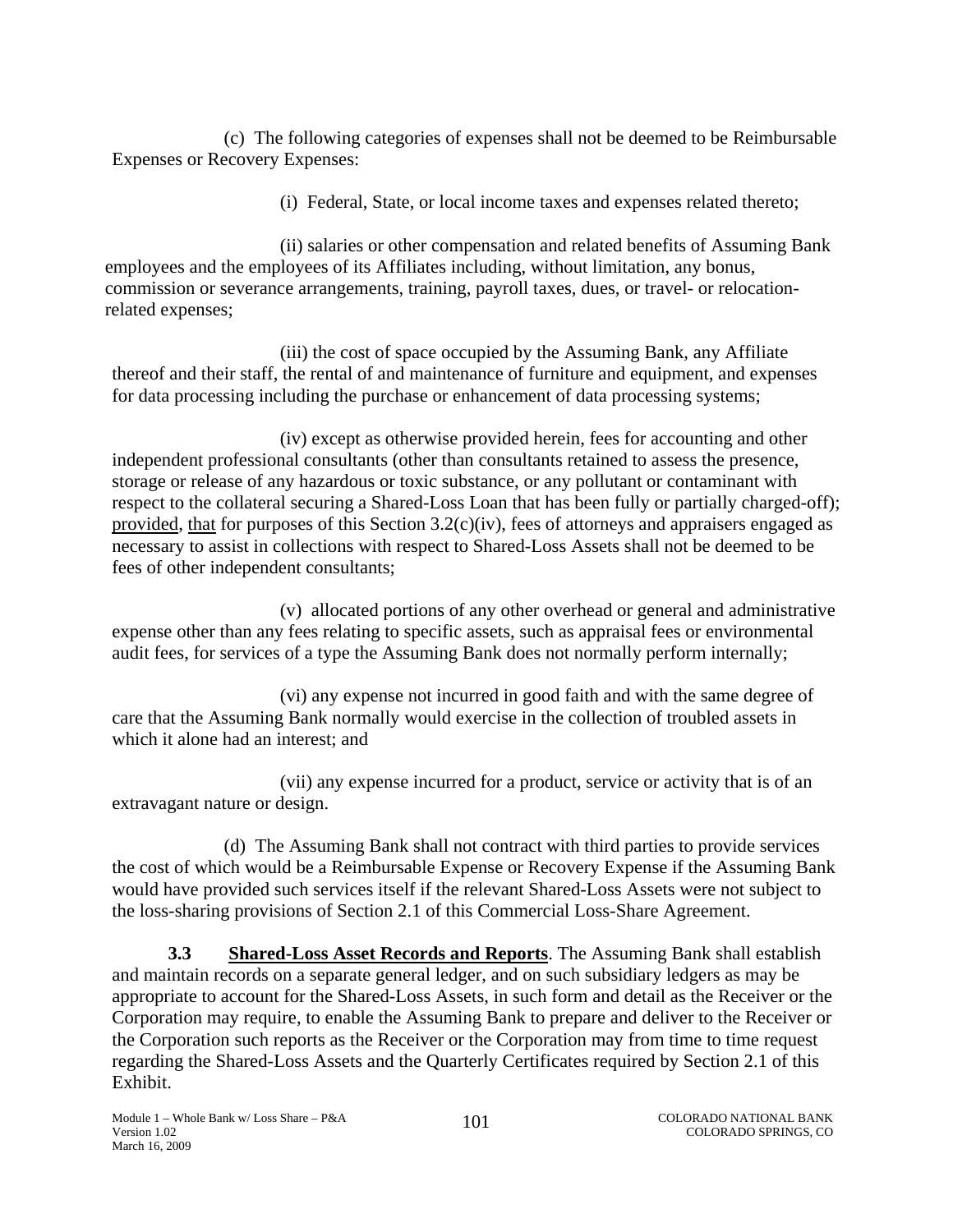# **3.4 Related Loans**.

(a) The Assuming Bank shall not manage, administer or collect any "Related Loan" in any manner which would have the effect of increasing the amount of any collections with respect to the Related Loan to the detriment of the Shared-Loss Asset to which such loan is related. A "Related Loan" means any loan or extension of credit held by the Assuming Bank at any time on or prior to the end of the final Recovery Quarter that is: (i) made to the same Obligor with respect to a Loan that is a Shared-Loss Asset or with respect to a Loan from which Other Real Estate, Additional ORE or Subsidiary ORE derived, or (ii) attributable to the same primary Obligor with respect to any Loan described in clause (i) under the rules of the Assuming Bank's Chartering Authority concerning the legal lending limits of financial institutions organized under its jurisdiction as in effect on the Commencement Date, as applied to the Assuming Bank.

(b) The Assuming Bank shall prepare and deliver to the Receiver with the Quarterly Certificates for the Calendar Quarters ending June 30 and December 31 for all Shared-Loss Quarters and Recovery Quarters, a schedule of all Related Loans which are commercial loans or commercial real estate loans with Legal Balances of \$500,000 or more on the Accounting Records of the Assuming Bank as of the end of each such semi-annual period, and all other commercial loans or commercial real estate loans attributable to the same Obligor on such loans of \$500,000 or more.

**3.5 Legal Action; Utilization of Special Receivership Powers**. The Assuming Bank shall notify the Receiver in writing (such notice to be given in accordance with Article IV below and to include all relevant details) prior to utilizing in any legal action any special legal power or right which the Assuming Bank derives as a result of having acquired an asset from the Receiver, and the Assuming Bank shall not utilize any such power unless the Receiver shall have consented in writing to the proposed usage. The Receiver shall have the right to direct such proposed usage by the Assuming Bank and the Assuming Bank shall comply in all respects with such direction. Upon request of the Receiver, the Assuming Bank will advise the Receiver as to the status of any such legal action. The Assuming Bank shall immediately notify the Receiver of any judgment in litigation involving any of the aforesaid special powers or rights.

# **ARTICLE IV -- LOSS-SHARING NOTICES GIVEN TO CORPORATION AND/OR RECEIVER**

As a supplement to the notice provisions contained in Section 13.7 of the Agreement, any notice, request, demand, consent, approval, or other communication (a "Notice") given to the Corporation and/or the Receiver in the loss-sharing context shall be given as follows:

**4.1** With respect to a Notice under Sections 2 and Sections 3.2, 3.3, and 3.4 of this Exhibit: